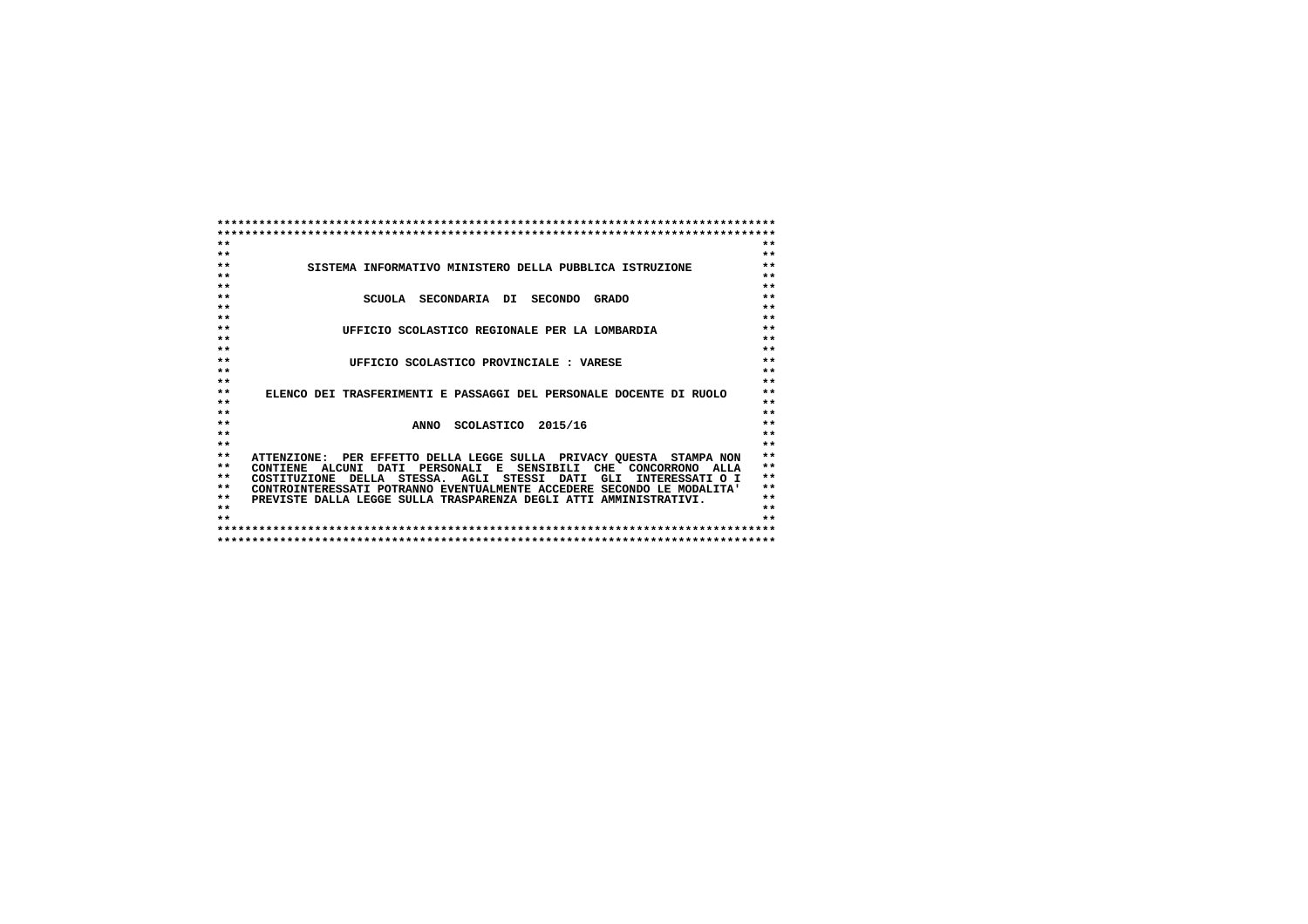**\*\*\* CLASSE DI CONCORSO : 7/A - ARTE DELLA FOTOGR. E DELLA GRAFICA PUBBLIC.**

 **\*\*\*\* TRASFERIMENTI TRA PROVINCE DIVERSE**

 **1. SUIGO ROBERTO . . . . . . . . . . . . . . . . . . . . . 24/ 8/53 (MI) DA MIRC074014- IST PROF SERV COMM E PUBBL "M.DUDOVICH" (MILANO) A VASL01000A- L. ART. "CANDIANI" - BUSTO ARSIZIO (BUSTO ARSIZIO)**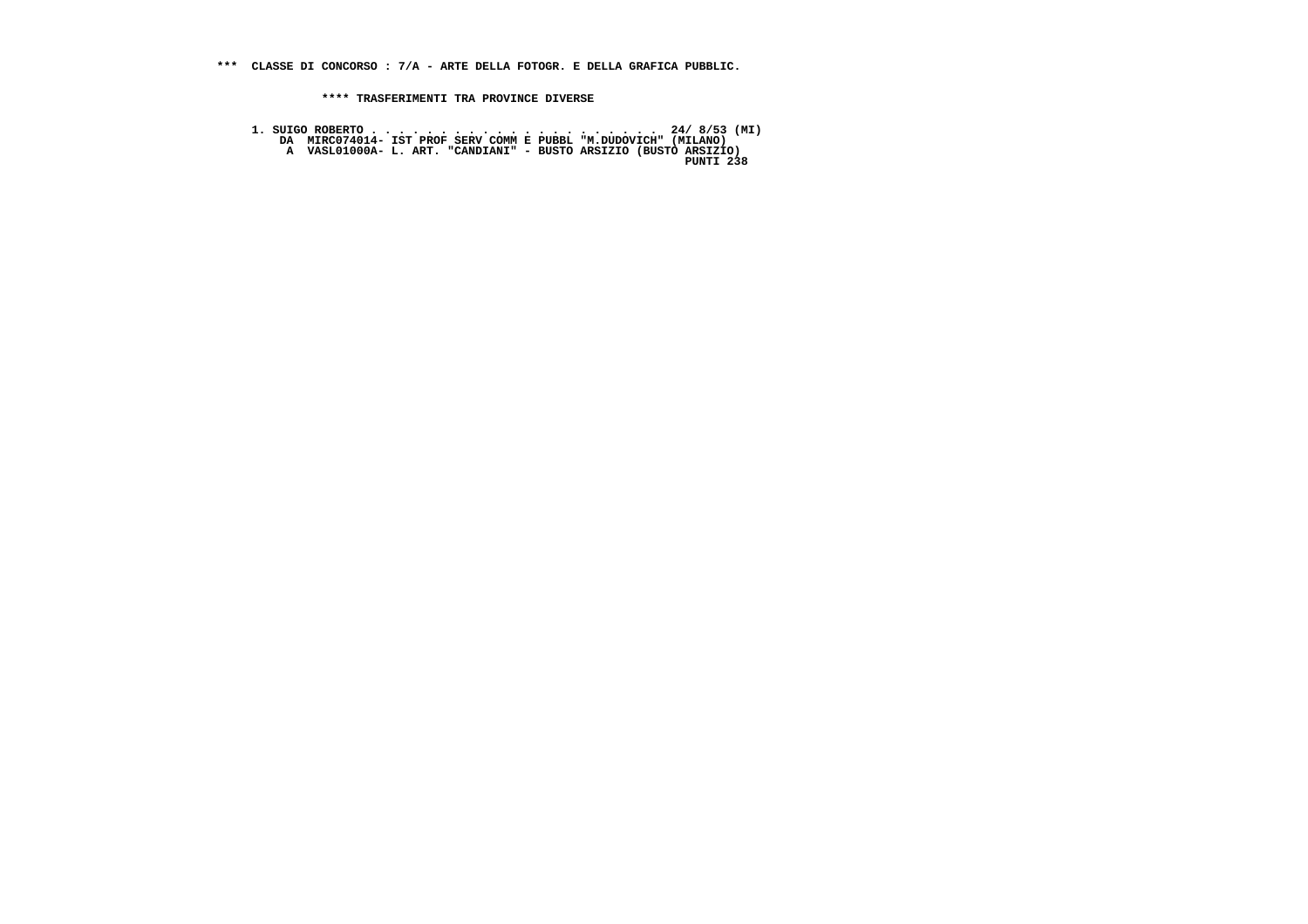**1. CASTALDI LAURA . . . . . . . . . . . . . . . . . . . . 9/ 4/66 (VA) DA VARC02000L- I.P.S.S.C.T. "L.EINAUDI" - VARESE (VARESE) A VATF01701B- I.T.I.S ISIS "NEWTON" - VARESE (VARESE) SEZ. ASSOCIATA DI VARESE**PRECEDENZA: EX PERDENTE POSTO NELLA SCUOLA PUNTI 79  **2. DECARLO LOREDANA . . . . . . . . . . . . . . . . . . . 10/ 8/73 (VA) DA VATF01951C- I.T.I.S "FACCHINETTI" (CORSO SERALE) (CASTELLANZA) A VATF019013- I.T.I.S. "FACCHINETTI" - CASTELLANZA (CASTELLANZA) SEZ. ASSOCIATA DI CASTELLANZA**PRECEDENZA: DA CORSO SERALE A DIURNO **PUNTI 131 3. MAIRANI LUCIA . . . . . . . . . . . . . . . . . . . . . 29/ 7/64 (VA) DA VARI00801Q- IPSIA "PONTI" GALLARATE (DIURNO) (GALLARATE) A VATF00801L- ITIS "PONTI"GALLARATE (DIURNO) (GALLARATE) SEZ. ASSOCIATA DI GALLARATE PRECEDENZA: NELL'AMBITO DELLO STESSO I.S. DI TIT. PUNTI 81 4. PALLADINO MAURIZIO . . . . . . . . . . . . . . . . . . 6/ 5/78 (SA) DA VARI01701E- I.P.S.I.A. ISIS "NEWTON" - VARESE (VARESE) A VARC02000L- I.P.S.S.C.T. "L.EINAUDI" - VARESE (VARESE) CON VARI01701E- I.P.S.I.A. ISIS "NEWTON" - VARESE (VARESE) DOCENTE SOPRANNUMERARIO CON DOMANDA CONDIZIONATA PUNTI 32 5. VIGANO' GIUSEPPINA . . . . . . . . . . . . . . . . . . 9/ 9/57 (MI) DA VATF026016- I.T.I.S. ISIS "L.GEYMONAT" - TRADATE (TRADATE) A VAPS026014- L. SCIENT. TEC. "GEYMONAT" - TRADATE (TRADATE) SEZ. ASSOCIATA DI TRADATE PRECEDENZA: NELL'AMBITO DELLO STESSO I.S. DI TIT. PUNTI 167 \*\*\*\* TRASFERIMENTI NELLA PROVINCIA**

 **1. CARANFIL GIANPAOLO . . . . . . . . . . . . . . . . . . 13/ 4/79 (NA) DA VASS000VD8- PROVINCIA DI VA A VARI00801Q- IPSIA "PONTI" GALLARATE (DIURNO) (GALLARATE) SEZ. ASSOCIATA DI GALLARATE CON VATD00801A- ITG - SOMMA L. SEZ. STACC.- ISIS PONTI (SOMMA LOMBARDO)**PRECEDENZA: TRASF. D'UFFICIO (TIT. SENZA SEDE) <sup>199</sup> PUNTI 27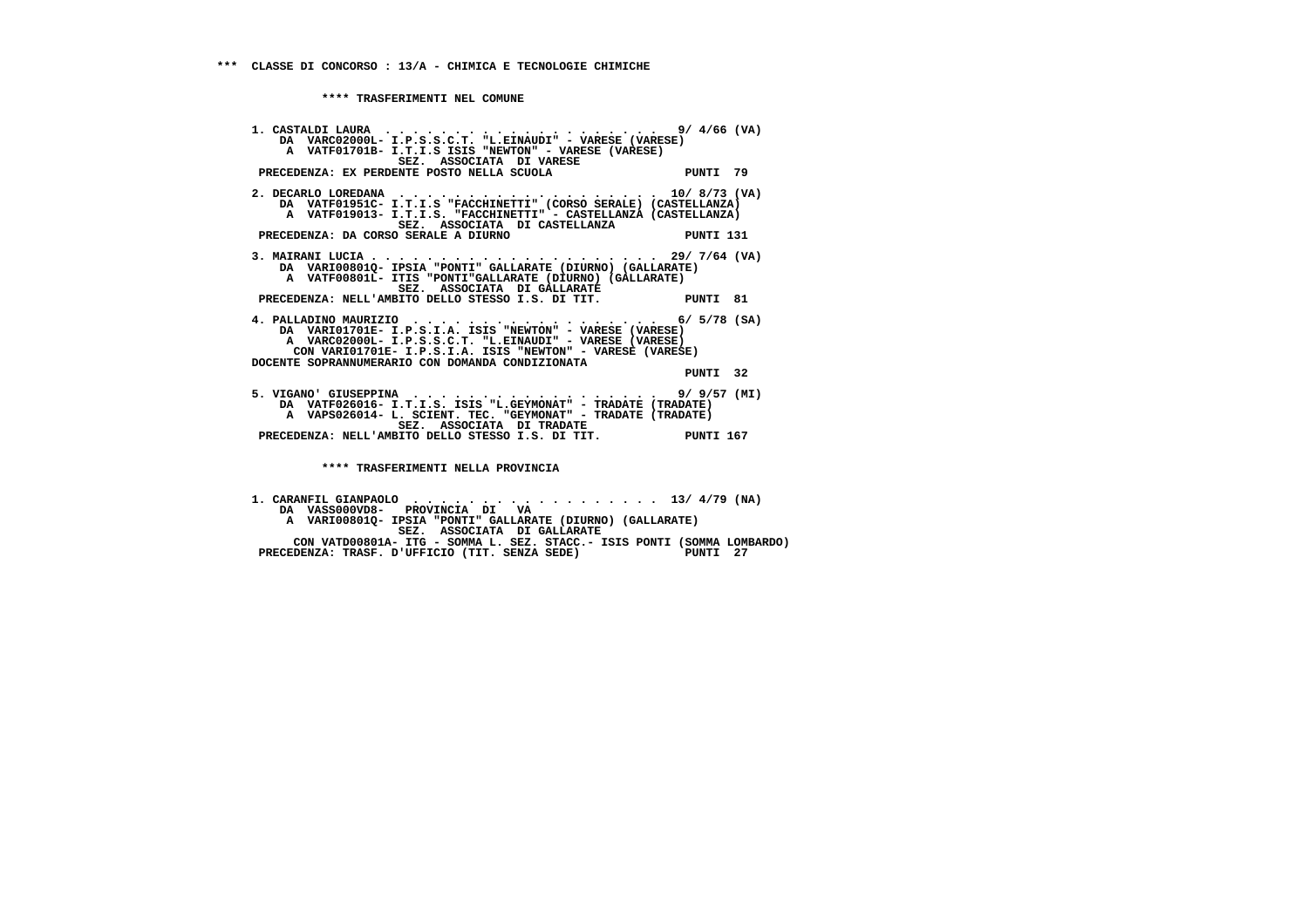## **CL. CONC.: 13/A - CHIMICA E TECNOLOGIE CHIMICHE**

## **\*\*\* TRASFERIMENTI \*\*\***

2. CONTINI CRISTINA<br>DA VASSOOOVD8-PROVINCIA DI VA VANTOLOGIO DA VANDO12012- I.T. C.E G. I.S.I.S. "STEIN"- GAVIRATE (GAVIRATE)<br>A VATDO12012- I.T. C.E G. I.S.I.S. "STEIN"- GAVIRATE (GAVIRATE)<br>CON VARCO1201P- IPSSCT-I.S.I.S " PUNTI 28  **3. DIODATI ANGELA . . . . . . . . . . . . . . . . . . . . 14/ 5/74 (SA) DA VARI00801Q- IPSIA "PONTI" GALLARATE (DIURNO) (GALLARATE) A VATF00901C- IST.TECNICO TECNOLOGICO "DALLA CHIESA" (SESTO CALENDE) SEZ. ASSOCIATA DI SESTO CALENDE PUNTI 39 4. FERRERO MAURIZIO . . . . . . . . . . . . . . . . . . . 21/ 3/58 (TO) DA VATF00901C- IST.TECNICO TECNOLOGICO "DALLA CHIESA" (SESTO CALENDE) A VATF026016- I.T.I.S. ISIS "L.GEYMONAT" - TRADATE (TRADATE) SEZ. ASSOCIATA DI TRADATE PUNTI 44**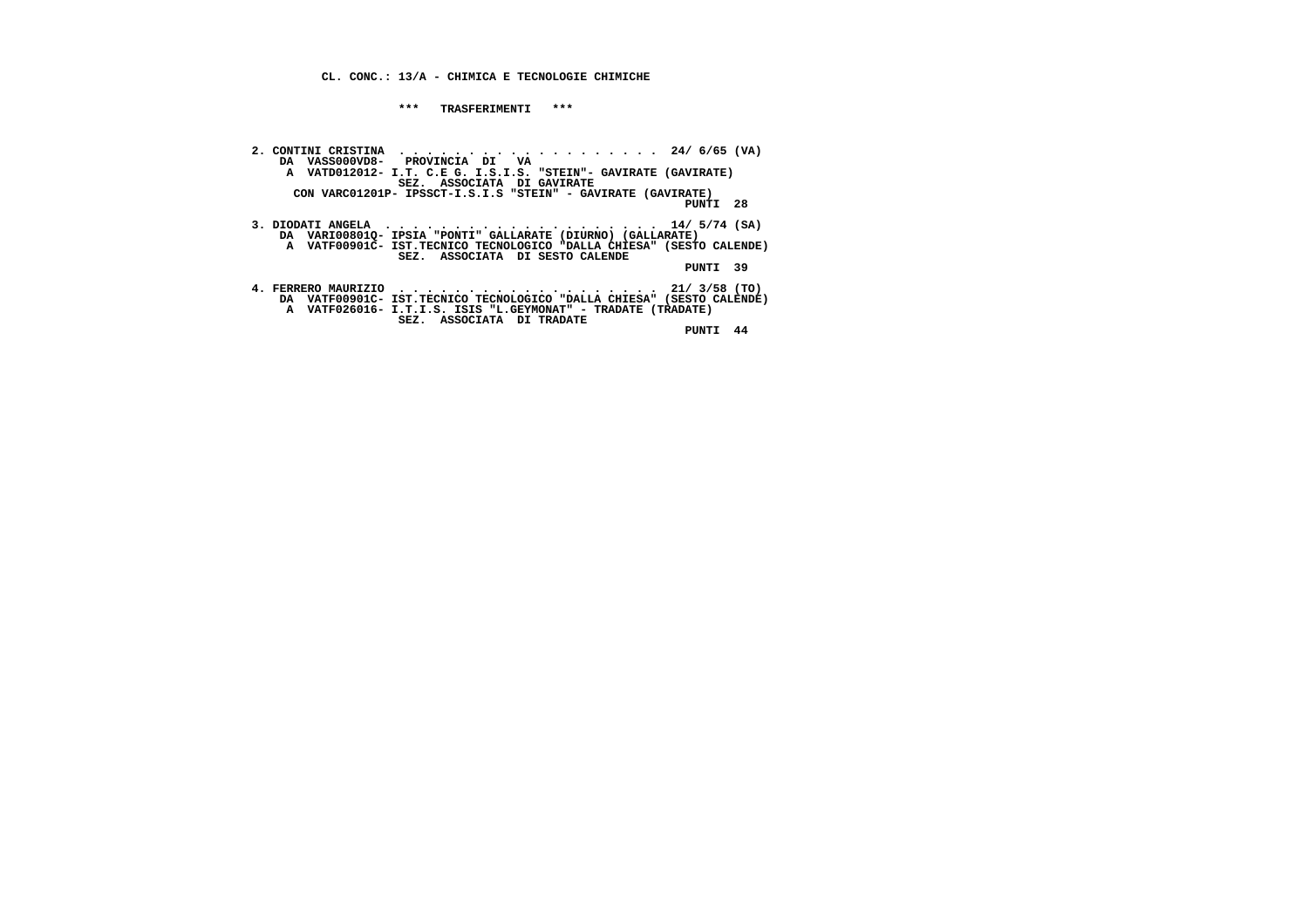**\*\*\* CLASSE DI CONCORSO : 16/A - COSTRUZ.,TECNOL. DELLE COSTRUZ. E DIS.TEC.**

 **\*\*\*\* TRASFERIMENTI NEL COMUNE**

 **1. BARUFFATO EDOARDO . . . . . . . . . . . . . . . . . . . 5/ 4/53 (VA) DA VATL013018- I.T.G. ISIS "NERVI" -VARESE (VARESE) A VATL01351N- I.T.G. ISIS "NERVI" VARESE (C SERALE) (VARESE) SEZ. ASSOCIATA DI VARESE CON VATD003017- CITTA DI LUINO-CARLO VOLONTE (AFM - CAT) (LUINO) PRECEDENZA: TRASFERITO D'UFFICIO NEL COMUNE PUNTI 210**

 **\*\*\*\* TRASFERIMENTI NELLA PROVINCIA**

|                               | 1. FEDERICO SALVATORE EMANUELE 9/ 7/53 (AG)                            |           |
|-------------------------------|------------------------------------------------------------------------|-----------|
|                               | DA VATD00801A- ITG - SOMMA L. SEZ. STACC.- ISIS PONTI (SOMMA LOMBARDO) |           |
| A VASS000VD8- PROVINCIA DI VA |                                                                        |           |
|                               | PRECEDENZA: TRASF. D'UFFICIO (TIT. SU CATTEDRA)                        | PUNTI 214 |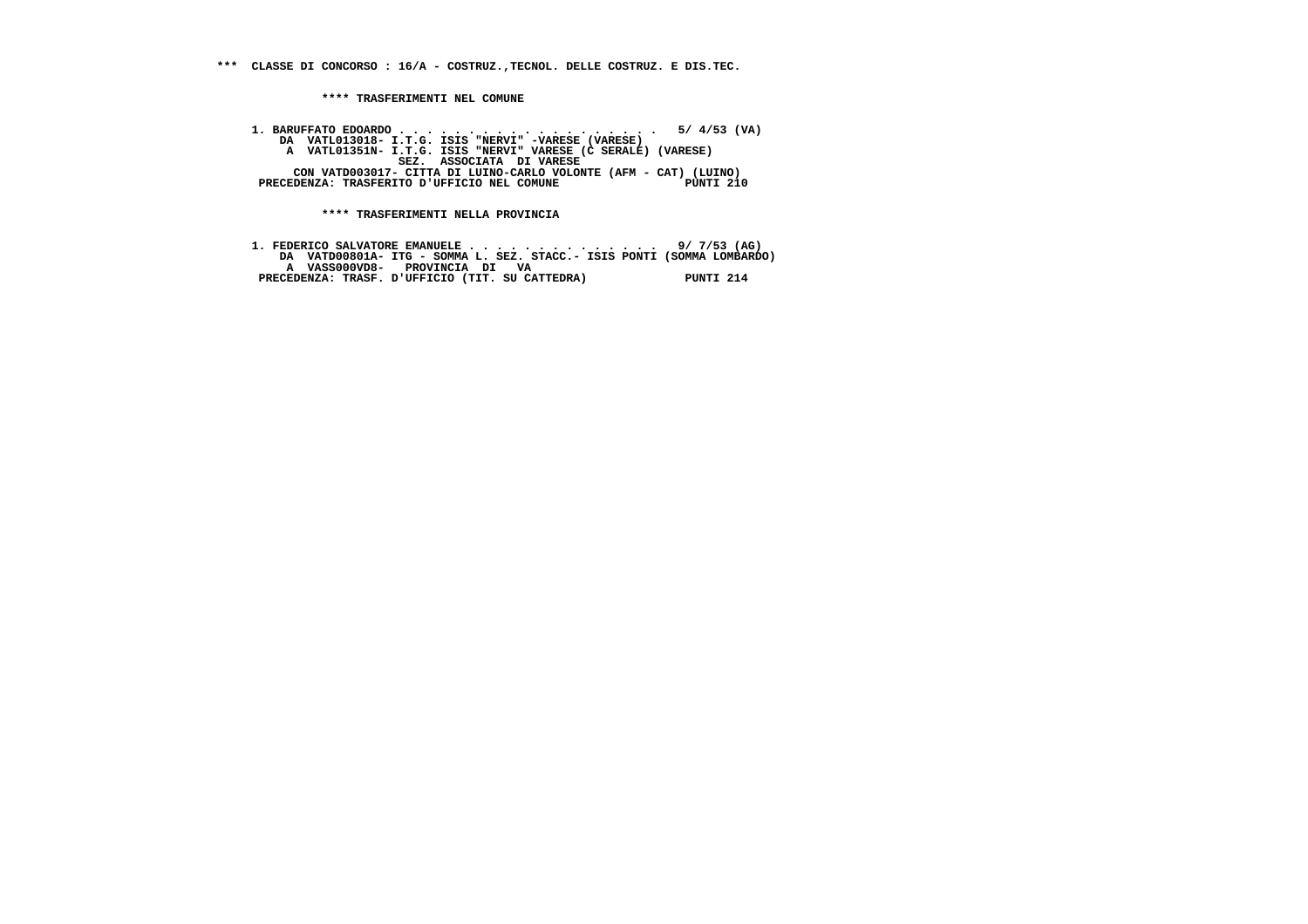| 1. BENEDETTO ANTONIO 31/10/60 (MT)<br>DA VARC02101D- I.P.S.S.C. "GADDA ROSSELLI" - GALLARATE (GALLARATE)<br>A VATD02101R- ITC-ITPA "GADDA-ROSSELLI" - GALLARATE (GALLARATE)<br>SEZ. ASSOCIATA DI GALLARATE  |           |    |
|-------------------------------------------------------------------------------------------------------------------------------------------------------------------------------------------------------------|-----------|----|
| DOCENTE SOPRANNUMERARIO CON DOMANDA CONDIZIONATA                                                                                                                                                            | PUNTI 201 |    |
| 2. GARGANTINI GIORGIO $\,$ 29/5/58 (VA)<br>DA VATD013517- I.T.C. ISIS "F.DAVERIO" (CORSO SERALE) (VARESE)<br>A VATD01301T- I.T.C. ISIS " DAVERIO- CASULA "VARESE (VARESE)<br>SEZ. ASSOCIATA DI VARESE       |           |    |
| DOCENTE SOPRANNUMERARIO CON DOMANDA CONDIZIONATA<br>PRECEDENZA: DA CORSO SERALE A DIURNO                                                                                                                    | PUNTI 182 |    |
| **** TRASFERIMENTI NELLA PROVINCIA                                                                                                                                                                          |           |    |
| 1. COSMA DANILO FRANCESCO 1/ 9/64 (BR)<br>DA VATD02101R- ITC-ITPA "GADDA-ROSSELLI" - GALLARATE (GALLARATE)<br>A VATD012012- I.T. C.E G. I.S.I.S. "STEIN"- GAVIRATE (GAVIRATE)<br>SEZ. ASSOCIATA DI GAVIRATE |           |    |
|                                                                                                                                                                                                             | PUNTI 200 |    |
| 2. RUSSILLO ALESSANDRO 5/ 7/73 (MI)<br>DA VASS000DD1- DOTAZIONE ORGANICA DI SOSTEGNO<br>A VARC004010- I.P.S.S.C.T. "VALCERESIO" - BISUSCHIO (BISUSCHIO)                                                     |           |    |
| SEZ. ASSOCIATA DI BISUSCHIO                                                                                                                                                                                 | PUNTI 68  |    |
| DA VASS000VD8- PROVINCIA DI VA                                                                                                                                                                              |           |    |
| A VARC030007- I.P.S.S.C.T. "P.VERRI" -BUSTO ARSIZIO (BUSTO ARSIZIO)<br>PRECEDENZA: TRASF. D'UFFICIO (TIT. SENZA SEDE)                                                                                       | PUNTI     | 21 |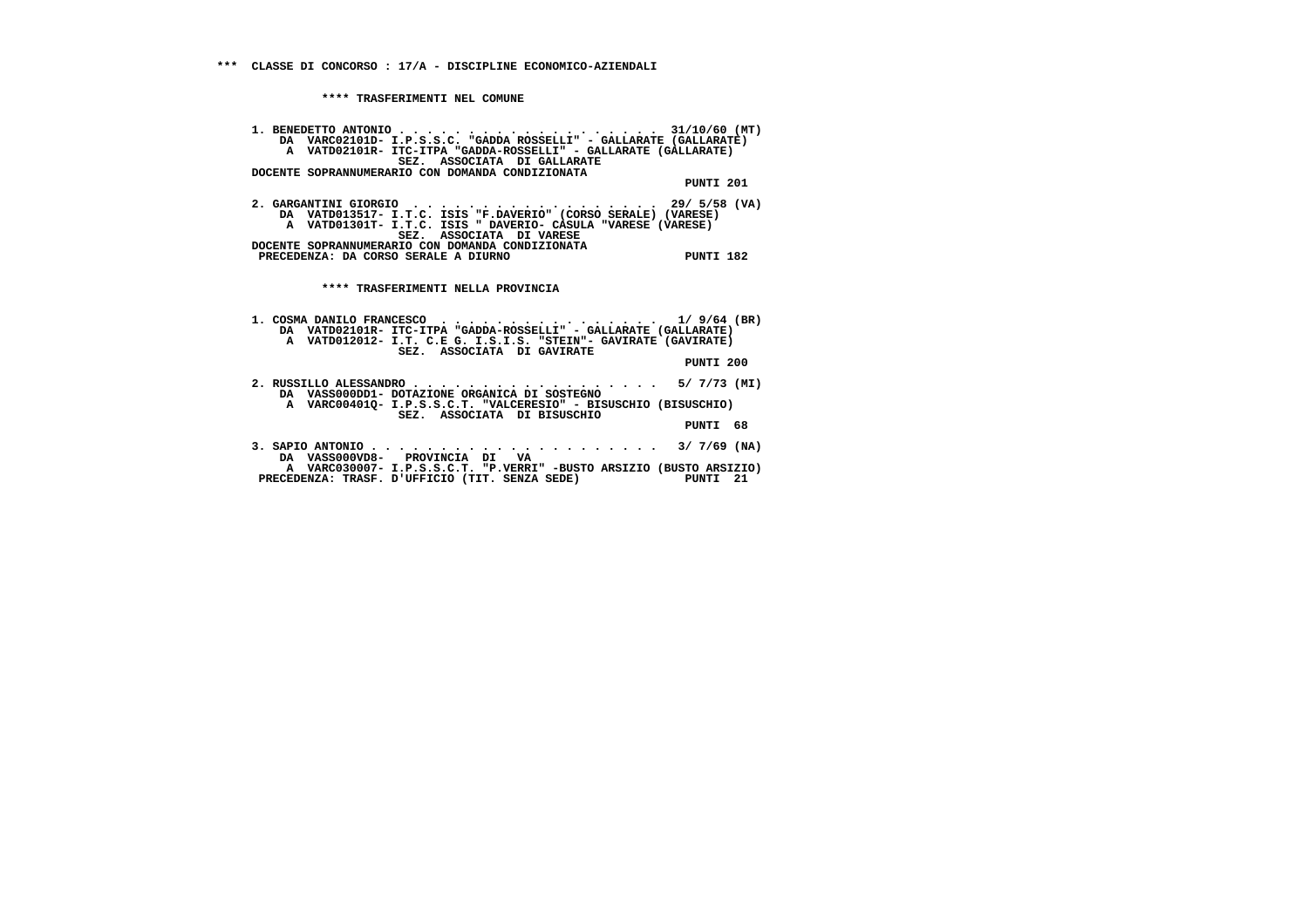**\*\*\* CLASSE DI CONCORSO : 18/A - DISCIPL. GEOM.,ARCHITETT.,ARRED. E SCENOT.**

 **\*\*\*\* TRASFERIMENTI NELLA PROVINCIA**

 **1. FATTIBONI FRANCESCA CHIARA M . . . . . . . . . . . . . 24/ 6/73 (MI) DA VASS000VD8- PROVINCIA DI VA A VASL01000A- L. ART. "CANDIANI" - BUSTO ARSIZIO (BUSTO ARSIZIO)**

 **PUNTI 16**

 **\*\*\*\* PASSAGGI DI CATTEDRA**

 **1. CRISEO SANDRO . . . . . . . . . . . . . . . . . . . . . 1/11/62 (RC) DA VATF01101C- I.T.I.S. ISIS "DON MILANI" - TRADATE (TRADATE) A VASL011017- L. ART. "DON MILANI" - TRADATE (TRADATE) SEZ. ASSOCIATA DI TRADATE DA 16/A - COSTRUZ.,TECNOL. DELLE COSTRUZ. E DIS.TEC. PRECEDENZA: PASS.CATT.PROV.DA CDC ESUB. PUNTI 88**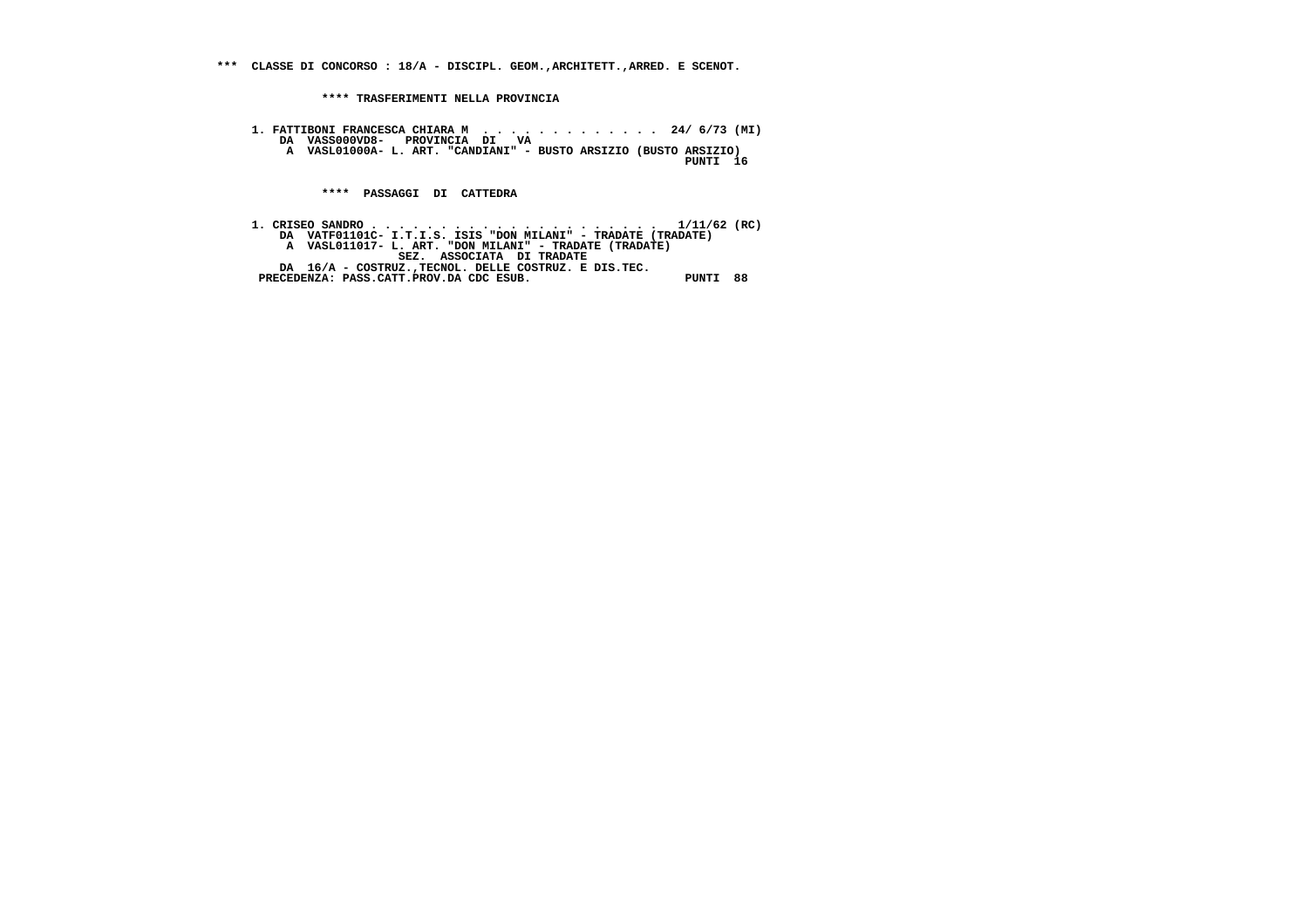| 1. NITOPI DOMENICO ASSUNTO 15/8/64 (ME)<br>DA VATL013018- I.T.G. ISIS "NERVI" -VARESE (VARESE)<br>A VATD01301T- I.T.C. ISIS " DAVERIO- CASULA "VARESE (VARESE)<br>SEZ. ASSOCIATA DI VARESE<br>DOCENTE SOPRANNUMERARIO CON DOMANDA CONDIZIONATA |           |  |
|------------------------------------------------------------------------------------------------------------------------------------------------------------------------------------------------------------------------------------------------|-----------|--|
| PRECEDENZA: NELL'AMBITO DELLO STESSO I.S. DI TIT. PUNTI 158                                                                                                                                                                                    |           |  |
|                                                                                                                                                                                                                                                |           |  |
| **** TRASFERIMENTI NELLA PROVINCIA                                                                                                                                                                                                             |           |  |
| DA VARC030007- I.P.S.S.C.T. "P.VERRI" -BUSTO ARSIZIO (BUSTO ARSIZIO)<br>A VAPM00901B- LICEO DELLE SCIENZE UMANE (SESTO CALENDE)<br>SEZ. ASSOCIATA DI SESTO CALENDE                                                                             | PUNTI 66  |  |
| DA VATD024018- I.T.PER.AZ.LI E CORR.L.ESTERE - TRADATE (TRADATE)<br>A VATD01301T- I.T.C. ISIS " DAVERIO- CASULA "VARESE (VARESE)<br>SEZ. ASSOCIATA DI VARESE<br>ENTE POSTO NEL COMUNE<br>PRECEDENZA: EX PERDENTE POSTO NEL COMUNE              | PUNTI 191 |  |
| DA VATD02000X- "E.TOSI" (BUSTO ARSIZIO)<br>A VARIO1701E- I.P.S.I.A. ISIS "NEWTON" - VARESE (VARESE)<br>SEZ. ASSOCIATA DI VARESE<br>CON VATF01701B- I.T.I.S ISIS "NEWTON" - VARESE (VARESE)                                                     | PUNTI 49  |  |
| DA VASS000VD8- PROVINCIA DI VA<br>A VATD02000X- "E.TOSI" (BUSTO ARSIZIO)                                                                                                                                                                       | PUNTI 22  |  |
| DA VASSOOOVD8- PROVINCIA DI VA<br>A VATD02000X- "E.TOSI" (BUSTO ARSIZIO)                                                                                                                                                                       |           |  |
|                                                                                                                                                                                                                                                | PUNTI 39  |  |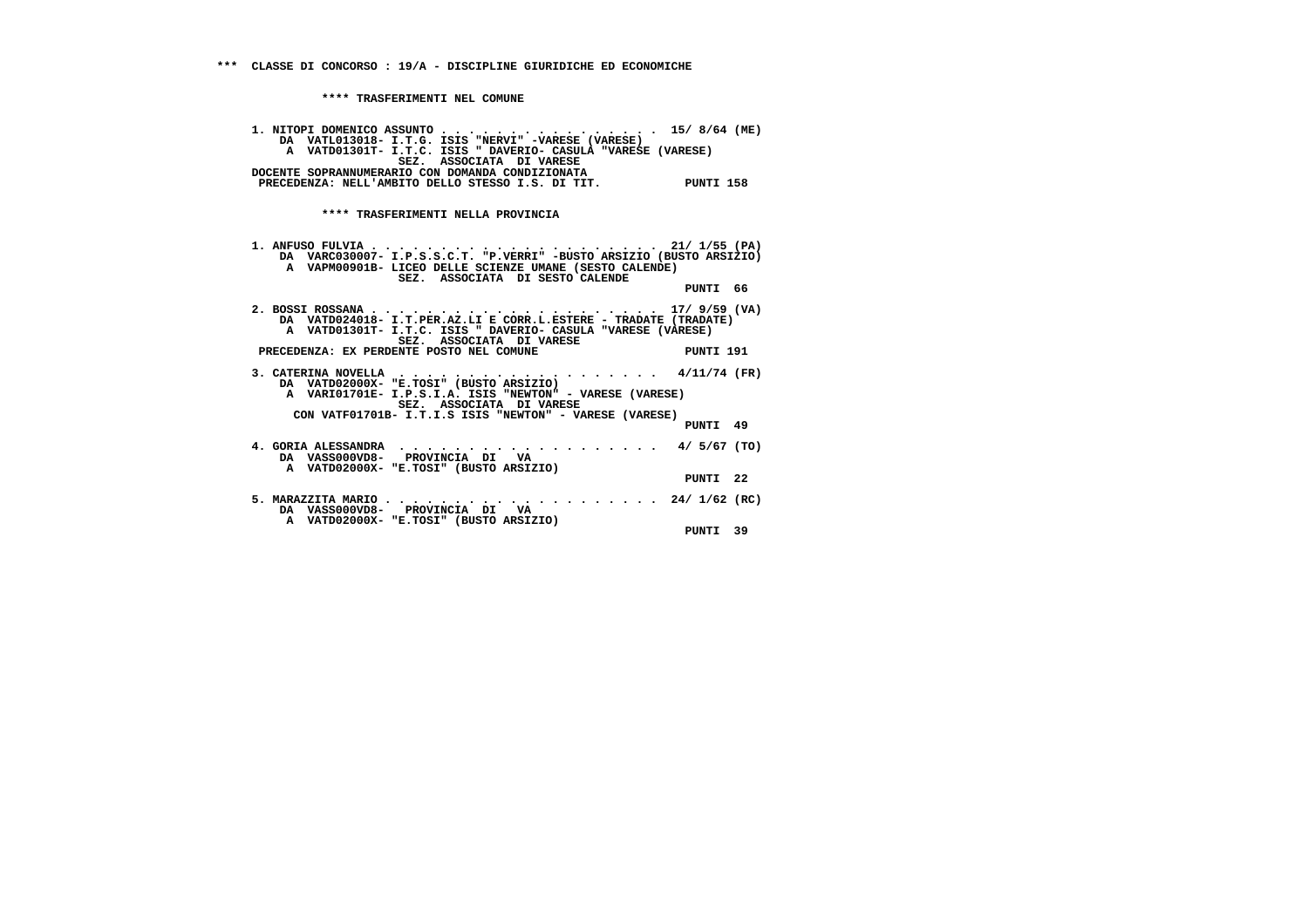**CL. CONC.: 19/A - DISCIPLINE GIURIDICHE ED ECONOMICHE**

 **\*\*\* TRASFERIMENTI \*\*\***

 **6. MIGLIERINA ELENA . . . . . . . . . . . . . . . . . . . 28/ 5/62 (VA) DA VARI01701E- I.P.S.I.A. ISIS "NEWTON" - VARESE (VARESE) A VATD012012- I.T. C.E G. I.S.I.S. "STEIN"- GAVIRATE (GAVIRATE) SEZ. ASSOCIATA DI GAVIRATEPRECEDENZA: PREVISTA DAL C.C.N.I.** PUNTI 215  **7. RADICE PIERA . . . . . . . . . . . . . . . . . . . . . 3/ 5/57 (MI) DA VASS000VD8- PROVINCIA DI VA A VARC030007- I.P.S.S.C.T. "P.VERRI" -BUSTO ARSIZIO (BUSTO ARSIZIO) PUNTI 74 8. VANZULLI MICHELE . . . . . . . . . . . . . . . . . . . 10/12/69 (VA) DA VASS000VD8- PROVINCIA DI VA A VATD024018- I.T.PER.AZ.LI E CORR.L.ESTERE - TRADATE (TRADATE) SEZ. ASSOCIATA DI TRADATE CON VARC024011- I.P.S.S.C.T. "MONTALE" - TRADATE (TRADATE) PUNTI 46 \*\*\*\* TRASFERIMENTI TRA PROVINCE DIVERSE 1. GRASSO MARIA CARMELA . . . . . . . . . . . . . . . . . 29/ 6/70 (CT) DA CTSS000DS1- DOTAZIONE ORGANICA DI SOSTEGNO A VATD02101R- ITC-ITPA "GADDA-ROSSELLI" - GALLARATE (GALLARATE) SEZ. ASSOCIATA DI GALLARATE PUNTI 49**

 **2. SARACENI MARCO . . . . . . . . . . . . . . . . . . . . 14/ 7/63 (CH) DA FITD01101N- TECNICO COSTRUZIONI E AGRARIO G. VASARI (FIGLINE E INCISA VA A VATN004011- I.T.C TURISMO ISIS "VALCERESIO"BISUSCHIO (BISUSCHIO) SEZ. ASSOCIATA DI BISUSCHIO CON VAPS004017- LIC.SCIENTIFICO - BISUSCHIO (BISUSCHIO) PUNTI 129**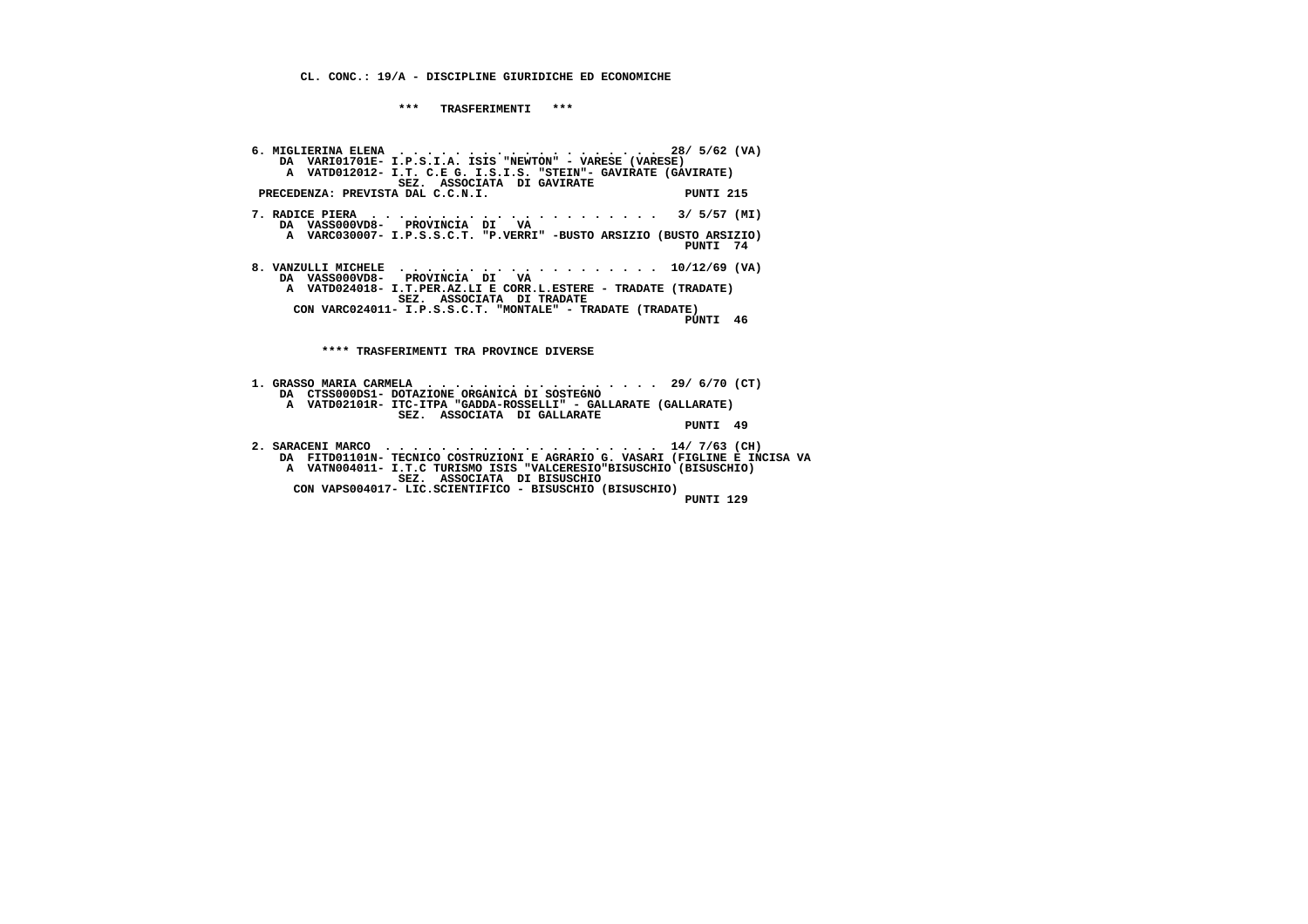| DA VARIO1701E- I.P.S.I.A. ISIS "NEWTON" - VARESE (VARESE)<br>A VATF01751R- I.T.I.S. ISIS "NEWTON" VARESE (C SERALE) (VARESE)<br>SEZ. ASSOCIATA DI VARESE<br>PUNTI 33<br>PRECEDENZA: DA CORSO DIURNO A SERALE          |  |
|-----------------------------------------------------------------------------------------------------------------------------------------------------------------------------------------------------------------------|--|
| 2. MORONI ELIA MARIO 26/12/63 (VA)<br>DA VATF02050G- I.T.I.S. "RIVA" SARONNO (CORSO SERALE) (SARONNO)<br>A VATF020006- I.T.I.S "RIVA" - SARONNO (SARONNO)<br>PRECEDENZA: EX PERDENTE POSTO NELLA SCUOLA<br>PUNTI 168  |  |
| **** TRASFERIMENTI NELLA PROVINCIA                                                                                                                                                                                    |  |
| DA VASS000VD8- PROVINCIA DI VA<br>A VATF019013- I.T.I.S. "FACCHINETTI" - CASTELLANZA (CASTELLANZA)<br>SEZ. ASSOCIATA DI CASTELLANZA<br>PUNTI 48                                                                       |  |
| 2. BARRACO VINCENZO 4/ $5/62$ (TP)<br>DA VARIO08515- IPSIA "PONTI"GALLARATE (SERALE) (GALLARATE)<br>A VARIO1701E- I.P.S.I.A. ISIS "NEWTON" - VARESE (VARESE)<br>SEZ. ASSOCIATA DI VARESE<br>PUNTI 93                  |  |
| 3. CICERONI NOVELLA $\ldots \ldots \ldots \ldots \ldots \ldots \ldots \ldots 11/10/73$ (RM)<br>DA VASS000VD8- PROVINCIA DI VA<br>A VARIO1701E- I.P.S.I.A. ISIS "NEWTON" - VARESE (VARESE)<br>SEZ. ASSOCIATA DI VARESE |  |
| PUNTI 19                                                                                                                                                                                                              |  |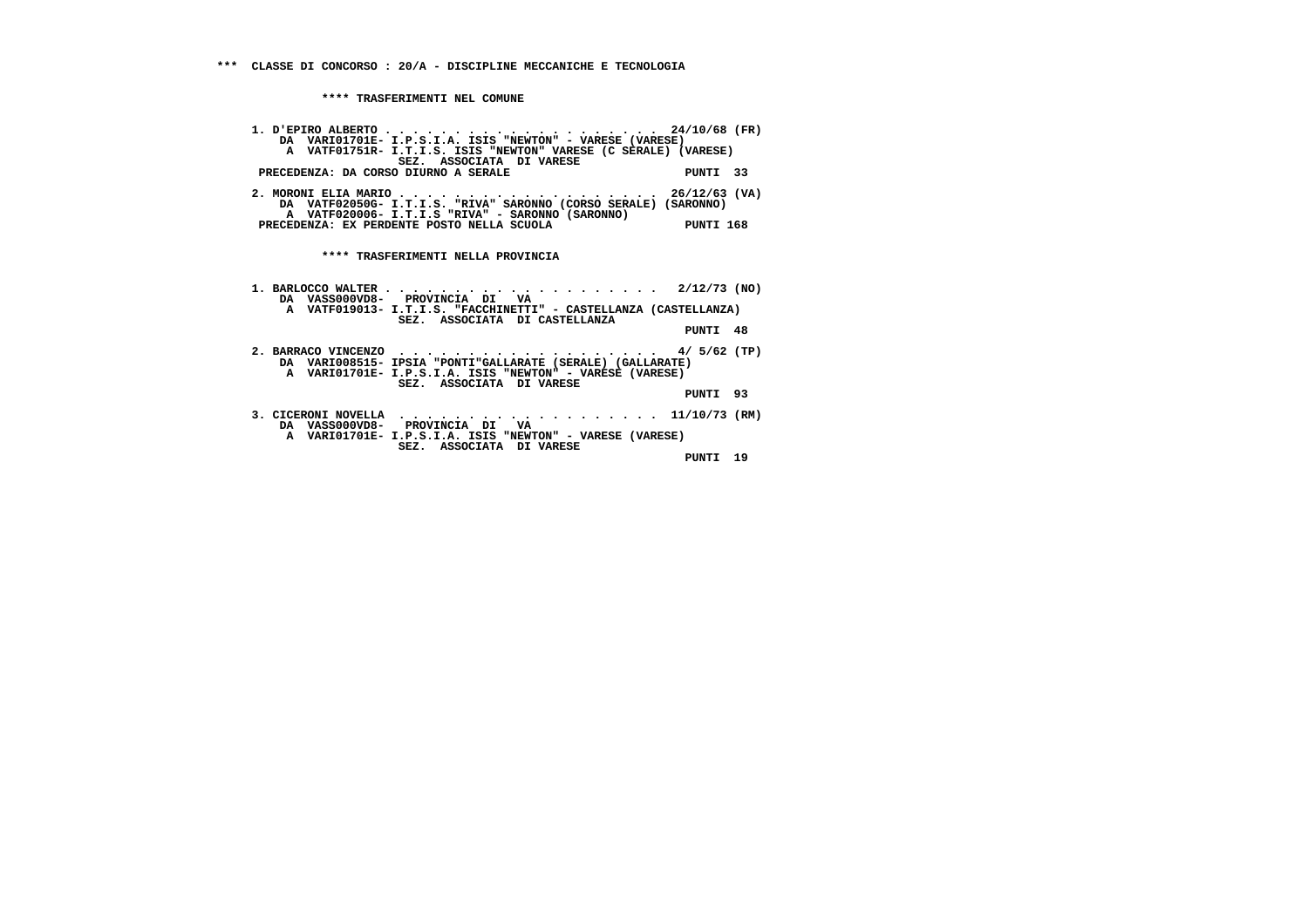**1. BIANCUZZI EMANUELA . . . . . . . . . . . . . . . . . . 21/ 1/70 (UD) DA VASS000VD8- PROVINCIA DI VA A VASL040006- "ANGELO FRATTINI" (VARESE)**

 **PUNTI 43**

 **\*\*\*\* TRASFERIMENTI TRA PROVINCE DIVERSE**

| 1. PERTILE MICHELA 30/10/72 (VA)              |  |          |
|-----------------------------------------------|--|----------|
| DA LOSS000DZ1- DOTAZIONE ORGANICA DI SOSTEGNO |  |          |
| A VASL040006- "ANGELO FRATTINI" (VARESE)      |  |          |
|                                               |  | PUNTI 42 |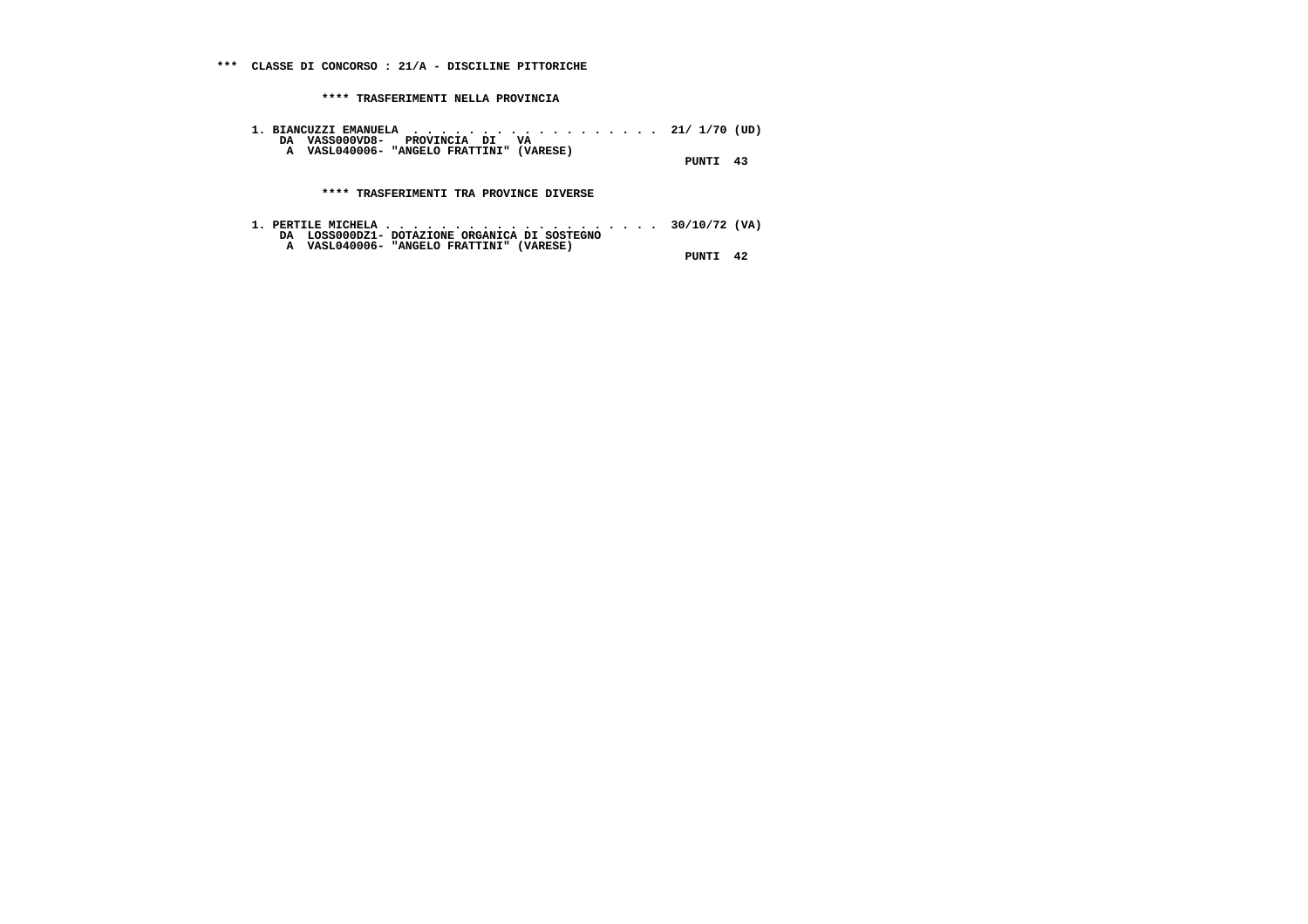**1. DI LEO MARINA . . . . . . . . . . . . . . . . . . . . . 8/ 1/65 (VA) DA VASL01000A- L. ART. "CANDIANI" - BUSTO ARSIZIO (BUSTO ARSIZIO) A VASL040006- "ANGELO FRATTINI" (VARESE)**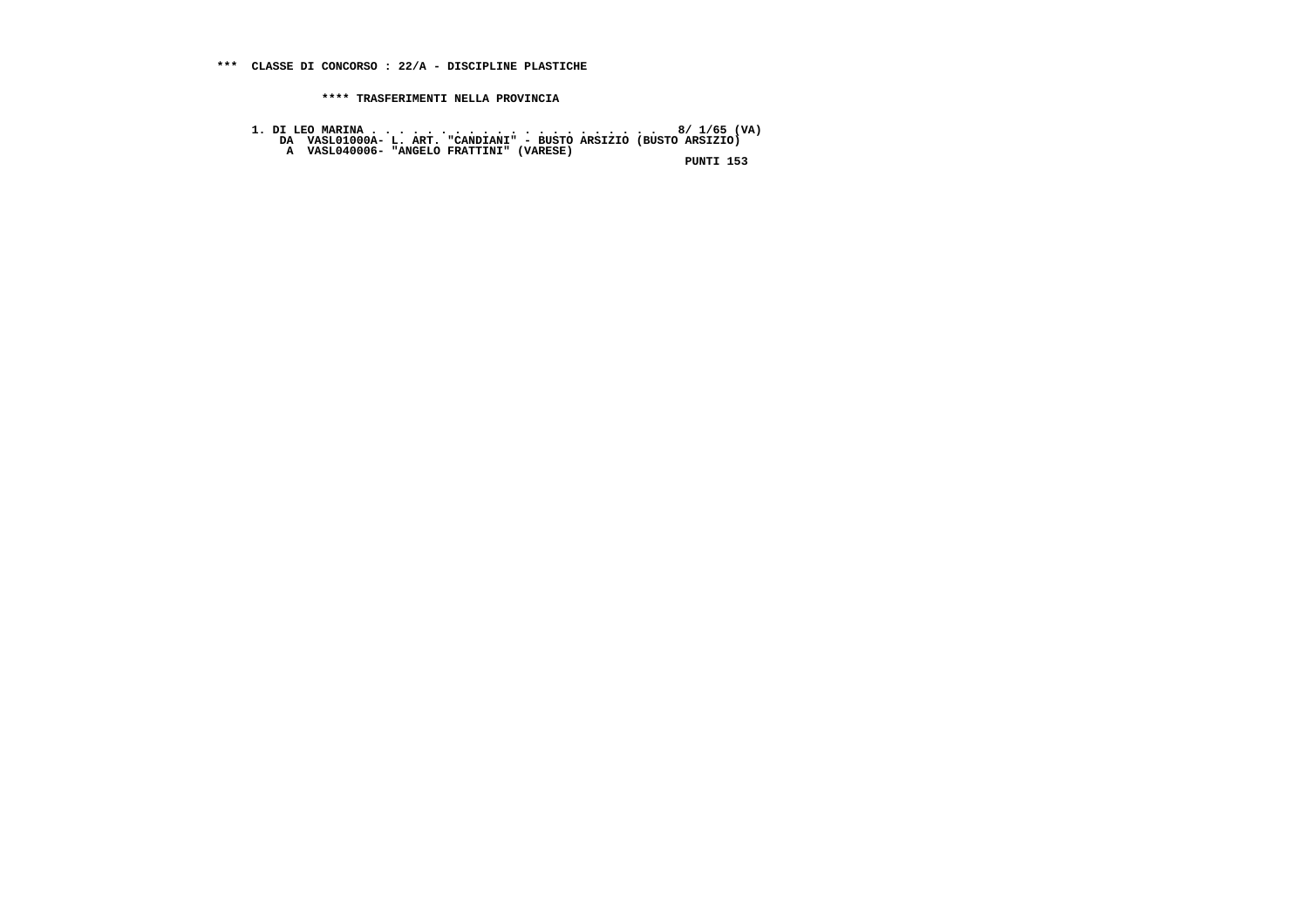**1. CASTIGLIONI ANTONELLA . . . . . . . . . . . . . . . . . 10/ 1/61 (VA) DA VASS000VD8- PROVINCIA DI VA A VAPS120001- L. SCIENT. "MARIE CURIE" - TRADATE (TRADATE) PUNTI 12 2. TARDONATO SARA . . . . . . . . . . . . . . . . . . . . 7/ 4/67 (VA) DA VAPS120001- L. SCIENT. "MARIE CURIE" - TRADATE (TRADATE) A VAPM01000E- LICEO STATALE "A. MANZONI" - VARESE (VARESE) PUNTI 125 \*\*\*\* PASSAGGI DI CATTEDRA**

 **1. D'AGOSTINO PAOLA . . . . . . . . . . . . . . . . . . . 17/ 5/63 (VA) DA MISL04401L- C.DELL'ACQUA (LEGNANO) A VAPC040006- LIC. CLASSICO "LEGNANI" - SARONNO (SARONNO) CON VAPS01000D- LICEO SCIENTIFICO "TOSI" - BUSTO ARSIZIO (BUSTO ARSIZIO) DA 22/A - DISCIPLINE PLASTICHE**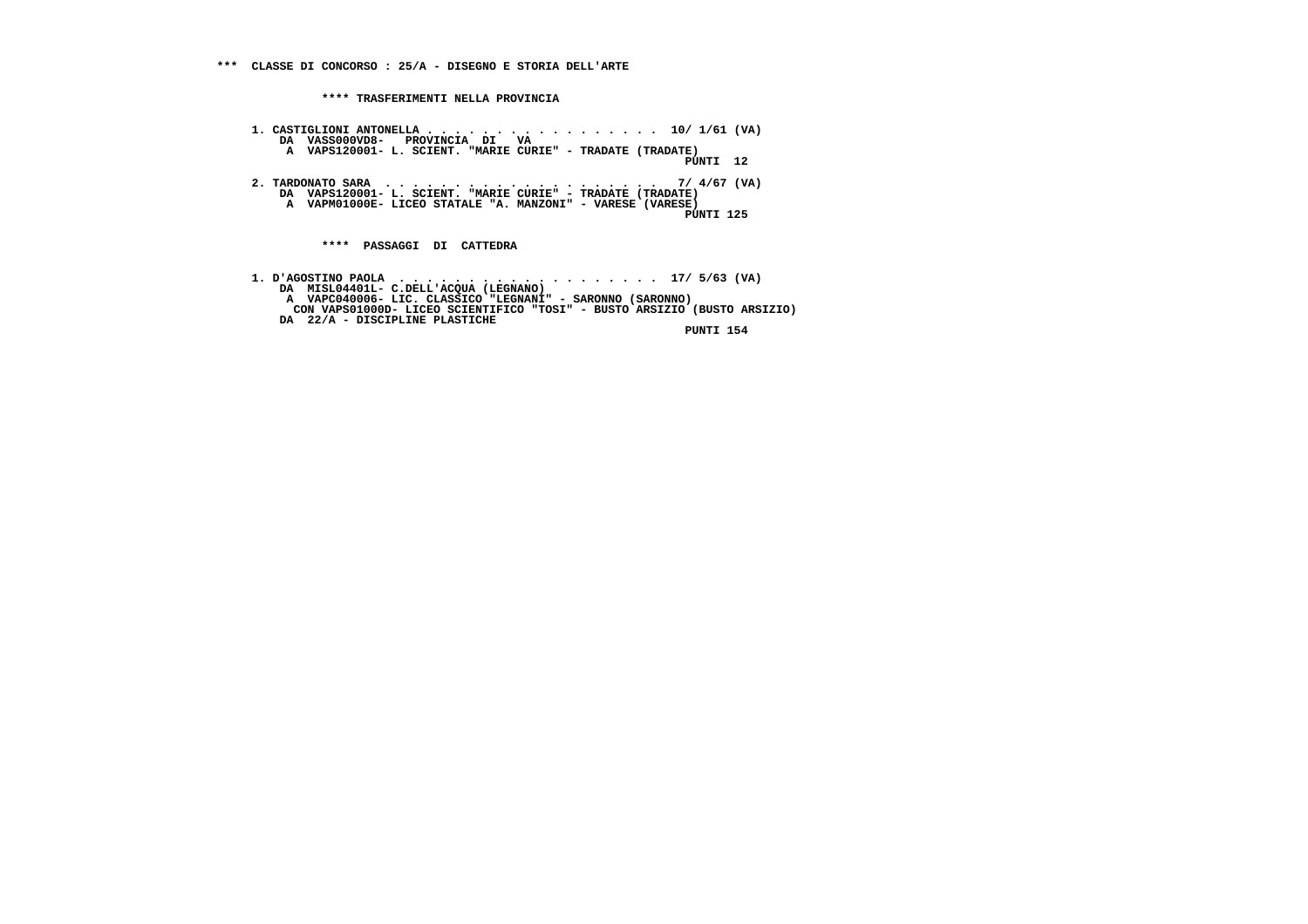| 1. ACCARDI VITA $\ldots \ldots \ldots \ldots \ldots \ldots \ldots \ldots \ldots \ldots 19/4/57$ (TP)<br>DA VARIO1701E- I.P.S.I.A. ISIS "NEWTON" - VARESE (VARESE)<br>A VARC02000L- I.P.S.S.C.T. "L.EINAUDI" - VARESE (VARESE)<br>CON VATL013018- I.T.G. ISIS "NERVI" -VARESE (VARESE)<br>CON VATD01301T- I.T.C. ISIS " DAVERIO- CASULA "VARESE (VARESE)                                      |           |  |
|----------------------------------------------------------------------------------------------------------------------------------------------------------------------------------------------------------------------------------------------------------------------------------------------------------------------------------------------------------------------------------------------|-----------|--|
| DOCENTE SOPRANNUMERARIO CON DOMANDA CONDIZIONATA                                                                                                                                                                                                                                                                                                                                             | PUNTI 129 |  |
| 2. GALLETTI STEFANIA GIULIA 26/12/54 (CR)<br>DA VATL013018- I.T.G. ISIS "NERVI" -VARESE (VARESE)<br>A VATD01301T- I.T.C. ISIS " DAVERIO- CASULA "VARESE (VARESE)<br>SEZ. ASSOCIATA DI VARESE                                                                                                                                                                                                 |           |  |
| DOCENTE SOPRANNUMERARIO CON DOMANDA CONDIZIONATA<br>PRECEDENZA: NELL'AMBITO DELLO STESSO I.S. DI TIT. PUNTI 226                                                                                                                                                                                                                                                                              |           |  |
| DA VARC023015- " GIOVANNI FALCONE" (GALLARATE)<br>A VATD02101R- ITC-ITPA "GADDA-ROSSELLI" - GALLARATE (GALLARATE)<br>SEZ. ASSOCIATA DI GALLARATE                                                                                                                                                                                                                                             | PUNTI 193 |  |
| 4. ORLANDI ALESSANDRA 19/ 4/57 (VA)<br>DA VARC023015- " GIOVANNI FALCONE" (GALLARATE)<br>A VATD02101R- ITC-ITPA "GADDA-ROSSELLI" - GALLARATE (GALLARATE)<br>SEZ. ASSOCIATA DI GALLARATE                                                                                                                                                                                                      | PUNTI 180 |  |
| 5. TRAVAGLIONE ENZO 18/8/64 (BN)<br>DA VATD003017- CITTA DI LUINO-CARLO VOLONTE (AFM - CAT) (LUINO)<br>A VATF00301D- CITTA DI LUINO-CARLO VOLONTE (ELE-INF) (LUINO)<br>SEZ. ASSOCIATA DI LUINO<br>CON VATD003017- CITTA DI LUINO-CARLO VOLONTE (AFM - CAT) (LUINO)<br>CON VAPC012013- LICEO CLASSICO I.S.I.S "STEIN" GAVIRATE (GAVIRATE)<br>DOCENTE SOPRANNUMERARIO CON DOMANDA CONDIZIONATA |           |  |
| PRECEDENZA: NELL'AMBITO DELLO STESSO I.S. DI TIT.<br>PRECEDENZA: NELL'AMBITO DELLO STESSO I.S. DI TIT.                                                                                                                                                                                                                                                                                       |           |  |
| **** TRASFERIMENTI NELLA PROVINCIA                                                                                                                                                                                                                                                                                                                                                           |           |  |

|  |                                |  |  | 1. CAVADINI CATERINA 8/ 4/69 (CO)                |  |  |          |  |
|--|--------------------------------|--|--|--------------------------------------------------|--|--|----------|--|
|  | DA VASS000VD8- PROVINCIA DI VA |  |  |                                                  |  |  |          |  |
|  |                                |  |  | A VATF020006- I.T.I.S "RIVA" - SARONNO (SARONNO) |  |  |          |  |
|  |                                |  |  |                                                  |  |  | PUNTI 51 |  |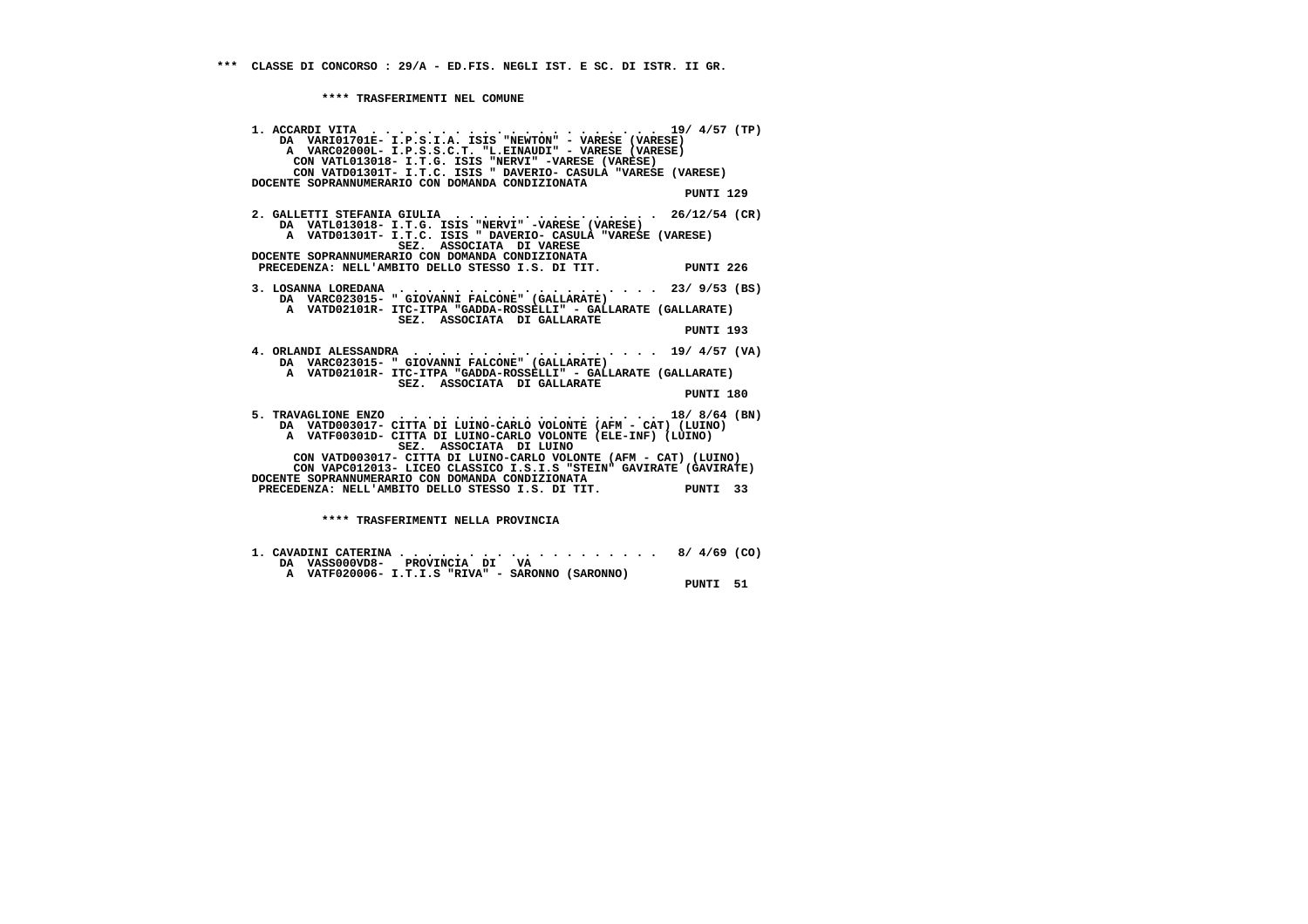**CL. CONC.: 29/A - ED.FIS. NEGLI IST. E SC. DI ISTR. II GR.**

 **\*\*\* TRASFERIMENTI \*\*\***

| DA VAPS120001- L. SCIENT. "MARIE CURIE" - TRADATE (TRADATE)<br>A VASL01000A- L. ART. "CANDIANI" - BUSTO ARSIZIO (BUSTO ARSIZIO)<br>PUNTI 284                                                                                                                                                                                                   |
|------------------------------------------------------------------------------------------------------------------------------------------------------------------------------------------------------------------------------------------------------------------------------------------------------------------------------------------------|
| A VATD01301T- I.T.C. ISIS " DAVERIO- CASULA "VARESE (VARESE)<br>SEZ. ASSOCIATA DI VARESE<br>PUNTI 119                                                                                                                                                                                                                                          |
| 4. GIANOGLIO FILOMENA 9/11/67 (CE)<br>DA VASS000VD8- PROVINCIA DI VA<br>A VATF020006- I.T.I.S "RIVA" - SARONNO (SARONNO)<br>PUNTI 63                                                                                                                                                                                                           |
| DA VAPS11000A- L. SCIENT. "SERENI" - LUINO (LUINO)<br>A VATD02000X- "E.TOSI" (BUSTO ARSIZIO)<br>PUNTI 114                                                                                                                                                                                                                                      |
| DA VATD02000X- "E.TOSI" (BUSTO ARSIZIO)<br>A VATD02101R- ITC-ITPA "GADDA-ROSSELLI" - GALLARATE (GALLARATE)<br>SEZ. ASSOCIATA DI GALLARATE<br>PUNTI 118                                                                                                                                                                                         |
| 7. SCHENA CLAUDIO $\cdots$ , 26/ 7/55 (BR)<br>DA VATD02101R- ITC-ITPA "GADDA-ROSSELLI" - GALLARATE (GALLARATE)<br>A VAPS012016- LIC.SCIENT.LINGUIST.SPORT. ISIS GAVIRATE (GAVIRATE)<br>SEZ. ASSOCIATA DI GAVIRATE<br>PUNTI 123                                                                                                                 |
| 8. SPONGANO STEFANIA 22/ 4/68 (LE)<br>DA VARC02000L- I.P.S.S.C.T. "L.EINAUDI" - VARESE (VARESE)<br>A VAPS004017- LIC.SCIENTIFICO - BISUSCHIO (BISUSCHIO)<br>SEZ. ASSOCIATA DI BISUSCHIO<br>CON VATD004013- I.T.C. P. AZ. "VALCERESIO" - BISUSCHIO (BISUSCHIO)<br>CON VARC00401Q- I.P.S.S.C.T. "VALCERESIO" - BISUSCHIO (BISUSCHIO)<br>PUNTI 78 |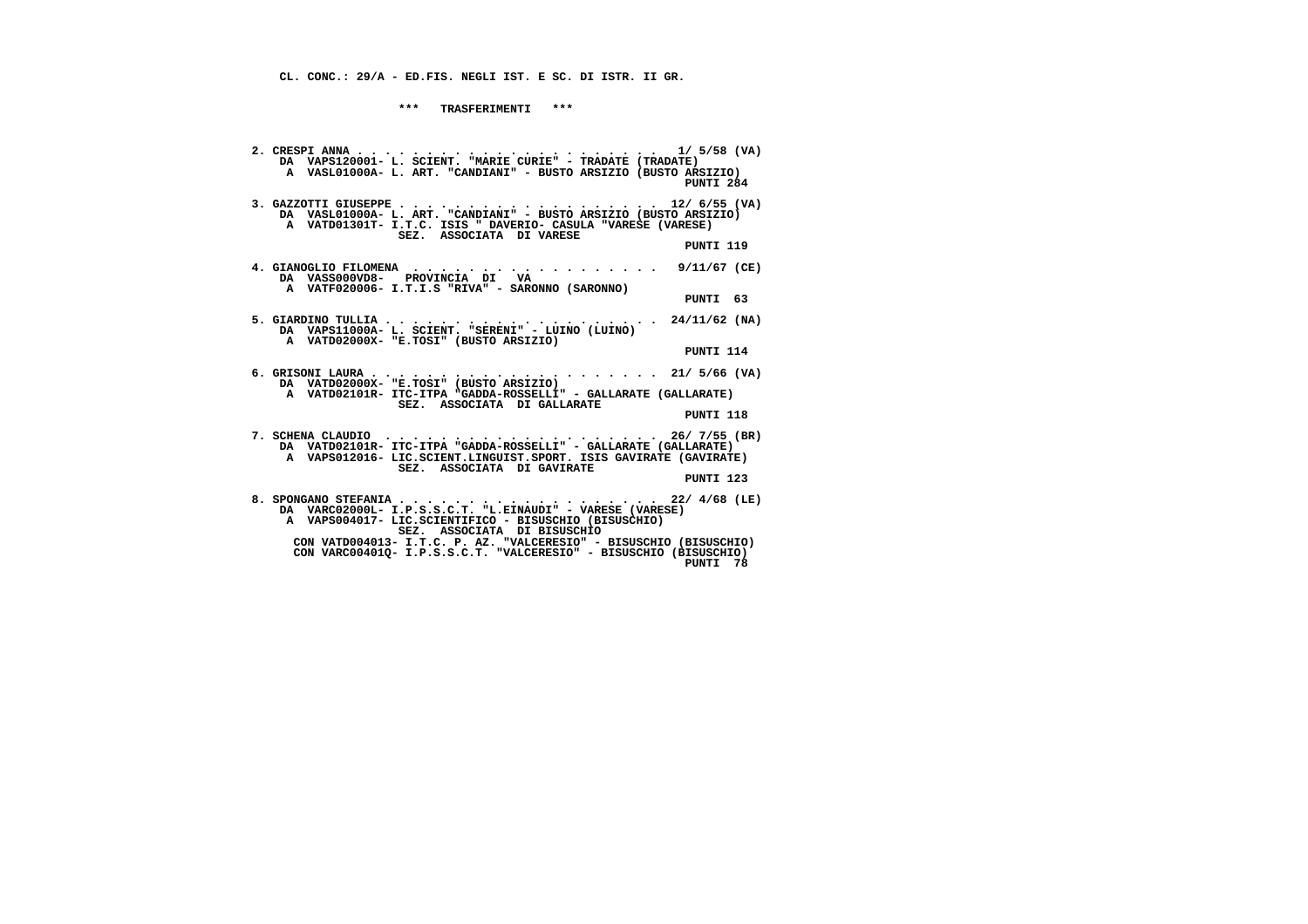**CL. CONC.: 29/A - ED.FIS. NEGLI IST. E SC. DI ISTR. II GR.**

 **\*\*\* TRASFERIMENTI \*\*\***

 **9. VOLONTERI SILVIA . . . . . . . . . . . . . . . . . . . 8/ 6/68 (VA) DA VASS000VD8- PROVINCIA DI VA A VAPS01000D- LICEO SCIENTIFICO "TOSI" - BUSTO ARSIZIO (BUSTO ARSIZIO) CON VASL01000A- L. ART. "CANDIANI" - BUSTO ARSIZIO (BUSTO ARSIZIO) PUNTI 54 10. VOLPATO ALBERTO . . . . . . . . . . . . . . . . . . . . 8/ 4/62 (VA) DA VASS000VD8- PROVINCIA DI VA A VAPM00901B- LICEO DELLE SCIENZE UMANE (SESTO CALENDE) SEZ. ASSOCIATA DI SESTO CALENDE CON VATF00901C- IST.TECNICO TECNOLOGICO "DALLA CHIESA" (SESTO CALENDE) PUNTI 57 \*\*\*\* PASSAGGI DI RUOLO 1. FARAONE STANISLAO . . . . . . . . . . . . . . . . . . . 27/ 5/68 (NA) DA CEMM8AA01E - SC. I GR. SCUOLA MEDIA UNGARETTI SUCCIVO (SUCCIVO) A VAPC02701R- LICEO CLASSICO - LICEO LINGUISTICO (BUSTO ARSIZIO) SEZ. ASSOCIATA DI BUSTO ARSIZIO CON VATF02301P- I.T.I.S " GIOVANNI FALCONE" (GALLARATE) DA SCUOLA SECONDARIA DI PRIMO GRADO PUNTI 60 2. GLORIA ANNA . . . . . . . . . . . . . . . . . . . . . . 1/ 8/60 (BR) DA VAMM85002C - SC. I GR. E.FERMI - GERENZANO (GERENZANO) A VAPS026014- L. SCIENT. TEC. "GEYMONAT" - TRADATE (TRADATE) SEZ. ASSOCIATA DI TRADATE CON VATF026016- I.T.I.S. ISIS "L.GEYMONAT" - TRADATE (TRADATE) DA SCUOLA SECONDARIA DI PRIMO GRADO PUNTI 221 3. RIMOLDI VILLIAM . . . . . . . . . . . . . . . . . . . . 5/11/59 (VA) DA VAMM84603T - SC. I GR. "A.VOLTA"- GORLA MAGGIORE - (GORLA MAGGIORE) A VAPS120001- L. SCIENT. "MARIE CURIE" - TRADATE (TRADATE) CON VATD08000G- I.T.C. "GINO ZAPPA" - SARONNO (SARONNO) DA SCUOLA SECONDARIA DI PRIMO GRADO**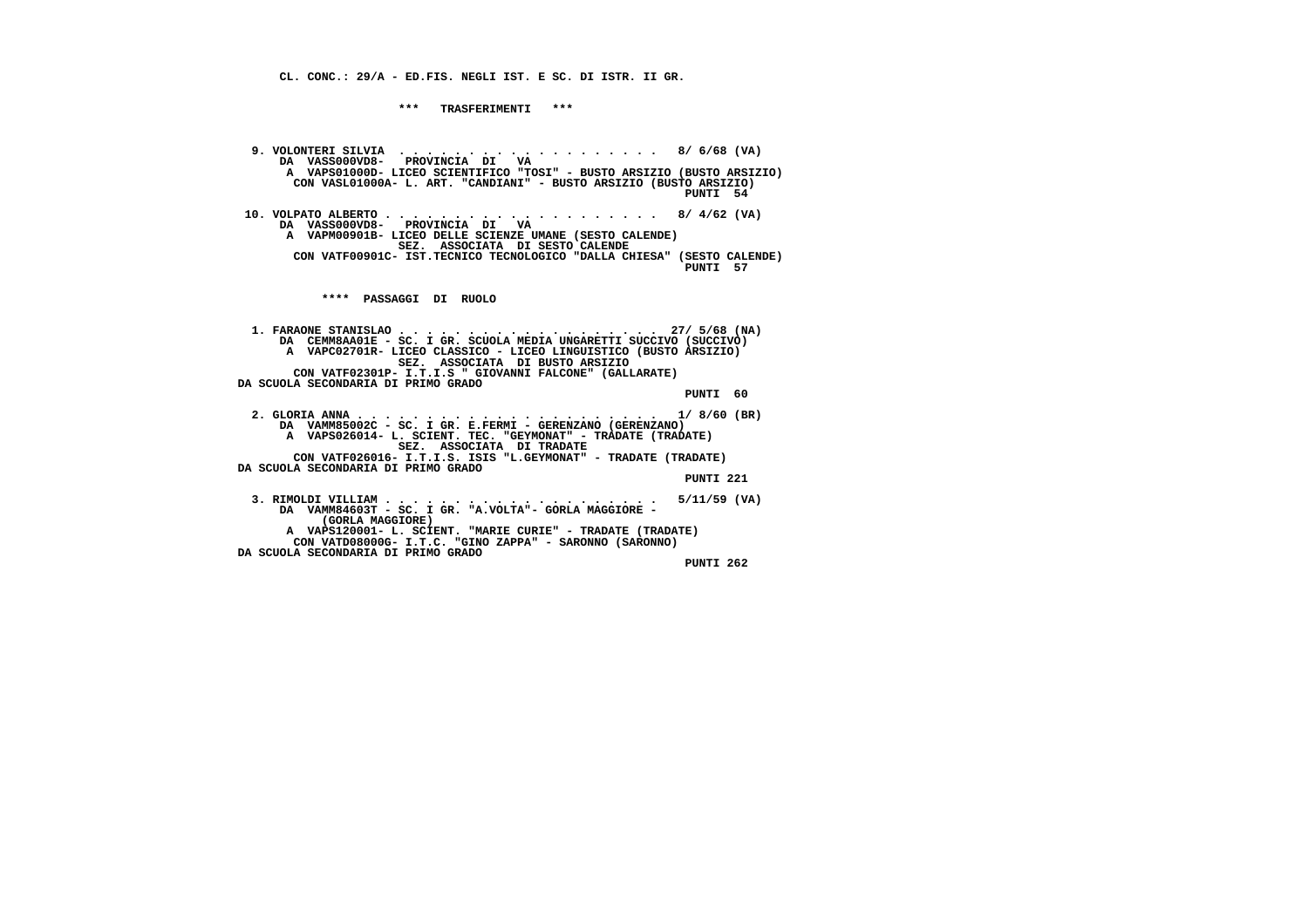**CL. CONC.: 29/A - ED.FIS. NEGLI IST. E SC. DI ISTR. II GR.**

 **\*\*\* PASSAGGI DI RUOLO \*\*\***

 **4. ZENI MAGDA . . . . . . . . . . . . . . . . . . . . . . 18/11/64 (PN) DA PNEE80804X - SC. PRI. AVIANO-CAP. "G. MARCONI" (AVIANO) A VARC023015- " GIOVANNI FALCONE" (GALLARATE) SEZ. ASSOCIATA DI GALLARATE DA SCUOLA PRIMARIA**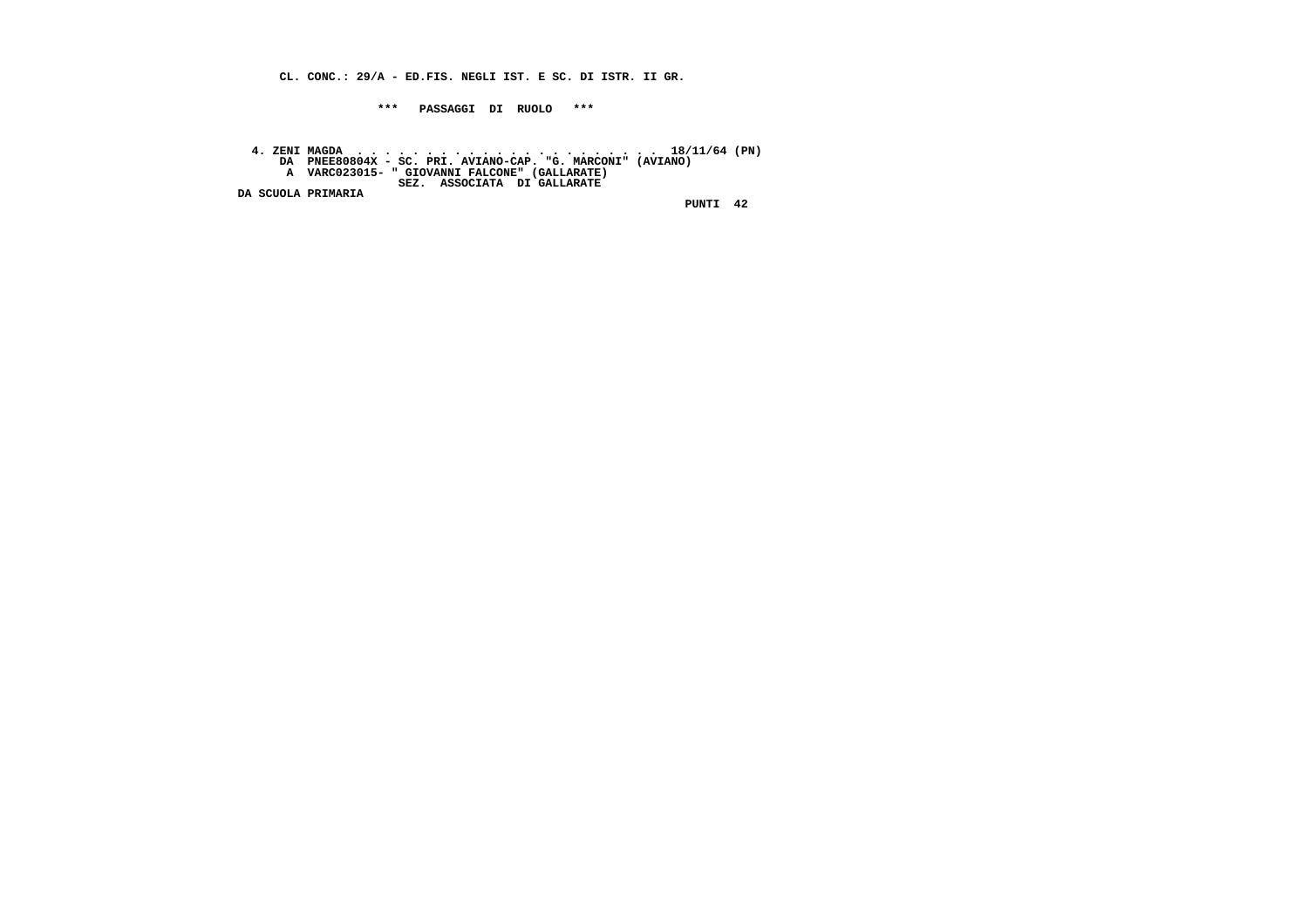| 1. BROGLIA MASSIMILIANO 13/ 2/64 (MI)<br>DA VASS000XD6- DOTAZIONE ORGANICA PROVINCIALE<br>A VASS000VD8- PROVINCIA DI VA<br>PRECEDENZA: TRASF. D'UFFICIO (TIT. SU D. O. P.) PUNTI 71 |           |
|-------------------------------------------------------------------------------------------------------------------------------------------------------------------------------------|-----------|
| DA VASS000XD6- DOTAZIONE ORGANICA PROVINCIALE<br>A VASS000VD8- PROVINCIA DI VA<br>PRECEDENZA: TRASF. D'UFFICIO (TIT. SU D. O. P.)                                                   | PUNTI 103 |
| 3. DE BERNARDI MARCO 15/ 1/56 (VA)<br>DA VASS000XD6- DOTAZIONE ORGANICA PROVINCIALE<br>A VASS000VD8- PROVINCIA DI VA<br>PRECEDENZA: TRASF. D'UFFICIO (TIT. SU D. O. P.) PUNTI 164   |           |
| DA VASS000XD6- DOTAZIONE ORGANICA PROVINCIALE<br>A VASS000VD8- PROVINCIA DI VA<br>PRECEDENZA: TRASF. D'UFFICIO (TIT. SU D. O. P.)                                                   | PUNTI 75  |
| DA VASS000XD6- DOTAZIONE ORGANICA PROVINCIALE<br>A VASS000VD8- PROVINCIA DI VA<br>PRECEDENZA: TRASF. D'UFFICIO (TIT. SU D. O. P.) PUNTI 169                                         |           |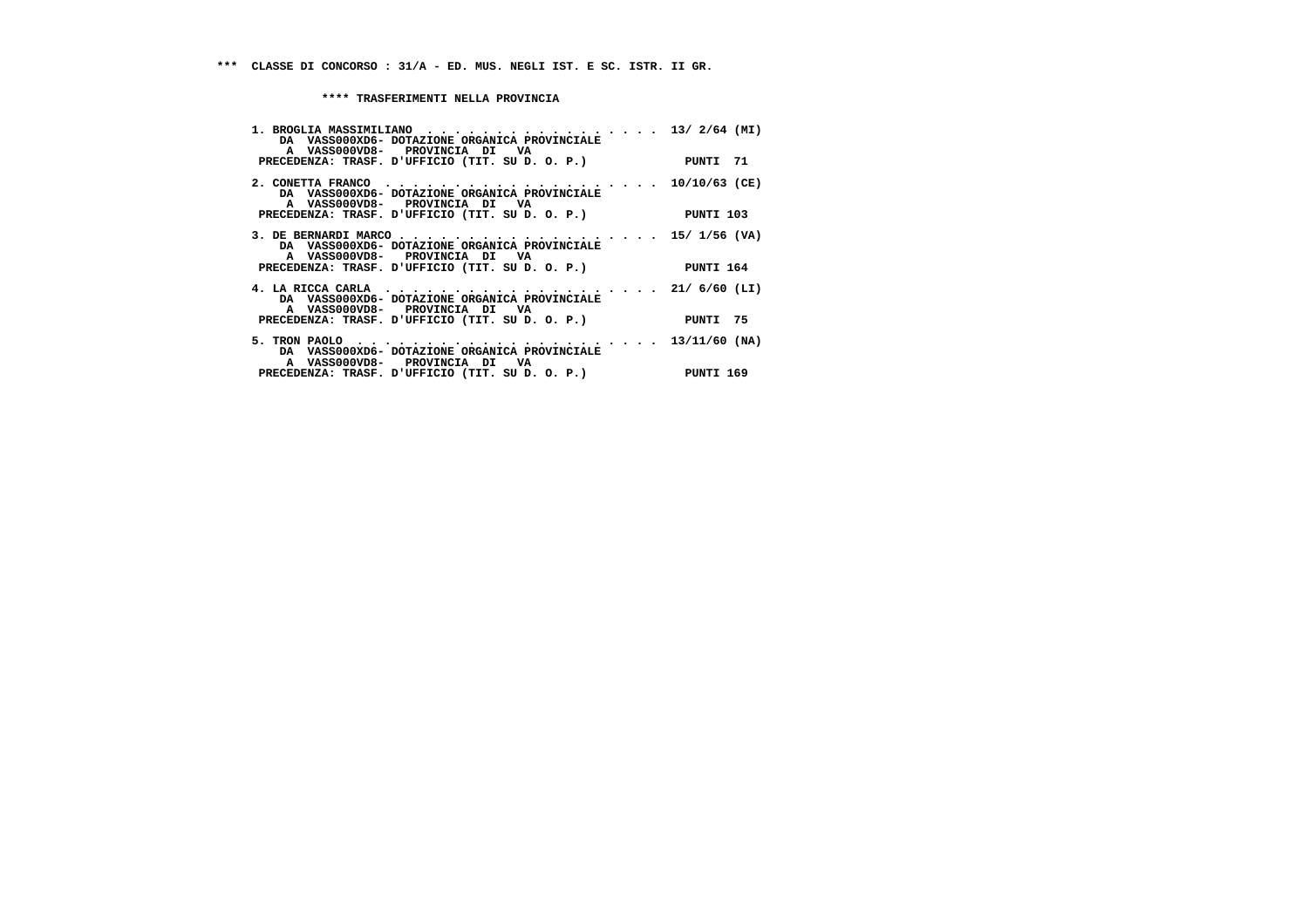**1. ANTONINI PIERLUIGI . . . . . . . . . . . . . . . . . . 24/ 2/60 (VA) DA VARI01701E- I.P.S.I.A. ISIS "NEWTON" - VARESE (VARESE) A VATF01701B- I.T.I.S ISIS "NEWTON" - VARESE (VARESE) SEZ. ASSOCIATA DI VARESE PRECEDENZA: NELL'AMBITO DELLO STESSO I.S. DI TIT. PUNTI 113 2. BALDASSARRE ANNA RITA . . . . . . . . . . . . . . . . . 23/ 8/62 (LE) DA VARI01701E- I.P.S.I.A. ISIS "NEWTON" - VARESE (VARESE) A VATF01701B- I.T.I.S ISIS "NEWTON" - VARESE (VARESE) SEZ. ASSOCIATA DI VARESE PRECEDENZA: NELL'AMBITO DELLO STESSO I.S. DI TIT. PUNTI 152 \*\*\*\* TRASFERIMENTI NELLA PROVINCIA 1. CONSIGLIO GIOVANNI . . . . . . . . . . . . . . . . . . 9/ 2/68 (PA)**

| 1. CUNSIGLIU GIUVANNI   9/ 2/00 (PA)                              |             |
|-------------------------------------------------------------------|-------------|
| DA VASS000VD8- PROVINCIA DI VA                                    |             |
| A VARIO1701E- I.P.S.I.A. ISIS "NEWTON" - VARESE (VARESE)          |             |
| SEZ. ASSOCIATA DI VARESE                                          |             |
|                                                                   | PUNTI 7     |
|                                                                   |             |
|                                                                   |             |
| DA VATF01951C- I.T.I.S "FACCHINETTI" (CORSO SERALE) (CASTELLANZA) |             |
| A VATF026016- I.T.I.S. ISIS "L.GEYMONAT" - TRADATE (TRADATE)      |             |
| SEZ. ASSOCIATA DI TRADATE                                         |             |
| PRECEDENZA: TRASF. D'UFFICIO (TIT. SU CATTEDRA)                   | 96<br>PUNTI |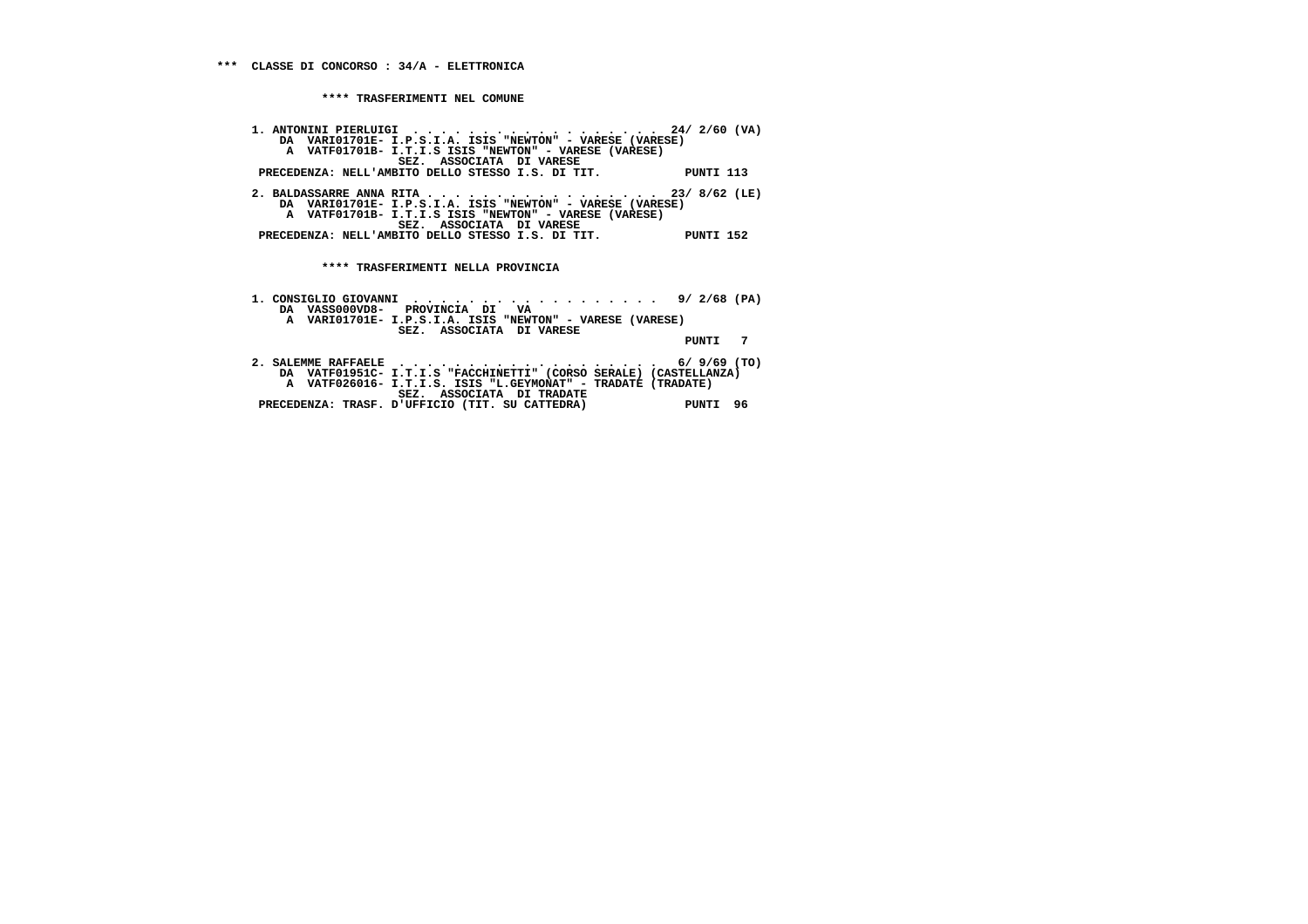| 1. FABBRIZZI LUCA  25/3/67 (VA)                                 |               |  |
|-----------------------------------------------------------------|---------------|--|
| DA VATF008512- ITIS "PONTI" GALLARATE (SERALE) (GALLARATE)      |               |  |
| A VARI008515- IPSIA "PONTI"GALLARATE (SERALE) (GALLARATE)       |               |  |
| SEZ. ASSOCIATA DI GALLARATE                                     |               |  |
| CON VATF008512- ITIS "PONTI" GALLARATE (SERALE) (GALLARATE)     |               |  |
| DOCENTE SOPRANNUMERARIO CON DOMANDA CONDIZIONATA                |               |  |
| PRECEDENZA: DA CORSO SERALE A DIURNO                            | PUNTI<br>36   |  |
|                                                                 |               |  |
|                                                                 |               |  |
| DA VATF02050G- I.T.I.S. "RIVA" SARONNO (CORSO SERALE) (SARONNO) |               |  |
| A VATF020006- I.T.I.S "RIVA" - SARONNO (SARONNO)                |               |  |
| PRECEDENZA: DA CORSO SERALE A DIURNO                            | PUNTI 129     |  |
|                                                                 |               |  |
|                                                                 |               |  |
| **** TRASFERIMENTI NELLA PROVINCIA                              |               |  |
|                                                                 |               |  |
| 1. CANNAVALE TERESA $\ldots \ldots \ldots \ldots \ldots \ldots$ | $2/9/73$ (SA) |  |
|                                                                 |               |  |

| DA VASS000VD8- PROVINCIA DI VA<br>A VARI04000E- I.P.S.I.A. "ANTONIO PARMA" - SARONNO (SARONNO)                            |  |
|---------------------------------------------------------------------------------------------------------------------------|--|
| PUNTI 27                                                                                                                  |  |
| DA VASS000VD8- PROVINCIA DI VA<br>A VATF00801L- ITIS "PONTI"GALLARATE (DIURNO) (GALLARATE)<br>SEZ. ASSOCIATA DI GALLARATE |  |
| PINTT<br>- 15                                                                                                             |  |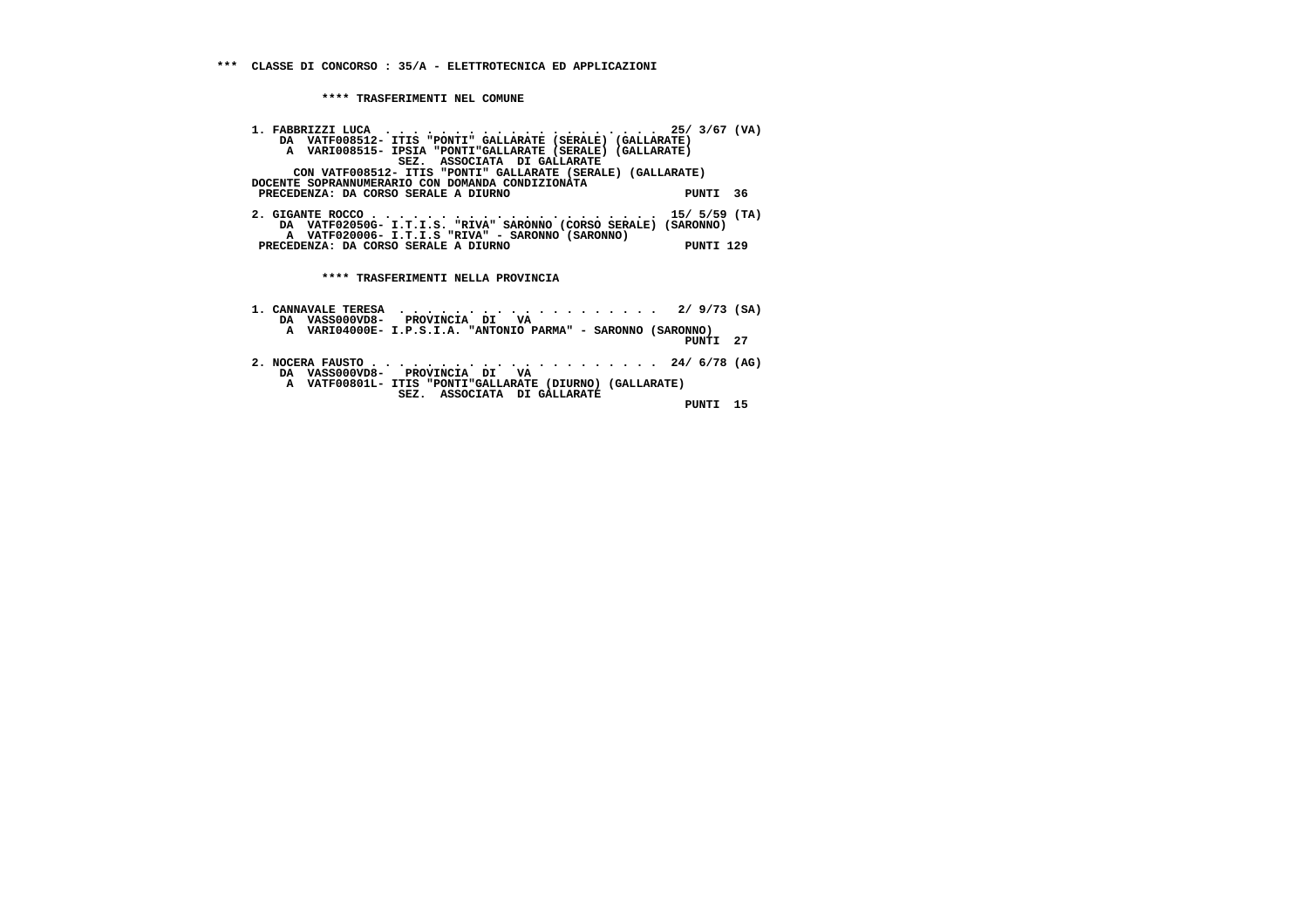**1. FACCHETTI PAOLA . . . . . . . . . . . . . . . . . . . . 21/ 5/64 (VA) DA VASS000VD8- PROVINCIA DI VA A VAPM01000E- LICEO STATALE "A. MANZONI" - VARESE (VARESE) CON VARC023015- " GIOVANNI FALCONE" (GALLARATE) CON VAPC00101L- LICEO CLASSICO "GIOVANNI PASCOLI" (GALLARATE)**-------------<br>PIINTT 51 **PRECEDENZA: TRASF. D'UFFICIO (TIT. SENZA SEDE) 2. MORANDI ELISABETTA . . . . . . . . . . . . . . . . . . 10/12/64 (RM) DA VAPS120001- L. SCIENT. "MARIE CURIE" - TRADATE (TRADATE) A VAPC040006- LIC. CLASSICO "LEGNANI" - SARONNO (SARONNO)**PINTT 85  **PUNTI 85 3. MUNGO DOMENICO . . . . . . . . . . . . . . . . . . . . 13/11/62 (PG) DA VAPM00901B- LICEO DELLE SCIENZE UMANE (SESTO CALENDE) A VARI04000E- I.P.S.I.A. "ANTONIO PARMA" - SARONNO (SARONNO)PINTT 140 PUNTI 140 4. PASTORI RITA . . . . . . . . . . . . . . . . . . . . . 20/ 3/66 (MI) DA VATF02301P- I.T.I.S " GIOVANNI FALCONE" (GALLARATE) A VAPC040006- LIC. CLASSICO "LEGNANI" - SARONNO (SARONNO) PUNTI 72 5. PICCININI GIULIA SOFIA . . . . . . . . . . . . . . . . 24/ 2/77 (BG) DA VASS000VD8- PROVINCIA DI VA A VAPS120001- L. SCIENT. "MARIE CURIE" - TRADATE (TRADATE) PUNTI 12 6. PONTI GABRIELLA . . . . . . . . . . . . . . . . . . . . 25/ 9/56 (VA) DA VAPM01000E- LICEO STATALE "A. MANZONI" - VARESE (VARESE) A VAPM00901B- LICEO DELLE SCIENZE UMANE (SESTO CALENDE) SEZ. ASSOCIATA DI SESTO CALENDE PUNTI 215 \*\*\*\* TRASFERIMENTI TRA PROVINCE DIVERSE 1. MARTINO CESARE . . . . . . . . . . . . . . . . . . . . 28/ 9/72 (VA) DA MNRF004014- IPSS S.G. BOSCO (VIADANA) A VAPS120001- L. SCIENT. "MARIE CURIE" - TRADATE (TRADATE) PUNTI 58 \*\*\*\* PASSAGGI DI RUOLO 1. IACOLARE MARIA TERESA . . . . . . . . . . . . . . . . . 10/10/73 (NA) DA MIEE8BC016 - SC. PRI. VIA LAMARMORA-LAINATE (LAINATE)**

 **A VASS000DD1- DOTAZIONE ORGANICA DI SOSTEGNO DA SCUOLA PRIMARIA**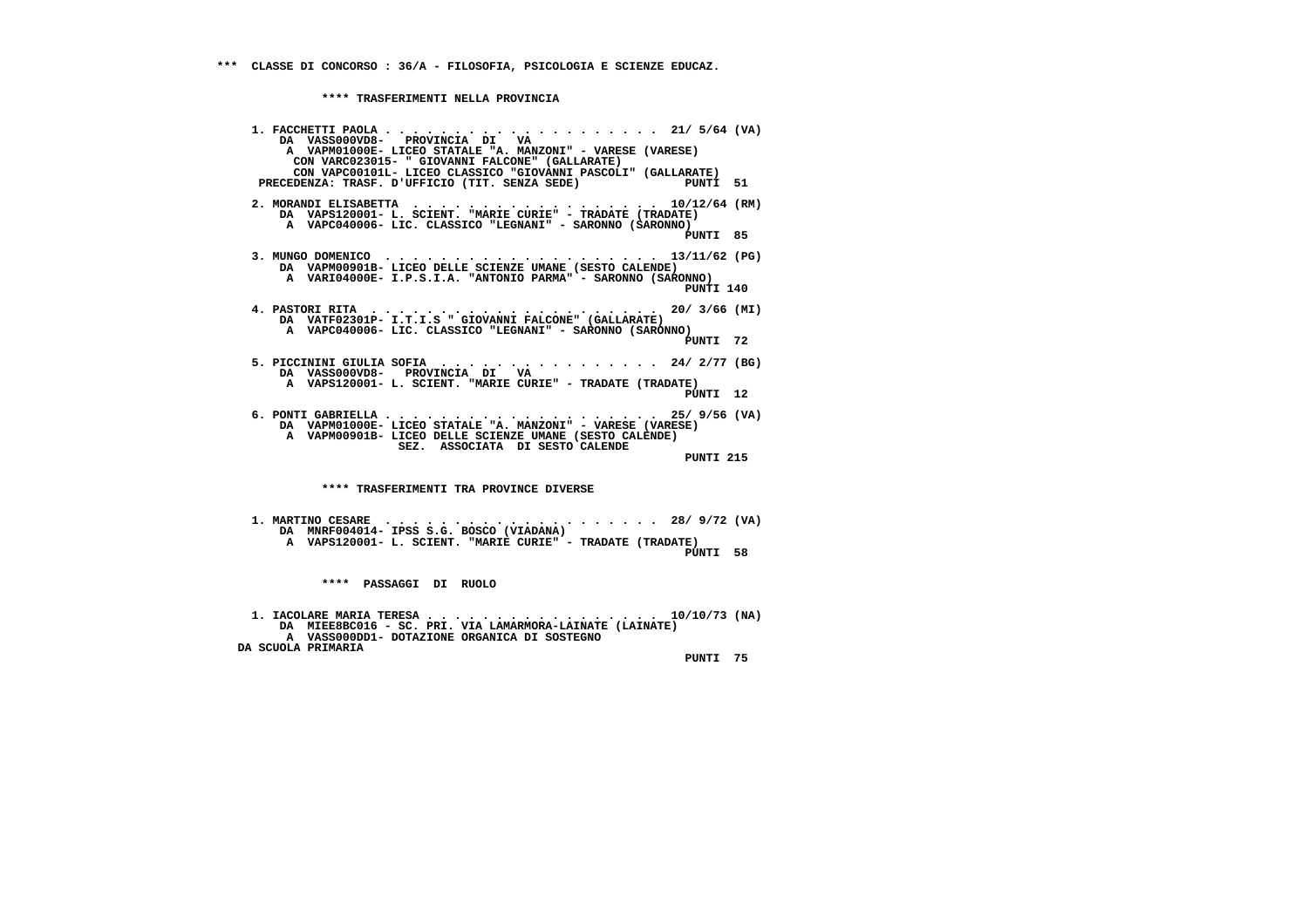**1. GUCCIARDO ROSANNA . . . . . . . . . . . . . . . . . . . 25/ 4/65 (VA) DA VAPC012013- LICEO CLASSICO I.S.I.S "STEIN" GAVIRATE (GAVIRATE) A VAPS020004- LICEO SCIENTIFICO G. B. GRASSI (SARONNO) DOCENTE SOPRANNUMERARIO CON DOMANDA CONDIZIONATA PUNTI 65 2. TORTORA ROSALBA . . . . . . . . . . . . . . . . . . . . 14/ 8/70 (NA) DA VASS000DD1- DOTAZIONE ORGANICA DI SOSTEGNO A VAPC040006- LIC. CLASSICO "LEGNANI" - SARONNO (SARONNO) PUNTI 66 \*\*\*\* TRASFERIMENTI TRA PROVINCE DIVERSE 1. CAPIZZI CLAUDIA . . . . . . . . . . . . . . . . . . . . 28/ 6/74 (SR) DA MIPS580006- /LINGUISTICO EUROPEO DI ARCONATE-BUSCATE (ARCONATE) A VAPM00901B- LICEO DELLE SCIENZE UMANE (SESTO CALENDE) SEZ. ASSOCIATA DI SESTO CALENDE CON VAPS00901A- LICEO SCIENTIFICO "DALLA CHIESA" (SESTO CALENDE)**

- **2. CAPODIFERRO VINCENZO . . . . . . . . . . . . . . . . . 22/ 6/73 (PZ) DA PZSD030003- ISTITUTO STATALE D'ARTE (POTENZA) A VAPS01000D- LICEO SCIENTIFICO "TOSI" - BUSTO ARSIZIO (BUSTO ARSIZIO) CON VAPS00101Q- LICEO SCIENTIFICO "LEONARDO DA VINCI" (GALLARATE) CON VASL01000A- L. ART. "CANDIANI" - BUSTO ARSIZIO (BUSTO ARSIZIO)**
- **PUNTI 45**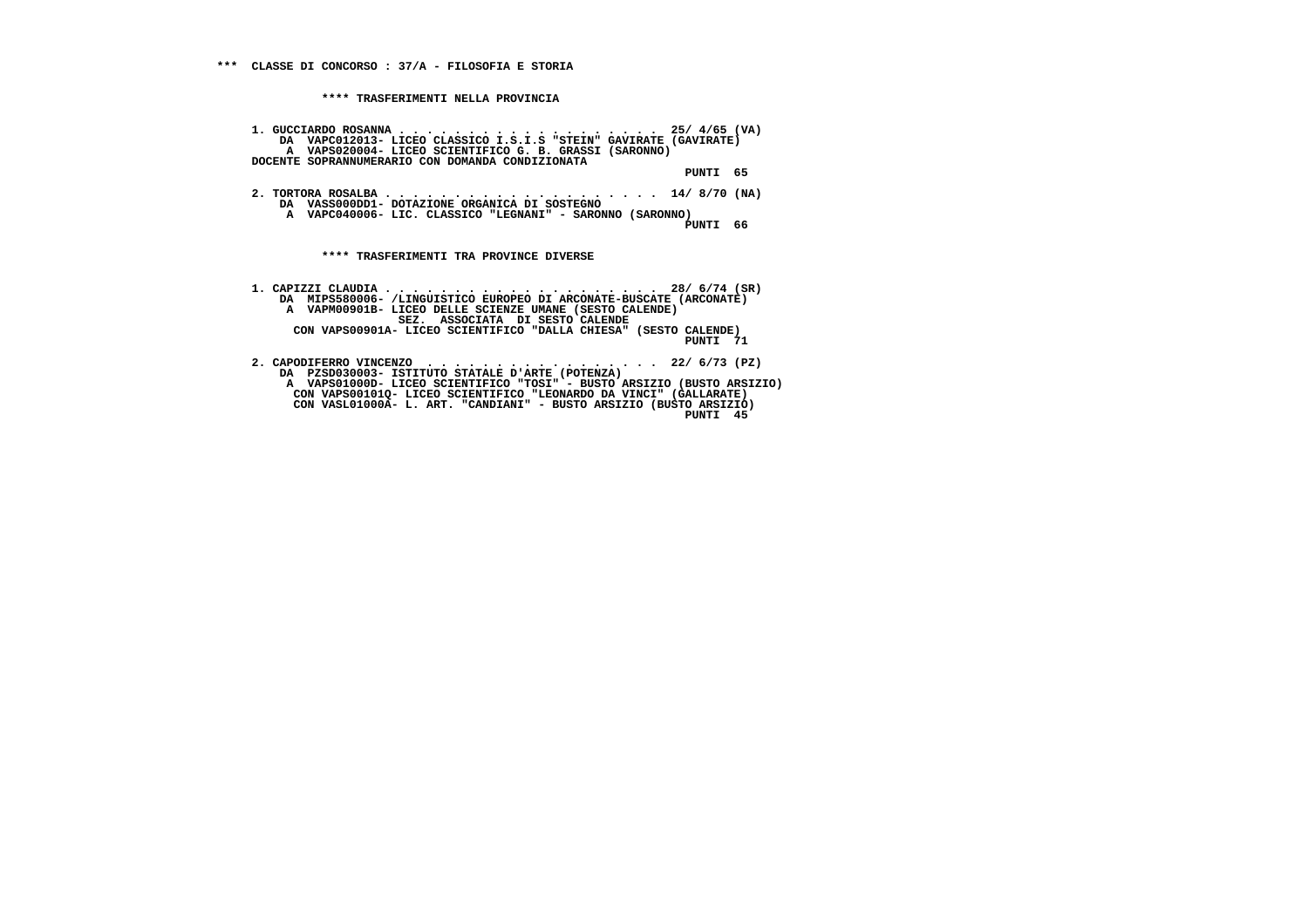**1. BINDA MAURO . . . . . . . . . . . . . . . . . . . . . . 6/10/60 (VA) DA VATL013018- I.T.G. ISIS "NERVI" -VARESE (VARESE) A VATF01701B- I.T.I.S ISIS "NEWTON" - VARESE (VARESE) SEZ. ASSOCIATA DI VARESE DOCENTE SOPRANNUMERARIO CON DOMANDA CONDIZIONATA PUNTI 182 2. FOINI ELENA . . . . . . . . . . . . . . . . . . . . . . 2/ 4/60 (VA) DA VARI01701E- I.P.S.I.A. ISIS "NEWTON" - VARESE (VARESE) A VATF01701B- I.T.I.S ISIS "NEWTON" - VARESE (VARESE) SEZ. ASSOCIATA DI VARESE**

 **\*\*\*\* TRASFERIMENTI NELLA PROVINCIA**

 **PRECEDENZA: NELL'AMBITO DELLO STESSO I.S. DI TIT. PUNTI 224**

 **1. NOCETI ORAZIO . . . . . . . . . . . . . . . . . . . . . 9/ 3/56 (CS) DA VARI00801Q- IPSIA "PONTI" GALLARATE (DIURNO) (GALLARATE) A VATF019013- I.T.I.S. "FACCHINETTI" - CASTELLANZA (CASTELLANZA) SEZ. ASSOCIATA DI CASTELLANZA CON VATL019017- I.T.G. ISIS "FACCHINETTI" CASTELLANZA (CASTELLANZA) PUNTI 153**

 **2. PREVOSTI ELISABETTA . . . . . . . . . . . . . . . . . . 1/ 1/70 (VA) DA VASS000VD8- PROVINCIA DI VA A VARI01701E- I.P.S.I.A. ISIS "NEWTON" - VARESE (VARESE) SEZ. ASSOCIATA DI VARESE PRECEDENZA: TRASF. D'UFFICIO (TIT. SENZA SEDE) PUNTI 27**

 **\*\*\*\* TRASFERIMENTI TRA PROVINCE DIVERSE**

 **1. FRAMMARTINO STEFANO . . . . . . . . . . . . . . . . . . 17/ 8/72 (TR) DA MITF092017- E.ALESSANDRINI (VITTUONE) A VATD02101R- ITC-ITPA "GADDA-ROSSELLI" - GALLARATE (GALLARATE) SEZ. ASSOCIATA DI GALLARATE CON VARC023015- " GIOVANNI FALCONE" (GALLARATE) PUNTI 71**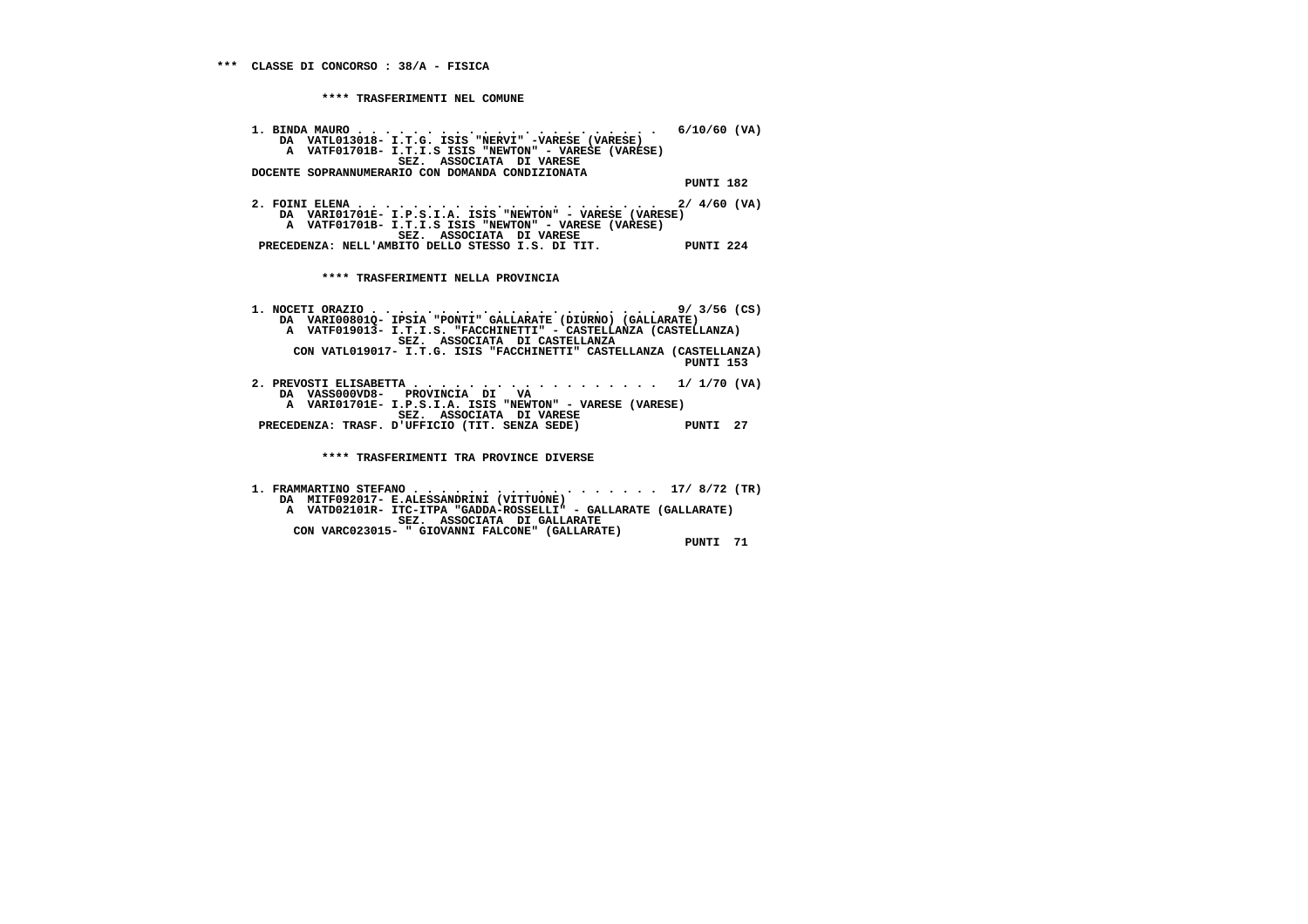- 
- **1. NICO LORIS . . . . . . . . . . . . . . . . . . . . . . 28/ 1/58 (TA) DA VASS000XD6- DOTAZIONE ORGANICA PROVINCIALE**
	-
- **A VATD024018- I.T.PER.AZ.LI E CORR.L.ESTERE TRADATE (TRADATE) SEZ. ASSOCIATA DI TRADATE**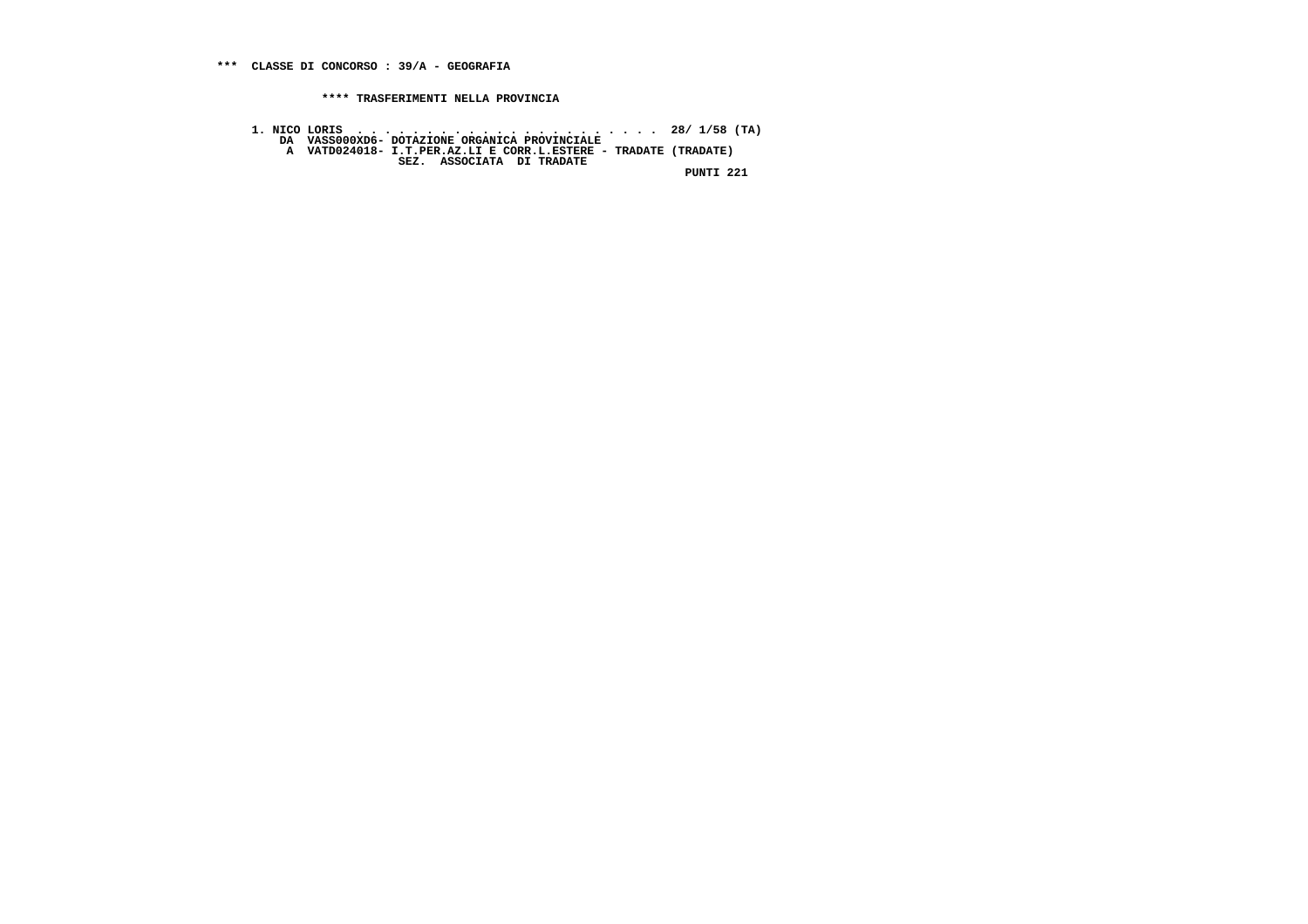| 1. LA ROSA FRANCESCO 29/ 4/67 (ME)<br>DA VATF02301P- I.T.I.S " GIOVANNI FALCONE" (GALLARATE)<br>A VATF00301D- CITTA DI LUINO-CARLO VOLONTE (ELE-INF) (LUINO) |          |  |
|--------------------------------------------------------------------------------------------------------------------------------------------------------------|----------|--|
| SEZ. ASSOCIATA DI LUINO                                                                                                                                      | PUNTI 35 |  |
| 2. MIGNEMI ANTONIO ROSARIO 24/10/65 (CT)<br>DA VASS000VD8- PROVINCIA DI VA                                                                                   |          |  |
| A VATF026016- I.T.I.S. ISIS "L.GEYMONAT" - TRADATE (TRADATE)<br>SEZ. ASSOCIATA DI TRADATE                                                                    | PUNTI 49 |  |
| 3. PIERRO GIUSEPPE ANTONIO 5/ $4/77$ (BA)<br>DA VASS000VD8- PROVINCIA DI VA                                                                                  |          |  |
| A VATF00301D- CITTA DI LUINO-CARLO VOLONTE (ELE-INF) (LUINO)<br>SEZ. ASSOCIATA DI LUINO                                                                      |          |  |
|                                                                                                                                                              | PUNTI 0  |  |
| DA VATF018017- ITIS - ISIS "KEYNES" - GAZZADA SCHIANNO (GAZZADA SCHIANNO)<br>A VATD01301T- I.T.C. ISIS " DAVERIO- CASULA "VARESE (VARESE)                    |          |  |
| SEZ. ASSOCIATA DI VARESE                                                                                                                                     | PUNTI 36 |  |
| 5. VERDURA GENNARINO 30/ 5/63 (EE)<br>DA VATD024018- I.T.PER.AZ.LI E CORR.L.ESTERE - TRADATE (TRADATE)                                                       |          |  |
| A VATD08000G- I.T.C. "GINO ZAPPA" - SARONNO (SARONNO)                                                                                                        | PUNTI 54 |  |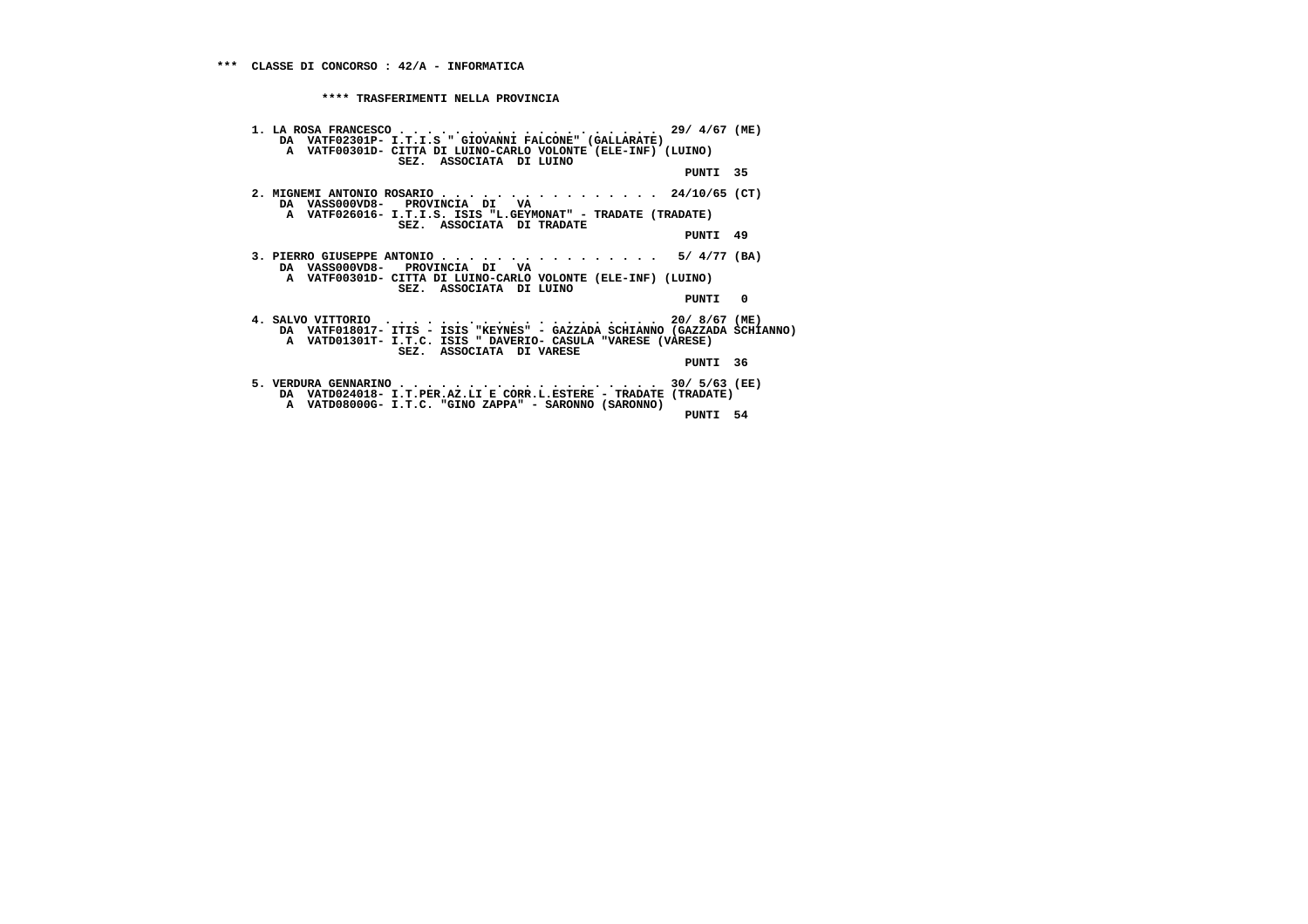**1. CHIARENZA LAURA . . . . . . . . . . . . . . . . . . . . 14/ 1/71 (VA) DA VARI00801Q- IPSIA "PONTI" GALLARATE (DIURNO) (GALLARATE) A VATF00801L- ITIS "PONTI"GALLARATE (DIURNO) (GALLARATE) SEZ. ASSOCIATA DI GALLARATE PRECEDENZA: NELL'AMBITO DELLO STESSO I.S. DI TIT. PUNTI 42 2. COLOMBO MARIA PIA . . . . . . . . . . . . . . . . . . . 24/ 1/58 (VA) DA VATF020006- I.T.I.S "RIVA" - SARONNO (SARONNO) A VAPS020004- LICEO SCIENTIFICO G. B. GRASSI (SARONNO) PUNTI 288 3. IANNONE ROSSELLA . . . . . . . . . . . . . . . . . . . 13/10/74 (MI) DA VATF020006- I.T.I.S "RIVA" - SARONNO (SARONNO) A VAPS020004- LICEO SCIENTIFICO G. B. GRASSI (SARONNO) PRECEDENZA: EX PERDENTE POSTO NELLA SCUOLA PUNTI 62 4. SAPONARA GIACOMO . . . . . . . . . . . . . . . . . . . 29/11/63 (BA) DA VARI01701E- I.P.S.I.A. ISIS "NEWTON" - VARESE (VARESE) A VATF01701B- I.T.I.S ISIS "NEWTON" - VARESE (VARESE) SEZ. ASSOCIATA DI VARESE PRECEDENZA: NELL'AMBITO DELLO STESSO I.S. DI TIT. PUNTI 166 5. VISCONTI ROBERTA . . . . . . . . . . . . . . . . . . . 9/10/66 (VA) DA VATL013018- I.T.G. ISIS "NERVI" -VARESE (VARESE) A VATF01701B- I.T.I.S ISIS "NEWTON" - VARESE (VARESE) SEZ. ASSOCIATA DI VARESE CON VARI01701E- I.P.S.I.A. ISIS "NEWTON" - VARESE (VARESE) DOCENTE SOPRANNUMERARIO CON DOMANDA CONDIZIONATA PUNTI 138 \*\*\*\* TRASFERIMENTI NELLA PROVINCIA**

 **1. BICA GABRIELLA . . . . . . . . . . . . . . . . . . . . 2/ 5/70 (TP) DA VASS000VD8- PROVINCIA DI VA A VATF00801L- ITIS "PONTI"GALLARATE (DIURNO) (GALLARATE) SEZ. ASSOCIATA DI GALLARATE PUNTI 29**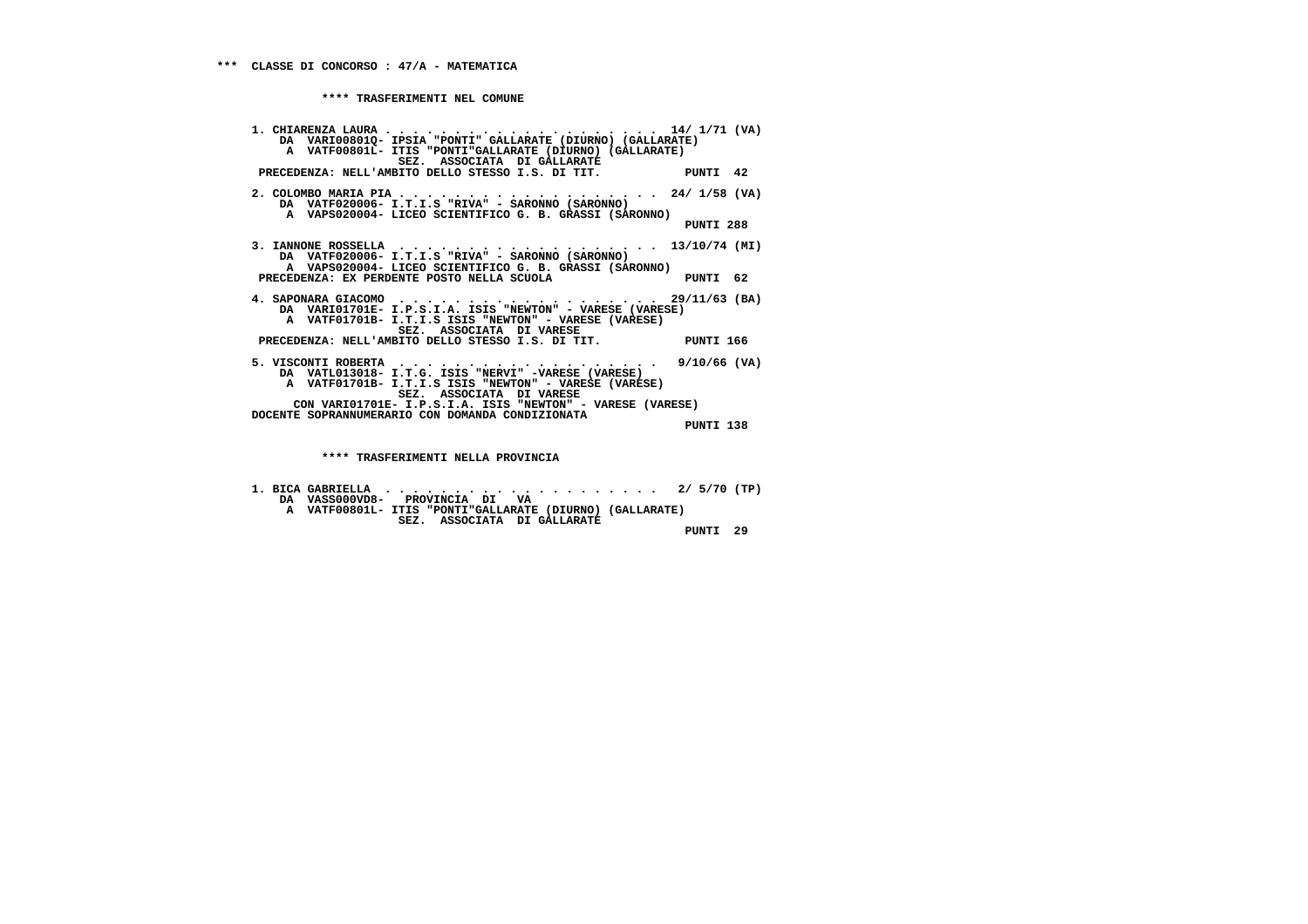**CL. CONC.: 47/A - MATEMATICA**

 **\*\*\* TRASFERIMENTI \*\*\***

 **2. BROVELLI MARTA . . . . . . . . . . . . . . . . . . . . 5/12/59 (VA) DA VATD00801A- ITG - SOMMA L. SEZ. STACC.- ISIS PONTI (SOMMA LOMBARDO) A VAPM00901B- LICEO DELLE SCIENZE UMANE (SESTO CALENDE) SEZ. ASSOCIATA DI SESTO CALENDE PUNTI 115 3. IVAN GEORGE CRISTIAN . . . . . . . . . . . . . . . . . 9/ 6/66 (EE) DA VASS000VD8- PROVINCIA DI VA A VARC030007- I.P.S.S.C.T. "P.VERRI" -BUSTO ARSIZIO (BUSTO ARSIZIO) PUNTI 18 4. MANAROLLA PAOLO . . . . . . . . . . . . . . . . . . . . 8/10/68 (VA) DA VASS000VD8- PROVINCIA DI VA A VARI019016- I.P.S.I.A ISIS "FACCHINETTI" CASTELLANZA (CASTELLANZA) SEZ. ASSOCIATA DI CASTELLANZA PRECEDENZA: TRASF. D'UFFICIO (TIT. SENZA SEDE) PUNTI 3 5. MARAZZI FRANCESCO . . . . . . . . . . . . . . . . . . . 11/ 1/73 (LC) DA VASS000VD8- PROVINCIA DI VA A VATF018017- ITIS - ISIS "KEYNES" - GAZZADA SCHIANNO (GAZZADA SCHIANNO) SEZ. ASSOCIATA DI GAZZADA SCHIANNO PUNTI 57 6. MAURO JMMY ALFONSO . . . . . . . . . . . . . . . . . . 22/ 7/77 (NA) DA VASS000VD8- PROVINCIA DI VA A VARI04000E- I.P.S.I.A. "ANTONIO PARMA" - SARONNO (SARONNO) CON VATF020006- I.T.I.S "RIVA" - SARONNO (SARONNO) PUNTI 20 7. MORONI BARBARA . . . . . . . . . . . . . . . . . . . . 28/ 7/58 (VA) DA VAPM00901B- LICEO DELLE SCIENZE UMANE (SESTO CALENDE) A VAPS012016- LIC.SCIENT.LINGUIST.SPORT. ISIS GAVIRATE (GAVIRATE) SEZ. ASSOCIATA DI GAVIRATE PRECEDENZA: EX PERDENTE POSTO NEL COMUNE PUNTI 197**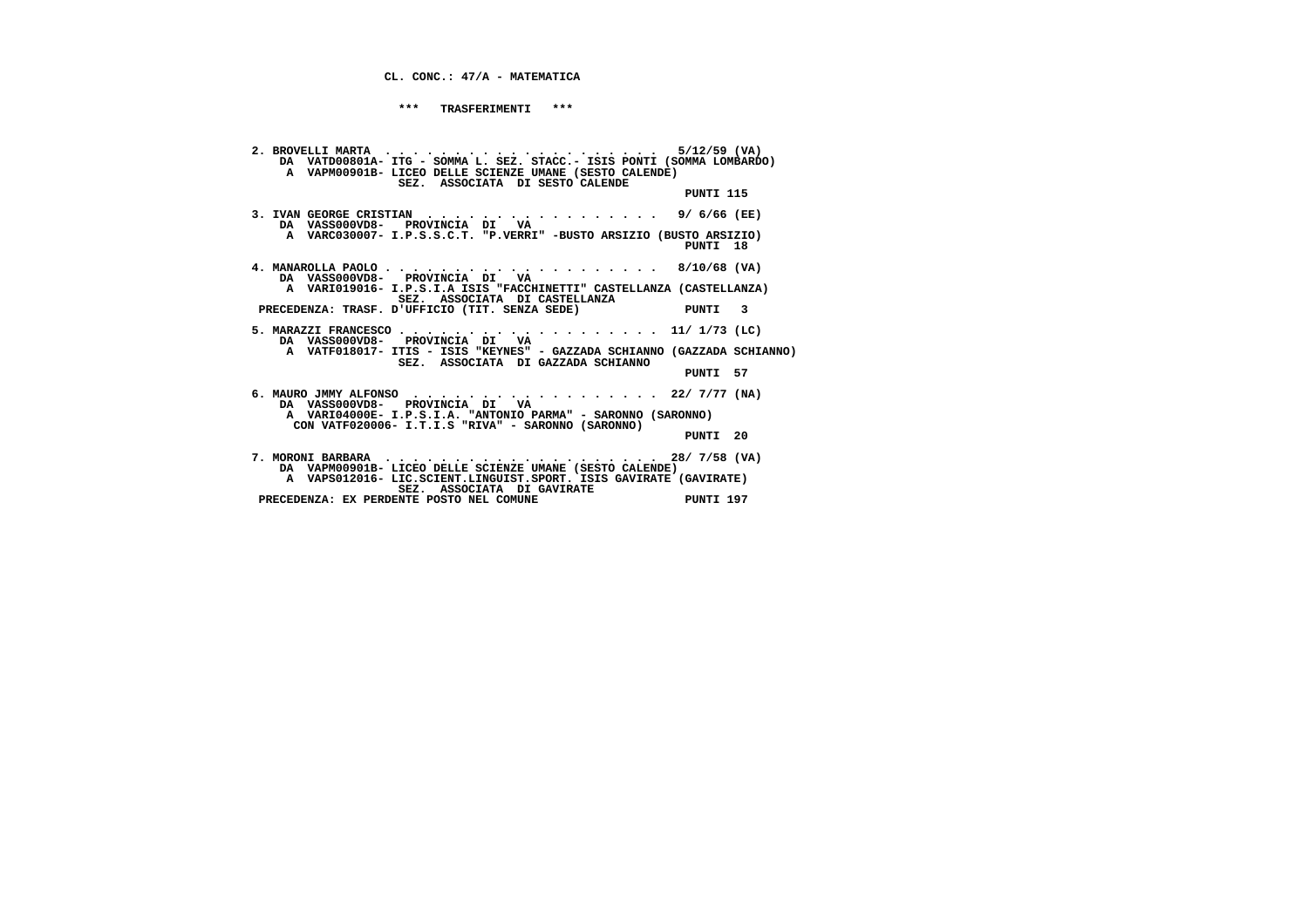## **CL. CONC.: 47/A - MATEMATICA**

 **\*\*\* TRASFERIMENTI \*\*\***

| DA VASS000VD8- PROVINCIA DI VA<br>A VATF019013- I.T.I.S. "FACCHINETTI" - CASTELLANZA (CASTELLANZA)<br>SEZ. ASSOCIATA DI CASTELLANZA       |  |
|-------------------------------------------------------------------------------------------------------------------------------------------|--|
| PUNTI 24                                                                                                                                  |  |
| A VATF00801L- ITIS "PONTI"GALLARATE (DIURNO) (GALLARATE)<br>SEZ. ASSOCIATA DI GALLARATE                                                   |  |
| PUNTI 39                                                                                                                                  |  |
| 10. SARDINA ALESSANDRO 11/ 5/71 (TO)<br>DA VASS000VD8- PROVINCIA DI VA<br>A VATF020006- I.T.I.S "RIVA" - SARONNO (SARONNO)                |  |
| PUNTI 24                                                                                                                                  |  |
| 11. TEOCOLI LEONARDO 7/ 8/50 (CZ)<br>DA VASS000VD8- PROVINCIA DI VA<br>A VARIO1701E- I.P.S.I.A. ISIS "NEWTON" - VARESE (VARESE)           |  |
| SEZ. ASSOCIATA DI VARESE                                                                                                                  |  |
| PRECEDENZA: TRASF. D'UFFICIO (TIT. SENZA SEDE) PUNTI 36                                                                                   |  |
| 12. VIOLI BEATRICE $\ldots \ldots \ldots \ldots \ldots \ldots \ldots \ldots \ldots \qquad$ 3/ 4/76 (EE)<br>DA VASS000VD8- PROVINCIA DI VA |  |
| A VATD02101R- ITC-ITPA "GADDA-ROSSELLI" - GALLARATE (GALLARATE)<br>SEZ. ASSOCIATA DI GALLARATE                                            |  |
| PUNTI 24                                                                                                                                  |  |
| 13. ZAMBELLI ELISABETTA 26/11/69 (MN)<br>DA VASSOOOVD8- PROVINCIA DI VA                                                                   |  |
| A VATF020006- I.T.I.S "RIVA" - SARONNO (SARONNO)<br>PUNTI 27                                                                              |  |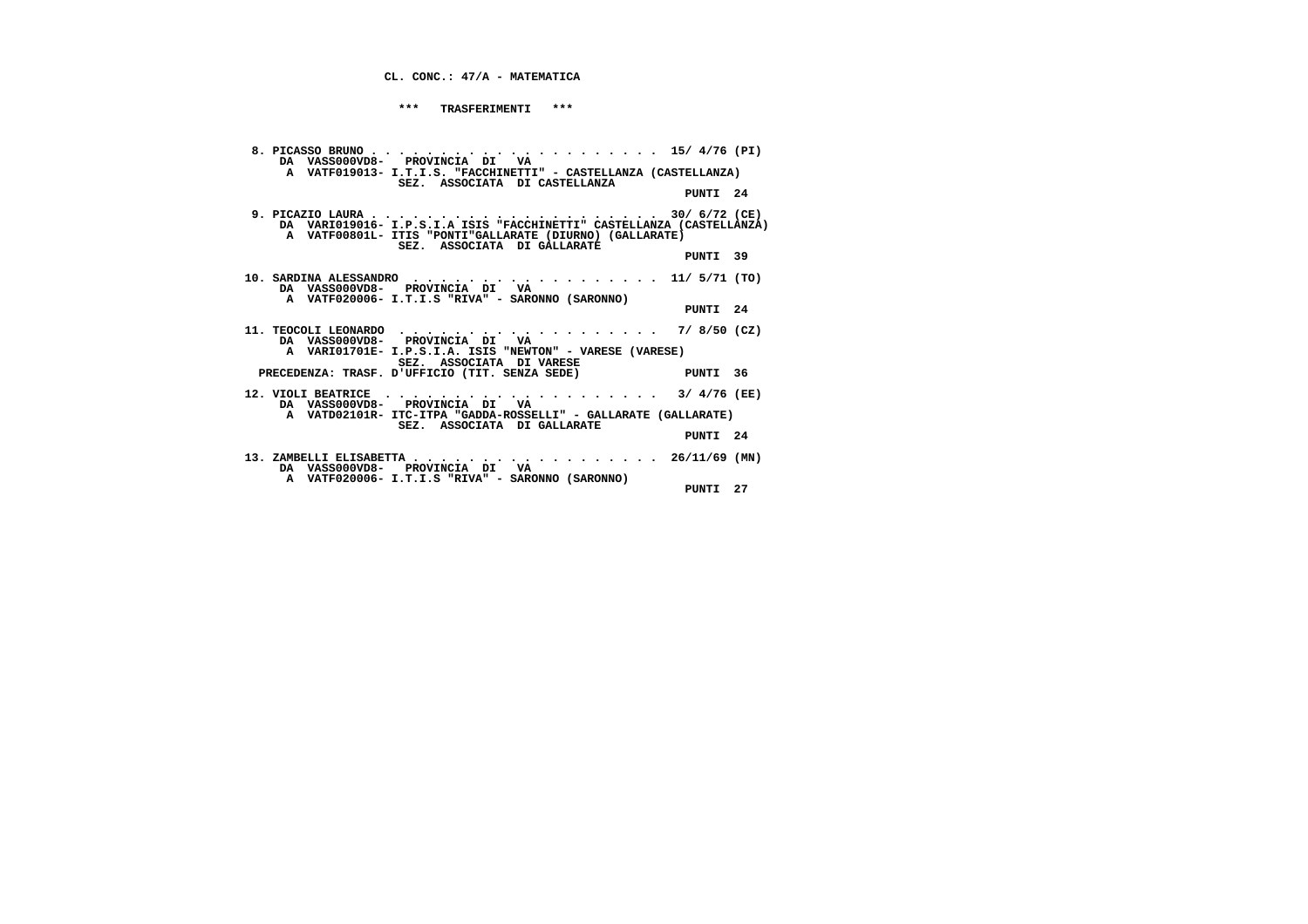**1. CARISTI FILIPPO . . . . . . . . . . . . . . . . . . . . 7/ 5/64 (ME) DA VATD02101R- ITC-ITPA "GADDA-ROSSELLI" - GALLARATE (GALLARATE) A VATD009016- IST.TECN.ECONOMICO "DALLA CHIESA" (SESTO CALENDE) SEZ. ASSOCIATA DI SESTO CALENDE PUNTI 120 2. D'ALESSIO GIUSEPPE . . . . . . . . . . . . . . . . . . 2/ 2/57 (EE) DA VATD018011- ITC-ITPA "KEYNES" - GAZZADA SCHIANNO (GAZZADA SCHIANNO) A VATD012012- I.T. C.E G. I.S.I.S. "STEIN"- GAVIRATE (GAVIRATE) SEZ. ASSOCIATA DI GAVIRATE PUNTI 230 3. TORRENTE GIAN LUCA . . . . . . . . . . . . . . . . . . 24/ 7/65 (VA) DA VASS000VD8- PROVINCIA DI VA A VATD02101R- ITC-ITPA "GADDA-ROSSELLI" - GALLARATE (GALLARATE) SEZ. ASSOCIATA DI GALLARATE PUNTI 54 4. VASINI CRISTINA . . . . . . . . . . . . . . . . . . . . 9/ 3/61 (VA) DA VATD009016- IST.TECN.ECONOMICO "DALLA CHIESA" (SESTO CALENDE) A VATD01301T- I.T.C. ISIS " DAVERIO- CASULA "VARESE (VARESE) SEZ. ASSOCIATA DI VARESE PUNTI 223**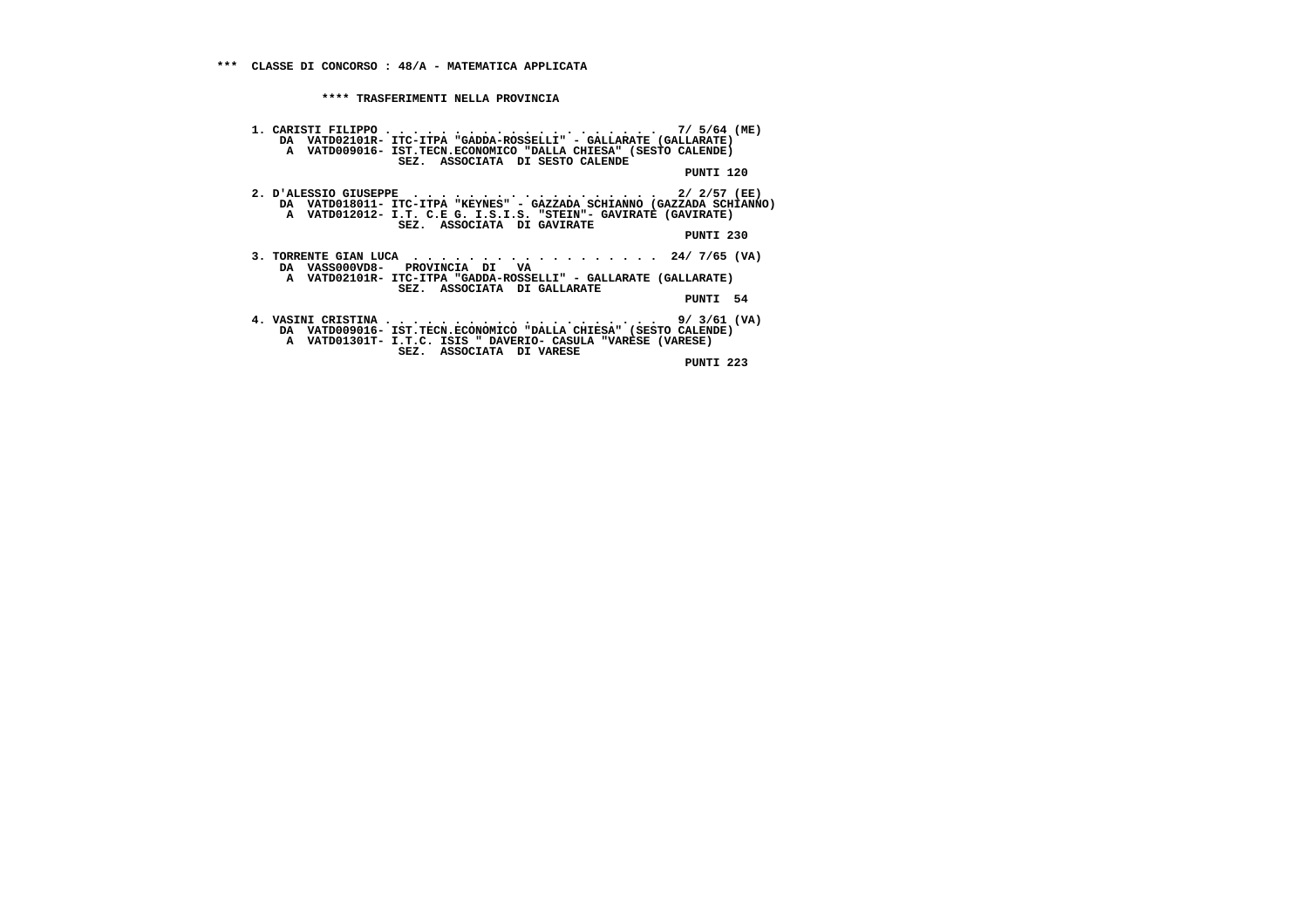**1. CELORA MARINA . . . . . . . . . . . . . . . . . . . . . 21/10/61 (VA) DA VAPS01000D- LICEO SCIENTIFICO "TOSI" - BUSTO ARSIZIO (BUSTO ARSIZIO) A VAPM027011- LICEO SCIENZE UMANE (BUSTO ARSIZIO) SEZ. ASSOCIATA DI BUSTO ARSIZIO PUNTI 224 2. REPOSI ROBERTA . . . . . . . . . . . . . . . . . . . . 5/12/66 (AL) DA VAPM027011- LICEO SCIENZE UMANE (BUSTO ARSIZIO) A VAPS01000D- LICEO SCIENTIFICO "TOSI" - BUSTO ARSIZIO (BUSTO ARSIZIO)**PRECEDENZA: EX PERDENTE POSTO NELLA SCUOLA **PUNTI 59 \*\*\*\* TRASFERIMENTI NELLA PROVINCIA 1. ANCHORA SARA . . . . . . . . . . . . . . . . . . . . . 17/ 5/79 (LE) DA VASS000VD8- PROVINCIA DI VA A VAPC012013- LICEO CLASSICO I.S.I.S "STEIN" GAVIRATE (GAVIRATE) SEZ. ASSOCIATA DI GAVIRATE CON VAPS012016- LIC.SCIENT.LINGUIST.SPORT. ISIS GAVIRATE (GAVIRATE) PUNTI 35 2. BOMBELLI ANNA . . . . . . . . . . . . . . . . . . . . . 19/12/77 (VA) DA VASS000VD8- PROVINCIA DI VA A VAPS120001- L. SCIENT. "MARIE CURIE" - TRADATE (TRADATE) PUNTI 13 3. D'AMBROSIO SONIA . . . . . . . . . . . . . . . . . . . 8/ 8/79 (VV) DA VASS000VD8- PROVINCIA DI VA A VAPS020004- LICEO SCIENTIFICO G. B. GRASSI (SARONNO)**PRECEDENZA: PREVISTA DAL C.C.N.I.<br>PRECEDENZA: PREVISTA DAL C.C.N.I.  **4. FERIOLI ROSANGELA . . . . . . . . . . . . . . . . . . . 2/ 5/77 (MI) DA VAPC012013- LICEO CLASSICO I.S.I.S "STEIN" GAVIRATE (GAVIRATE) A VASL011017- L. ART. "DON MILANI" - TRADATE (TRADATE) SEZ. ASSOCIATA DI TRADATE PUNTI 12**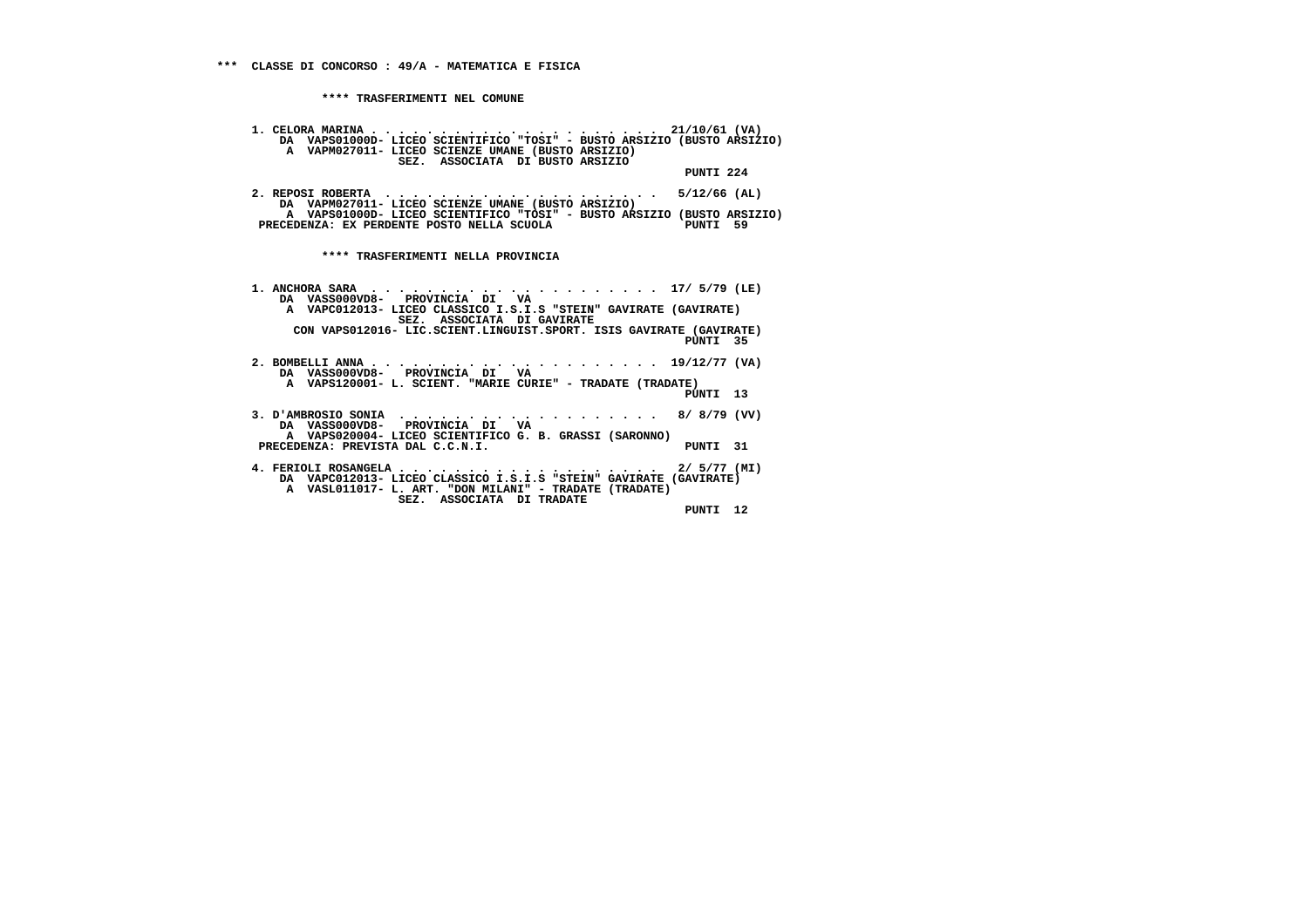**CL. CONC.: 49/A - MATEMATICA E FISICA**

 **\*\*\* TRASFERIMENTI \*\*\***

 **5. GRECO ROBERTA . . . . . . . . . . . . . . . . . . . . . 16/ 2/74 (LE) DA VAPS00901A- LICEO SCIENTIFICO "DALLA CHIESA" (SESTO CALENDE) A VAPS00101Q- LICEO SCIENTIFICO "LEONARDO DA VINCI" (GALLARATE) SEZ. ASSOCIATA DI GALLARATE PUNTI 38 6. PALERMO FILOMENA . . . . . . . . . . . . . . . . . . . 11/ 6/74 (CS) DA VASS000VD8- PROVINCIA DI VA A VAPS00101Q- LICEO SCIENTIFICO "LEONARDO DA VINCI" (GALLARATE) SEZ. ASSOCIATA DI GALLARATE PUNTI 40 7. RUSCONI MARA . . . . . . . . . . . . . . . . . . . . . 1/ 5/74 (VA) DA VASS000VD8- PROVINCIA DI VA A VATD02101R- ITC-ITPA "GADDA-ROSSELLI" - GALLARATE (GALLARATE) SEZ. ASSOCIATA DI GALLARATE PRECEDENZA: TRASF. D'UFFICIO (TIT. SENZA SEDE) PUNTI 0 8. SAIA ANGELO . . . . . . . . . . . . . . . . . . . . . . 17/11/70 (ME) DA VASS000VD8- PROVINCIA DI VA A VAPS00101Q- LICEO SCIENTIFICO "LEONARDO DA VINCI" (GALLARATE) SEZ. ASSOCIATA DI GALLARATE PUNTI 18 9. ZANCANATO ELISA . . . . . . . . . . . . . . . . . . . . 16/ 1/75 (MI) DA VARI00901G- IPSIA "DALLA CHIESA" SESTO CALENDE (SESTO CALENDE) A VAPM027011- LICEO SCIENZE UMANE (BUSTO ARSIZIO) SEZ. ASSOCIATA DI BUSTO ARSIZIO CON VAPC02701R- LICEO CLASSICO - LICEO LINGUISTICO (BUSTO ARSIZIO)** $PINTIT 36$  **PUNTI 36 \*\*\*\* TRASFERIMENTI TRA PROVINCE DIVERSE 1. CIAMPA SIMONA . . . . . . . . . . . . . . . . . . . . . 20/ 7/64 (CA) DA MIPS11002E- LICEO PRIMO LEVI - SEZ. ASS. LINGUISTICO (SAN GIULIANO MILAN A VAPS11001B- L. S. LAVENO M. SEZ. STACC. SERENI LUINO (LAVENO-MOMBELLO) SEZ. ASSOCIATA DI LUINO PUNTI 80 \*\*\*\* PASSAGGI DI CATTEDRA**

 **1. FERRINI MARCO . . . . . . . . . . . . . . . . . . . . . 1/ 9/73 (RM) DA VATF00901C- IST.TECNICO TECNOLOGICO "DALLA CHIESA" (SESTO CALENDE) A VAPS00901A- LICEO SCIENTIFICO "DALLA CHIESA" (SESTO CALENDE) SEZ. ASSOCIATA DI SESTO CALENDE DA 47/A - MATEMATICA**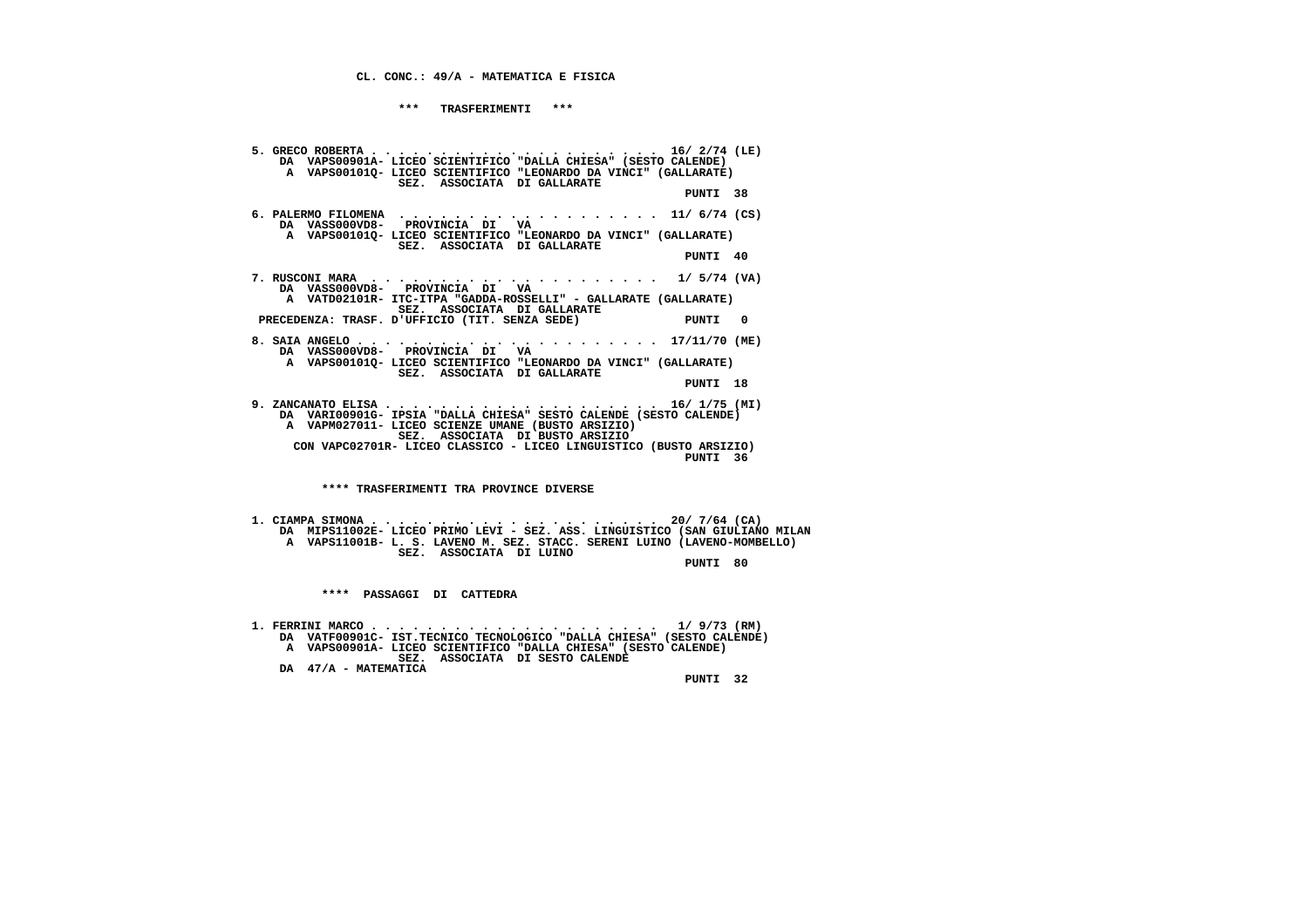**CL. CONC.: 49/A - MATEMATICA E FISICA**

 **\*\*\* PASSAGGI DI CATTEDRA \*\*\***

- **2. GRIECO FILOMENA . . . . . . . . . . . . . . . . . . . . 25/ 4/74 (AV) DA NAPS03901T- I.S.I.S ALBERTINI (NOLA) A VAPM00901B- LICEO DELLE SCIENZE UMANE (SESTO CALENDE) SEZ. ASSOCIATA DI SESTO CALENDE DA 47/A - MATEMATICA PUNTI 82**
- **3. MAGNI FAUSTO ERNESTO . . . . . . . . . . . . . . . . . 25/ 7/59 (VA) DA VARI04000E- I.P.S.I.A. "ANTONIO PARMA" SARONNO (SARONNO) A VAPC040006- LIC. CLASSICO "LEGNANI" - SARONNO (SARONNO) CON VASL01000A- L. ART. "CANDIANI" - BUSTO ARSIZIO (BUSTO ARSIZIO) CON VAPC02701R- LICEO CLASSICO - LICEO LINGUISTICO (BUSTO ARSIZIO) DA 47/A - MATEMATICA**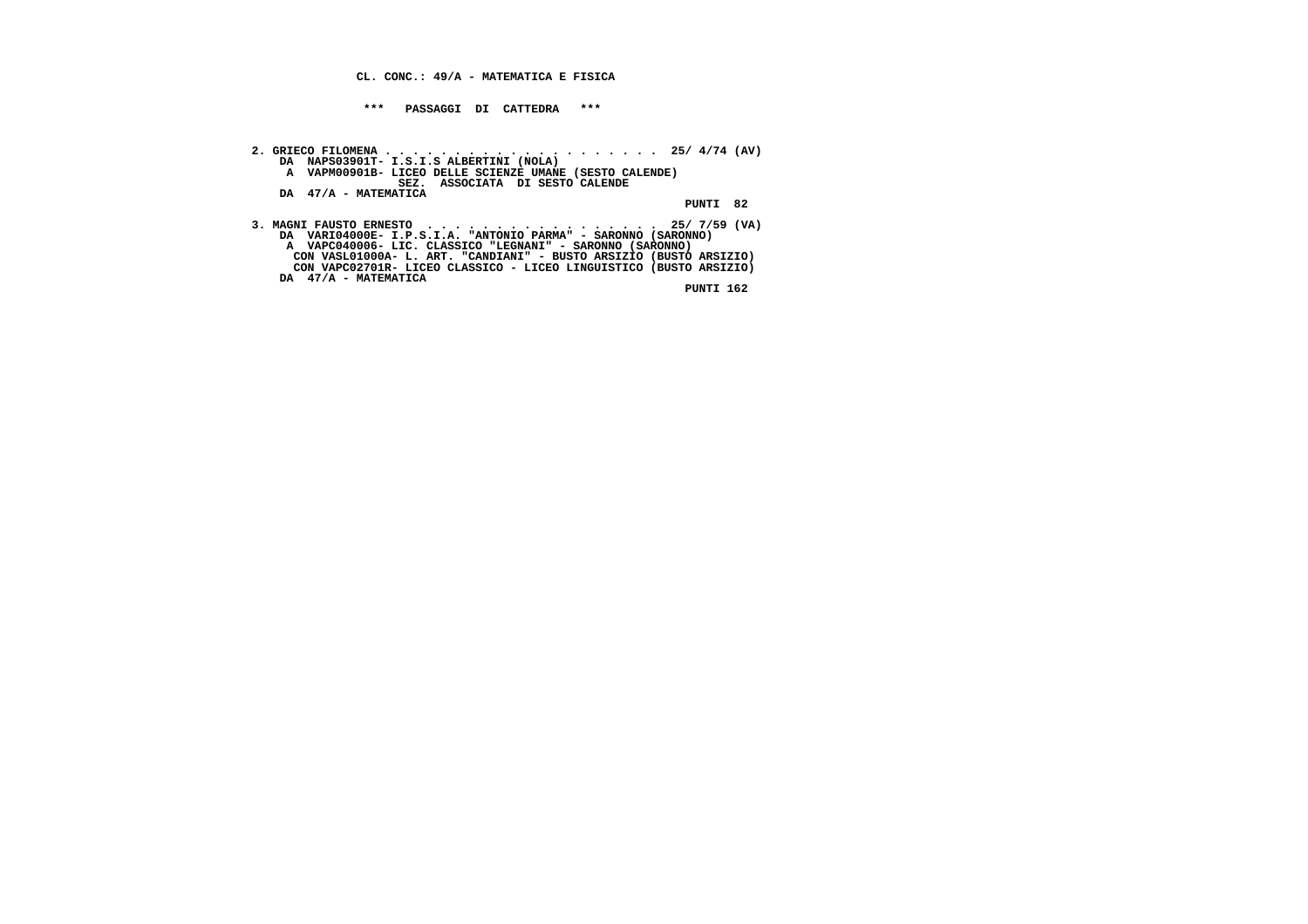**1. ALPARONE ASSUNTA . . . . . . . . . . . . . . . . . . . 29/12/64 (BR) DA VARI00801Q- IPSIA "PONTI" GALLARATE (DIURNO) (GALLARATE) A VATF00801L- ITIS "PONTI"GALLARATE (DIURNO) (GALLARATE) SEZ. ASSOCIATA DI GALLARATE PRECEDENZA: NELL'AMBITO DELLO STESSO I.S. DI TIT. PUNTI 206 2. BERTI PATRIZIA . . . . . . . . . . . . . . . . . . . . 19/ 7/54 (VA) DA VARC02101D- I.P.S.S.C. "GADDA ROSSELLI" - GALLARATE (GALLARATE) A VATD02101R- ITC-ITPA "GADDA-ROSSELLI" - GALLARATE (GALLARATE) SEZ. ASSOCIATA DI GALLARATE PRECEDENZA: NELL'AMBITO DELLO STESSO I.S. DI TIT. PUNTI 201 3. BIASOLI MARISA . . . . . . . . . . . . . . . . . . . . 26/ 1/78 (VA) DA VARC01201P- IPSSCT-I.S.I.S "STEIN" - GAVIRATE (GAVIRATE) A VATD012012- I.T. C.E G. I.S.I.S. "STEIN"- GAVIRATE (GAVIRATE) SEZ. ASSOCIATA DI GAVIRATE PRECEDENZA: NELL'AMBITO DELLO STESSO I.S. DI TIT. PUNTI 46 4. COLOMBO LIDIA . . . . . . . . . . . . . . . . . . . . . 3/12/65 (VA) DA VARC02000L- I.P.S.S.C.T. "L.EINAUDI" - VARESE (VARESE) A VATL013018- I.T.G. ISIS "NERVI" -VARESE (VARESE) SEZ. ASSOCIATA DI VARESE PUNTI 196 5. MAYER MARIA TIZIANA . . . . . . . . . . . . . . . . . . 3/ 6/69 (BA) DA VARI01701E- I.P.S.I.A. ISIS "NEWTON" - VARESE (VARESE) A VATF01701B- I.T.I.S ISIS "NEWTON" - VARESE (VARESE) SEZ. ASSOCIATA DI VARESE PRECEDENZA: NELL'AMBITO DELLO STESSO I.S. DI TIT. PUNTI 63 6. MAZZILLI ANNUNZIATA . . . . . . . . . . . . . . . . . . 18/11/73 (PZ) DA VARI01701E- I.P.S.I.A. ISIS "NEWTON" - VARESE (VARESE) A VARC02000L- I.P.S.S.C.T. "L.EINAUDI" - VARESE (VARESE) DOCENTE SOPRANNUMERARIO CON DOMANDA CONDIZIONATA PUNTI 60**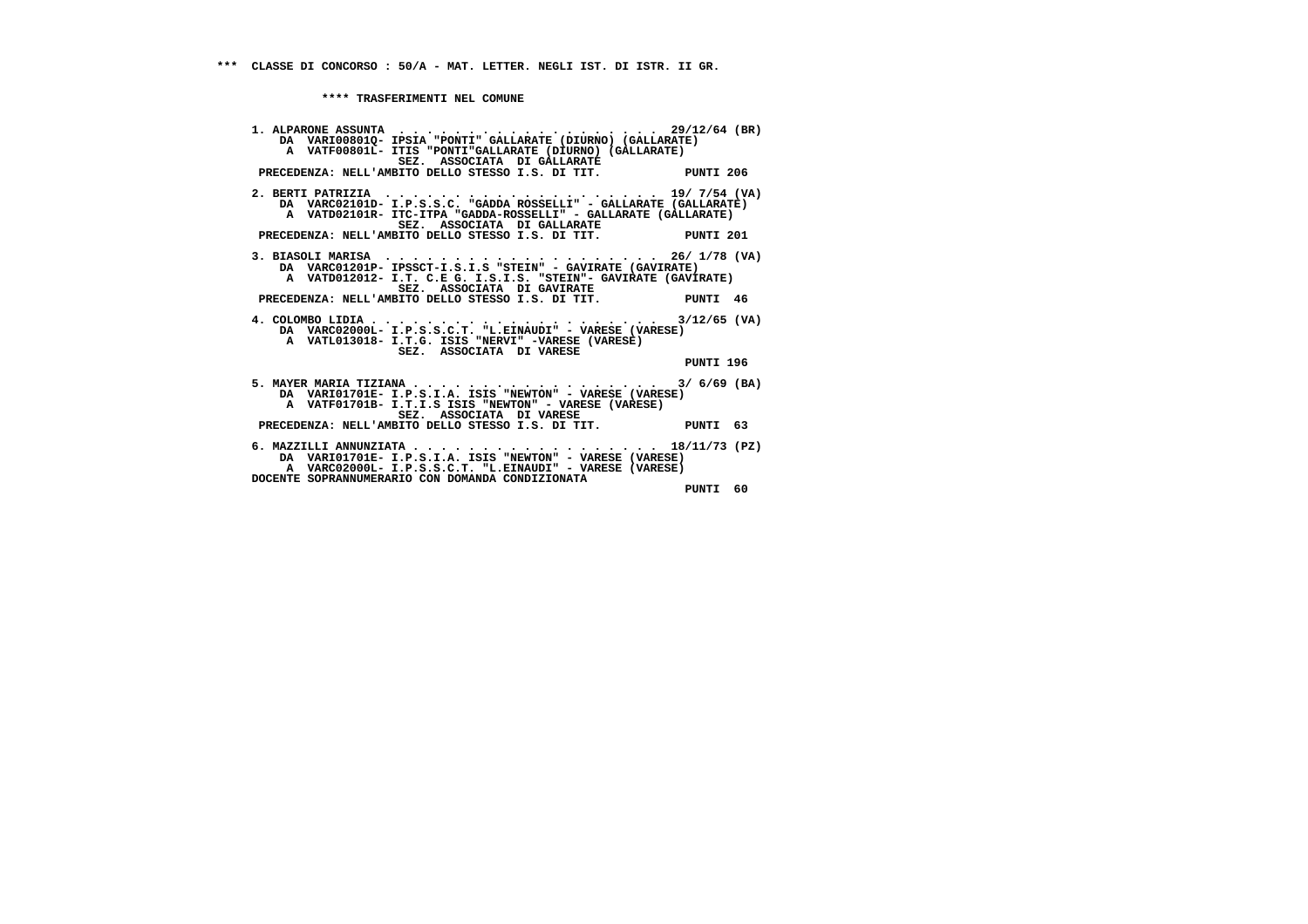**CL. CONC.: 50/A - MAT. LETTER. NEGLI IST. DI ISTR. II GR.**

 **\*\*\* TRASFERIMENTI \*\*\***

 **7. PECCERILLO ROSANNA . . . . . . . . . . . . . . . . . . 6/ 5/65 (NA) DA VARI00801Q- IPSIA "PONTI" GALLARATE (DIURNO) (GALLARATE) A VATF00801L- ITIS "PONTI"GALLARATE (DIURNO) (GALLARATE) SEZ. ASSOCIATA DI GALLARATE PRECEDENZA: NELL'AMBITO DELLO STESSO I.S. DI TIT. PUNTI 89 8. SIRONI DANIELE . . . . . . . . . . . . . . . . . . . . 15/ 6/56 (LC) DA VATD011016- I.T.C.G. ISIS "DON MILANI" -TRADATE (TRADATE) A VASL011017- L. ART. "DON MILANI" - TRADATE (TRADATE) SEZ. ASSOCIATA DI TRADATE DOCENTE SOPRANNUMERARIO CON DOMANDA CONDIZIONATA PRECEDENZA: NELL'AMBITO DELLO STESSO I.S. DI TIT. PUNTI 206 \*\*\*\* TRASFERIMENTI NELLA PROVINCIA 1. ALBERINI LUCA . . . . . . . . . . . . . . . . . . . . . 1/11/77 (VA) DA VASS000VD8- PROVINCIA DI VA A VATF00301D- CITTA DI LUINO-CARLO VOLONTE (ELE-INF) (LUINO) SEZ. ASSOCIATA DI LUINO PUNTI 0 2. ALLIA DANIELA . . . . . . . . . . . . . . . . . . . . . 2/12/74 (CT) DA VASS000VD8- PROVINCIA DI VA A VARC02000L- I.P.S.S.C.T. "L.EINAUDI" - VARESE (VARESE) PUNTI 23 3. AMBROSIO MARIA . . . . . . . . . . . . . . . . . . . . 17/ 1/67 (NA) DA VASS000VD8- PROVINCIA DI VA A VARC02000L- I.P.S.S.C.T. "L.EINAUDI" - VARESE (VARESE) PUNTI 33 4. BACCHIEGA RITA . . . . . . . . . . . . . . . . . . . . 2/ 2/75 (VA) DA VASS000VD8- PROVINCIA DI VA A VARC01201P- IPSSCT-I.S.I.S "STEIN" - GAVIRATE (GAVIRATE) SEZ. ASSOCIATA DI GAVIRATE PUNTI 12**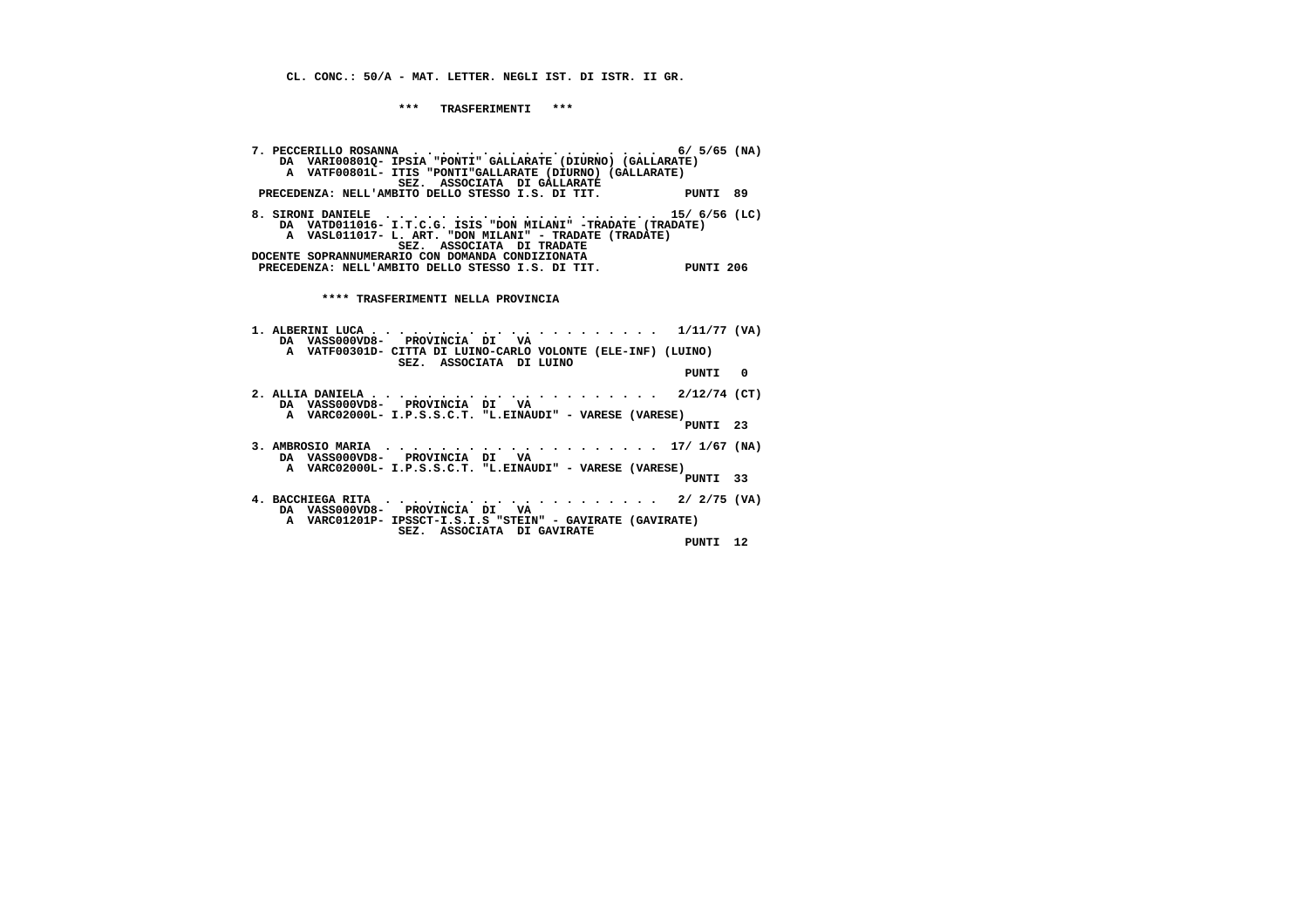**CL. CONC.: 50/A - MAT. LETTER. NEGLI IST. DI ISTR. II GR.**

 **\*\*\* TRASFERIMENTI \*\*\***

| DA VATF026016- I.T.I.S. ISIS "L.GEYMONAT" - TRADATE (TRADATE)<br>A VASL01000A- L. ART. "CANDIANI" - BUSTO ARSIZIO (BUSTO ARSIZIO)<br>PUNTI 30                              |    |
|----------------------------------------------------------------------------------------------------------------------------------------------------------------------------|----|
| 6. BELFIORE MARIA GRAZIA 7/12/74 (VA)<br>DA VASS000VD8- PROVINCIA DI VA<br>A VARI04000E- I.P.S.I.A. "ANTONIO PARMA" - SARONNO (SARONNO)<br>PUNTI 15                        |    |
| DA VASS000VD8- PROVINCIA DI VA<br>A VARC030007- I.P.S.S.C.T. "P.VERRI" -BUSTO ARSIZIO (BUSTO ARSIZIO)<br>PUNTI<br>- 5                                                      |    |
| 8. BUGNONI BEATRICE 4/ $6/64$ (VA)<br>DA VASS000VD8- PROVINCIA DI VA<br>A VATF026016- I.T.I.S. ISIS "L.GEYMONAT" - TRADATE (TRADATE)<br>SEZ. ASSOCIATA DI TRADATE<br>PUNTI | -6 |
| 9. BUONASERA MELANIA 27/ $1/84$ (ME)<br>DA VASSOOOVD8- PROVINCIA DI VA<br>A VARC030007- I.P.S.S.C.T. "P.VERRI" -BUSTO ARSIZIO (BUSTO ARSIZIO)<br>PUNTI 1                   |    |
| DA VASS000VD8- PROVINCIA DI VA<br>A VARC02000L- I.P.S.S.C.T. "L.EINAUDI" - VARESE (VARESE)<br>PUNTI 42                                                                     |    |
| DA VASSOOOVD8- PROVINCIA DI VA<br>A VATF026016- I.T.I.S. ISIS "L.GEYMONAT" - TRADATE (TRADATE)<br>SEZ. ASSOCIATA DI TRADATE<br>PUNTI 20                                    |    |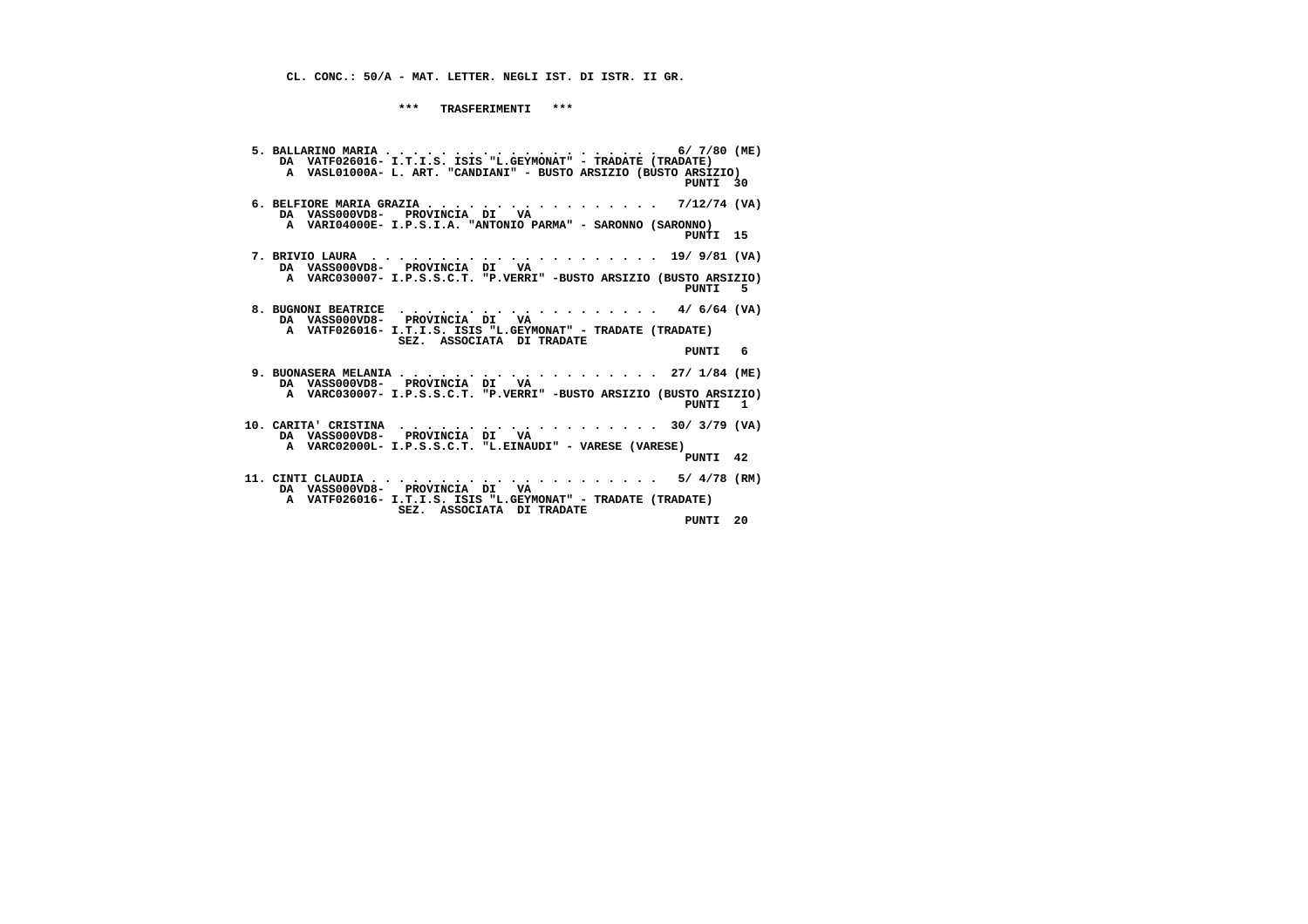**CL. CONC.: 50/A - MAT. LETTER. NEGLI IST. DI ISTR. II GR.**

 **\*\*\* TRASFERIMENTI \*\*\***

 **12. COLOMBO MARIA NADIA . . . . . . . . . . . . . . . . . . 20/10/62 (VA) DA VASS000VD8- PROVINCIA DI VA A VATD02101R- ITC-ITPA "GADDA-ROSSELLI" - GALLARATE (GALLARATE) SEZ. ASSOCIATA DI GALLARATE PUNTI 66 13. DEL SIGNORE GIUSEPPE . . . . . . . . . . . . . . . . . 3/ 5/87 (MI) DA VASS000VD8- PROVINCIA DI VA A VATD018011- ITC-ITPA "KEYNES" - GAZZADA SCHIANNO (GAZZADA SCHIANNO) SEZ. ASSOCIATA DI GAZZADA SCHIANNO CON VATF018017- ITIS - ISIS "KEYNES" - GAZZADA SCHIANNO (GAZZADA SCHIANNO) PUNTI 12 14. DI TOMMASO ALESSANDRO . . . . . . . . . . . . . . . . . 23/ 6/81 (VA) DA VASS000VD8- PROVINCIA DI VA A VATF019013- I.T.I.S. "FACCHINETTI" - CASTELLANZA (CASTELLANZA) SEZ. ASSOCIATA DI CASTELLANZA PUNTI 19 15. DRAGO ANNA . . . . . . . . . . . . . . . . . . . . . . 31/10/64 (CT) DA VASS000VD8- PROVINCIA DI VA A VARI04000E- I.P.S.I.A. "ANTONIO PARMA" - SARONNO (SARONNO) PUNTI 12 16. FARFALETTI CASALI ATTILIO . . . . . . . . . . . . . . . 17/ 8/61 (VA) DA VARC02000L- I.P.S.S.C.T. "L.EINAUDI" - VARESE (VARESE) A VAPM00901B- LICEO DELLE SCIENZE UMANE (SESTO CALENDE) SEZ. ASSOCIATA DI SESTO CALENDE PUNTI 221 17. FAZZINO DONATELLA . . . . . . . . . . . . . . . . . . . 27/ 7/68 (SR) DA VASS000VD8- PROVINCIA DI VA A VATF01951C- I.T.I.S "FACCHINETTI" (CORSO SERALE) (CASTELLANZA) SEZ. ASSOCIATA DI CASTELLANZA PUNTI 18**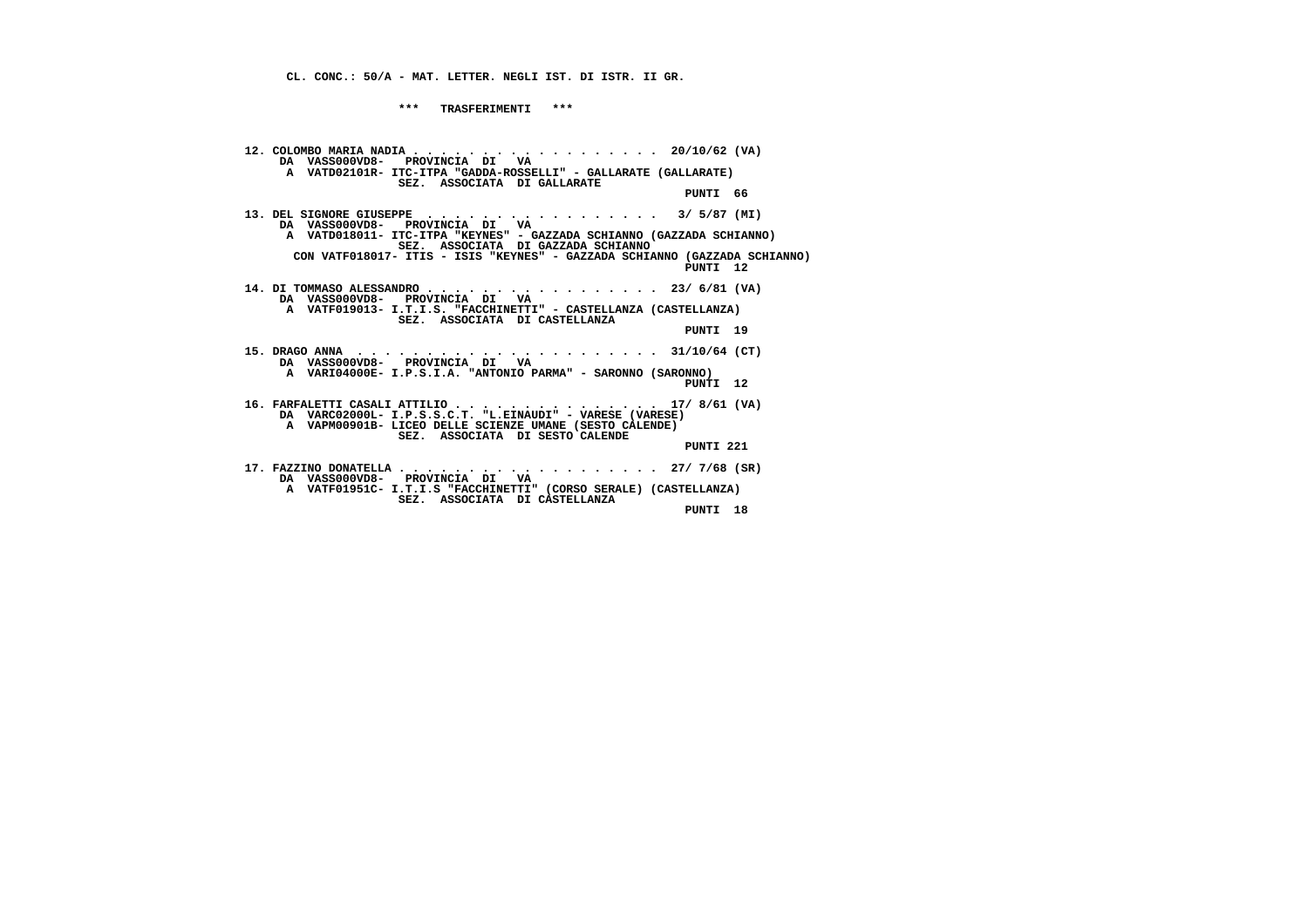**\*\*\* TRASFERIMENTI \*\*\***

| SEZ. ASSOCIATA DI SESTO CALENDE |                                                                                                                                                                                                                                              |                                                                                                                                                                                                                                                                                                                                                                                                                                                                                              |
|---------------------------------|----------------------------------------------------------------------------------------------------------------------------------------------------------------------------------------------------------------------------------------------|----------------------------------------------------------------------------------------------------------------------------------------------------------------------------------------------------------------------------------------------------------------------------------------------------------------------------------------------------------------------------------------------------------------------------------------------------------------------------------------------|
|                                 |                                                                                                                                                                                                                                              |                                                                                                                                                                                                                                                                                                                                                                                                                                                                                              |
| DA VASS000VD8- PROVINCIA DI VA  |                                                                                                                                                                                                                                              |                                                                                                                                                                                                                                                                                                                                                                                                                                                                                              |
| SEZ. ASSOCIATA DI TRADATE       |                                                                                                                                                                                                                                              |                                                                                                                                                                                                                                                                                                                                                                                                                                                                                              |
|                                 |                                                                                                                                                                                                                                              |                                                                                                                                                                                                                                                                                                                                                                                                                                                                                              |
| DA VASSOOOVD8- PROVINCIA DI VA  |                                                                                                                                                                                                                                              |                                                                                                                                                                                                                                                                                                                                                                                                                                                                                              |
|                                 |                                                                                                                                                                                                                                              |                                                                                                                                                                                                                                                                                                                                                                                                                                                                                              |
|                                 |                                                                                                                                                                                                                                              |                                                                                                                                                                                                                                                                                                                                                                                                                                                                                              |
| SEZ. ASSOCIATA DI TRADATE       |                                                                                                                                                                                                                                              |                                                                                                                                                                                                                                                                                                                                                                                                                                                                                              |
|                                 |                                                                                                                                                                                                                                              |                                                                                                                                                                                                                                                                                                                                                                                                                                                                                              |
| DA VASS000VD8- PROVINCIA DI VA  |                                                                                                                                                                                                                                              |                                                                                                                                                                                                                                                                                                                                                                                                                                                                                              |
| SEZ. ASSOCIATA DI GALLARATE     |                                                                                                                                                                                                                                              |                                                                                                                                                                                                                                                                                                                                                                                                                                                                                              |
|                                 |                                                                                                                                                                                                                                              |                                                                                                                                                                                                                                                                                                                                                                                                                                                                                              |
| DA VASS000VD8- PROVINCIA DI VA  |                                                                                                                                                                                                                                              |                                                                                                                                                                                                                                                                                                                                                                                                                                                                                              |
|                                 |                                                                                                                                                                                                                                              |                                                                                                                                                                                                                                                                                                                                                                                                                                                                                              |
|                                 |                                                                                                                                                                                                                                              |                                                                                                                                                                                                                                                                                                                                                                                                                                                                                              |
|                                 | DA VASS000VD8- PROVINCIA DI VA<br>A VATD02000X- "E.TOSI" (BUSTO ARSIZIO)<br>DA VASSOOOVD8- PROVINCIA DI VA<br>A VARC023015- " GIOVANNI FALCONE" (GALLARATE)<br>SEZ. ASSOCIATA DI GALLARATE<br>PRECEDENZA: TRASF. D'UFFICIO (TIT. SENZA SEDE) | 18. FOSCARINI MARIA ROSARIA 2/10/70 (LE)<br>A VATF00901C- IST.TECNICO TECNOLOGICO "DALLA CHIESA" (SESTO CALENDE)<br>PUNTI 33<br>19. FUMO ANTONIA $\ldots$ , 11/ 1/79 (NA)<br>A VARC024011- I.P.S.S.C.T. "MONTALE" - TRADATE (TRADATE)<br>PUNTI 36<br>20. GAGLIARDI ELENA MARIA 13/ 1/77 (VA)<br>PUNTI 31<br>A VATF026016- I.T.I.S. ISIS "L.GEYMONAT" - TRADATE (TRADATE)<br>PUNTI 40<br>PUNTI 16<br>$1/10/79$ (CZ)<br>A VARI00801Q- IPSIA "PONTI" GALLARATE (DIURNO) (GALLARATE)<br>PUNTI 25 |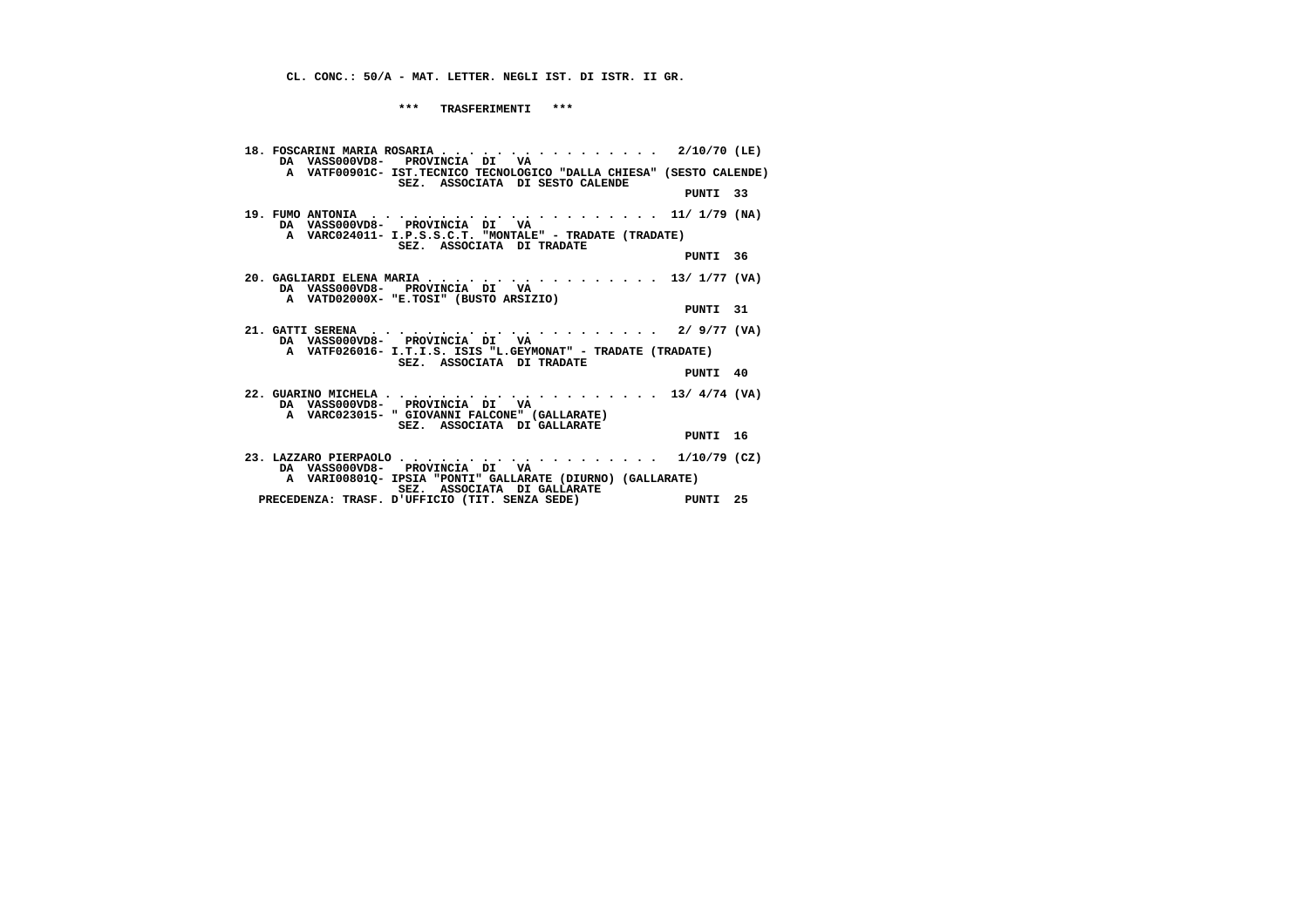**\*\*\* TRASFERIMENTI \*\*\***

 **24. OLIVIERI PATRIZIA . . . . . . . . . . . . . . . . . . . 26/ 8/63 (VA) DA VATD00801A- ITG - SOMMA L. SEZ. STACC.- ISIS PONTI (SOMMA LOMBARDO) A VATF00801L- ITIS "PONTI"GALLARATE (DIURNO) (GALLARATE) SEZ. ASSOCIATA DI GALLARATE DOCENTE SOPRANNUMERARIO CON DOMANDA CONDIZIONATA PUNTI 236 25. PACCHETTI DONATA . . . . . . . . . . . . . . . . . . . 7/ 8/63 (VA) DA VASS000VD8- PROVINCIA DI VA A VARC02000L- I.P.S.S.C.T. "L.EINAUDI" - VARESE (VARESE) PUNTI 42 26. PAGLIALONGA STEFANIA . . . . . . . . . . . . . . . . . 18/ 8/77 (MI) DA VASS000VD8- PROVINCIA DI VA A VASL01000A- L. ART. "CANDIANI" - BUSTO ARSIZIO (BUSTO ARSIZIO) PUNTI 36 27. PARISI TERESA ANTONIA . . . . . . . . . . . . . . . . . 1/ 5/73 (CS) DA VASS000VD8- PROVINCIA DI VA A VASL01000A- L. ART. "CANDIANI" - BUSTO ARSIZIO (BUSTO ARSIZIO) PUNTI 30 28. RODARO TULLIO . . . . . . . . . . . . . . . . . . . . . 21/ 5/79 (MN) DA VASS000VD8- PROVINCIA DI VA A VARI04000E- I.P.S.I.A. "ANTONIO PARMA" - SARONNO (SARONNO) PUNTI 0 29. SCURATI ALESSANDRA MARIA . . . . . . . . . . . . . . . 8/ 4/78 (MI) DA VASS000VD8- PROVINCIA DI VA A VARC030007- I.P.S.S.C.T. "P.VERRI" -BUSTO ARSIZIO (BUSTO ARSIZIO) PRECEDENZA: TRASF. D'UFFICIO (TIT. SENZA SEDE) PUNTI 21 30. UCCHINO DANIELA . . . . . . . . . . . . . . . . . . . . 17/ 1/70 (VA) DA VASS000VD8- PROVINCIA DI VA A VARC023015- " GIOVANNI FALCONE" (GALLARATE) SEZ. ASSOCIATA DI GALLARATE PUNTI 24**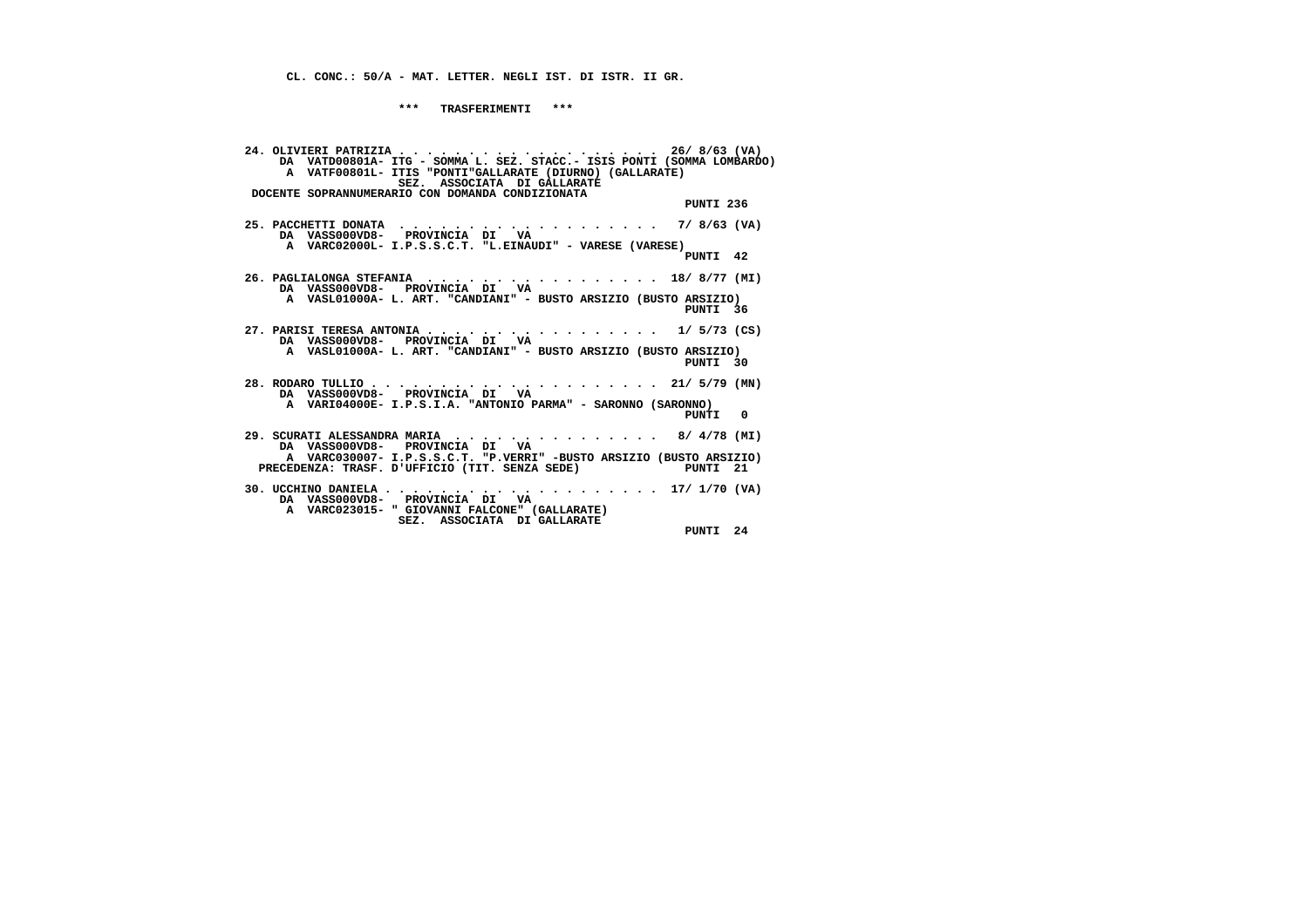**\*\*\* TRASFERIMENTI \*\*\***

 **31. USLENGHI MARTA . . . . . . . . . . . . . . . . . . . . 12/ 1/81 (VA) DA VASS000VD8- PROVINCIA DI VA A VATF026016- I.T.I.S. ISIS "L.GEYMONAT" - TRADATE (TRADATE) SEZ. ASSOCIATA DI TRADATE PUNTI 1 32. VAIANO ANNA . . . . . . . . . . . . . . . . . . . . . . 14/ 9/82 (VA) DA VASS000VD8- PROVINCIA DI VA A VATF026016- I.T.I.S. ISIS "L.GEYMONAT" - TRADATE (TRADATE) SEZ. ASSOCIATA DI TRADATE PUNTI 13 33. VALENTINO MARINA . . . . . . . . . . . . . . . . . . . 25/ 3/66 (NA) DA VASS000DD1- DOTAZIONE ORGANICA DI SOSTEGNO A VATF020006- I.T.I.S "RIVA" - SARONNO (SARONNO) PUNTI 53 34. VICENTINI IRENE . . . . . . . . . . . . . . . . . . . . 20/ 7/77 (VA) DA VASS000VD8- PROVINCIA DI VA A VATF019013- I.T.I.S. "FACCHINETTI" - CASTELLANZA (CASTELLANZA) SEZ. ASSOCIATA DI CASTELLANZA PRECEDENZA: PREVISTA DAL C.C.N.I. PUNTI 19 \*\*\*\* TRASFERIMENTI TRA PROVINCE DIVERSE 1. FERRARIO ANNA . . . . . . . . . . . . . . . . . . . . . 16/ 7/69 (MI) DA MIRC016014- E. LOMBARDINI (INVERUNO) A VARC030007- I.P.S.S.C.T. "P.VERRI" -BUSTO ARSIZIO (BUSTO ARSIZIO) PUNTI 115 \*\*\*\* PASSAGGI DI CATTEDRA 1. D'ANNA NICOLETTA . . . . . . . . . . . . . . . . . . . 26/ 8/77 (VA) DA VATD02000X- "E.TOSI" (BUSTO ARSIZIO) A VARC030007- I.P.S.S.C.T. "P.VERRI" -BUSTO ARSIZIO (BUSTO ARSIZIO) DA 39/A - GEOGRAFIA PUNTI 51 \*\*\*\* PASSAGGI DI RUOLO 1. BADIALI MICHELA . . . . . . . . . . . . . . . . . . . . 14/11/73 (VA) DA VAMM823013 - SC. I GR. E. FERMI - CUNARDO - (CUNARDO) A VATF00301D- CITTA DI LUINO-CARLO VOLONTE (ELE-INF) (LUINO) SEZ. ASSOCIATA DI LUINO DA SCUOLA SECONDARIA DI PRIMO GRADO PUNTI 67**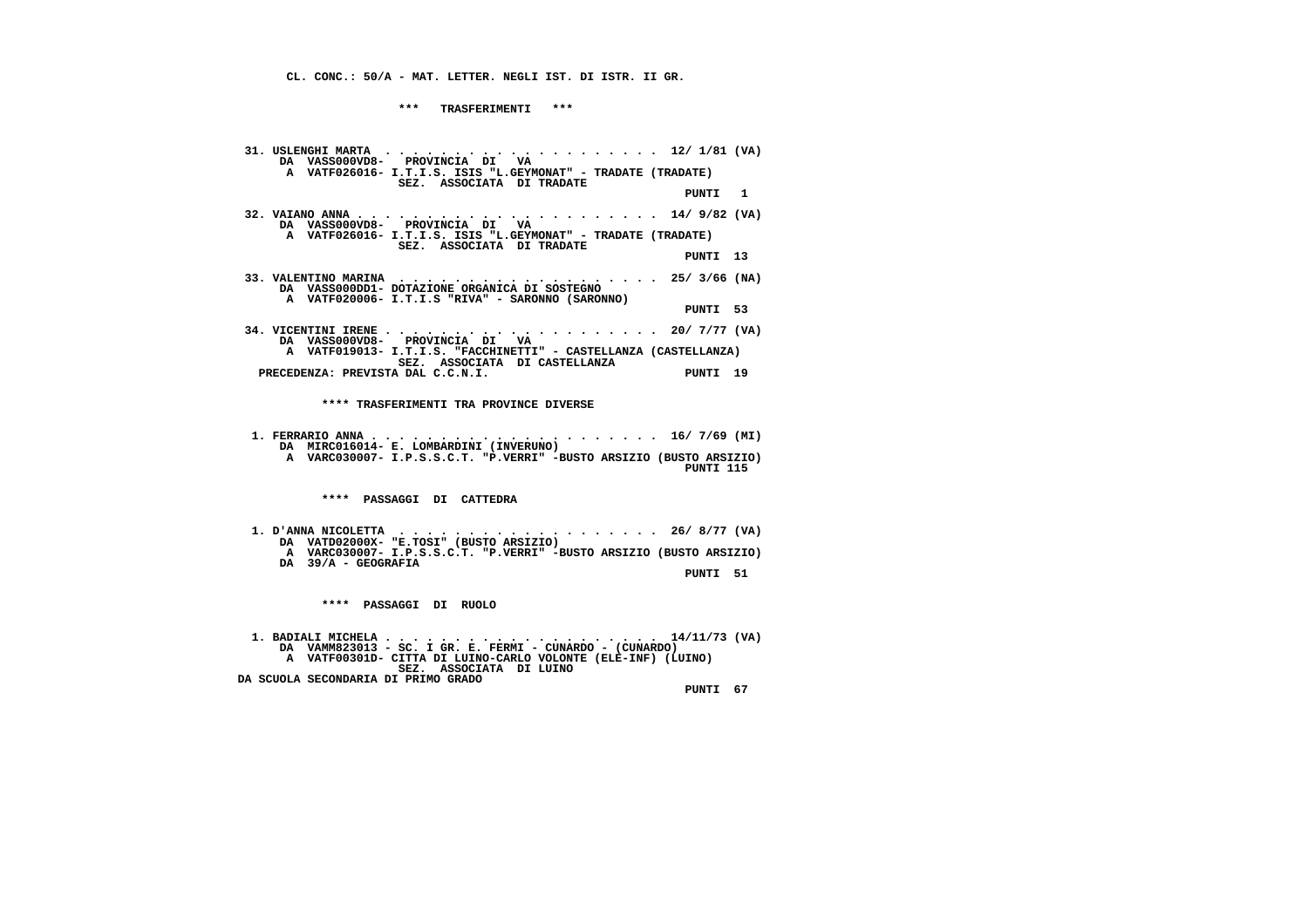**\*\*\* PASSAGGI DI RUOLO \*\*\***

 **2. DI GIUSEPPE DAVIDE . . . . . . . . . . . . . . . . . . 21/11/75 (VA) DA VAMM823013 - SC. I GR. E. FERMI - CUNARDO - (CUNARDO) A VATD003017- CITTA DI LUINO-CARLO VOLONTE (AFM - CAT) (LUINO) SEZ. ASSOCIATA DI LUINO DA SCUOLA SECONDARIA DI PRIMO GRADO PUNTI 21 3. LOMBARDO FILOMENA . . . . . . . . . . . . . . . . . . . 27/ 4/71 (EE) DA VAMM87401X - SC. I GR. DANTE ALIGHIERI - VARESE - (VARESE) A VASS000DD1- DOTAZIONE ORGANICA DI SOSTEGNO DA SCUOLA SECONDARIA DI PRIMO GRADO PUNTI 46 4. MUSICO' MARIA GRAZIA . . . . . . . . . . . . . . . . . 13/11/82 (ME) DA POMM817017 - SC. I GR. SCUOLA SEC.I GRADO "G. MAZZONI" (PRATO) A VARC030007- I.P.S.S.C.T. "P.VERRI" -BUSTO ARSIZIO (BUSTO ARSIZIO) DA SCUOLA SECONDARIA DI PRIMO GRADO**

 **PUNTI 18**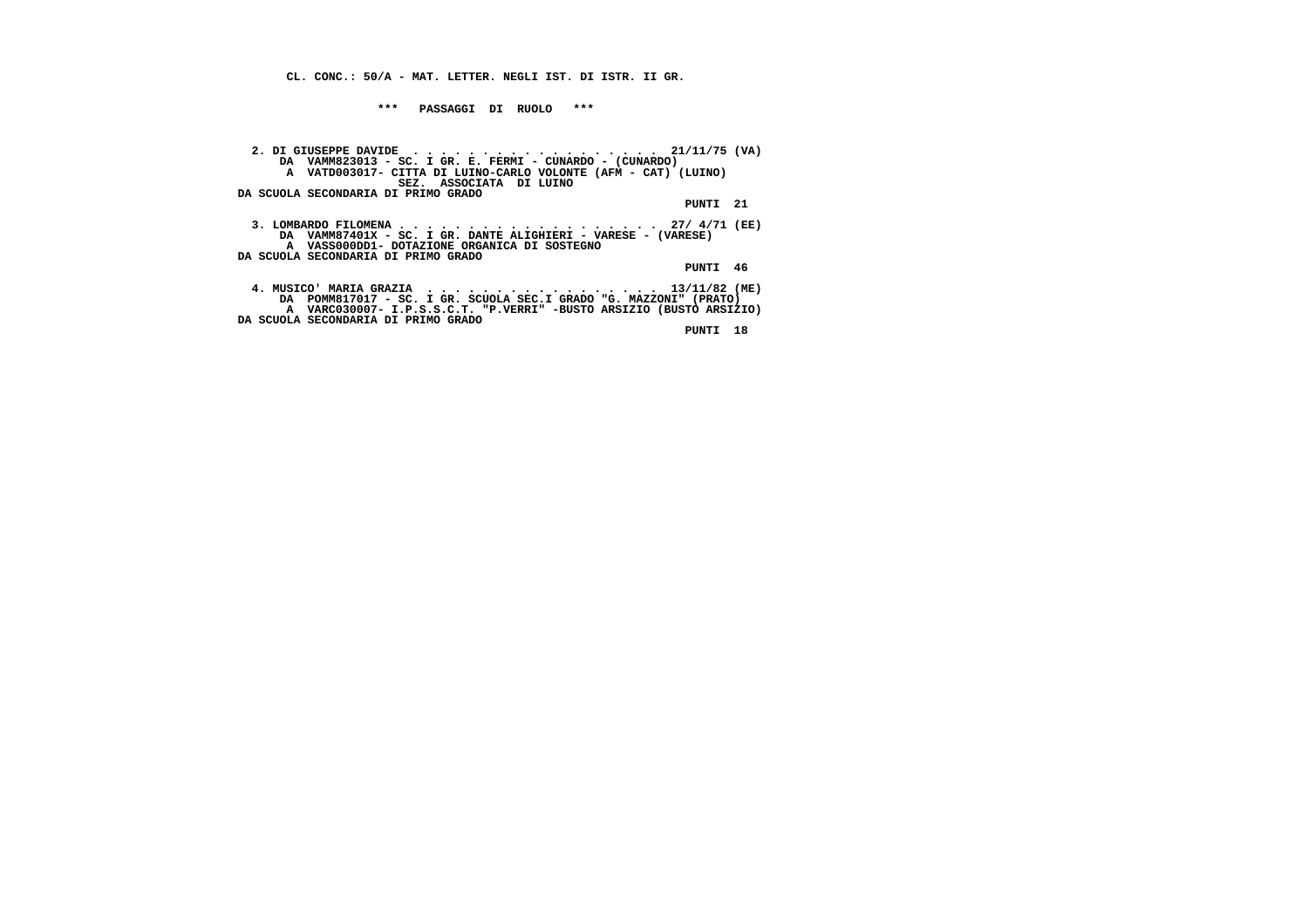**\*\*\*\* TRASFERIMENTI NEL COMUNE**

| DA VAPC012013- LICEO CLASSICO I.S.I.S "STEIN" GAVIRATE (GAVIRATE)<br>A VAPS012016- LIC.SCIENT.LINGUIST.SPORT. ISIS GAVIRATE (GAVIRATE)<br>SEZ. ASSOCIATA DI GAVIRATE<br>DOCENTE SOPRANNUMERARIO CON DOMANDA CONDIZIONATA           |          |  |
|------------------------------------------------------------------------------------------------------------------------------------------------------------------------------------------------------------------------------------|----------|--|
| PRECEDENZA: NELL'AMBITO DELLO STESSO I.S. DI TIT. PUNTI 119                                                                                                                                                                        |          |  |
| **** TRASFERIMENTI NELLA PROVINCIA                                                                                                                                                                                                 |          |  |
| 1. BAGGIO FRANCESCA RAFFAELL 13/ 7/66 (VA)<br>DA VAPS00901A- LICEO SCIENTIFICO "DALLA CHIESA" (SESTO CALENDE)<br>A VAPM01000E- LICEO STATALE "A. MANZONI" - VARESE (VARESE)<br>CON VAPS11000A- L. SCIENT. "SERENI" - LUINO (LUINO) |          |  |
| PRECEDENZA: PREVISTA DAL C.C.N.I.                                                                                                                                                                                                  | PUNTI 64 |  |
| DA VAPC040006- LIC. CLASSICO "LEGNANI" - SARONNO (SARONNO)<br>A VAPM00901B- LICEO DELLE SCIENZE UMANE (SESTO CALENDE)<br>SEZ. ASSOCIATA DI SESTO CALENDE                                                                           |          |  |
|                                                                                                                                                                                                                                    | PUNTI 42 |  |
| DA VASS000VD8- PROVINCIA DI VA<br>A VAPC02701R- LICEO CLASSICO - LICEO LINGUISTICO (BUSTO ARSIZIO)                                                                                                                                 |          |  |
| SEZ. ASSOCIATA DI BUSTO ARSIZIO                                                                                                                                                                                                    | PUNTI 59 |  |
| DA VASS000VD8- PROVINCIA DI VA<br>A VAPM027011- LICEO SCIENZE UMANE (BUSTO ARSIZIO)                                                                                                                                                |          |  |
| SEZ. ASSOCIATA DI BUSTO ARSIZIO                                                                                                                                                                                                    | PUNTI 63 |  |
| 5. LUNGARELLA ELISA $\cdots$ , 31/ 7/72 (FI)<br>DA VAPS11000A- L. SCIENT. "SERENI" - LUINO (LUINO)                                                                                                                                 |          |  |
| A VAPS012016- LIC.SCIENT.LINGUIST.SPORT. ISIS GAVIRATE (GAVIRATE)<br>SEZ. ASSOCIATA DI GAVIRATE                                                                                                                                    |          |  |
| PRECEDENZA: EX PERDENTE POSTO NELLA SCUOLA                                                                                                                                                                                         | PUNTI 97 |  |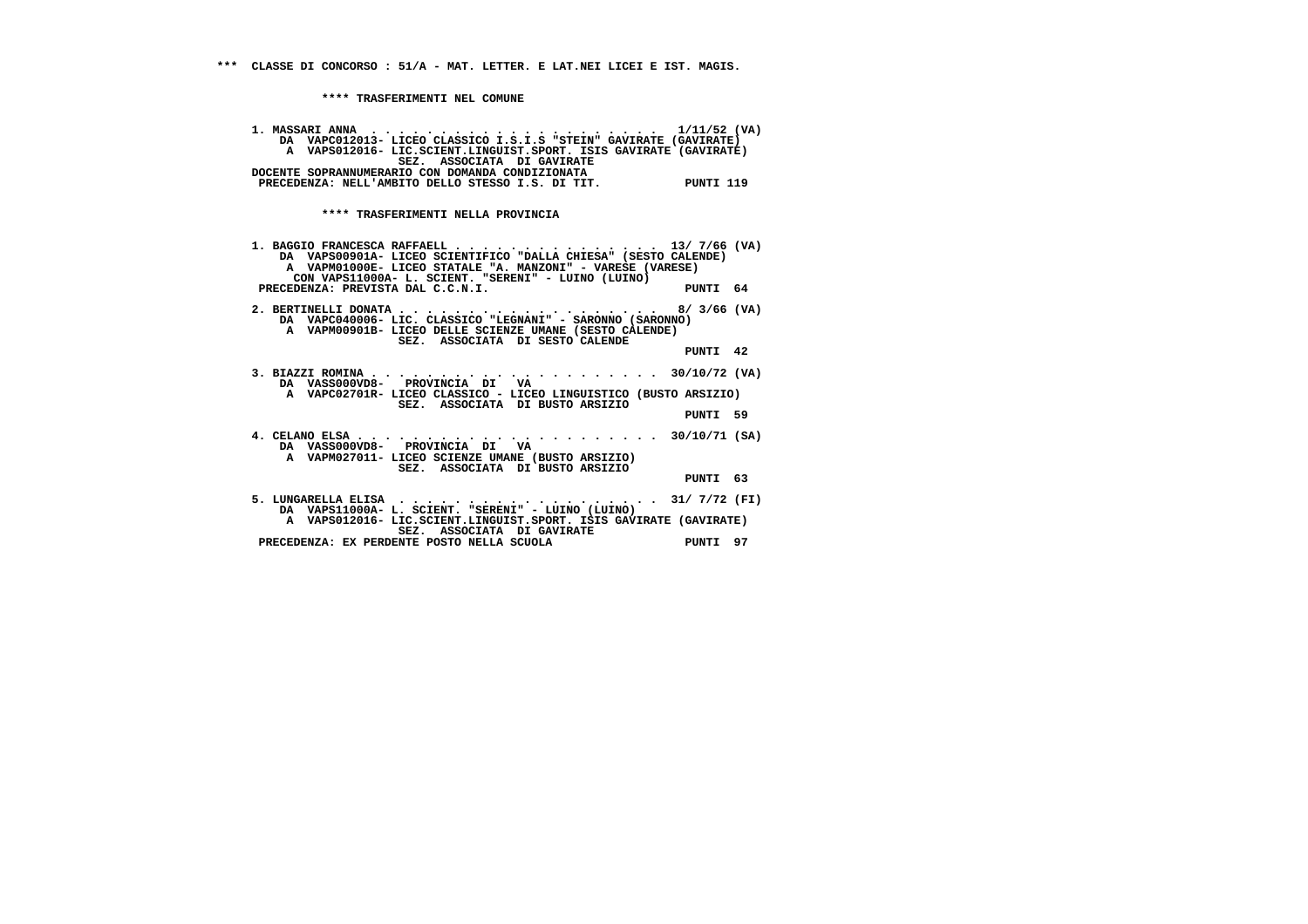**CL. CONC.: 51/A - MAT. LETTER. E LAT.NEI LICEI E IST. MAGIS.**

 **\*\*\* TRASFERIMENTI \*\*\***

 **6. MAIORANO ANNA . . . . . . . . . . . . . . . . . . . . . 8/ 7/66 (AN) DA VASS000VD8- PROVINCIA DI VA A VAPS004017- LIC.SCIENTIFICO - BISUSCHIO (BISUSCHIO) SEZ. ASSOCIATA DI BISUSCHIO PUNTI 68 7. MARASCHI PAOLA . . . . . . . . . . . . . . . . . . . . 10/ 3/69 (MI) DA VASS000VD8- PROVINCIA DI VA A VAPS11001B- L. S. LAVENO M. SEZ. STACC. SERENI LUINO (LAVENO-MOMBELLO) SEZ. ASSOCIATA DI LUINO PUNTI 6 8. MARGARINI SUSANNA . . . . . . . . . . . . . . . . . . . 20/ 1/72 (VA) DA VASS000VD8- PROVINCIA DI VA A VAPS11000A- L. SCIENT. "SERENI" - LUINO (LUINO) PRECEDENZA: TRASF. D'UFFICIO (TIT. SENZA SEDE) PUNTI 49 9. MOBIGLIA ELISABETTA . . . . . . . . . . . . . . . . . . 22/ 2/75 (VA) DA VASS000VD8- PROVINCIA DI VA A VAPM027011- LICEO SCIENZE UMANE (BUSTO ARSIZIO) SEZ. ASSOCIATA DI BUSTO ARSIZIO CON VAPC040006- LIC. CLASSICO "LEGNANI" - SARONNO (SARONNO)**PINTT 57 **PRECEDENZA: TRASF. D'UFFICIO (TIT. SENZA SEDE) 10. PICOZZI DEBORA . . . . . . . . . . . . . . . . . . . . 8/ 7/75 (VA) DA VASS000VD8- PROVINCIA DI VA A VAPS004017- LIC.SCIENTIFICO - BISUSCHIO (BISUSCHIO) SEZ. ASSOCIATA DI BISUSCHIO CON VAPC012013- LICEO CLASSICO I.S.I.S "STEIN" GAVIRATE (GAVIRATE) PUNTI 50 11. RASI MARA . . . . . . . . . . . . . . . . . . . . . . . 25/ 3/65 (VA) DA VAPM027011- LICEO SCIENZE UMANE (BUSTO ARSIZIO) A VAPS03000P- L. SCIENT. "G. FERRARIS" - VARESE (VARESE)**PUNTI 188 PRECEDENZA: EX PERDENTE POSTO NELLA SCUOLA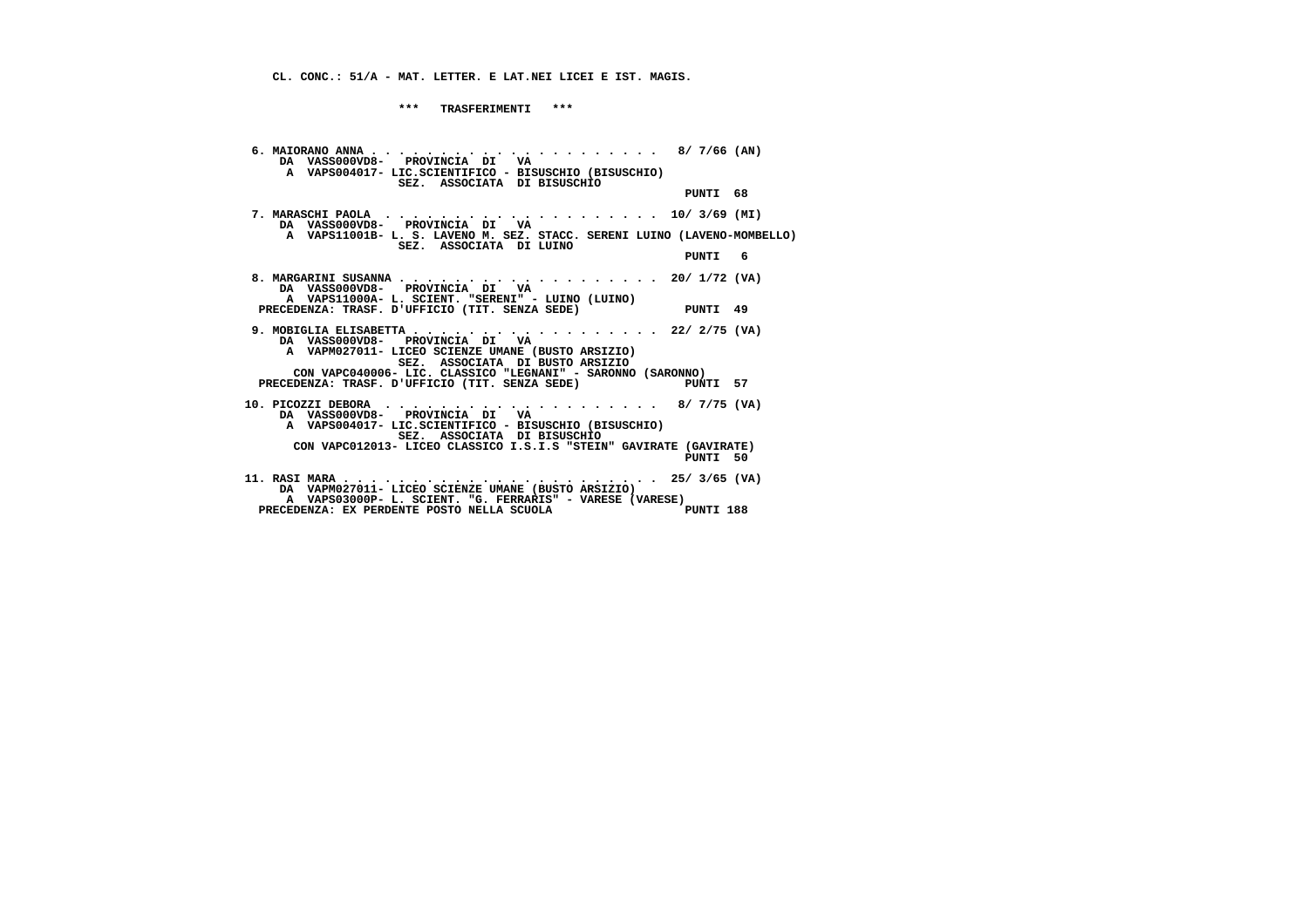**CL. CONC.: 51/A - MAT. LETTER. E LAT.NEI LICEI E IST. MAGIS.**

 **\*\*\* TRASFERIMENTI \*\*\***

 **12. SERRA ANTONIA . . . . . . . . . . . . . . . . . . . . . 26/ 9/64 (VE) DA VASS000VD8- PROVINCIA DI VA A VAPS11001B- L. S. LAVENO M. SEZ. STACC. SERENI LUINO (LAVENO-MOMBELLO) SEZ. ASSOCIATA DI LUINO CON VAPS11000A- L. SCIENT. "SERENI" - LUINO (LUINO)**PRECEDENZA: TRASF. D'UFFICIO (TIT. SENZA SEDE) PUNTI 54

 **\*\*\*\* TRASFERIMENTI TRA PROVINCE DIVERSE**

 **1. CAMPANELLA TIZIANA . . . . . . . . . . . . . . . . . . 19/10/64 (RC) DA RCPC02901X- LC "IVO OLIVETI" LOCRI (LOCRI) A VAPC040006- LIC. CLASSICO "LEGNANI" - SARONNO (SARONNO)**

 **PUNTI 168**

 **\*\*\*\* PASSAGGI DI RUOLO**

 **1. GIROLETTI LUCIA OLGA . . . . . . . . . . . . . . . . . 4/ 9/72 (PD) DA VAMM87601G - SC. I GR. PADRE LEGA - CEDRATE (GALLARATE) A VAPC040006- LIC. CLASSICO "LEGNANI" - SARONNO (SARONNO) DA SCUOLA SECONDARIA DI PRIMO GRADO**

 **PUNTI 48**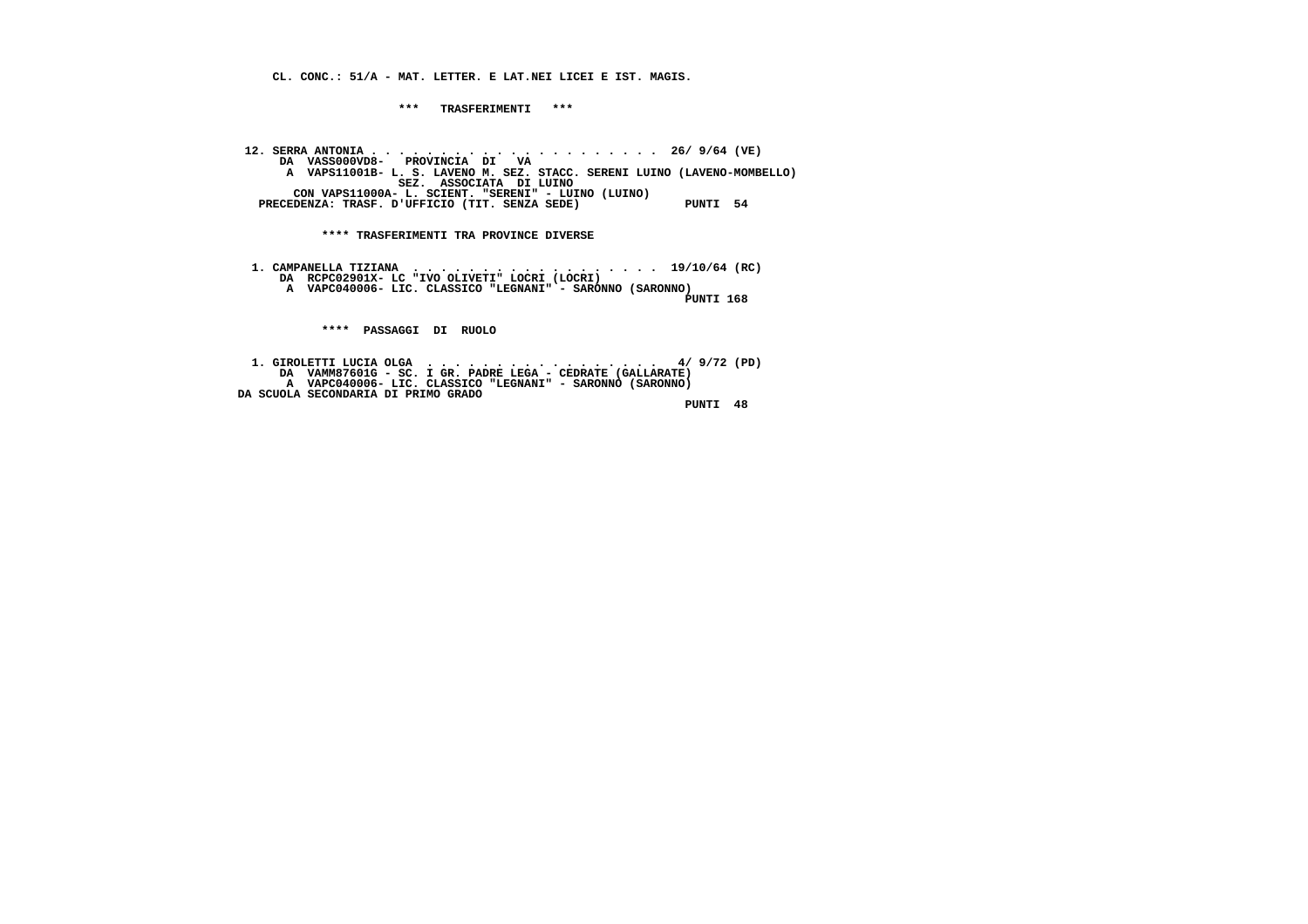| 1. BARONI BRUNA MARIA ROSA 15/4/71 (VA)<br>DA VASS000XD6- DOTAZIONE ORGANICA PROVINCIALE<br>A VASS000VD8- PROVINCIA DI VA                                                  |           |  |
|----------------------------------------------------------------------------------------------------------------------------------------------------------------------------|-----------|--|
| PRECEDENZA: TRASF. D'UFFICIO (TIT. SU D. O. P.) PUNTI 57                                                                                                                   |           |  |
| 2. BERTOLOTTI MARIA TERESA 20/10/58 (VA)<br>DA VASS000XD6- DOTAZIONE ORGANICA PROVINCIALE<br>A VASS000VD8- PROVINCIA DI VA                                                 |           |  |
| PRECEDENZA: TRASF. D'UFFICIO (TIT. SU D. O. P.) PUNTI 184                                                                                                                  |           |  |
| 3. BRAZZELLI MARIA GIUSEPPINA $\cdots$ , 18/3/66 (VA)<br>DA VASS000XD6- DOTAZIONE ORGANICA PROVINCIALE<br>A VAPC02701R- LICEO CLASSICO - LICEO LINGUISTICO (BUSTO ARSIZIO) |           |  |
| SEZ. ASSOCIATA DI BUSTO ARSIZIO                                                                                                                                            |           |  |
| PRECEDENZA: EX PERDENTE POSTO NELLA SCUOLA PUNTI 83                                                                                                                        |           |  |
| 4. GALMARINI ANNA ELENA 22/ 5/73 (VA)<br>DA VASS000XD6- DOTAZIONE ORGANICA PROVINCIALE                                                                                     |           |  |
| A VAPC040006- LIC. CLASSICO "LEGNANI" - SARONNO (SARONNO)                                                                                                                  | PUNTI 134 |  |
| 5. JELMINI PAOLA 7/ 2/65 (VA)<br>DA VASS000XD6- DOTAZIONE ORGANICA PROVINCIALE<br>A VASS000VD8- PROVINCIA DI VA                                                            |           |  |
| PRECEDENZA: TRASF. D'UFFICIO (TIT. SU D. O. P.) PUNTI 56                                                                                                                   |           |  |
| 6. RAMON SIMONE $\ldots$ 10/ 7/74 (VA)<br>DA VASS000XD6- DOTAZIONE ORGANICA PROVINCIALE                                                                                    |           |  |
| A VAPC040006- LIC. CLASSICO "LEGNANI" - SARONNO (SARONNO)                                                                                                                  | PUNTI 122 |  |
| DA VASS000XD6- DOTAZIONE ORGANICA PROVINCIALE<br>A VASS000VD8- PROVINCIA DI VA                                                                                             |           |  |
| PRECEDENZA: TRASF. D'UFFICIO (TIT. SU D. O. P.) PUNTI 60                                                                                                                   |           |  |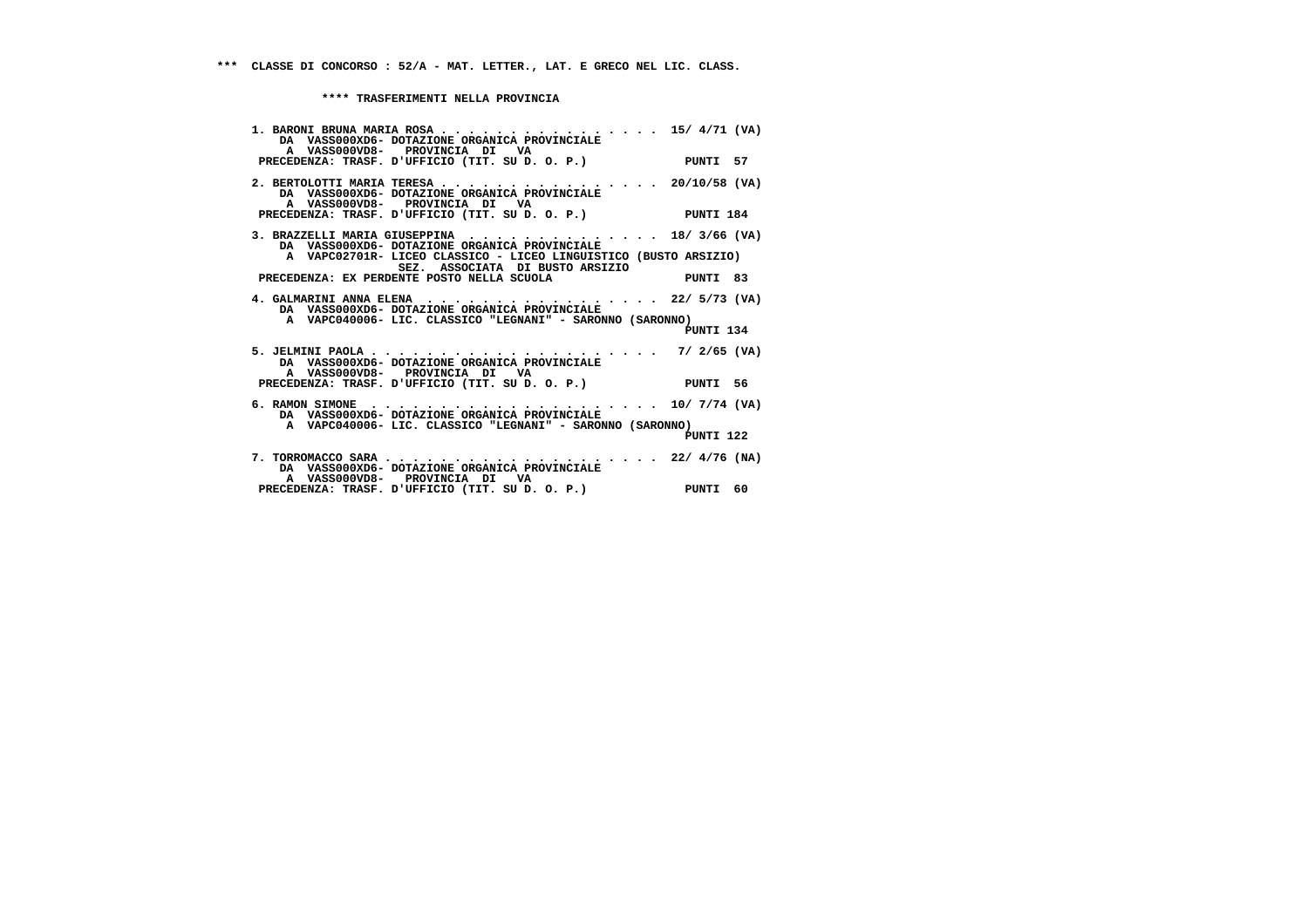- 
- **1. FINOCCHIARO ROSANNA VANESSA . . . . . . . . . . . . . . 7/ 8/80 (CT) DA VASS000VD8- PROVINCIA DI VA A VARC030007- I.P.S.S.C.T. "P.VERRI" -BUSTO ARSIZIO (BUSTO ARSIZIO) PUNTI 16**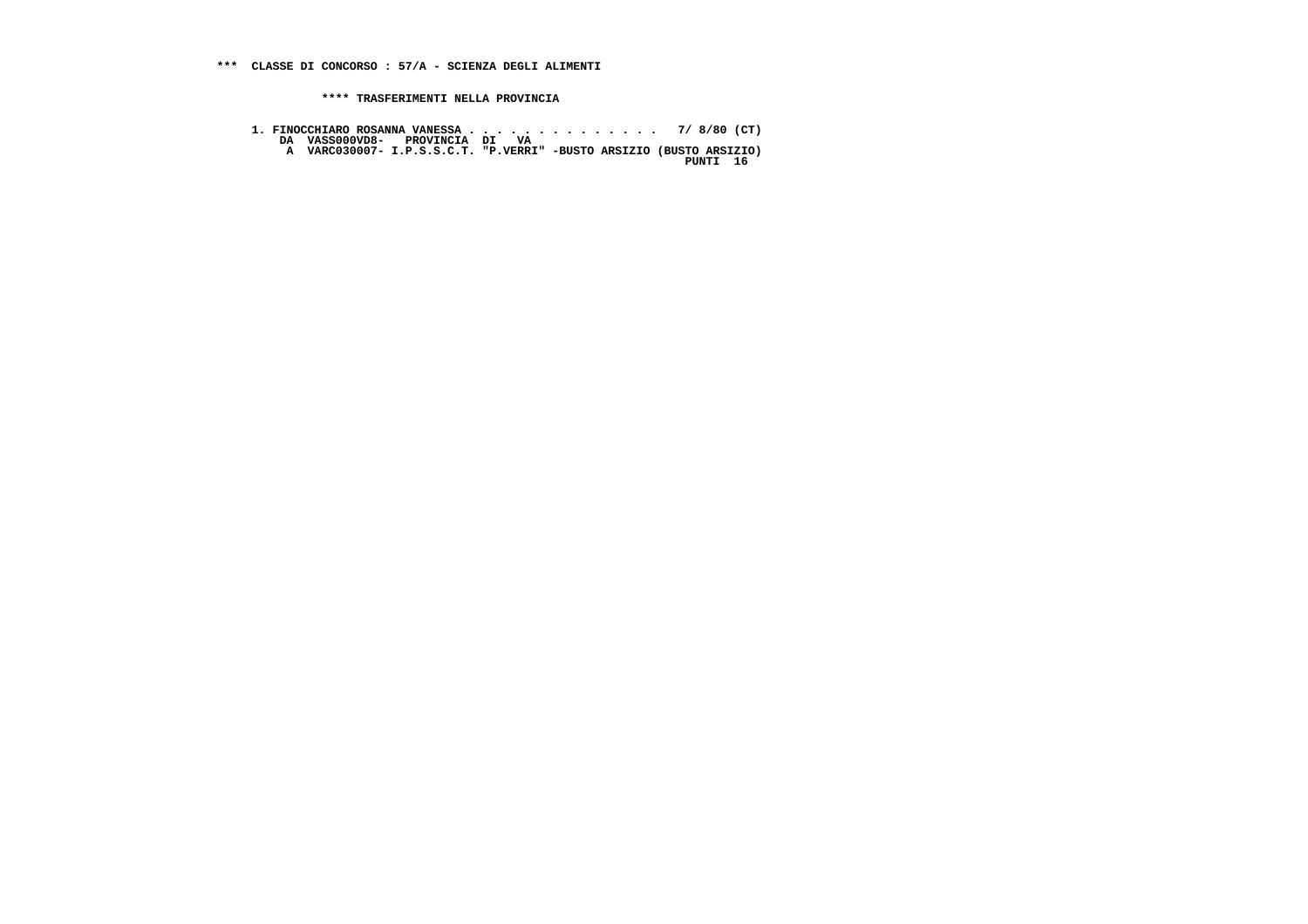**\*\*\* CLASSE DI CONCORSO : 58/A - SCIENZE,MECC.AGR.,COST.RUR. E TEC.GEST.AZ.**

 **\*\*\*\* TRASFERIMENTI NELLA PROVINCIA**

 **1. VIGANO' MARCO . . . . . . . . . . . . . . . . . . . . . 29/ 1/61 (MI) DA VASS000XD6- DOTAZIONE ORGANICA PROVINCIALE A VASS000VD8- PROVINCIA DI VA PRECEDENZA: TRASF. D'UFFICIO (TIT. SU D. O. P.) PUNTI 142**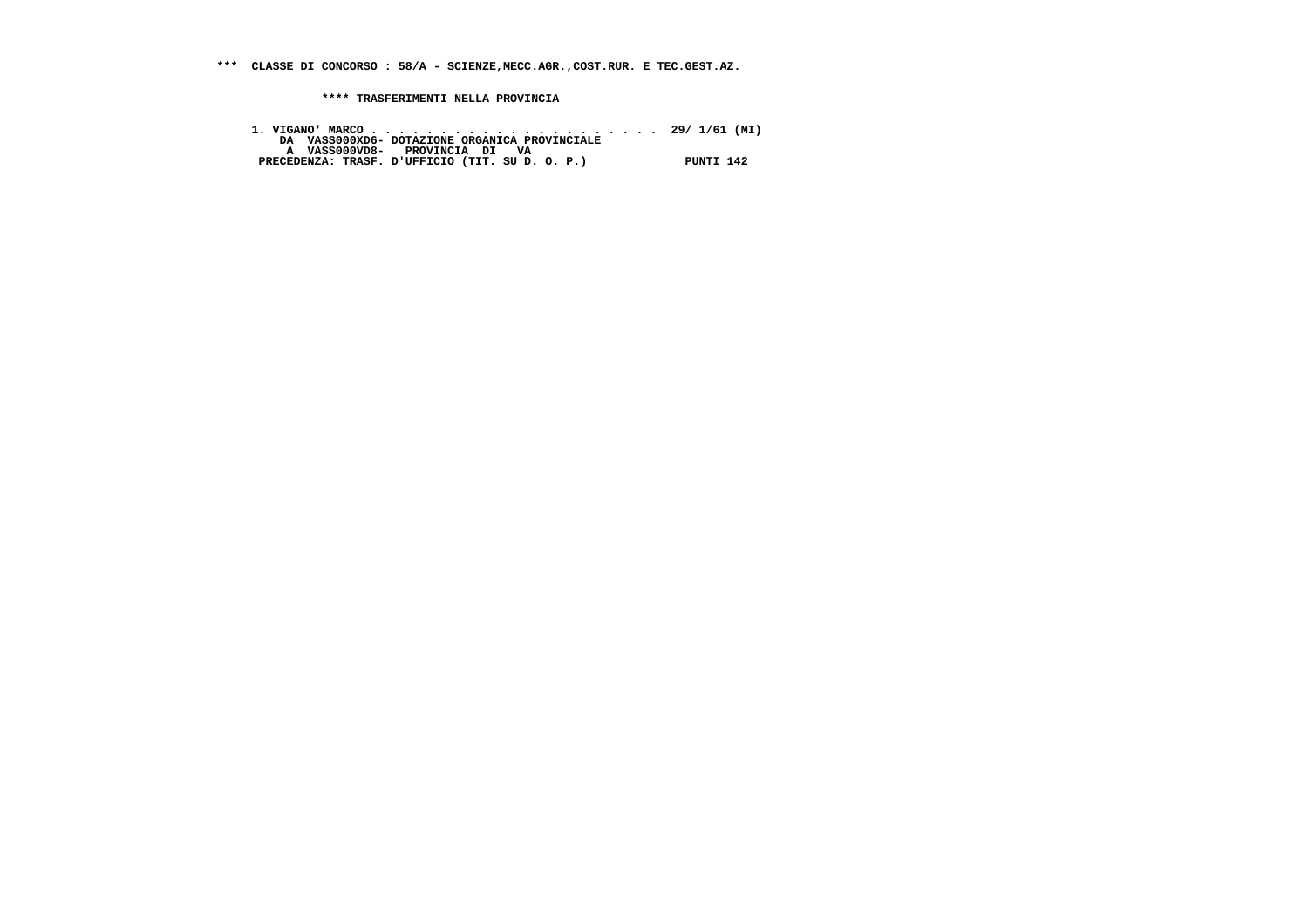**\*\*\*\* TRASFERIMENTI NEL COMUNE**

 **1. D'ACCORSO LI DESTRI ANTONINO . . . . . . . . . . . . . 1/ 3/58 (EN) DA VATD01301T- I.T.C. ISIS " DAVERIO- CASULA "VARESE (VARESE) A VARI01701E- I.P.S.I.A. ISIS "NEWTON" - VARESE (VARESE) SEZ. ASSOCIATA DI VARESE CON VARC02000L- I.P.S.S.C.T. "L.EINAUDI" - VARESE (VARESE) DOCENTE SOPRANNUMERARIO CON DOMANDA CONDIZIONATA PUNTI 147 2. DE MARCO DOMENICO . . . . . . . . . . . . . . . . . . . 3/ 7/55 (CS) DA VATD024018- I.T.PER.AZ.LI E CORR.L.ESTERE - TRADATE (TRADATE) A VAPS120001- L. SCIENT. "MARIE CURIE" - TRADATE (TRADATE)PINTT 121 PUNTI 121 3. ITALIA MARGHERITA ERMELIN . . . . . . . . . . . . . . . 27/ 2/60 (TP) DA VARC01201P- IPSSCT-I.S.I.S "STEIN" - GAVIRATE (GAVIRATE) A VATD012012- I.T. C.E G. I.S.I.S. "STEIN"- GAVIRATE (GAVIRATE) SEZ. ASSOCIATA DI GAVIRATE PRECEDENZA: NELL'AMBITO DELLO STESSO I.S. DI TIT. PUNTI 90 4. LOMBARDO LETIZIA . . . . . . . . . . . . . . . . . . . 5/ 6/61 (CT) DA VAPS01000D- LICEO SCIENTIFICO "TOSI" - BUSTO ARSIZIO (BUSTO ARSIZIO) A VAPM027011- LICEO SCIENZE UMANE (BUSTO ARSIZIO) SEZ. ASSOCIATA DI BUSTO ARSIZIO PUNTI 144 5. PELLE BRUNO . . . . . . . . . . . . . . . . . . . . . . 12/ 1/56 (RC) DA VARI04000E- I.P.S.I.A. "ANTONIO PARMA" - SARONNO (SARONNO) A VAPS020004- LICEO SCIENTIFICO G. B. GRASSI (SARONNO) PUNTI 217 6. TUSO GIUSEPPA . . . . . . . . . . . . . . . . . . . . . 21/10/56 (PA) DA VARI01701E- I.P.S.I.A. ISIS "NEWTON" - VARESE (VARESE) A VATF01701B- I.T.I.S ISIS "NEWTON" - VARESE (VARESE) SEZ. ASSOCIATA DI VARESE PRECEDENZA: NELL'AMBITO DELLO STESSO I.S. DI TIT. PUNTI 255 \*\*\*\* TRASFERIMENTI NELLA PROVINCIA**

 **1. BANFI ANNA . . . . . . . . . . . . . . . . . . . . . . 31/ 5/64 (VA) DA VATD024018- I.T.PER.AZ.LI E CORR.L.ESTERE - TRADATE (TRADATE) A VAPC040006- LIC. CLASSICO "LEGNANI" - SARONNO (SARONNO) CON VATD08000G- I.T.C. "GINO ZAPPA" - SARONNO (SARONNO) PUNTI 78**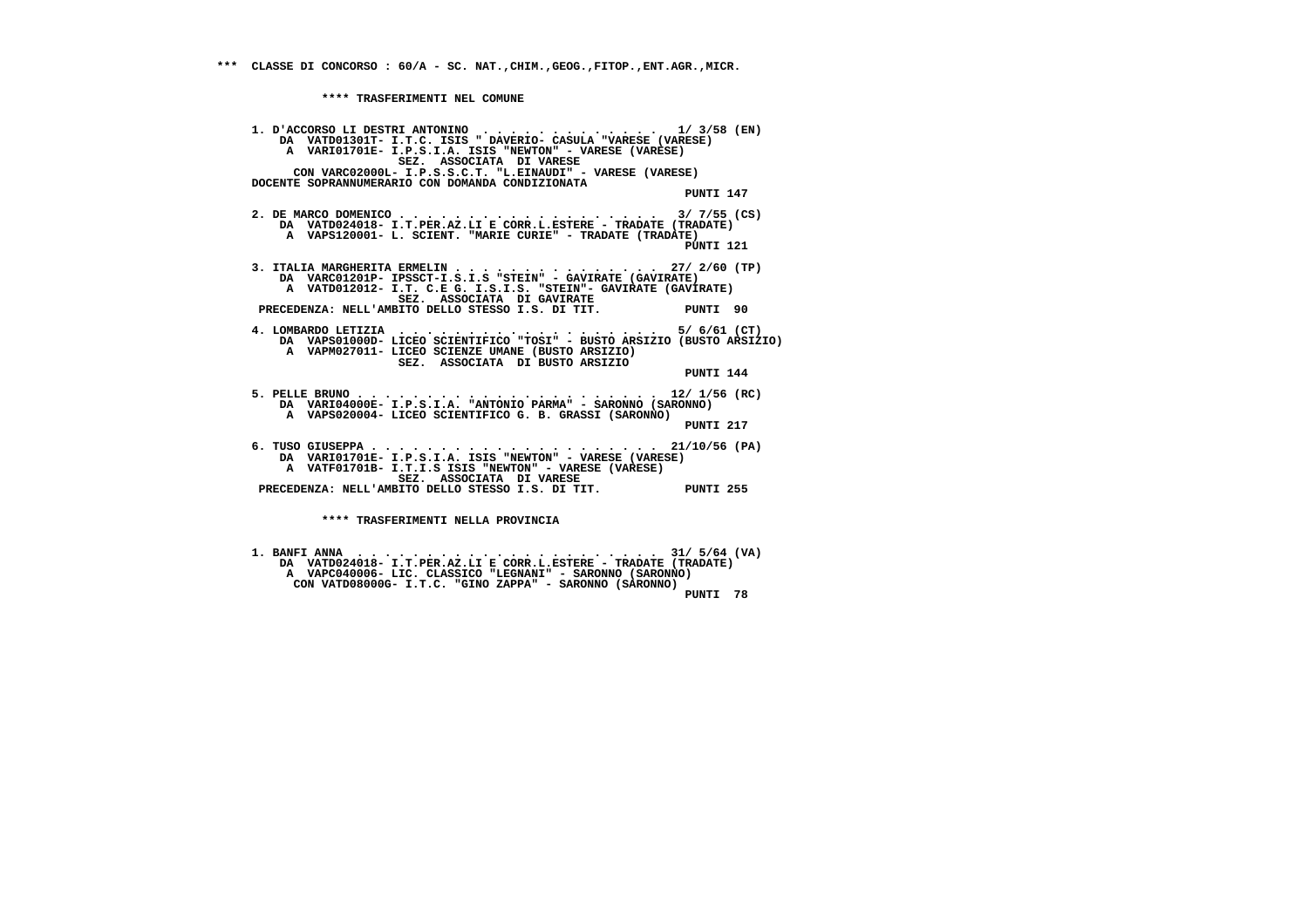**CL. CONC.: 60/A - SC. NAT.,CHIM.,GEOG.,FITOP.,ENT.AGR.,MICR.**

 **\*\*\* TRASFERIMENTI \*\*\***

 **2. BORGHI MARIA GRAZIA . . . . . . . . . . . . . . . . . . 4/ 8/65 (VA) DA VASS000VD8- PROVINCIA DI VA A VARC01201P- IPSSCT-I.S.I.S "STEIN" - GAVIRATE (GAVIRATE) SEZ. ASSOCIATA DI GAVIRATE CON VAPC012013- LICEO CLASSICO I.S.I.S "STEIN" GAVIRATE (GAVIRATE) CON VATD012012- I.T. C.E G. I.S.I.S. "STEIN"- GAVIRATE (GAVIRATE) PUNTI 62 3. CATALISANO SILVIA . . . . . . . . . . . . . . . . . . . 14/ 3/70 (VA) DA VAPS11000A- L. SCIENT. "SERENI" - LUINO (LUINO) A VAPS004017- LIC.SCIENTIFICO - BISUSCHIO (BISUSCHIO) SEZ. ASSOCIATA DI BISUSCHIO CON VARC00401Q- I.P.S.S.C.T. "VALCERESIO" - BISUSCHIO (BISUSCHIO) PUNTI 149 4. FERRARIO ENRICA . . . . . . . . . . . . . . . . . . . . 6/ 6/62 (VA) DA VASS000VD8- PROVINCIA DI VA A VAPS00101Q- LICEO SCIENTIFICO "LEONARDO DA VINCI" (GALLARATE) SEZ. ASSOCIATA DI GALLARATE CON VAPC00101L- LICEO CLASSICO "GIOVANNI PASCOLI" (GALLARATE) PUNTI 60 5. MORLOTTI FABRIZIO . . . . . . . . . . . . . . . . . . . 1/ 9/66 (VA) DA VASL011017- L. ART. "DON MILANI" - TRADATE (TRADATE) A VAPS11000A- L. SCIENT. "SERENI" - LUINO (LUINO) PUNTI 93 6. PUGLIESE GRAZIELLA . . . . . . . . . . . . . . . . . . 20/11/62 (CS) DA VASS000VD8- PROVINCIA DI VA A VATF019013- I.T.I.S. "FACCHINETTI" - CASTELLANZA (CASTELLANZA) SEZ. ASSOCIATA DI CASTELLANZA CON VATL019017- I.T.G. ISIS "FACCHINETTI" CASTELLANZA (CASTELLANZA) PUNTI 63**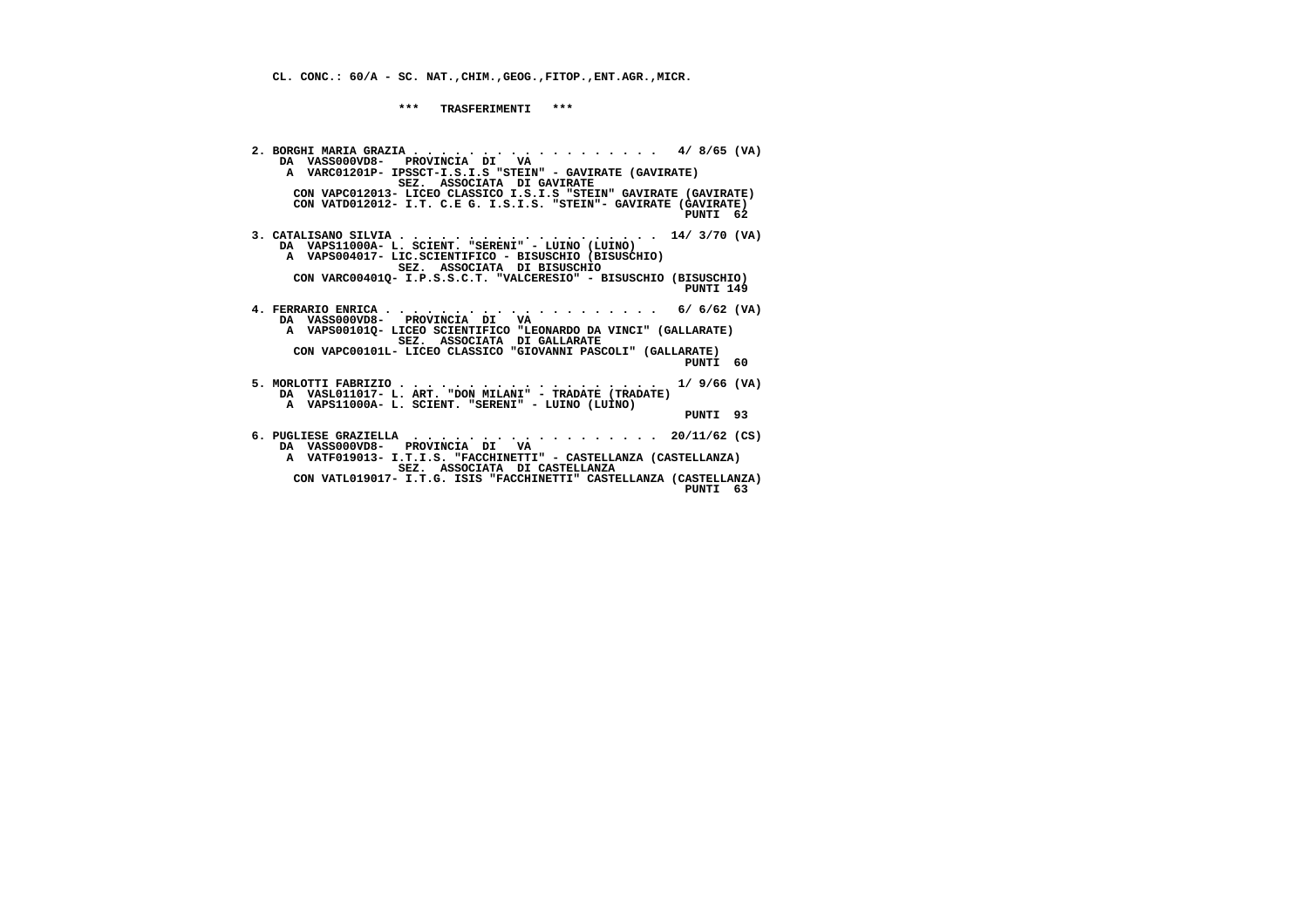**CL. CONC.: 60/A - SC. NAT.,CHIM.,GEOG.,FITOP.,ENT.AGR.,MICR.**

 **\*\*\* TRASFERIMENTI \*\*\***

| 7. SCATTARREGGIA GIUSEPPE $\ldots$ ,,,,,,,,,,,,,,,,,,,6/2/69 (ME)<br>DA VASS000DD1- DOTAZIONE ORGANICA DI SOSTEGNO<br>A VAPM027011- LICEO SCIENZE UMANE (BUSTO ARSIZIO)<br>SEZ. ASSOCIATA DI BUSTO ARSIZIO |          |  |
|------------------------------------------------------------------------------------------------------------------------------------------------------------------------------------------------------------|----------|--|
|                                                                                                                                                                                                            | PUNTI 39 |  |
| DA VASS000VD8- PROVINCIA DI VA                                                                                                                                                                             |          |  |
| A VAPS01000D- LICEO SCIENTIFICO "TOSI" - BUSTO ARSIZIO (BUSTO ARSIZIO)                                                                                                                                     | PUNTI 28 |  |
| $\ldots$ 3/ 3/64 (VA)<br>9. ZAFFARONI ANTONELLA<br>DA VAPM027011- LICEO SCIENZE UMANE (BUSTO ARSIZIO)<br>A VATF020006- I.T.I.S "RIVA" - SARONNO (SARONNO)                                                  |          |  |
| CON VARI04000E- I.P.S.I.A. "ANTONIO PARMA" - SARONNO (SARONNO)                                                                                                                                             | PUNTI 80 |  |
| 10. ZANTOMIO MARISTELLA 31/10/74 (VA)<br>DA VASS000VD8- PROVINCIA DI VA                                                                                                                                    |          |  |
| A VASL01000A- L. ART. "CANDIANI" - BUSTO ARSIZIO (BUSTO ARSIZIO)                                                                                                                                           |          |  |
| CON VASL040006- "ANGELO FRATTINI" (VARESE)                                                                                                                                                                 |          |  |
| PRECEDENZA: TRASF. D'UFFICIO (TIT. SENZA SEDE)                                                                                                                                                             | PUNTI 18 |  |
| **** TRASFERIMENTI TRA PROVINCE DIVERSE                                                                                                                                                                    |          |  |
| 1. TESTA MARIA CRISTINA 22/ 8/65 (VA)<br>DA BGTF032011- "GIULIO NATTA" (BERGAMO)<br>A VAPS020004- LICEO SCIENTIFICO G. B. GRASSI (SARONNO)                                                                 |          |  |
| CON VAPS120001- L. SCIENT. "MARIE CURIE" - TRADATE (TRADATE)                                                                                                                                               | PUNTI 52 |  |
| **** PASSAGGI DI RUOLO                                                                                                                                                                                     |          |  |
| DA VAEE844015 - SC. PRI. SCUOLA PRIMARIA "MANZONI" (SAMARATE)                                                                                                                                              |          |  |
| A VAPC02701R- LICEO CLASSICO - LICEO LINGUISTICO (BUSTO ARSIZIO)<br>SEZ. ASSOCIATA DI BUSTO ARSIZIO                                                                                                        |          |  |
| CON VATF00801L- ITIS "PONTI"GALLARATE (DIURNO) (GALLARATE)<br>DA SCUOLA PRIMARIA                                                                                                                           |          |  |

 **PUNTI 83**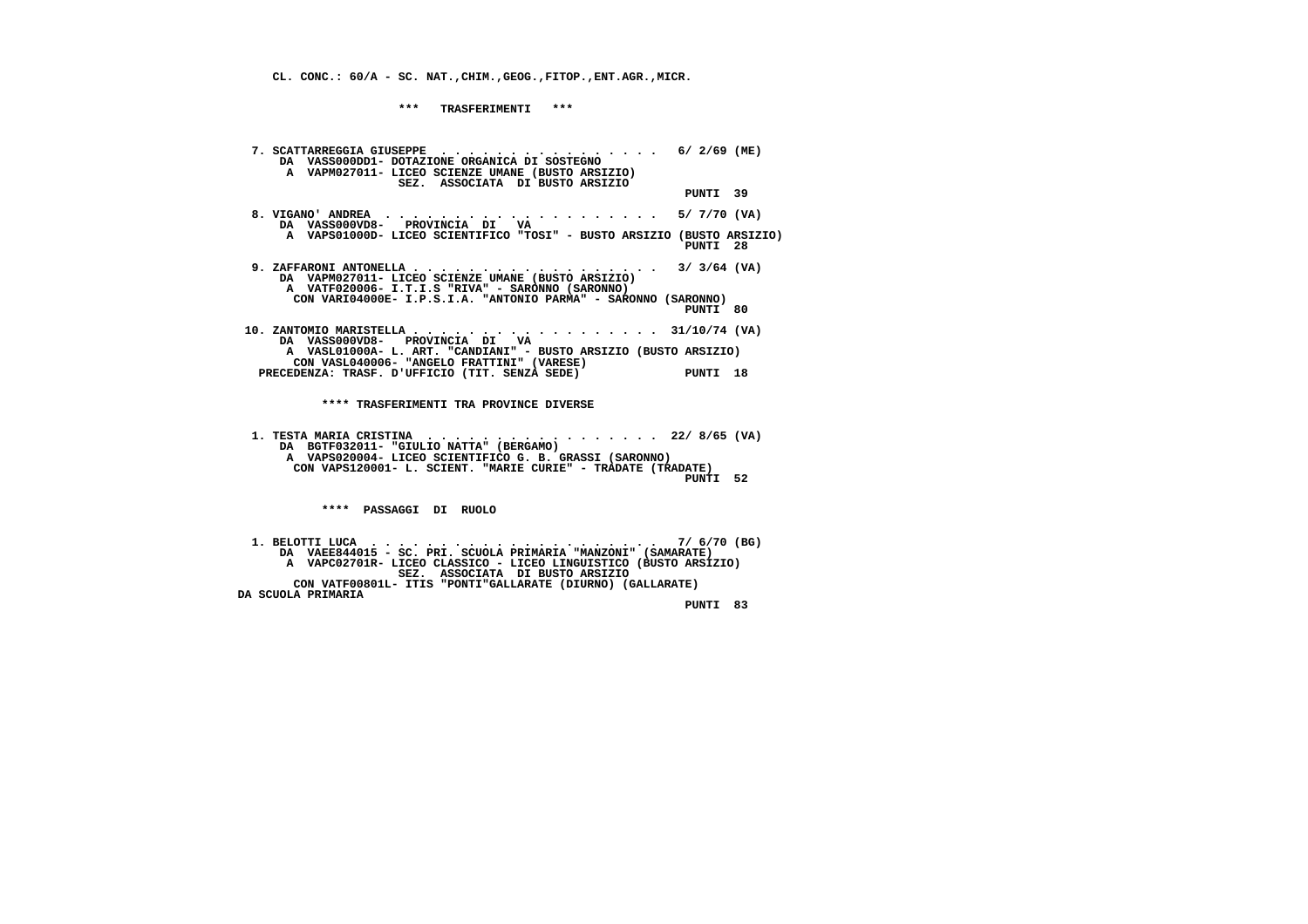**CL. CONC.: 60/A - SC. NAT.,CHIM.,GEOG.,FITOP.,ENT.AGR.,MICR.**

 **\*\*\* PASSAGGI DI RUOLO \*\*\***

2. PECORARI EUGENIO<br>DA VAMM81601X - SC. I GR. MAJNO-CASSANO MAGNAGO "FERMI"<br>(CASSANO MAGNAGO) - L. ART. "DON MILANI" - TRADATE (TRADATE)<br>A VASLO11017- L. ART. "DON MILANI" - TRADATE (TRADATE)<br>SEZ. ASSOCIATA DI TRADATE  **DA SCUOLA SECONDARIA DI PRIMO GRADO**

 **PUNTI 135**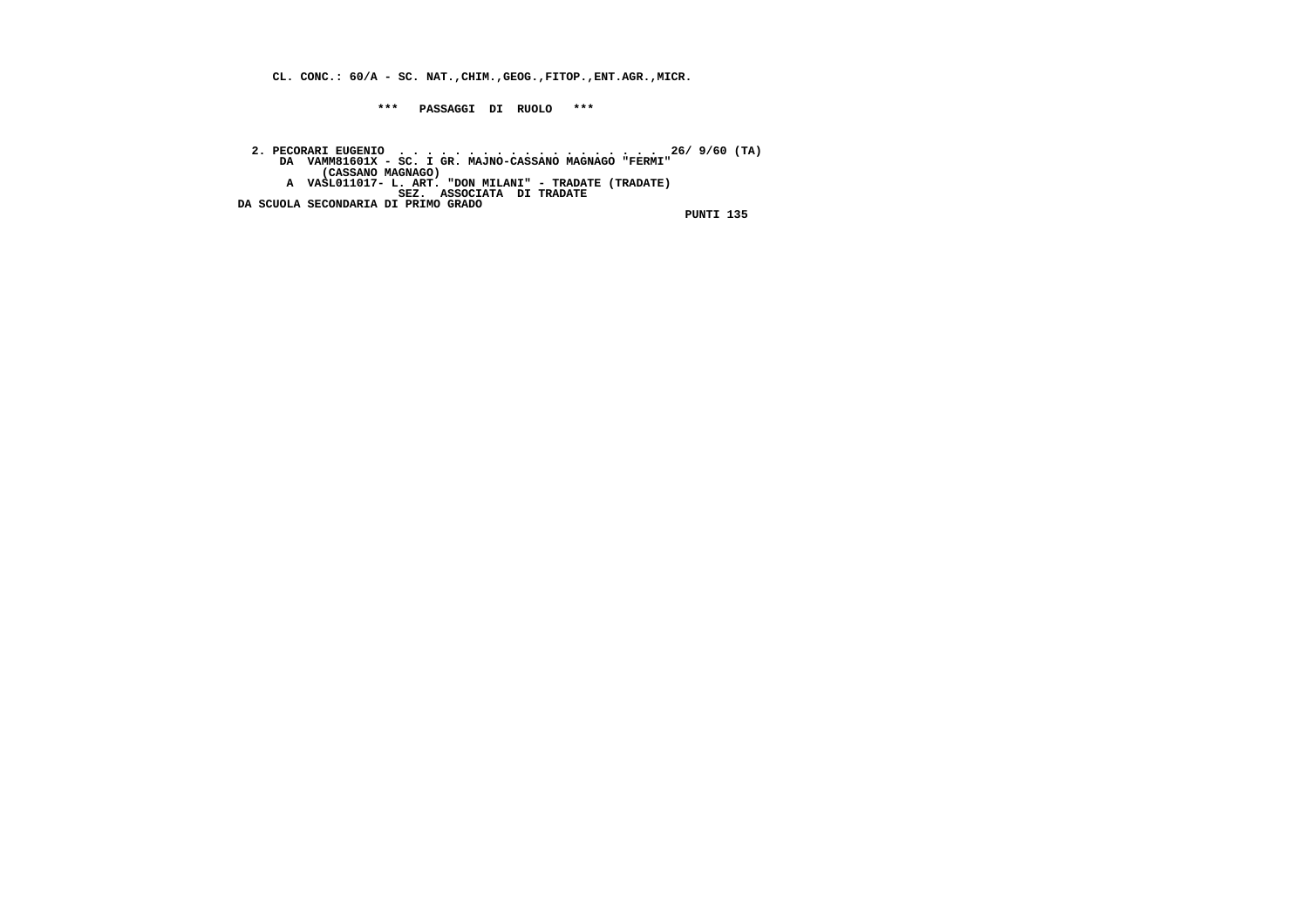| 1. TOMIO MARCO VALERIO 19/ 7/59 (VT)<br>DA VASS000XD6- DOTAZIONE ORGANICA PROVINCIALE<br>A VASS000VD8- PROVINCIA DI VA                                                                      |           |
|---------------------------------------------------------------------------------------------------------------------------------------------------------------------------------------------|-----------|
| PRECEDENZA: TRASF. D'UFFICIO (TIT. SU D. O. P.)                                                                                                                                             | PUNTI 141 |
| DA VASS000XD6- DOTAZIONE ORGANICA PROVINCIALE<br>A VATD02101R- ITC-ITPA "GADDA-ROSSELLI" - GALLARATE (GALLARATE)<br>SEZ. ASSOCIATA DI GALLARATE<br>PRECEDENZA: EX PERDENTE POSTO NEL COMUNE | PUNTI 132 |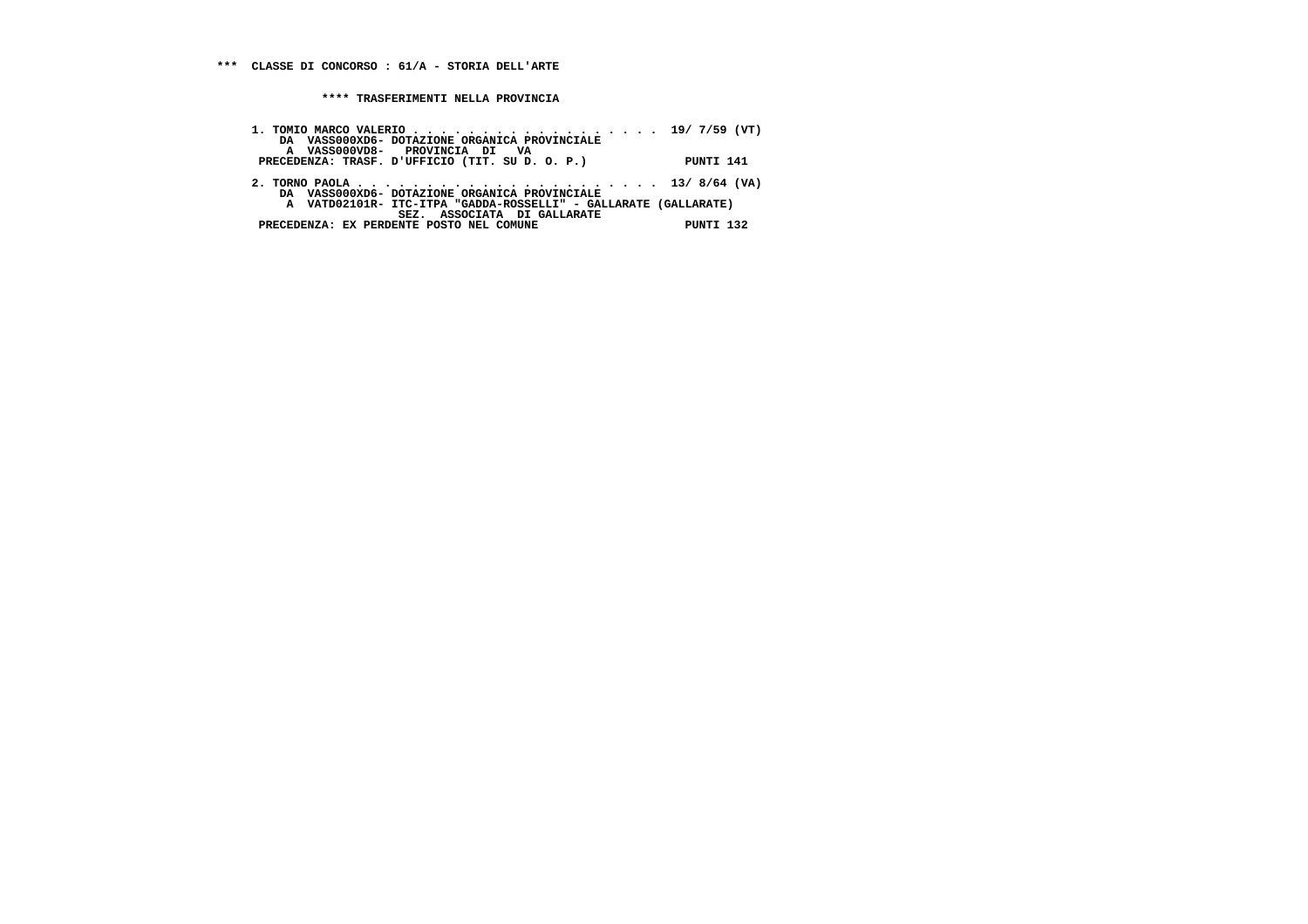| DA VARIO1701E- I.P.S.I.A. ISIS "NEWTON" - VARESE (VARESE) |
|-----------------------------------------------------------|
|                                                           |
| PUNTI 121                                                 |
|                                                           |
| 2. SIMONTACCHI GIANCARLO 16/10/55 (VA)                    |
|                                                           |
|                                                           |
| PUNTI 102                                                 |
|                                                           |
|                                                           |
| A VATF01701B- I.T.I.S ISIS "NEWTON" - VARESE (VARESE)     |
|                                                           |
|                                                           |
| PUNTI 285                                                 |
|                                                           |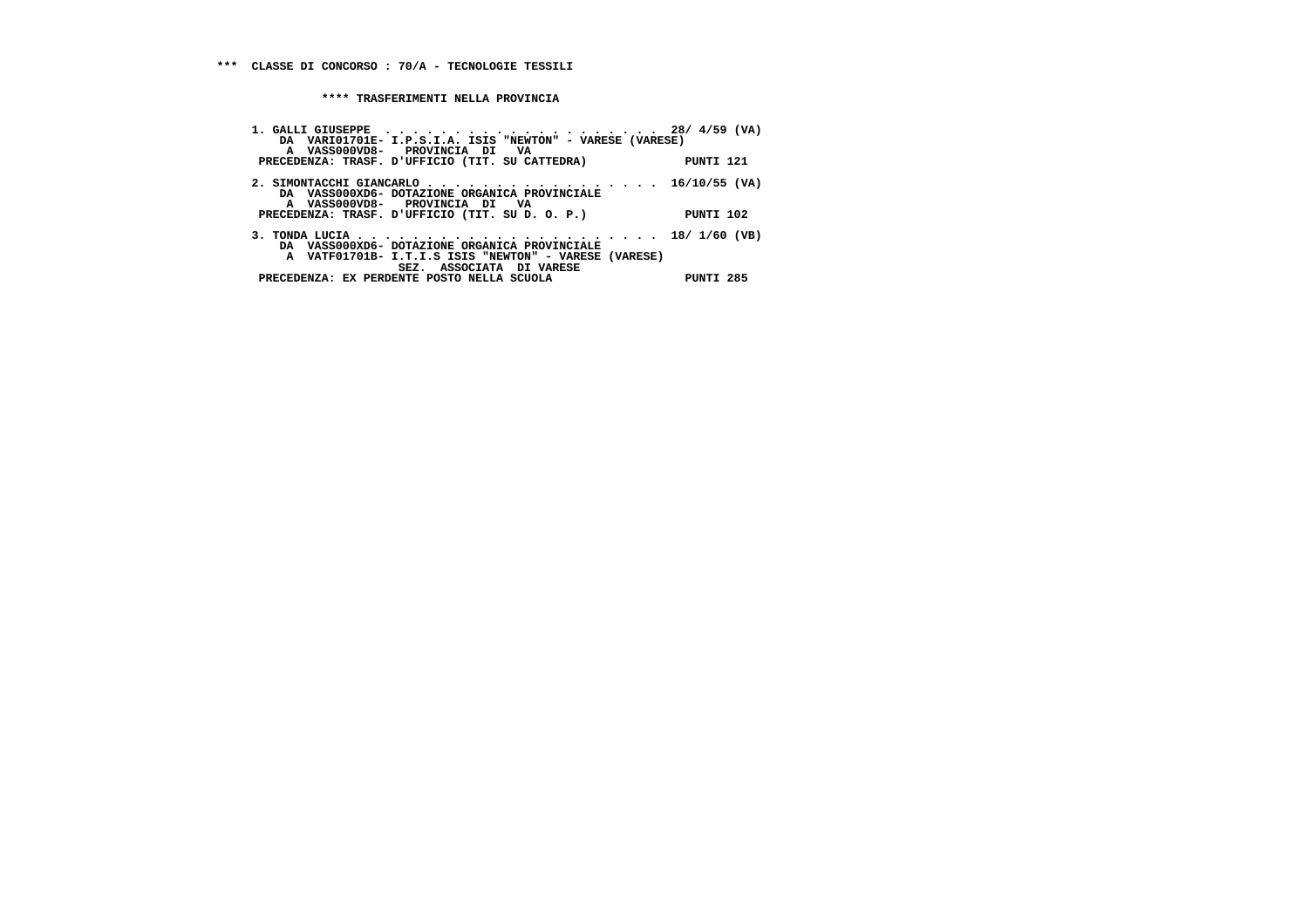**1. LOSONI ANDREA . . . . . . . . . . . . . . . . . . . . . 30/ 8/64 (VA) DA VATF020006- I.T.I.S "RIVA" - SARONNO (SARONNO) A VATF026016- I.T.I.S. ISIS "L.GEYMONAT" - TRADATE (TRADATE) SEZ. ASSOCIATA DI TRADATE CON VAPS026014- L. SCIENT. TEC. "GEYMONAT" - TRADATE (TRADATE) PRECEDENZA: EX PERDENTE POSTO NELLA SCUOLA PUNTI 121**

 **\*\*\*\* TRASFERIMENTI TRA PROVINCE DIVERSE**

 **1. DULIO MARCO . . . . . . . . . . . . . . . . . . . . . . 26/ 9/69 (NO) DA VBSS000XT6- DOTAZIONE ORGANICA PROVINCIALE A VATF01701B- I.T.I.S ISIS "NEWTON" - VARESE (VARESE) SEZ. ASSOCIATA DI VARESE PRECEDENZA: TRASF. INTERPROV. DA C.D.C. IN ESUBERO PUNTI 74**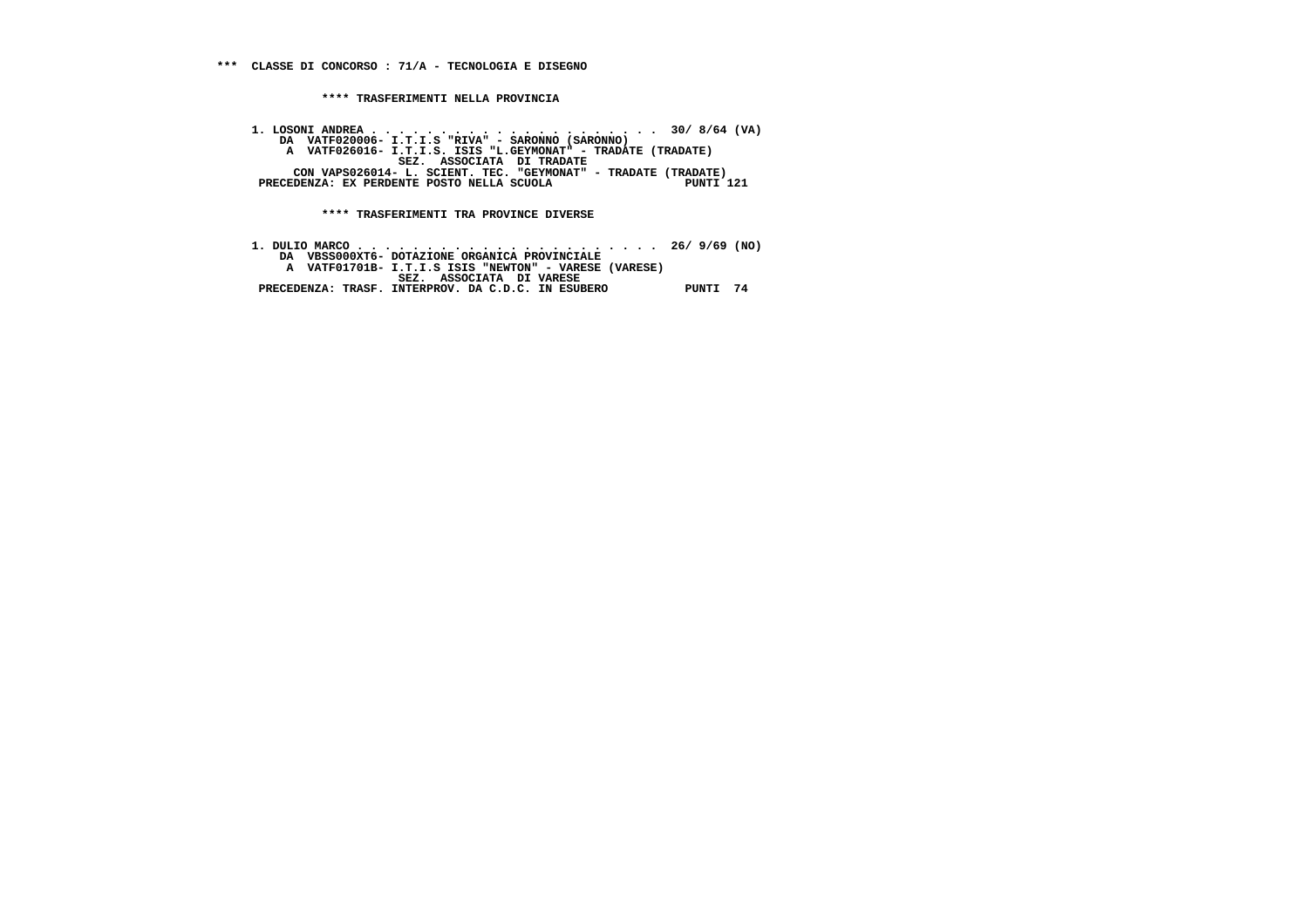**1. SENA CLARA . . . . . . . . . . . . . . . . . . . . . . 27/ 5/64 (AG) DA VARC024011- I.P.S.S.C.T. "MONTALE" - TRADATE (TRADATE) A VATD08000G- I.T.C. "GINO ZAPPA" - SARONNO (SARONNO) PRECEDENZA: TRASF. D'UFFICIO (TIT. SU CATTEDRA) PUNTI 172**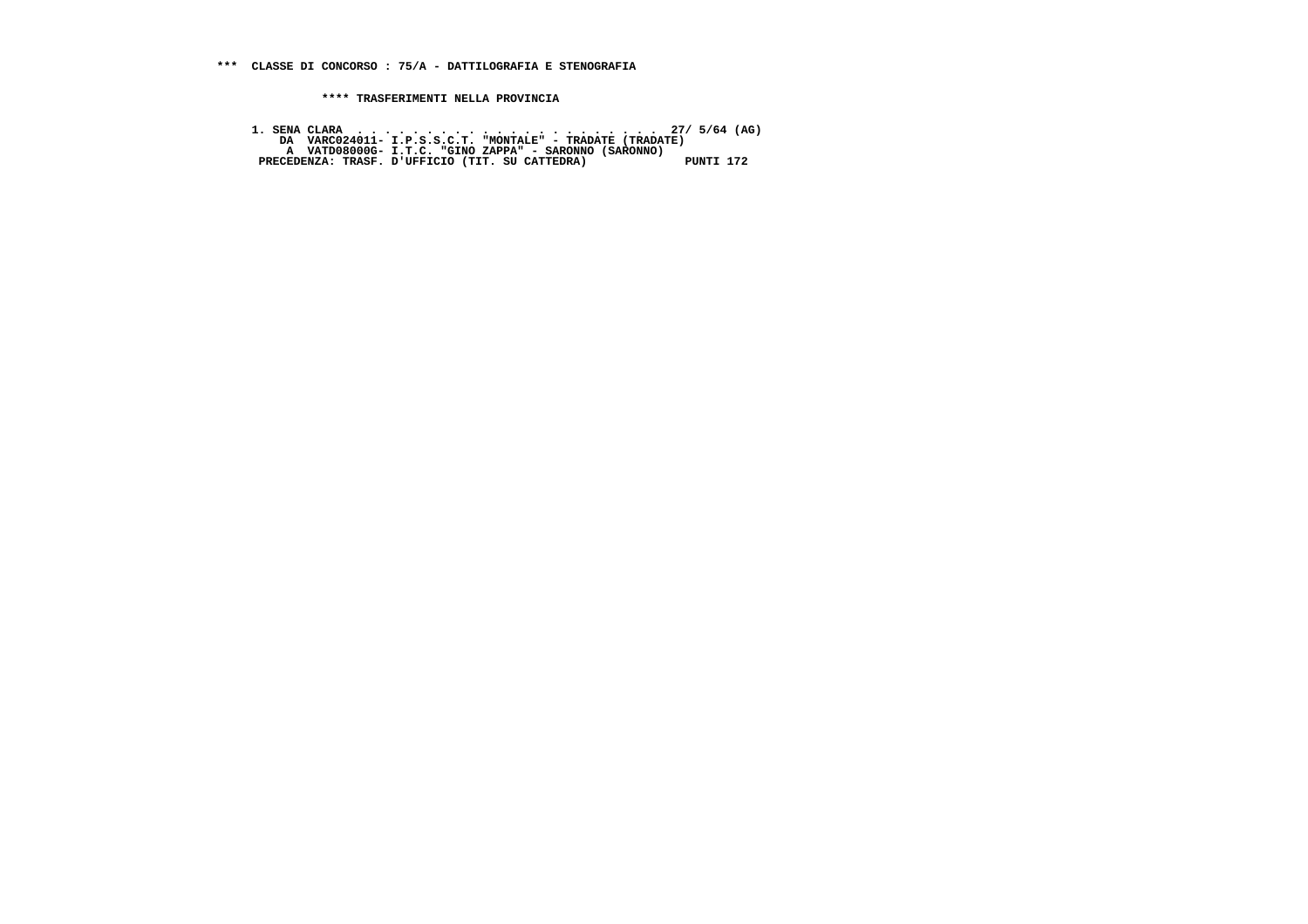| DA VASS000XD6- DOTAZIONE ORGANICA PROVINCIALE<br>A VASS000VD8- PROVINCIA DI VA<br>PRECEDENZA: TRASF. D'UFFICIO (TIT. SU D. O. P.) PUNTI 158                                         |  |
|-------------------------------------------------------------------------------------------------------------------------------------------------------------------------------------|--|
| DA VASS000XD6- DOTAZIONE ORGANICA PROVINCIALE<br>A VASS000VD8- PROVINCIA DI VA<br>PRECEDENZA: TRASF. D'UFFICIO (TIT. SU D. O. P.) PUNTI 148                                         |  |
| 3. PARIANI MARIA GRAZIA 11/ 3/66 (VA)<br>DA VASS000XD6- DOTAZIONE ORGANICA PROVINCIALE<br>A VASS000VD8- PROVINCIA DI VA<br>PRECEDENZA: TRASF. D'UFFICIO (TIT. SU D. O. P.) PUNTI 72 |  |
| DA VASS000XD6- DOTAZIONE ORGANICA PROVINCIALE<br>A VASS000VD8- PROVINCIA DI VA<br>PRECEDENZA: TRASF. D'UFFICIO (TIT. SU D. O. P.) PUNTI 147                                         |  |
| DA VASS000XD6- DOTAZIONE ORGANICA PROVINCIALE<br>A VASS000VD8- PROVINCIA DI VA<br>PRECEDENZA: TRASF. D'UFFICIO (TIT. SU D. O. P.) PUNTI 140                                         |  |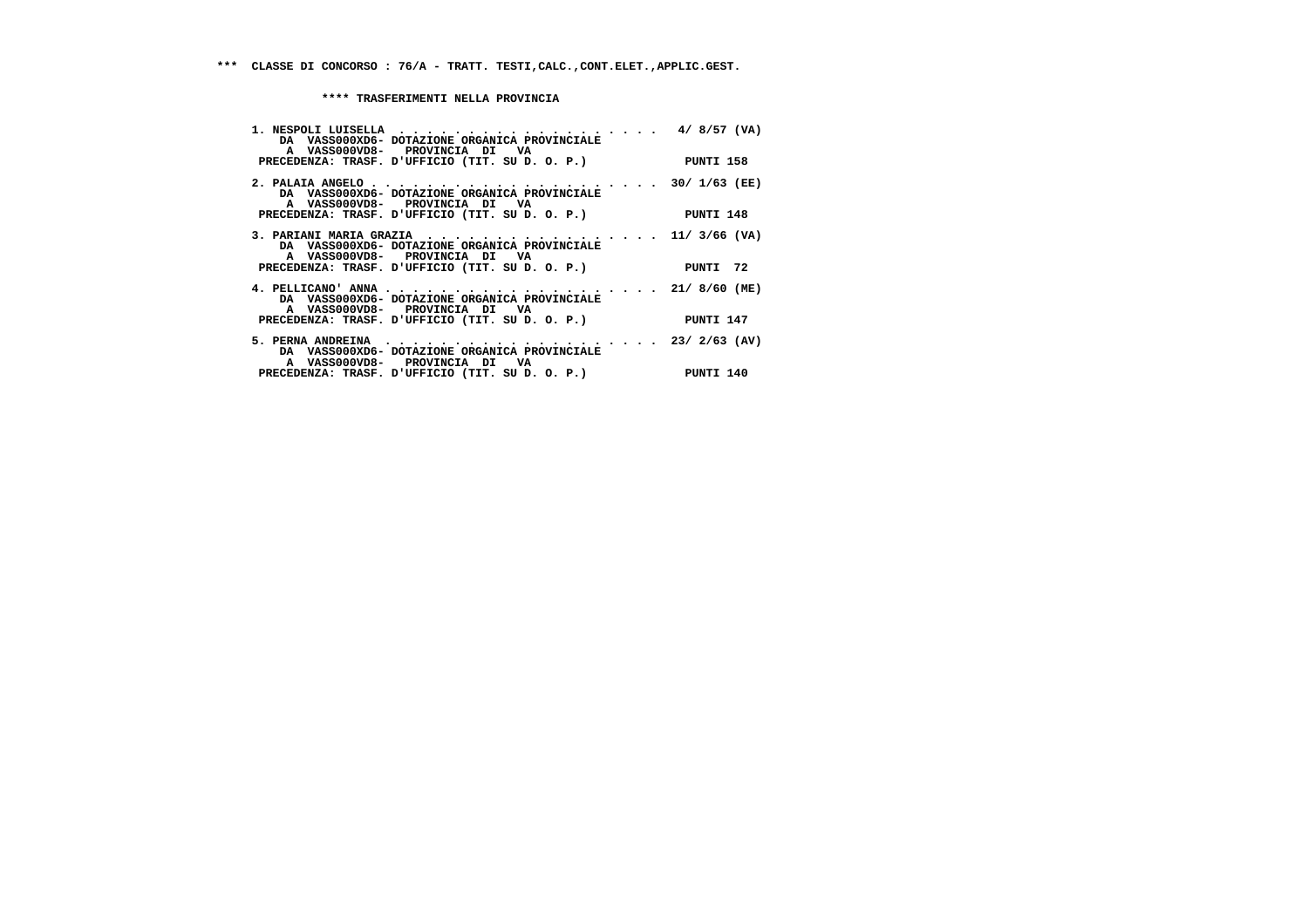**\*\*\*\* TRASFERIMENTI NEL COMUNE**

 **1. GALLI ANNA TERESA . . . . . . . . . . . . . . . . . . . 11/ 5/52 (VA) DA VATD024018- I.T.PER.AZ.LI E CORR.L.ESTERE - TRADATE (TRADATE) A VATD011016- I.T.C.G. ISIS "DON MILANI" -TRADATE (TRADATE) SEZ. ASSOCIATA DI TRADATE PRECEDENZA: TRASFERITO D'UFFICIO NEL COMUNE PUNTI 167 2. MASSI MARIA FRANCESCA . . . . . . . . . . . . . . . . . 16/ 1/59 (LI) DA VATD01301T- I.T.C. ISIS " DAVERIO- CASULA "VARESE (VARESE) A VAPM01000E- LICEO STATALE "A. MANZONI" - VARESE (VARESE) PUNTI 230 3. VISENTIN ELETTRA . . . . . . . . . . . . . . . . . . . 9/ 4/58 (VA) DA VATD02000X- "E.TOSI" (BUSTO ARSIZIO) A VARC030007- I.P.S.S.C.T. "P.VERRI" -BUSTO ARSIZIO (BUSTO ARSIZIO) DOCENTE SOPRANNUMERARIO CON DOMANDA CONDIZIONATA PUNTI 139**

 **\*\*\*\* TRASFERIMENTI NELLA PROVINCIA**

- **1. BARATELLI MARIANGELA . . . . . . . . . . . . . . . . . 30/ 3/64 (VA) DA VASS000VD8- PROVINCIA DI VA A VARC030007- I.P.S.S.C.T. "P.VERRI" -BUSTO ARSIZIO (BUSTO ARSIZIO) PUNTI 61**
- **2. GALLINA ANTONELLA . . . . . . . . . . . . . . . . . . . 4/ 3/55 (VA) DA VARC030007- I.P.S.S.C.T. "P.VERRI" -BUSTO ARSIZIO (BUSTO ARSIZIO) A VAPM00901B- LICEO DELLE SCIENZE UMANE (SESTO CALENDE)**SEZ. ASSOCIATA DI SESTO CALENDE  **CON VATD009016- IST.TECN.ECONOMICO "DALLA CHIESA" (SESTO CALENDE)**

PUNTI 230 **PRECEDENZA: EX PERDENTE POSTO NEL COMUNE** 

- **3. GIANNUZZI PAOLA . . . . . . . . . . . . . . . . . . . . 19/12/78 (LE) DA VASS000VD8- PROVINCIA DI VA A VARC030007- I.P.S.S.C.T. "P.VERRI" -BUSTO ARSIZIO (BUSTO ARSIZIO)**
	- **PUNTI 40**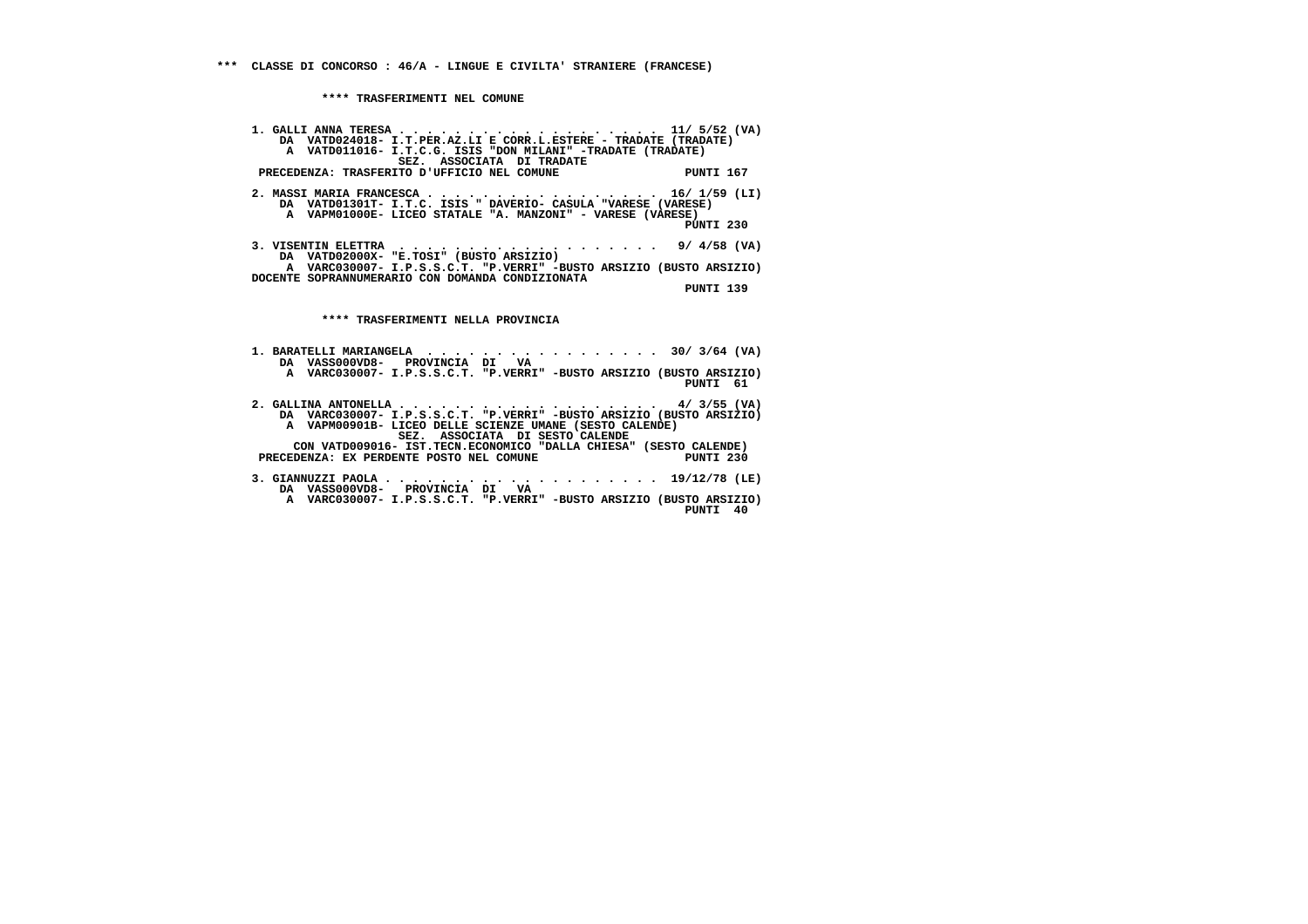**\*\*\* TRASFERIMENTI \*\*\***

 **4. PIAZZA RITA . . . . . . . . . . . . . . . . . . . . . . 23/ 6/60 (VA) DA VASS000VD8- PROVINCIA DI VA A VATD08000G- I.T.C. "GINO ZAPPA" - SARONNO (SARONNO) CON VAPC040006- LIC. CLASSICO "LEGNANI" - SARONNO (SARONNO) PUNTI 48 5. PORETTI ELISABETTA . . . . . . . . . . . . . . . . . . 22/ 2/59 (VA) DA VASS000VD8- PROVINCIA DI VA A VARI04000E- I.P.S.I.A. "ANTONIO PARMA" - SARONNO (SARONNO) CON VAPC02701R- LICEO CLASSICO - LICEO LINGUISTICO (BUSTO ARSIZIO)** $PUNTI$  6 **PRECEDENZA: TRASF. D'UFFICIO (TIT. SENZA SEDE) 6. TODESCHINI GIOVANNA . . . . . . . . . . . . . . . . . . 6/ 8/54 (EE) DA VATD011016- I.T.C.G. ISIS "DON MILANI" -TRADATE (TRADATE) A VAPS11000A- L. SCIENT. "SERENI" - LUINO (LUINO) PUNTI 98 \*\*\*\* PASSAGGI DI RUOLO**

 **1. STRINGELLI MARIA ROSALIA . . . . . . . . . . . . . . . 23/ 9/63 (ME) DA VAMM86301D - SC. I GR. PELLICO - VEDANO OLONA - (VEDANO OLONA) A VARC030007- I.P.S.S.C.T. "P.VERRI" -BUSTO ARSIZIO (BUSTO ARSIZIO) DA SCUOLA SECONDARIA DI PRIMO GRADO**

```

PRECEDENZA: PASS.RUO. PROV. UTIL. CDC/ATT. TIROCINIO PUNTI 73
```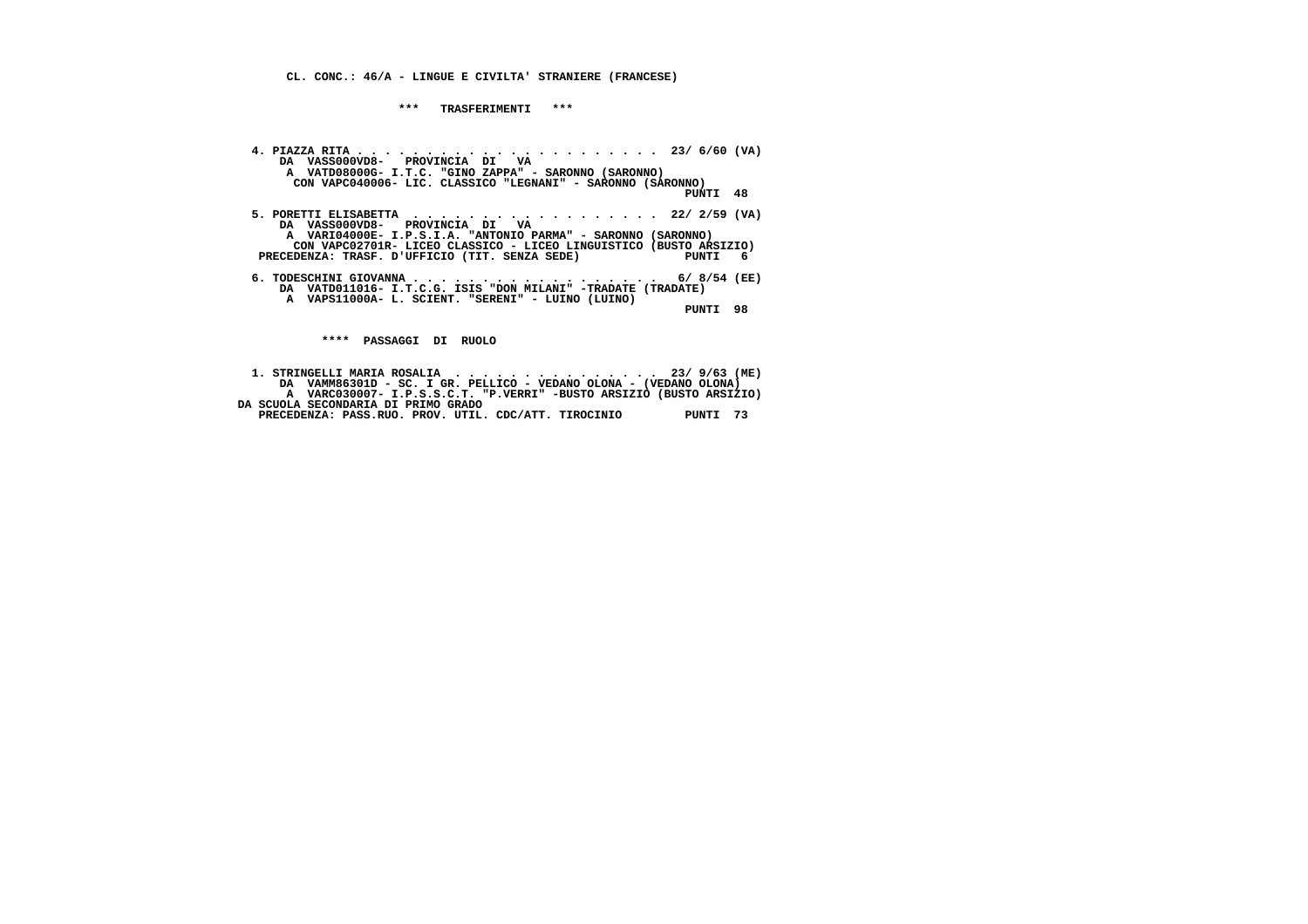**\*\*\*\* TRASFERIMENTI NEL COMUNE**

 **1. ALBA FRANCESCO . . . . . . . . . . . . . . . . . . . . 12/ 8/59 (MT) DA VARI01701E- I.P.S.I.A. ISIS "NEWTON" - VARESE (VARESE) A VATF01701B- I.T.I.S ISIS "NEWTON" - VARESE (VARESE) SEZ. ASSOCIATA DI VARESE PRECEDENZA: NELL'AMBITO DELLO STESSO I.S. DI TIT. PUNTI 206 2. ALLEMANI SUSANNA . . . . . . . . . . . . . . . . . . . 31/ 1/62 (TO) DA VATF00301D- CITTA DI LUINO-CARLO VOLONTE (ELE-INF) (LUINO) A VATN003015- CITTA DI LUINO-CARLO VOLONTE (TURISMO) (LUINO) SEZ. ASSOCIATA DI LUINO PRECEDENZA: NELL'AMBITO DELLO STESSO I.S. DI TIT. PUNTI 148 3. COLMEGNA MATILDE . . . . . . . . . . . . . . . . . . . 14/ 3/61 (VA) DA VATD024018- I.T.PER.AZ.LI E CORR.L.ESTERE - TRADATE (TRADATE) A VAPS120001- L. SCIENT. "MARIE CURIE" - TRADATE (TRADATE)**PINTT 173  **PUNTI 173 4. COMERIO PATRIZIA . . . . . . . . . . . . . . . . . . . 11/ 5/61 (VA) DA VATD009016- IST.TECN.ECONOMICO "DALLA CHIESA" (SESTO CALENDE) A VAPM00901B- LICEO DELLE SCIENZE UMANE (SESTO CALENDE) SEZ. ASSOCIATA DI SESTO CALENDE PRECEDENZA: NELL'AMBITO DELLO STESSO I.S. DI TIT. PUNTI 93 5. CRISCUOLO DORIA MARIA GIULIA . . . . . . . . . . . . . 9/ 1/54 (MI) DA VAPM027011- LICEO SCIENZE UMANE (BUSTO ARSIZIO) A VARC030007- I.P.S.S.C.T. "P.VERRI" -BUSTO ARSIZIO (BUSTO ARSIZIO) PUNTI 156 6. DA PRA DONATELLA . . . . . . . . . . . . . . . . . . . 22/ 9/60 (BL) DA VARC023015- " GIOVANNI FALCONE" (GALLARATE) A VATD02101R- ITC-ITPA "GADDA-ROSSELLI" - GALLARATE (GALLARATE) SEZ. ASSOCIATA DI GALLARATE PUNTI 171 7. DI FORTI MARISA TERESA . . . . . . . . . . . . . . . . 15/10/65 (VA) DA VARC00401Q- I.P.S.S.C.T. "VALCERESIO" - BISUSCHIO (BISUSCHIO) A VATN004011- I.T.C TURISMO ISIS "VALCERESIO"BISUSCHIO (BISUSCHIO) SEZ. ASSOCIATA DI BISUSCHIO CON VAPS004017- LIC.SCIENTIFICO - BISUSCHIO (BISUSCHIO) PRECEDENZA: NELL'AMBITO DELLO STESSO I.S. DI TIT. PUNTI 138**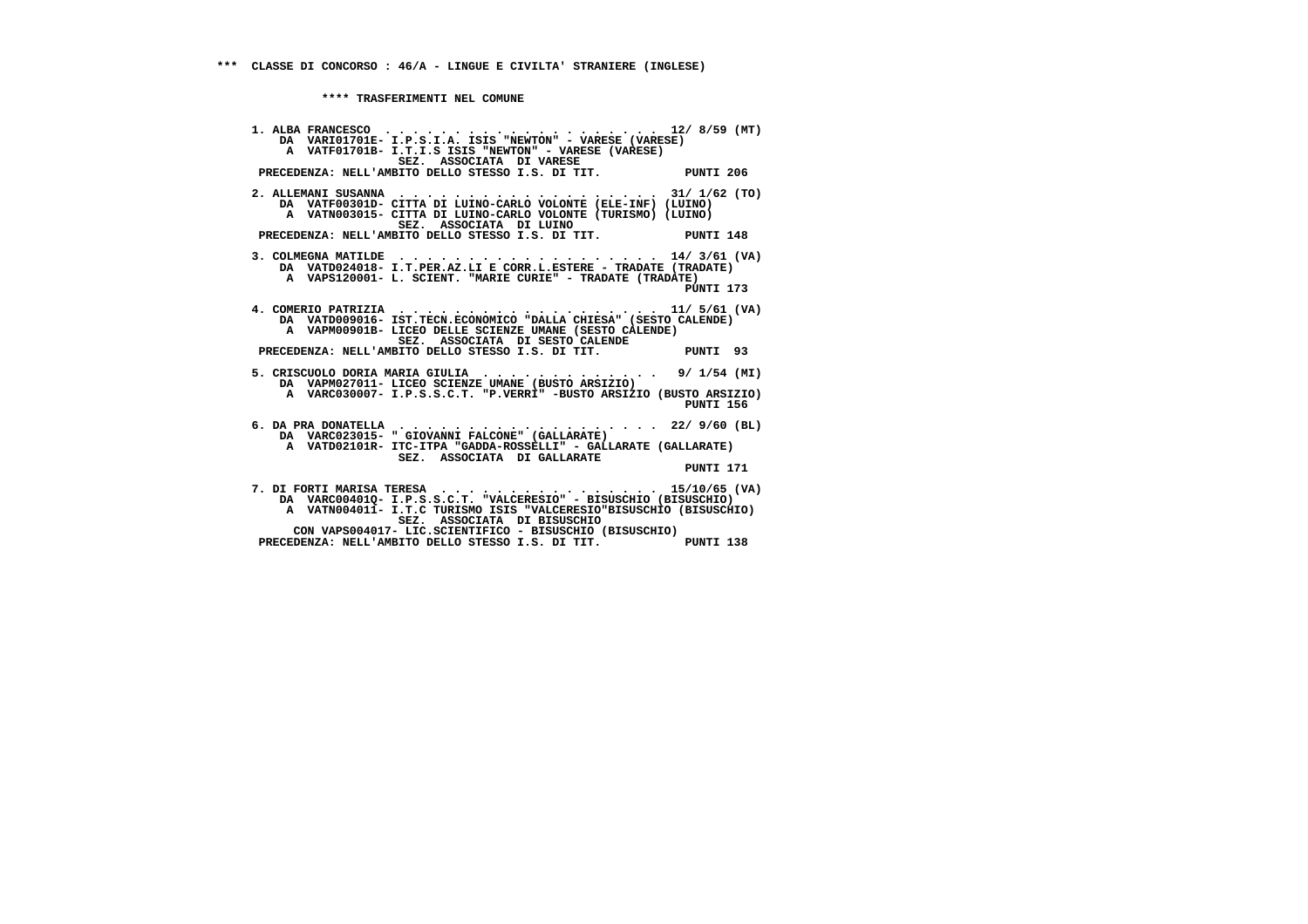**\*\*\* TRASFERIMENTI \*\*\***

| DA VATFO1101C- I.T.I.S. ISIS "DON MILANI" - TRADATE (TRADATE)<br>A VASL011017- L. ART. "DON MILANI" - TRADATE (TRADATE)<br>SEZ. ASSOCIATA DI TRADATE<br>CON VATD011016- I.T.C.G. ISIS "DON MILANI" -TRADATE (TRADATE)                  |  |
|----------------------------------------------------------------------------------------------------------------------------------------------------------------------------------------------------------------------------------------|--|
| PRECEDENZA: NELL'AMBITO DELLO STESSO I.S. DI TIT. PUNTI 64                                                                                                                                                                             |  |
| 9. LIVELLO RITA $\ldots \ldots \ldots \ldots \ldots \ldots \ldots \ldots \ldots \ldots \ldots$ 26/5/64 (VA)<br>DA VATD02000X- "E.TOSI" (BUSTO ARSIZIO)<br>A VASL01000A- L. ART. "CANDIANI" - BUSTO ARSIZIO (BUSTO ARSIZIO)<br>PUNTI 57 |  |
| 10. MILANI MARIALUIGIA 30/11/64 (VA)<br>DA VATF02301P- I.T.I.S " GIOVANNI FALCONE" (GALLARATE)<br>A VATD02101R- ITC-ITPA "GADDA-ROSSELLI" - GALLARATE (GALLARATE)<br>SEZ. ASSOCIATA DI GALLARATE                                       |  |
| PUNTI 63                                                                                                                                                                                                                               |  |
| 11. PANELLA PATRIZIA 31/ $5/64$ (RC)<br>DA VARI04000E- I.P.S.I.A. "ANTONIO PARMA" - SARONNO (SARONNO)<br>A VAPC040006- LIC. CLASSICO "LEGNANI" - SARONNO (SARONNO)                                                                     |  |
| PRECEDENZA: PREVISTA DAL C.C.N.I.<br>PUNTI 63                                                                                                                                                                                          |  |
| 12. POLTRONIERI PATRIZIA 4/ 9/59 (SO)<br>DA VATD003017- CITTA DI LUINO-CARLO VOLONTE (AFM - CAT) (LUINO)<br>A VATF00301D- CITTA DI LUINO-CARLO VOLONTE (ELE-INF) (LUINO)<br>SEZ. ASSOCIATA DI LUINO                                    |  |
| PRECEDENZA: NELL'AMBITO DELLO STESSO I.S. DI TIT. PUNTI 12                                                                                                                                                                             |  |
| 13. ROSSI PATRIZIA 21/10/63 (CR)<br>DA VATL013018- I.T.G. ISIS "NERVI" -VARESE (VARESE)<br>A VATD01301T- I.T.C. ISIS " DAVERIO- CASULA "VARESE (VARESE)                                                                                |  |
| SEZ. ASSOCIATA DI VARESE<br>PRECEDENZA: EX PERDENTE POSTO NELLA SCUOLA<br>PUNTI 112                                                                                                                                                    |  |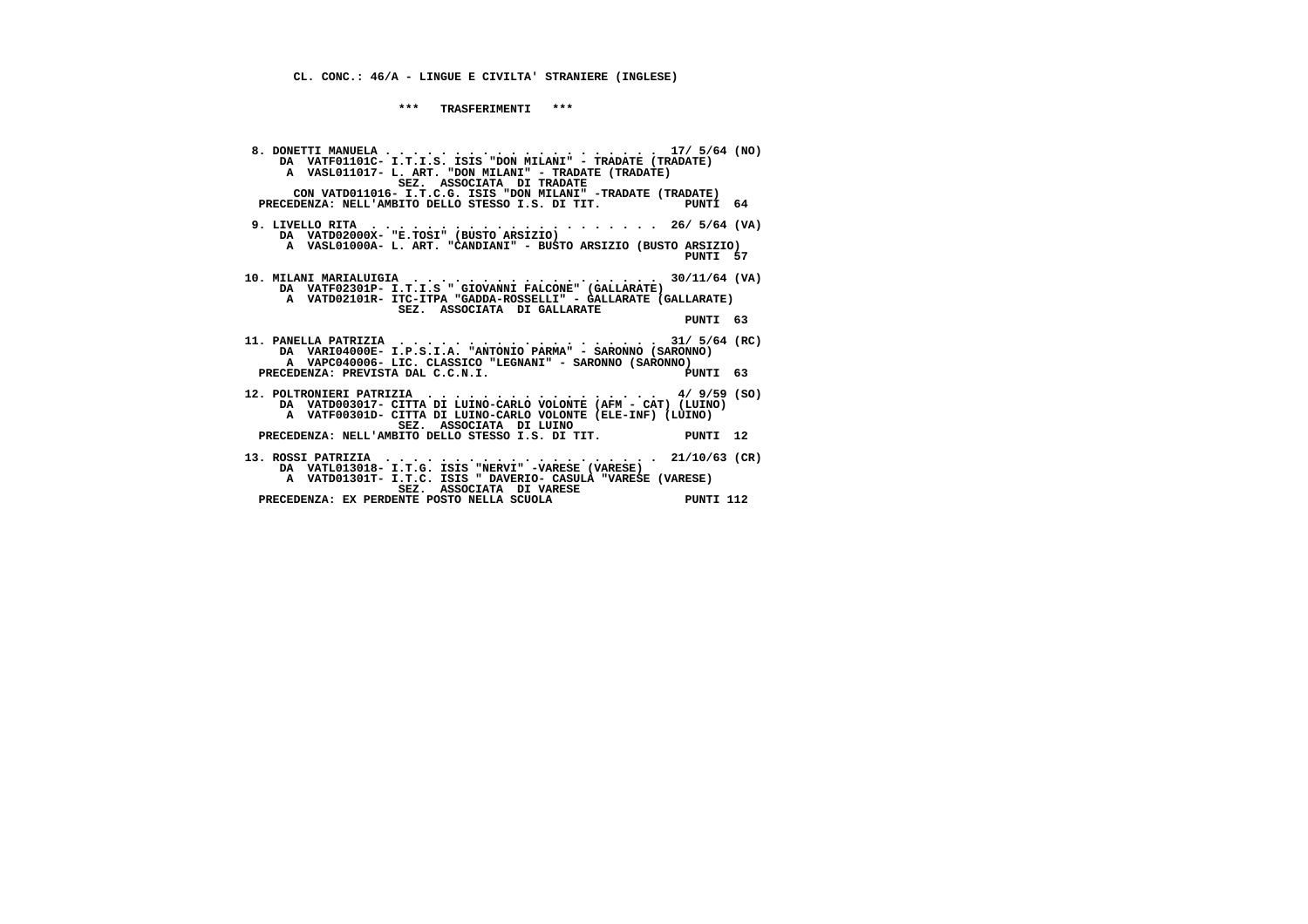**\*\*\* TRASFERIMENTI \*\*\***

 **14. ROSSI SILVANA . . . . . . . . . . . . . . . . . . . . . 8/ 5/59 (VA) DA VAPC012013- LICEO CLASSICO I.S.I.S "STEIN" GAVIRATE (GAVIRATE) A VATD012012- I.T. C.E G. I.S.I.S. "STEIN"- GAVIRATE (GAVIRATE) SEZ. ASSOCIATA DI GAVIRATE CON VAPC012013- LICEO CLASSICO I.S.I.S "STEIN" GAVIRATE (GAVIRATE) DOCENTE SOPRANNUMERARIO CON DOMANDA CONDIZIONATA**

 **PUNTI 163**

| DA VASS000DD1- DOTAZIONE ORGANICA DI SOSTEGNO                                                                                   |          |  |
|---------------------------------------------------------------------------------------------------------------------------------|----------|--|
| A VAPC02701R- LICEO CLASSICO - LICEO LINGUISTICO (BUSTO ARSIZIO)                                                                |          |  |
| SEZ. ASSOCIATA DI BUSTO ARSIZIO                                                                                                 |          |  |
| CON VAPM027011- LICEO SCIENZE UMANE (BUSTO ARSIZIO)                                                                             |          |  |
|                                                                                                                                 | PUNTI 32 |  |
| 2. BERTOLINI SIMONA ENZA 4/1/67 (VA)<br>DA VASS000VD8- PROVINCIA DI VA<br>A VATF02301P- I.T.I.S " GIOVANNI FALCONE" (GALLARATE) |          |  |
| SEZ. ASSOCIATA DI GALLARATE                                                                                                     | PUNTI 49 |  |
| DA VASS000VD8- PROVINCIA DI VA<br>A VARC023015- " GIOVANNI FALCONE" (GALLARATE)                                                 |          |  |
| SEZ. ASSOCIATA DI GALLARATE                                                                                                     | PUNTI 57 |  |
| 4. BROGGI ALESSANDRA 22/10/75 (VA)<br>DA VASS000VD8- PROVINCIA DI VA                                                            |          |  |
| A VAPS11000A- L. SCIENT. "SERENI" - LUINO (LUINO)                                                                               | PUNTI 18 |  |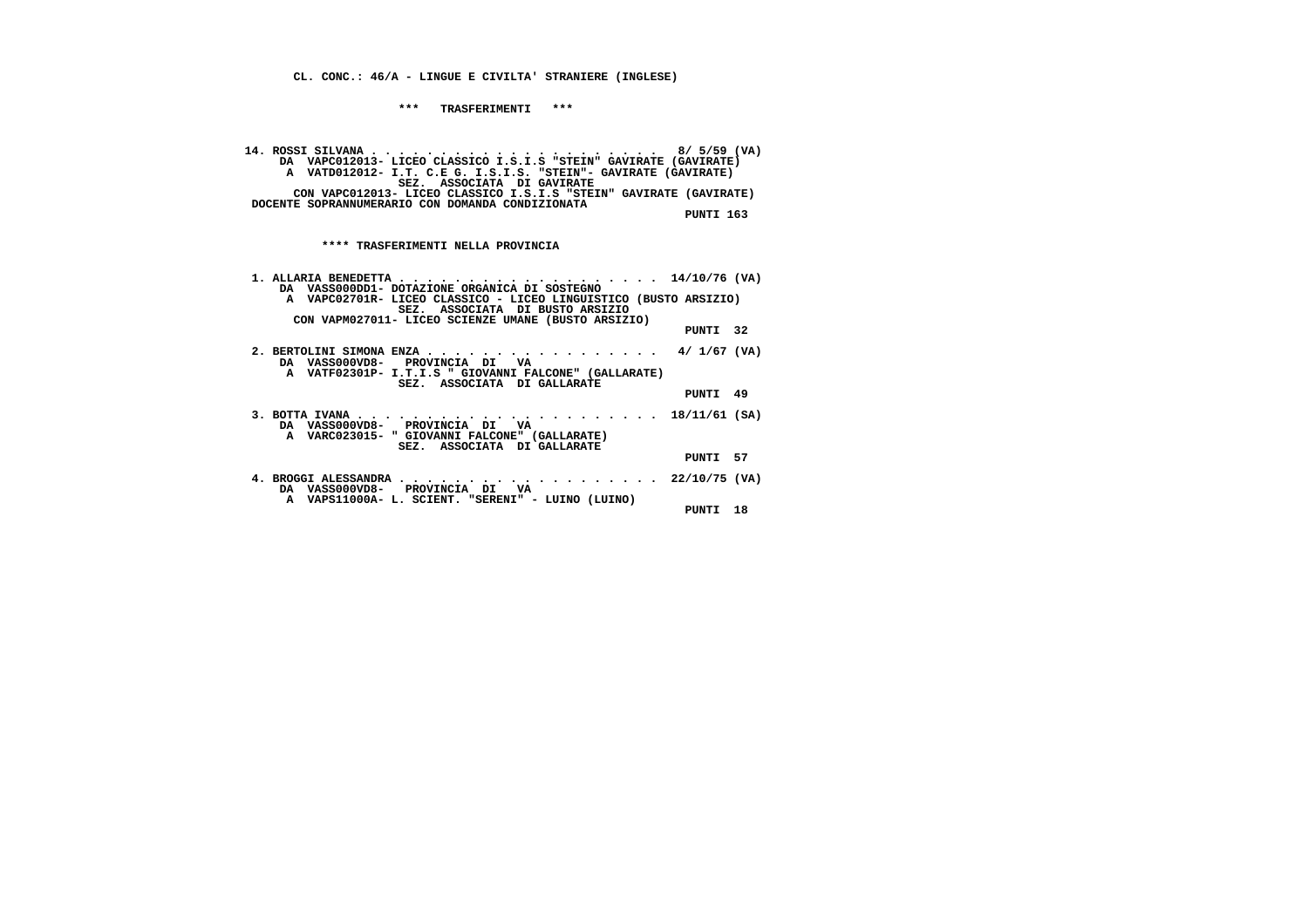**\*\*\* TRASFERIMENTI \*\*\***

| 5. CAMICIOLA CRISTINA $\ldots \ldots \ldots \ldots \ldots \ldots \ldots \ldots \quad$ 5/ 2/67 (SR)<br>DA VASS000VD8- PROVINCIA DI VA                                                                                                                               |                                    |          |
|--------------------------------------------------------------------------------------------------------------------------------------------------------------------------------------------------------------------------------------------------------------------|------------------------------------|----------|
| A VARC030007- I.P.S.S.C.T. "P.VERRI" -BUSTO ARSIZIO (BUSTO ARSIZIO)                                                                                                                                                                                                |                                    | PUNTI 41 |
| DA VASS000VD8- PROVINCIA DI VA<br>A VATD02000X- "E.TOSI" (BUSTO ARSIZIO)                                                                                                                                                                                           |                                    |          |
|                                                                                                                                                                                                                                                                    |                                    | PUNTI 48 |
| 7. CASALASPRO DANIELA $\ldots \ldots \ldots \ldots \ldots \ldots \ldots$ 6/5/74 (PZ)<br>DA VARI00801Q- IPSIA "PONTI" GALLARATE (DIURNO) (GALLARATE)<br>A VATD08000G- I.T.C. "GINO ZAPPA" - SARONNO (SARONNO)<br>CON VATF020006- I.T.I.S "RIVA" - SARONNO (SARONNO) |                                    |          |
|                                                                                                                                                                                                                                                                    |                                    | PUNTI 40 |
| 8. CELORA MARIA CRISTINA 1/ 1/67 (MI)<br>DA VARC023015- " GIOVANNI FALCONE" (GALLARATE)                                                                                                                                                                            |                                    |          |
| A VARC030007- I.P.S.S.C.T. "P.VERRI" -BUSTO ARSIZIO (BUSTO ARSIZIO)                                                                                                                                                                                                |                                    | PUNTI 69 |
| 9. D'ALESSIO STEFANIA 20/ 1/76 (TA)<br>DA VARC02000L- I.P.S.S.C.T. "L.EINAUDI" - VARESE (VARESE)                                                                                                                                                                   |                                    |          |
| A VATF018017- ITIS - ISIS "KEYNES" - GAZZADA SCHIANNO (GAZZADA SCHIANNO)                                                                                                                                                                                           | SEZ. ASSOCIATA DI GAZZADA SCHIANNO |          |
|                                                                                                                                                                                                                                                                    |                                    | PUNTI 61 |
| 10. DE SARNO ANTONIO 6/ 5/68 (EE)<br>DA VASS000VD8- PROVINCIA DI VA<br>A VARC023015- " GIOVANNI FALCONE" (GALLARATE)                                                                                                                                               |                                    |          |
| SEZ. ASSOCIATA DI GALLARATE                                                                                                                                                                                                                                        |                                    | PUNTI 72 |
| A VATD02000X- "E.TOSI" (BUSTO ARSIZIO)                                                                                                                                                                                                                             |                                    |          |
|                                                                                                                                                                                                                                                                    |                                    | PUNTI 55 |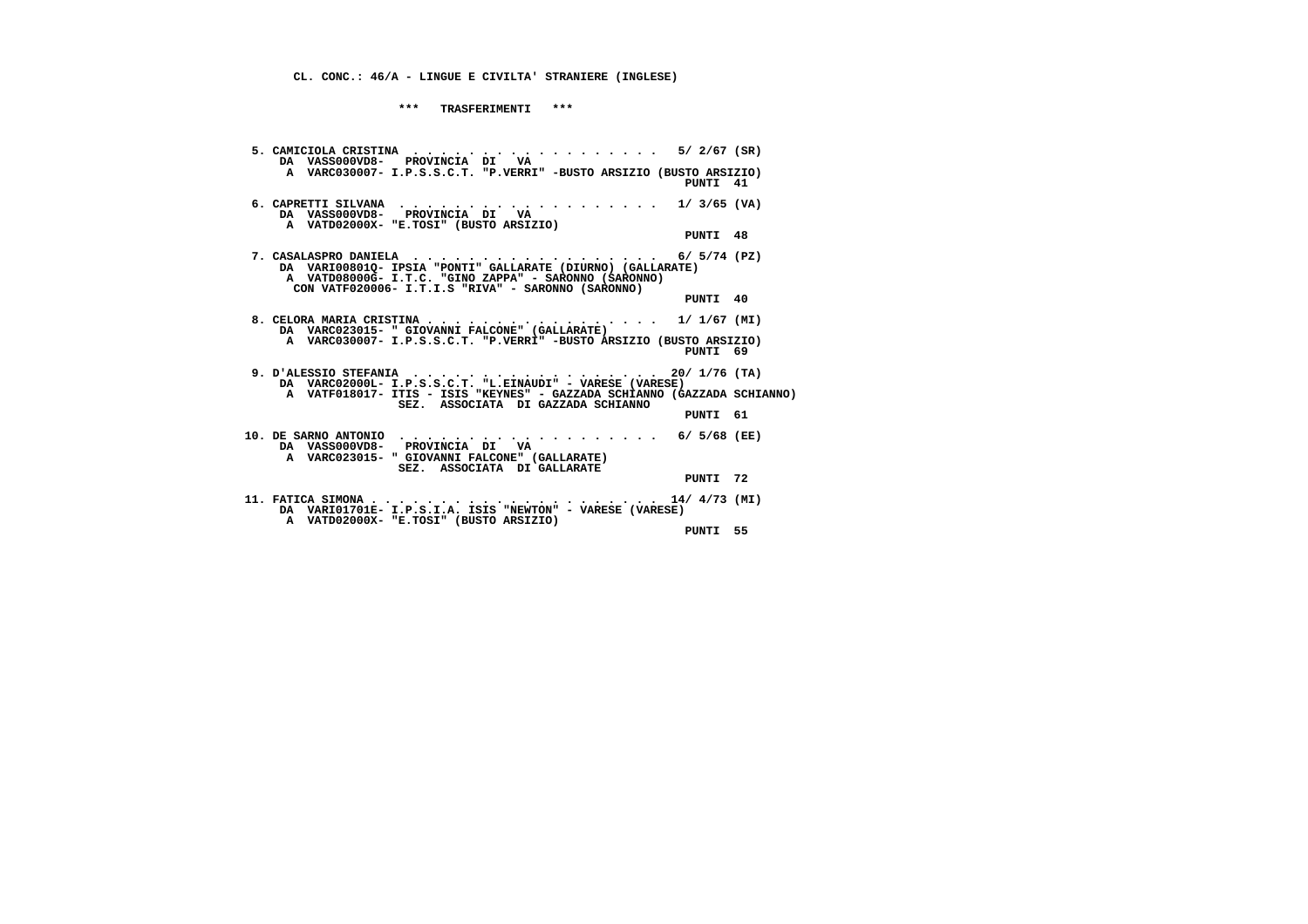**\*\*\* TRASFERIMENTI \*\*\***

 **12. FENICI CLAUDIA . . . . . . . . . . . . . . . . . . . . 13/ 6/68 (PA) DA VASS000VD8- PROVINCIA DI VA A VARC02000L- I.P.S.S.C.T. "L.EINAUDI" - VARESE (VARESE) CON VAPS03000P- L. SCIENT. "G. FERRARIS" - VARESE (VARESE) PUNTI 39 13. FERRARIO ANGELA . . . . . . . . . . . . . . . . . . . . 24/ 7/60 (VA) DA VAPS120001- L. SCIENT. "MARIE CURIE" - TRADATE (TRADATE) A VAPM027011- LICEO SCIENZE UMANE (BUSTO ARSIZIO) SEZ. ASSOCIATA DI BUSTO ARSIZIOPRECEDENZA: PREVISTA DAL C.C.N.I.** PUNTI 75  **14. GATTI VERONICA . . . . . . . . . . . . . . . . . . . . 22/11/78 (VA) DA VASS000VD8- PROVINCIA DI VA A VAPM027011- LICEO SCIENZE UMANE (BUSTO ARSIZIO) SEZ. ASSOCIATA DI BUSTO ARSIZIO PUNTI 37 15. MOGIONI ELENA . . . . . . . . . . . . . . . . . . . . . 31/ 5/60 (AN) DA VAPS11000A- L. SCIENT. "SERENI" - LUINO (LUINO) A VAPS012016- LIC.SCIENT.LINGUIST.SPORT. ISIS GAVIRATE (GAVIRATE) SEZ. ASSOCIATA DI GAVIRATE PRECEDENZA: EX PERDENTE POSTO NELLA SCUOLA PUNTI 175 16. MONTESIN PATRIZIA . . . . . . . . . . . . . . . . . . . 26/ 6/68 (VA) DA VATD02101R- ITC-ITPA "GADDA-ROSSELLI" - GALLARATE (GALLARATE) A VATF018017- ITIS - ISIS "KEYNES" - GAZZADA SCHIANNO (GAZZADA SCHIANNO) SEZ. ASSOCIATA DI GAZZADA SCHIANNO**PRECEDENZA: PREVISTA DAL C.C.N.I.<br>PUNTI 66  **17. PARIS CRISTINA . . . . . . . . . . . . . . . . . . . . 3/ 8/66 (VA) DA VATF018017- ITIS - ISIS "KEYNES" - GAZZADA SCHIANNO (GAZZADA SCHIANNO) A VARC00401Q- I.P.S.S.C.T. "VALCERESIO" - BISUSCHIO (BISUSCHIO) SEZ. ASSOCIATA DI BISUSCHIO CON VAPS004017- LIC.SCIENTIFICO - BISUSCHIO (BISUSCHIO) PRECEDENZA: EX PERDENTE POSTO NEL COMUNE PUNTI 73**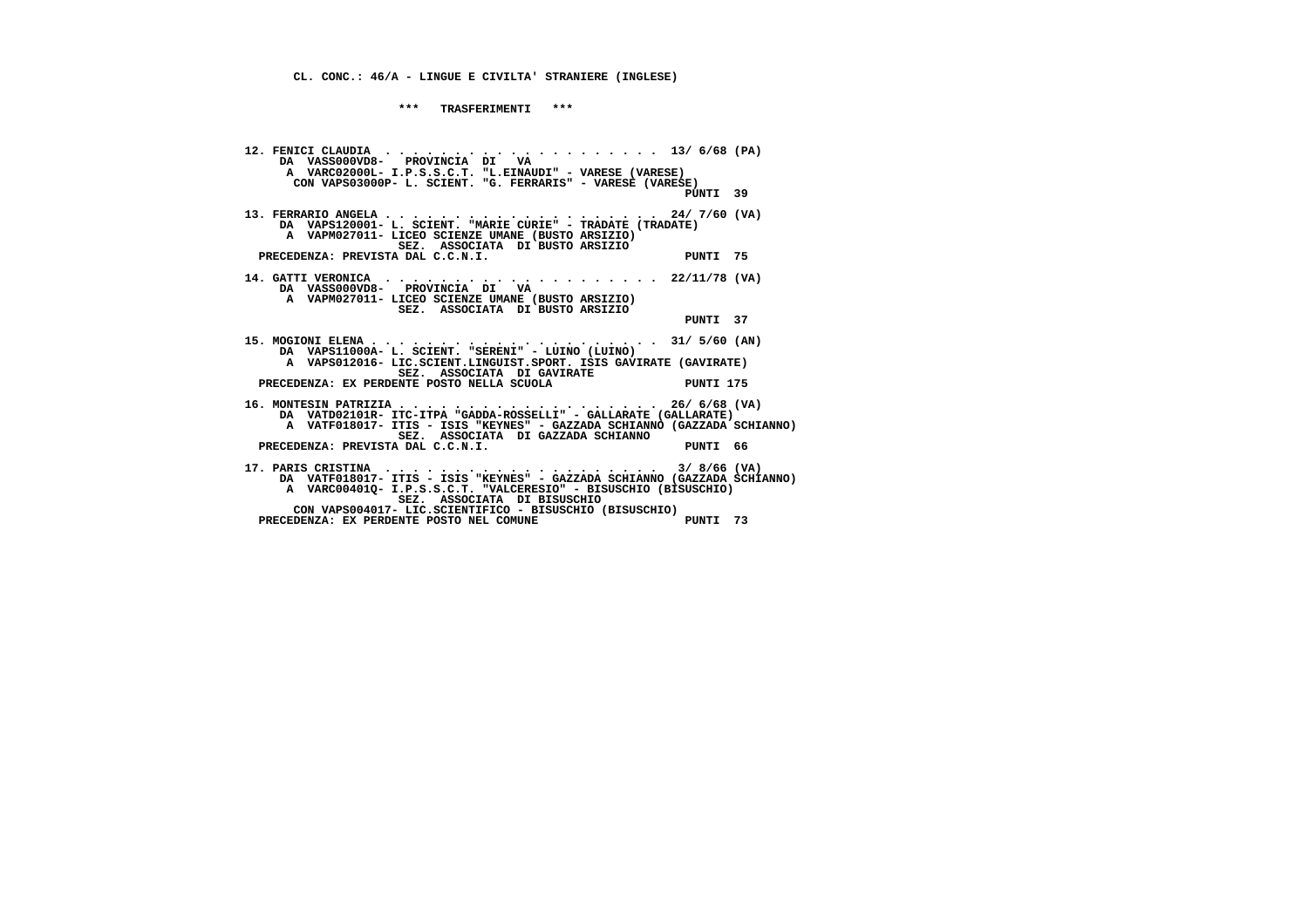**\*\*\* TRASFERIMENTI \*\*\***

 **18. PELLIZZARO EMANUELA . . . . . . . . . . . . . . . . . . 25/ 3/58 (VA) DA VATD024018- I.T.PER.AZ.LI E CORR.L.ESTERE - TRADATE (TRADATE) A VATD02101R- ITC-ITPA "GADDA-ROSSELLI" - GALLARATE (GALLARATE) SEZ. ASSOCIATA DI GALLARATE PUNTI 192 19. TULLI BARBARA . . . . . . . . . . . . . . . . . . . . . 14/ 5/66 (VA) DA VASS000VD8- PROVINCIA DI VA A VARI01701E- I.P.S.I.A. ISIS "NEWTON" - VARESE (VARESE) SEZ. ASSOCIATA DI VARESE CON VARI01751X- IPSIA ISIS "NEWTON" - VARESE (C.SERALE) (VARESE)**PUNTI 60 **PRECEDENZA: TRASF. D'UFFICIO (TIT. SENZA SEDE) 20. USLENGHI LORENA . . . . . . . . . . . . . . . . . . . . 3/ 7/69 (VA) DA VASS000VD8- PROVINCIA DI VA A VATD024018- I.T.PER.AZ.LI E CORR.L.ESTERE - TRADATE (TRADATE) SEZ. ASSOCIATA DI TRADATE PUNTI 26 21. VALENTE TERESA . . . . . . . . . . . . . . . . . . . . 12/ 4/69 (LE) DA VATD011016- I.T.C.G. ISIS "DON MILANI" -TRADATE (TRADATE) A VAPS11000A- L. SCIENT. "SERENI" - LUINO (LUINO) DOCENTE SOPRANNUMERARIO CON DOMANDA CONDIZIONATA PUNTI 61 22. ZONCA MONICA MARIA . . . . . . . . . . . . . . . . . . 19/ 4/66 (VA) DA VASS000VD8- PROVINCIA DI VA A VATF026016- I.T.I.S. ISIS "L.GEYMONAT" - TRADATE (TRADATE) SEZ. ASSOCIATA DI TRADATE PUNTI 54 \*\*\*\* TRASFERIMENTI TRA PROVINCE DIVERSE**

 **1. MACEO CONCETTA . . . . . . . . . . . . . . . . . . . . 1/11/62 (ME) DA MEPM03401V- 24 MAGGIO 1915 (CASTROREALE) A VATF026016- I.T.I.S. ISIS "L.GEYMONAT" - TRADATE (TRADATE) SEZ. ASSOCIATA DI TRADATE PUNTI 97**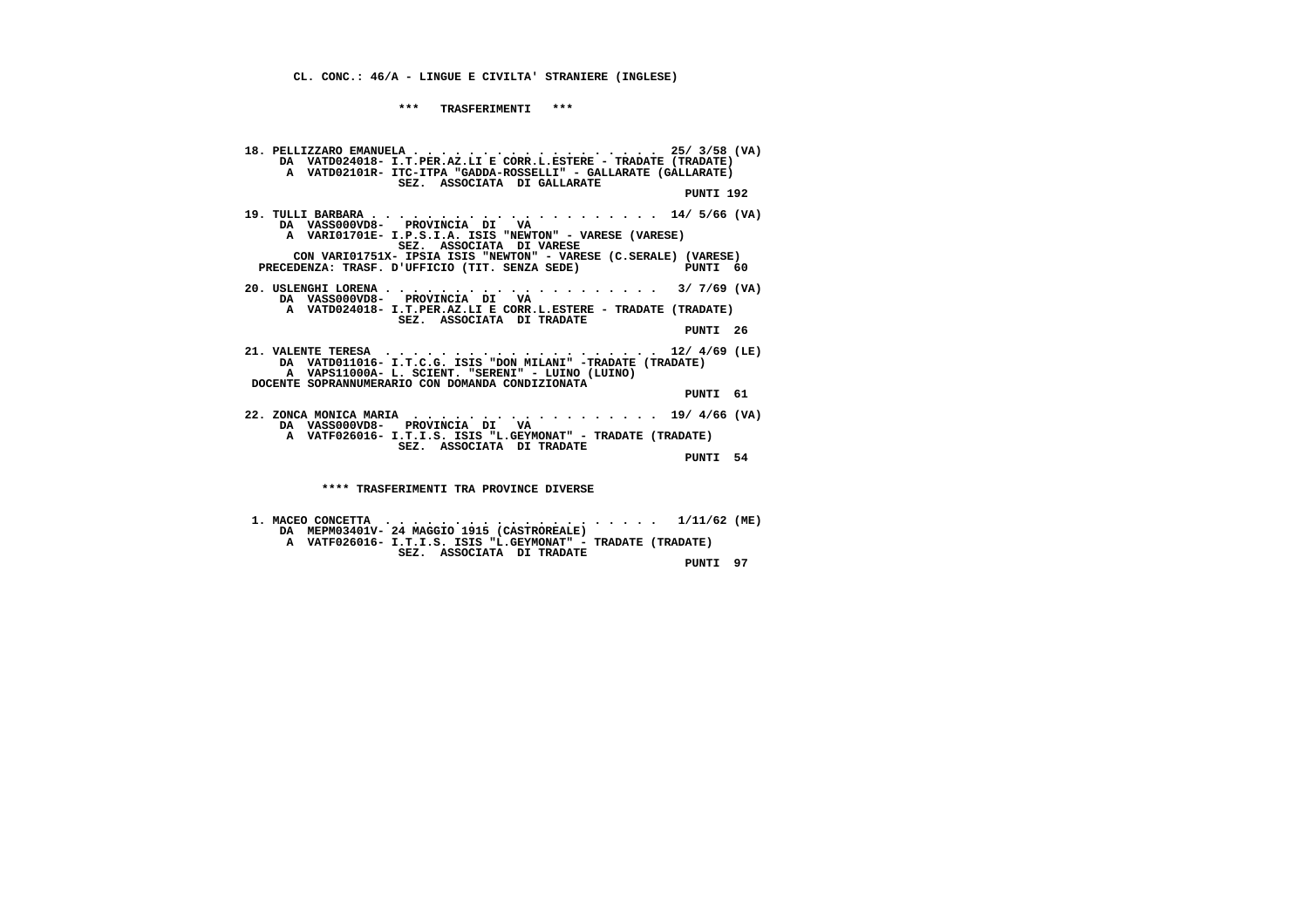**\*\*\* TRASFERIMENTI \*\*\***

 **2. SPERTINI FANNY . . . . . . . . . . . . . . . . . . . . 10/ 5/68 (VA) DA SORH040004- ISTITUTO PROFESSIONALE CROTTO CAURGA (CHIAVENNA) A VATD003017- CITTA DI LUINO-CARLO VOLONTE (AFM - CAT) (LUINO) SEZ. ASSOCIATA DI LUINO PUNTI 64**

 **\*\*\*\* PASSAGGI DI RUOLO**

 **1. CERTO ROSALBA . . . . . . . . . . . . . . . . . . . . . 23/ 9/65 (VV) DA VAMM83401D - SC. I GR. "DON MILANI" VERGIATE (VERGIATE) A VATF00901C- IST.TECNICO TECNOLOGICO "DALLA CHIESA" (SESTO CALENDE) SEZ. ASSOCIATA DI SESTO CALENDE DA SCUOLA SECONDARIA DI PRIMO GRADO PUNTI 57 2. MASCHERONI CRISTINA . . . . . . . . . . . . . . . . . . 23/10/65 (VA) DA VAMM87501Q - SC. I GR. G. CARDANO - PADRE LEGA (GALLARATE) A VATF01101C- I.T.I.S. ISIS "DON MILANI" - TRADATE (TRADATE) SEZ. ASSOCIATA DI TRADATE DA SCUOLA SECONDARIA DI PRIMO GRADO PUNTI 75 3. TORNAGHI ELENA . . . . . . . . . . . . . . . . . . . . 3/ 2/69 (MI) DA VAEE878018 - SC. PRI. DANTE ALIGHIERI (GALLARATE) A VATD02000X- "E.TOSI" (BUSTO ARSIZIO) DA SCUOLA PRIMARIA PUNTI 151**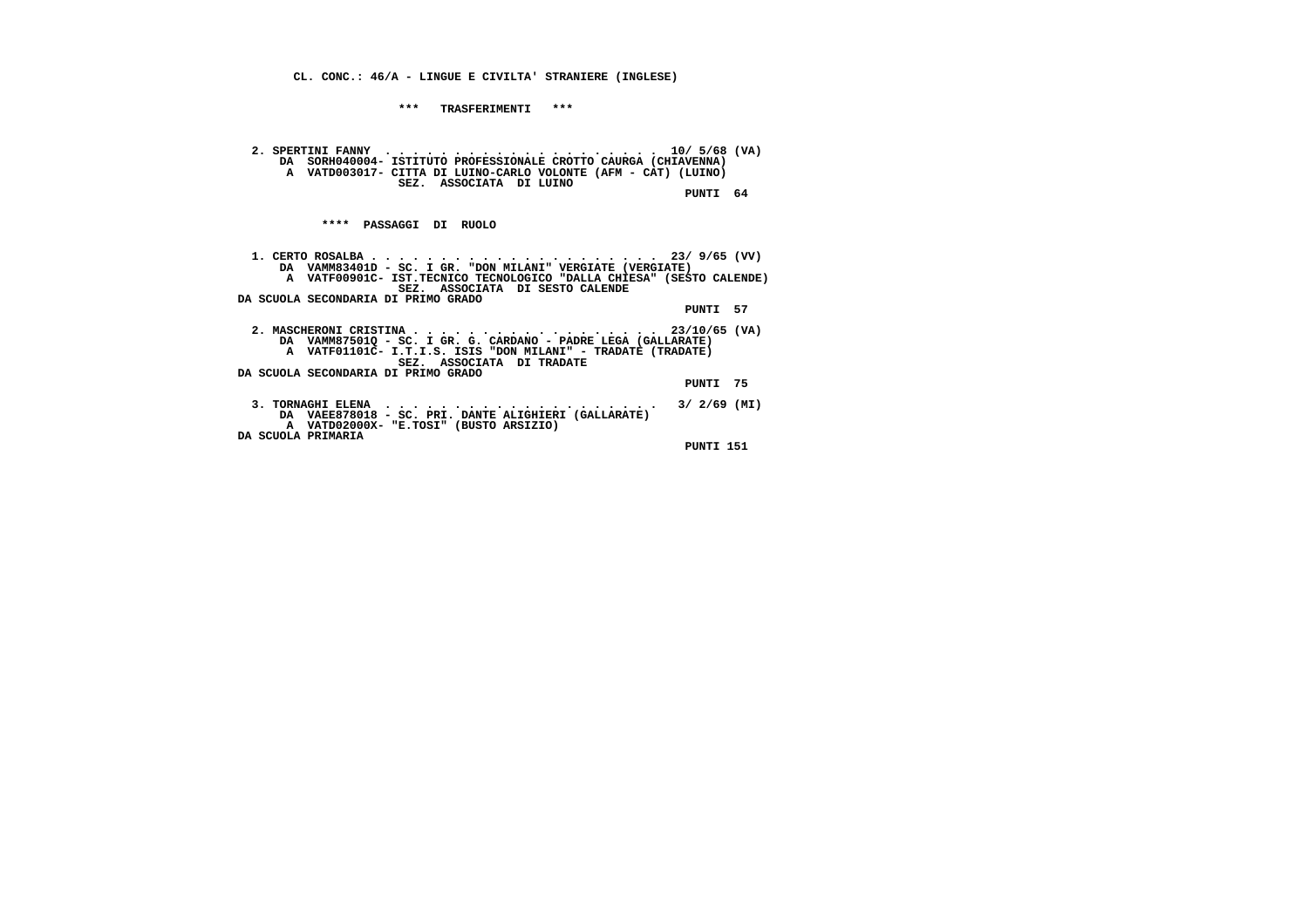**\*\*\* CLASSE DI CONCORSO : 46/A - LINGUE E CIVILTA' STRANIERE (SPAGNOLO)**

 **\*\*\*\* TRASFERIMENTI NELLA PROVINCIA**

 **1. POLTERO LUCIA MARZIA . . . . . . . . . . . . . . . . . 18/ 7/75 (CS) DA VATD01301T- I.T.C. ISIS " DAVERIO- CASULA "VARESE (VARESE) A VARC01201P- IPSSCT-I.S.I.S "STEIN" - GAVIRATE (GAVIRATE) SEZ. ASSOCIATA DI GAVIRATE PUNTI 50**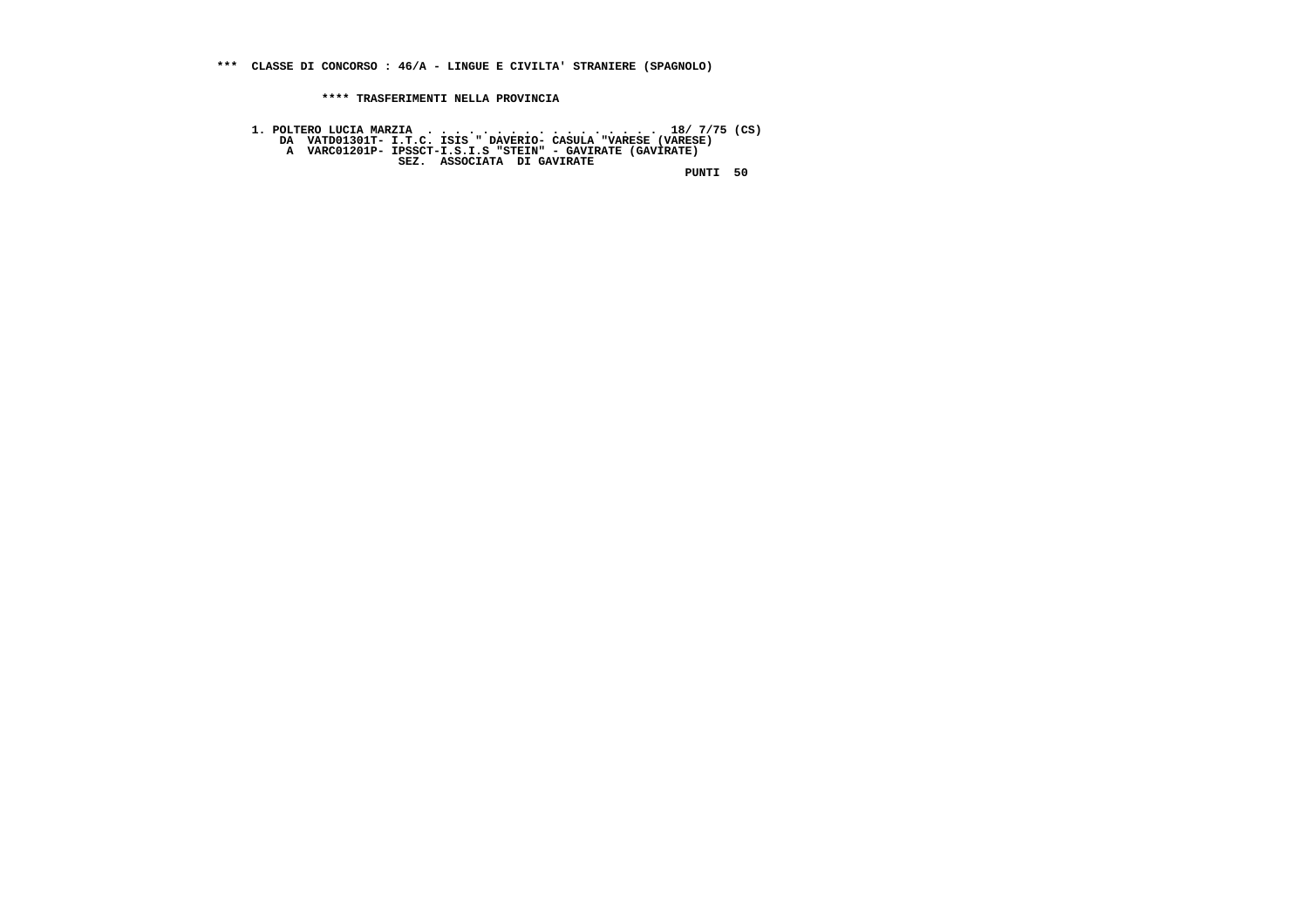**1. BERTOLLI DANIELA MARIA . . . . . . . . . . . . . . . . 7/10/63 (VA) DA VATD01301T- I.T.C. ISIS " DAVERIO- CASULA "VARESE (VARESE) A VAPS012016- LIC.SCIENT.LINGUIST.SPORT. ISIS GAVIRATE (GAVIRATE) SEZ. ASSOCIATA DI GAVIRATE CON VATD012012- I.T. C.E G. I.S.I.S. "STEIN"- GAVIRATE (GAVIRATE) PUNTI 184 2. COLOMBO SILVIA . . . . . . . . . . . . . . . . . . . . 17/ 5/64 (VA) DA VATD004013- I.T.C. P. AZ. "VALCERESIO" - BISUSCHIO (BISUSCHIO) A VATD01301T- I.T.C. ISIS " DAVERIO- CASULA "VARESE (VARESE) SEZ. ASSOCIATA DI VARESE**

 **PRECEDENZA: EX PERDENTE POSTO NELLA SCUOLA PUNTI 176**

 **3. PAGANI ANGELA . . . . . . . . . . . . . . . . . . . . . 1/10/73 (VA) DA VASS000VD8- PROVINCIA DI VA A VATD024018- I.T.PER.AZ.LI E CORR.L.ESTERE - TRADATE (TRADATE) SEZ. ASSOCIATA DI TRADATE PUNTI 18**

 **\*\*\*\* PASSAGGI DI CATTEDRA**

 **1. BERTIN MARINA . . . . . . . . . . . . . . . . . . . . . 22/ 3/59 (PD) DA VATF018017- ITIS - ISIS "KEYNES" - GAZZADA SCHIANNO (GAZZADA SCHIANNO) A VATD004013- I.T.C. P. AZ. "VALCERESIO" - BISUSCHIO (BISUSCHIO) SEZ. ASSOCIATA DI BISUSCHIO CON VARC00401Q- I.P.S.S.C.T. "VALCERESIO" - BISUSCHIO (BISUSCHIO) DA 46/A - LINGUE E CIVILTA' STRANIERE (INGLESE)**

 **PUNTI 116**

 **\*\*\*\* PASSAGGI DI RUOLO**

 **1. BONAFINE ANTONIETTA . . . . . . . . . . . . . . . . . . 1/ 2/59 (PZ) DA VAMM86901C - SC. I GR. VIA PERGINE - VARESE - (VARESE) A VATD02101R- ITC-ITPA "GADDA-ROSSELLI" - GALLARATE (GALLARATE) SEZ. ASSOCIATA DI GALLARATE DA SCUOLA SECONDARIA DI PRIMO GRADO PUNTI 58**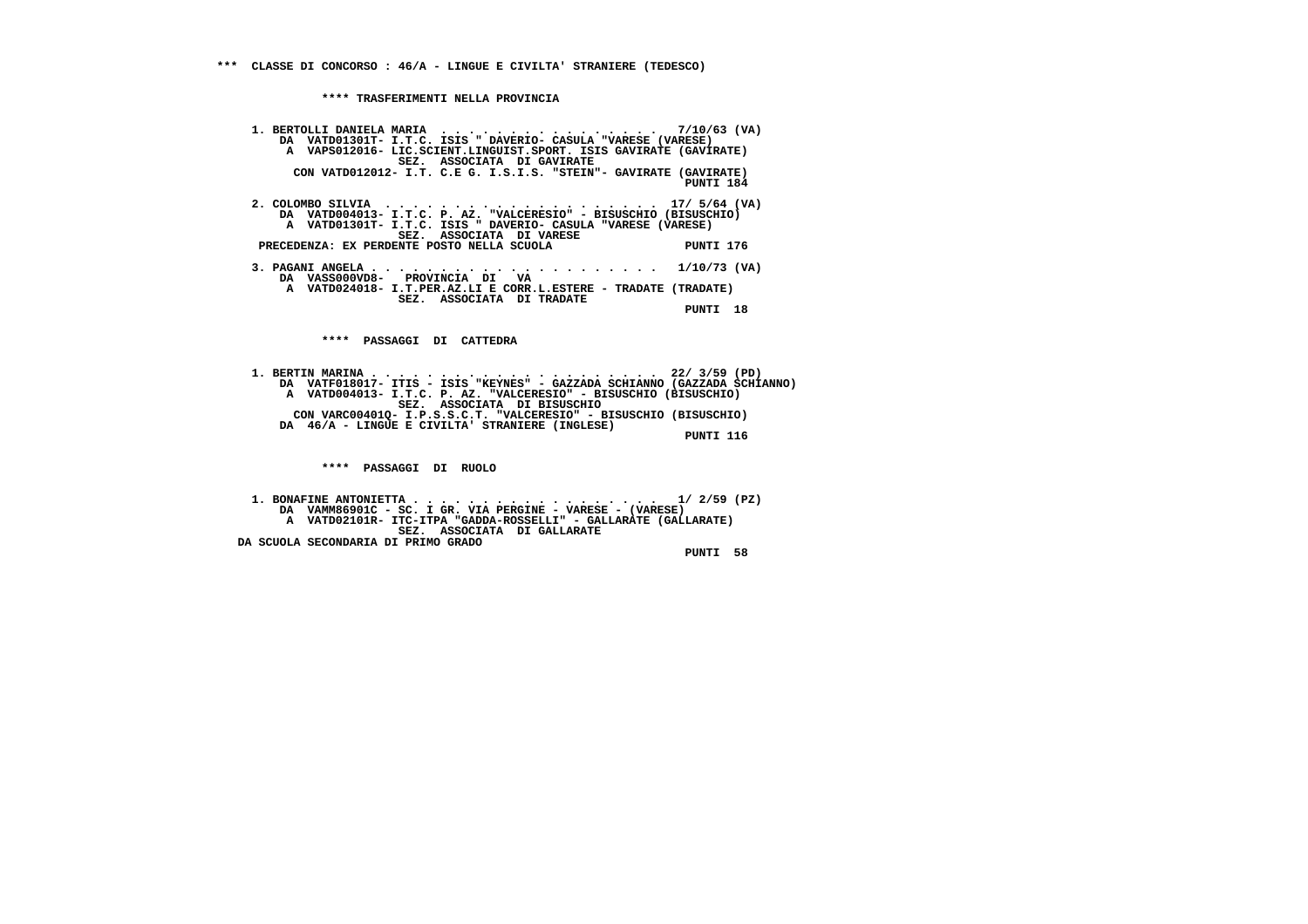**\*\*\* PASSAGGI DI RUOLO \*\*\***

 **2. CONIGLIO MARIA LUISA . . . . . . . . . . . . . . . . . 31/ 5/65 (EE) DA VAEE851018 - SC. PRI. G. MAZZINI - CISLAGO - (CISLAGO) A VATD02000X- "E.TOSI" (BUSTO ARSIZIO) DA SCUOLA PRIMARIA PUNTI 91 3. LA PIETRA MARINA . . . . . . . . . . . . . . . . . . . 21/ 7/80 (VA) DA VAEE808045 - SC. PRI. A. VOLTA - LONATE POZZOLO - (LONATE POZZOLO) A VATD018011- ITC-ITPA "KEYNES" - GAZZADA SCHIANNO (GAZZADA SCHIANNO) SEZ. ASSOCIATA DI GAZZADA SCHIANNO CON VAPS120001- L. SCIENT. "MARIE CURIE" - TRADATE (TRADATE) DA SCUOLA PRIMARIA PUNTI 40 4. RULLO SILVIA . . . . . . . . . . . . . . . . . . . . . 3/ 2/66 (EE) DA VAMM87701B - SC. I GR. PONTI- GALLARATE (GALLARATE) A VATD02101R- ITC-ITPA "GADDA-ROSSELLI" - GALLARATE (GALLARATE) SEZ. ASSOCIATA DI GALLARATE DA SCUOLA SECONDARIA DI PRIMO GRADO PUNTI 65**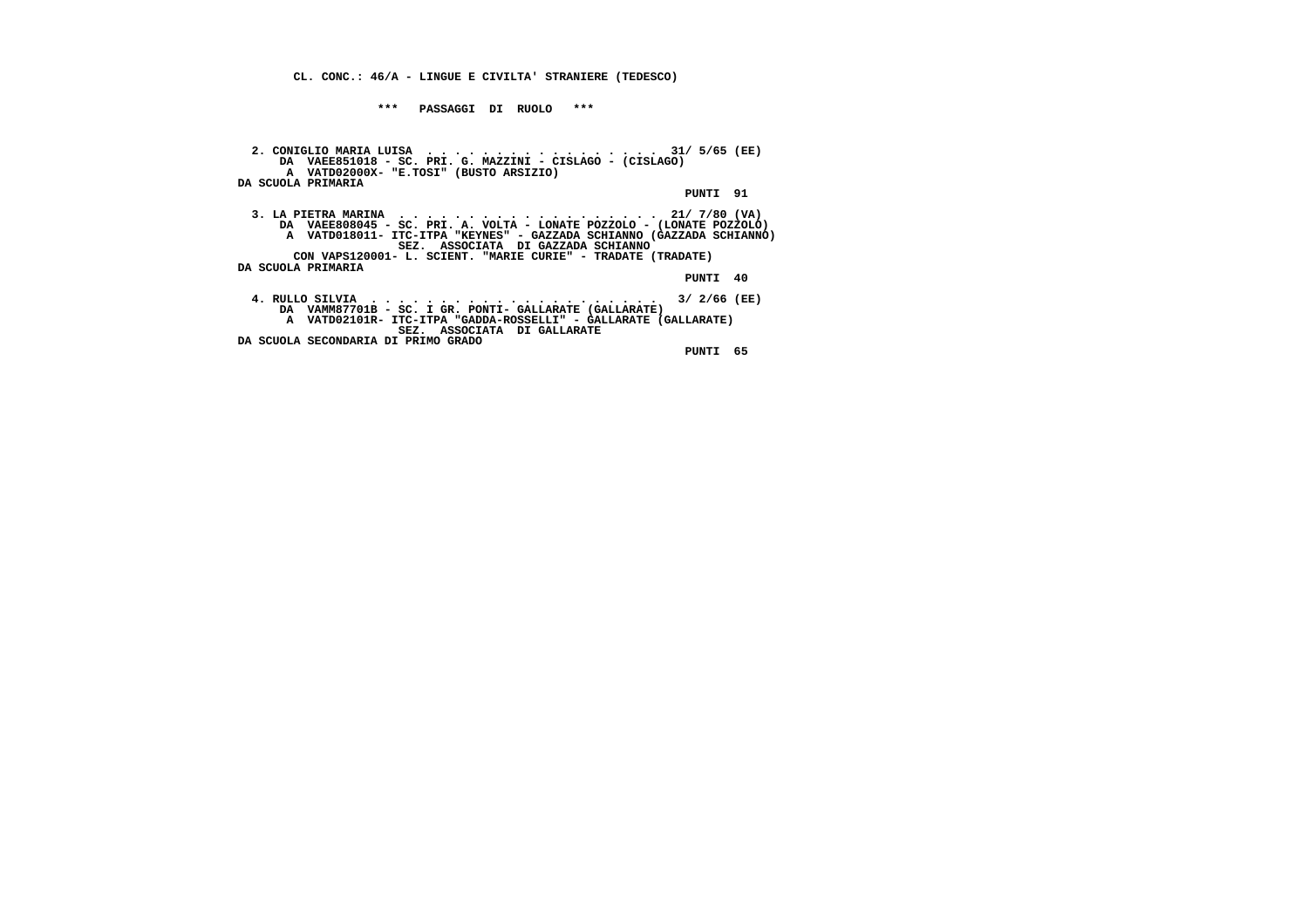| DA VASS000XD6- DOTAZIONE ORGANICA PROVINCIALE<br>A VASS000VD8- PROVINCIA DI VA        |           |
|---------------------------------------------------------------------------------------|-----------|
| PRECEDENZA: TRASF. D'UFFICIO (TIT. SU D. O. P.)                                       | PUNTI 146 |
| 2. FILIPOZZI EMMANUELLE 24/8/60 (EE)<br>DA VASS000XD6- DOTAZIONE ORGANICA PROVINCIALE |           |
| A VASS000VD8- PROVINCIA DI VA<br>PRECEDENZA: TRASF. D'UFFICIO (TIT. SU D. O. P.)      | PUNTI 142 |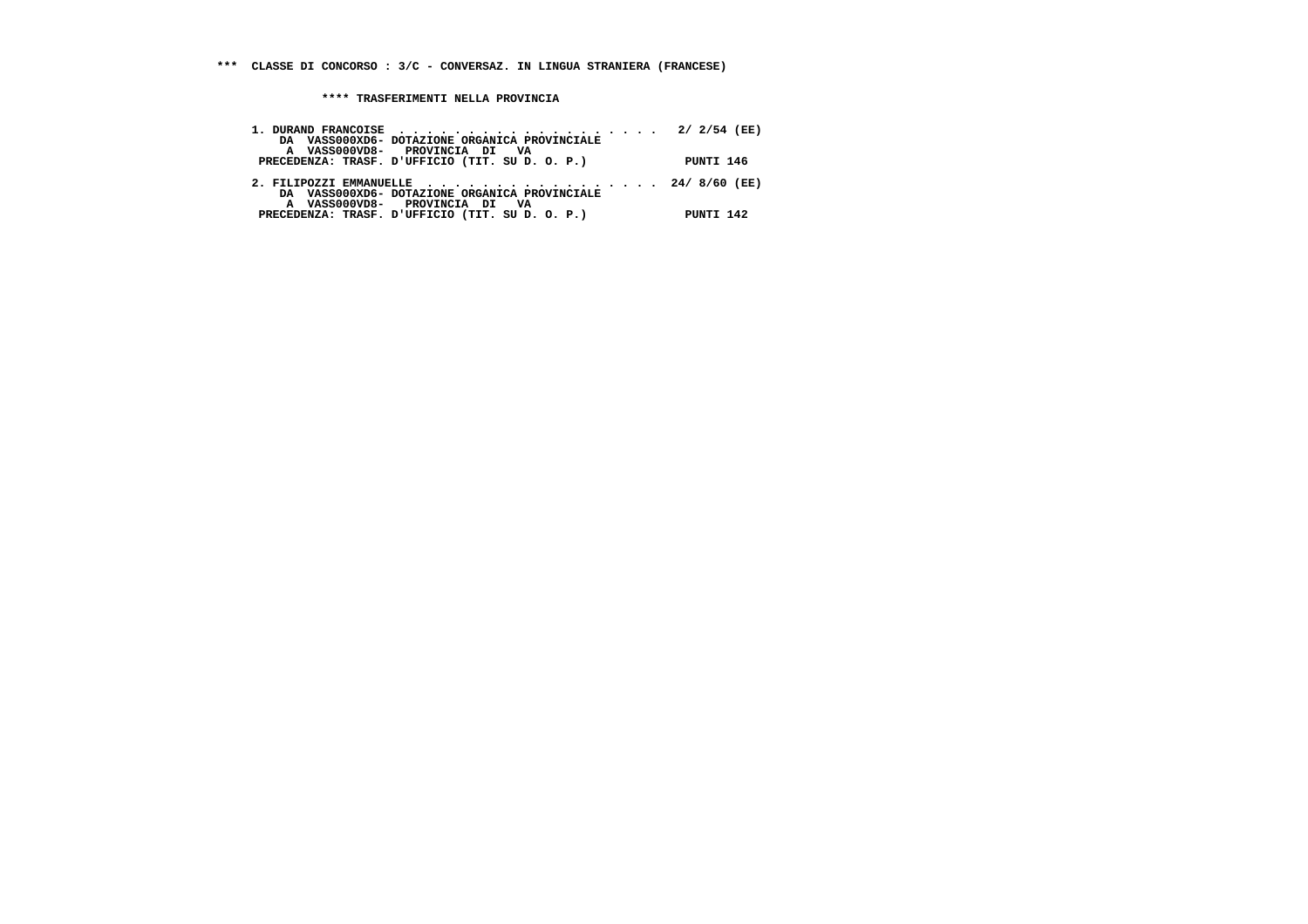**1. MCNAUGHT WINIFRED ANNE . . . . . . . . . . . . . . . . 25/11/52 (EE) DA VASS000XD6- DOTAZIONE ORGANICA PROVINCIALE A VAPS11000A- L. SCIENT. "SERENI" - LUINO (LUINO) CON VAPS012016- LIC.SCIENT.LINGUIST.SPORT. ISIS GAVIRATE (GAVIRATE) CON VAPM01000E- LICEO STATALE "A. MANZONI" - VARESE (VARESE) PUNTI 135**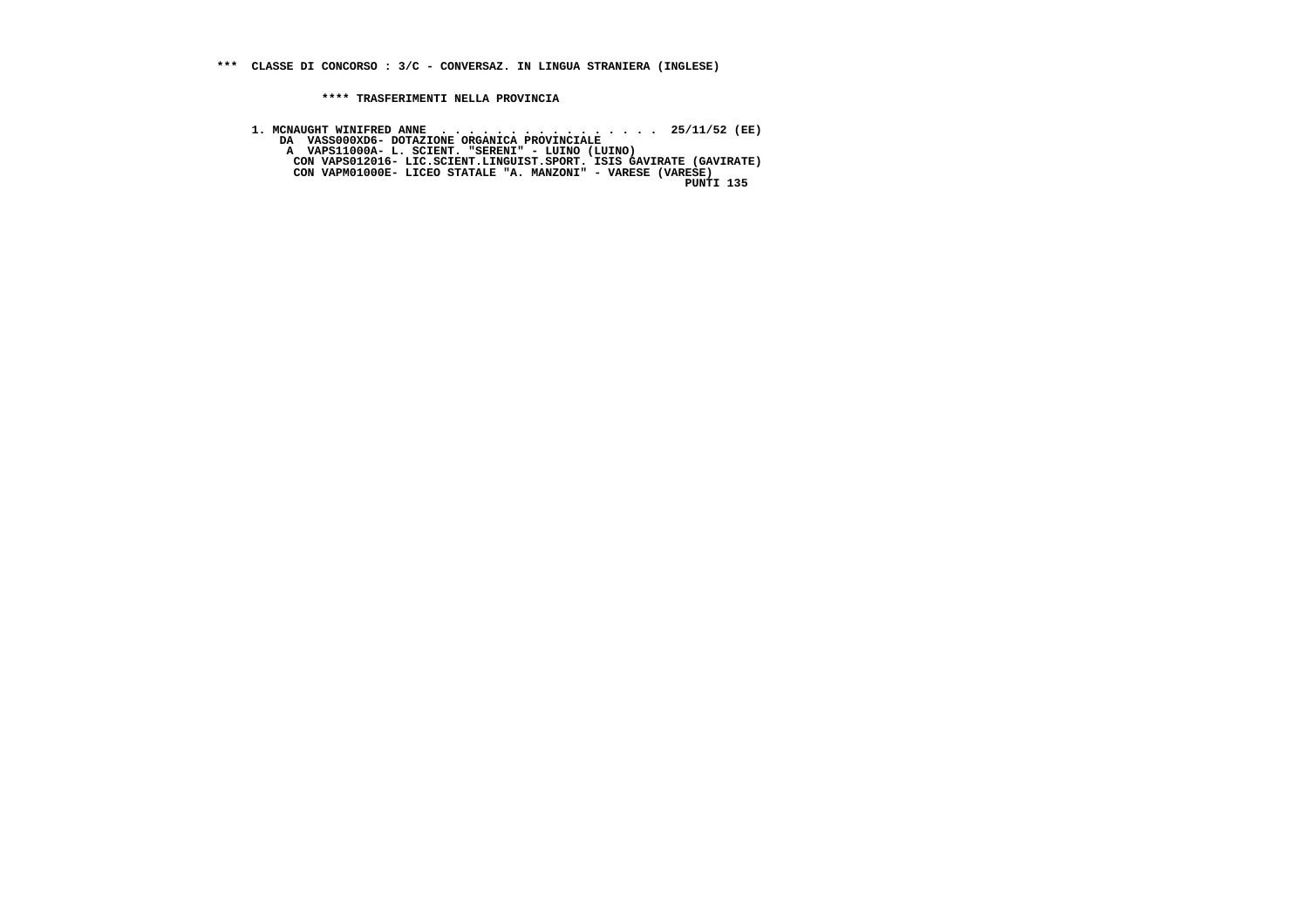| 1. SCHNEEBERGER GERDA 20/2/63 (EE)<br>DA VASS000XD6- DOTAZIONE ORGANICA PROVINCIALE                                                      |  |
|------------------------------------------------------------------------------------------------------------------------------------------|--|
| A VASS000VD8- PROVINCIA DI VA<br>PRECEDENZA: TRASF. D'UFFICIO (TIT. SU D. O. P.)<br>PUNTI 99                                             |  |
| 2. WINZENBURG CORNELIA 24/3/60 (EE)<br>DA VASS000XD6- DOTAZIONE ORGANICA PROVINCIALE                                                     |  |
| A VATD02101R- ITC-ITPA "GADDA-ROSSELLI" - GALLARATE (GALLARATE)<br>SEZ. ASSOCIATA DI GALLARATE                                           |  |
| CON VAPS120001- L. SCIENT. "MARIE CURIE" - TRADATE (TRADATE)<br>CON VAPC040006- LIC. CLASSICO "LEGNANI" - SARONNO (SARONNO)<br>PUNTI 206 |  |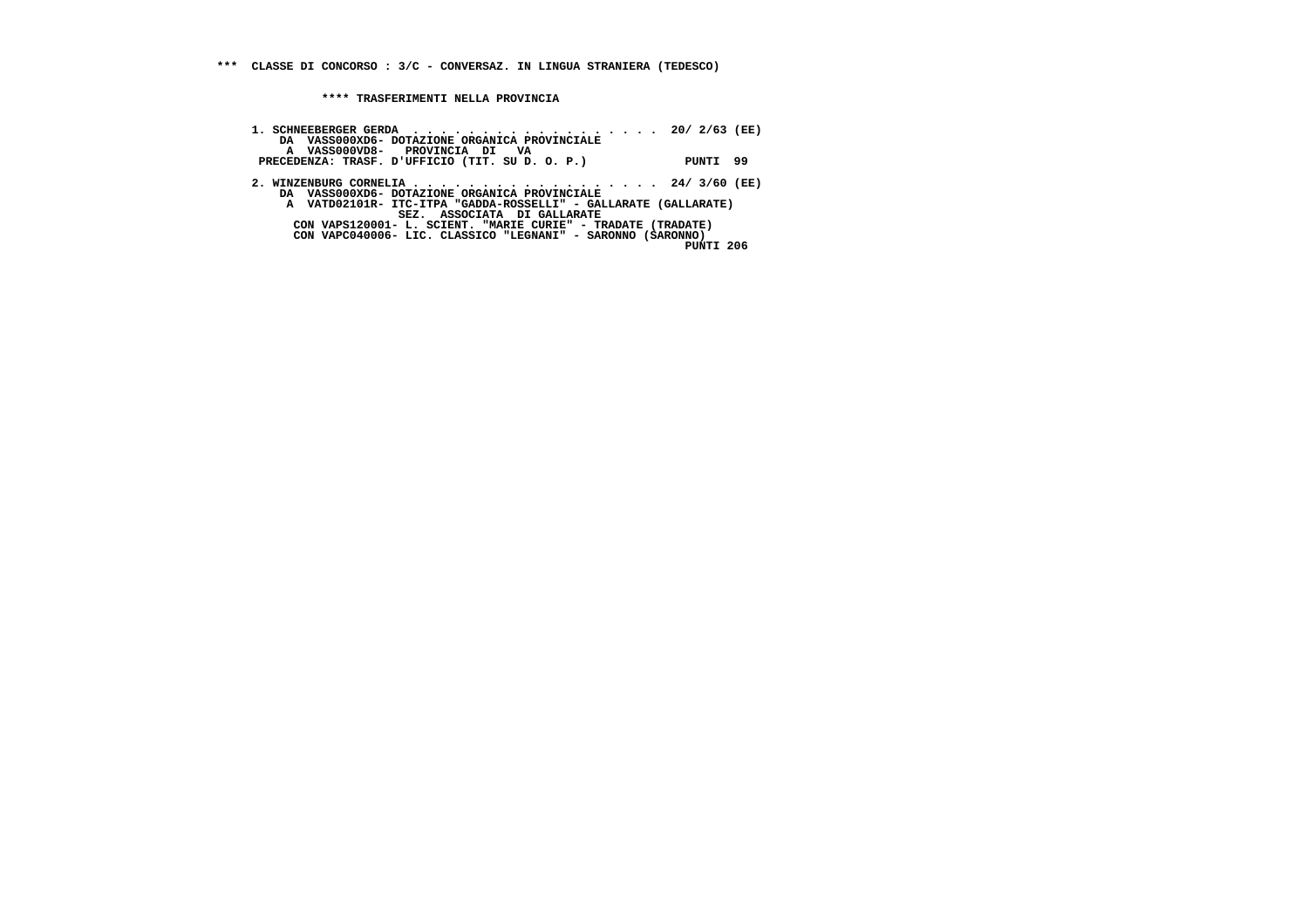**\*\*\* CLASSE DI CONCORSO : 22/C - LAB.TECNOL.TESS.ABBIGL.REP.LAV.TESS.E ABB.**

| 1. MASTRI MASSIMO LUCA 31/10/62 (TP)                                                                                   |           |
|------------------------------------------------------------------------------------------------------------------------|-----------|
| DA VASS000XD6- DOTAZIONE ORGANICA PROVINCIALE                                                                          |           |
| A VATF019013- I.T.I.S. "FACCHINETTI" - CASTELLANZA (CASTELLANZA)                                                       |           |
| SEZ. ASSOCIATA DI CASTELLANZA                                                                                          |           |
| CON VATF01701B- I.T.I.S ISIS "NEWTON" - VARESE (VARESE)                                                                |           |
| PRECEDENZA: TRASF. D'UFFICIO (TIT. SU D. O. P.) PUNTI 164                                                              |           |
| 2. TARTAGLIA ALBERTO 13/ $5/51$ (AV)<br>DA VASS000XD6- DOTAZIONE ORGANICA PROVINCIALE<br>A VASS000VD8- PROVINCIA DI VA |           |
| PRECEDENZA: TRASF. D'UFFICIO (TIT. SU D. O. P.)                                                                        | PUNTI 132 |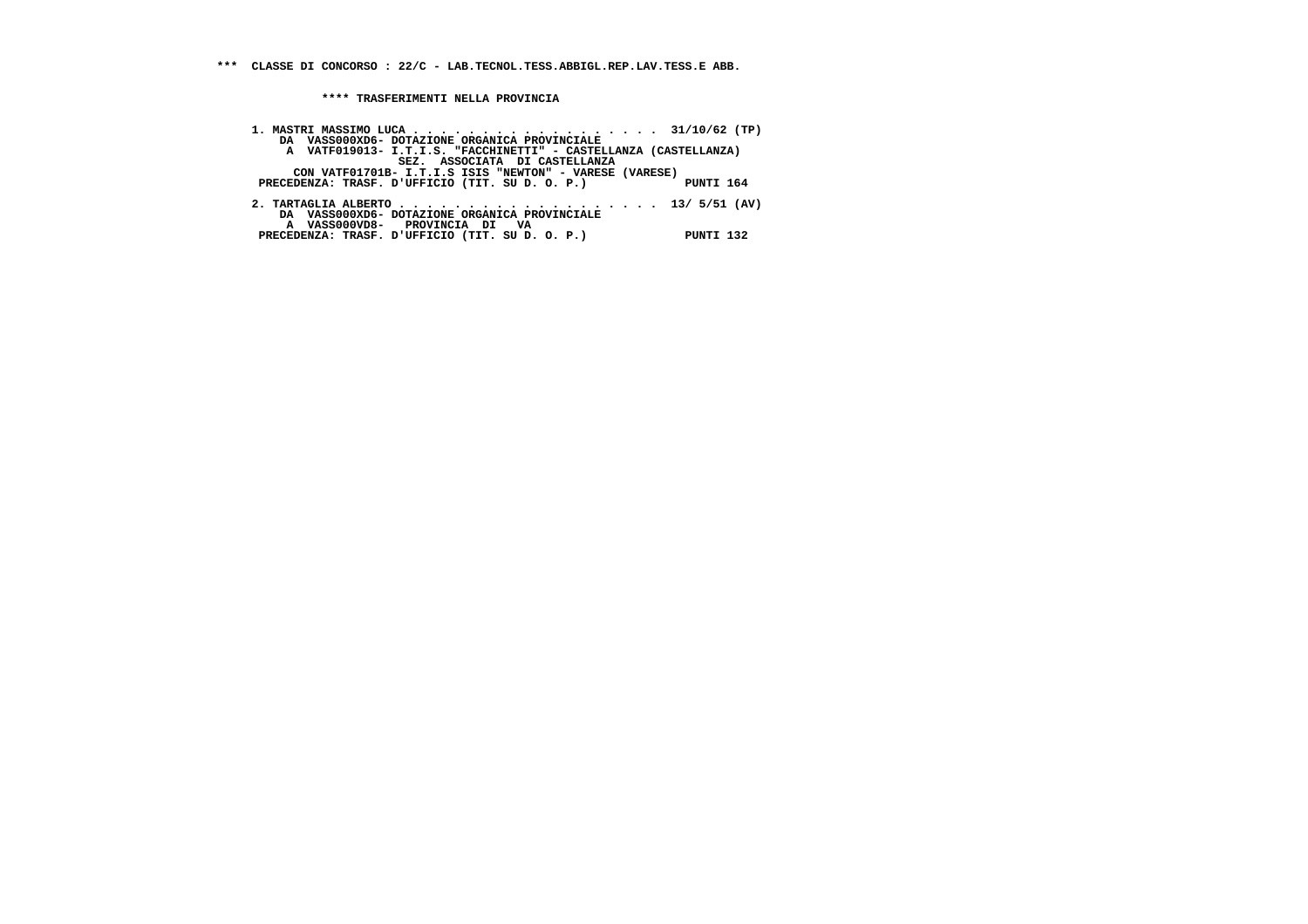**\*\*\*\* TRASFERIMENTI NEL COMUNE**

| DA VARIO0801Q- IPSIA "PONTI" GALLARATE (DIURNO) (GALLARATE)                                      |                 |
|--------------------------------------------------------------------------------------------------|-----------------|
| A VATF00801L- ITIS "PONTI"GALLARATE (DIURNO) (GALLARATE)<br>SEZ. ASSOCIATA DI GALLARATE          |                 |
| CON VATD00801A- ITG - SOMMA L. SEZ. STACC.- ISIS PONTI (SOMMA LOMBARDO)                          |                 |
| CON VARI00801Q- IPSIA "PONTI" GALLARATE (DIURNO) (GALLARATE)                                     |                 |
| DOCENTE SOPRANNUMERARIO CON DOMANDA CONDIZIONATA                                                 |                 |
| PRECEDENZA: NELL'AMBITO DELLO STESSO I.S. DI TIT. PUNTI 109                                      |                 |
| 2. SANTORO LODOVICO $\ldots \ldots \ldots \ldots \ldots \ldots \ldots \ldots \ldots 1/6/64$ (SA) |                 |
| DA VATF01951C- I.T.I.S "FACCHINETTI" (CORSO SERALE) (CASTELLANZA)                                |                 |
| A VATF019013- I.T.I.S. "FACCHINETTI" - CASTELLANZA (CASTELLANZA)                                 |                 |
| SEZ. ASSOCIATA DI CASTELLANZA                                                                    |                 |
| PRECEDENZA: EX PERDENTE POSTO NELLA SCUOLA CONTENTI 172                                          |                 |
|                                                                                                  |                 |
| **** TRASFERIMENTI NELLA PROVINCIA                                                               |                 |
|                                                                                                  |                 |
|                                                                                                  |                 |
| DA VASS000XD6- DOTAZIONE ORGANICA PROVINCIALE                                                    |                 |
| A VASS000VD8- PROVINCIA DI VA                                                                    |                 |
| PRECEDENZA: TRASF. D'UFFICIO (TIT. SU D. O. P.)                                                  | PUNTI 94        |
| 2. FINO MARIA PIA  12/ 2/72 (EE)                                                                 |                 |
| DA VASS000XD6- DOTAZIONE ORGANICA PROVINCIALE                                                    |                 |
| A VASS000VD8- PROVINCIA DI VA                                                                    |                 |
| PRECEDENZA: TRASF. D'UFFICIO (TIT. SU D. O. P.) PUNTI 78                                         |                 |
| O                                                                                                | $10 / CLE$ (ma) |

| 3. GENTILE MATTEO $\cdots \cdots \cdots$                      |           |
|---------------------------------------------------------------|-----------|
| DA VARI04000E- I.P.S.I.A. "ANTONIO PARMA" - SARONNO (SARONNO) |           |
| A VASS000VD8- PROVINCIA DI VA                                 |           |
| PRECEDENZA: TRASF. D'UFFICIO (TIT. SU CATTEDRA)               | PUNTI 137 |
|                                                               |           |
| 4. MASCARO SALVATORE 14/8/69 (EE)                             |           |
| DA VASS000XD6- DOTAZIONE ORGANICA PROVINCIALE                 |           |
| A VASS000VD8- PROVINCIA DI VA                                 |           |
| PRECEDENZA: TRASF. D'UFFICIO (TIT. SU D. O. P.)               | PUNTI 103 |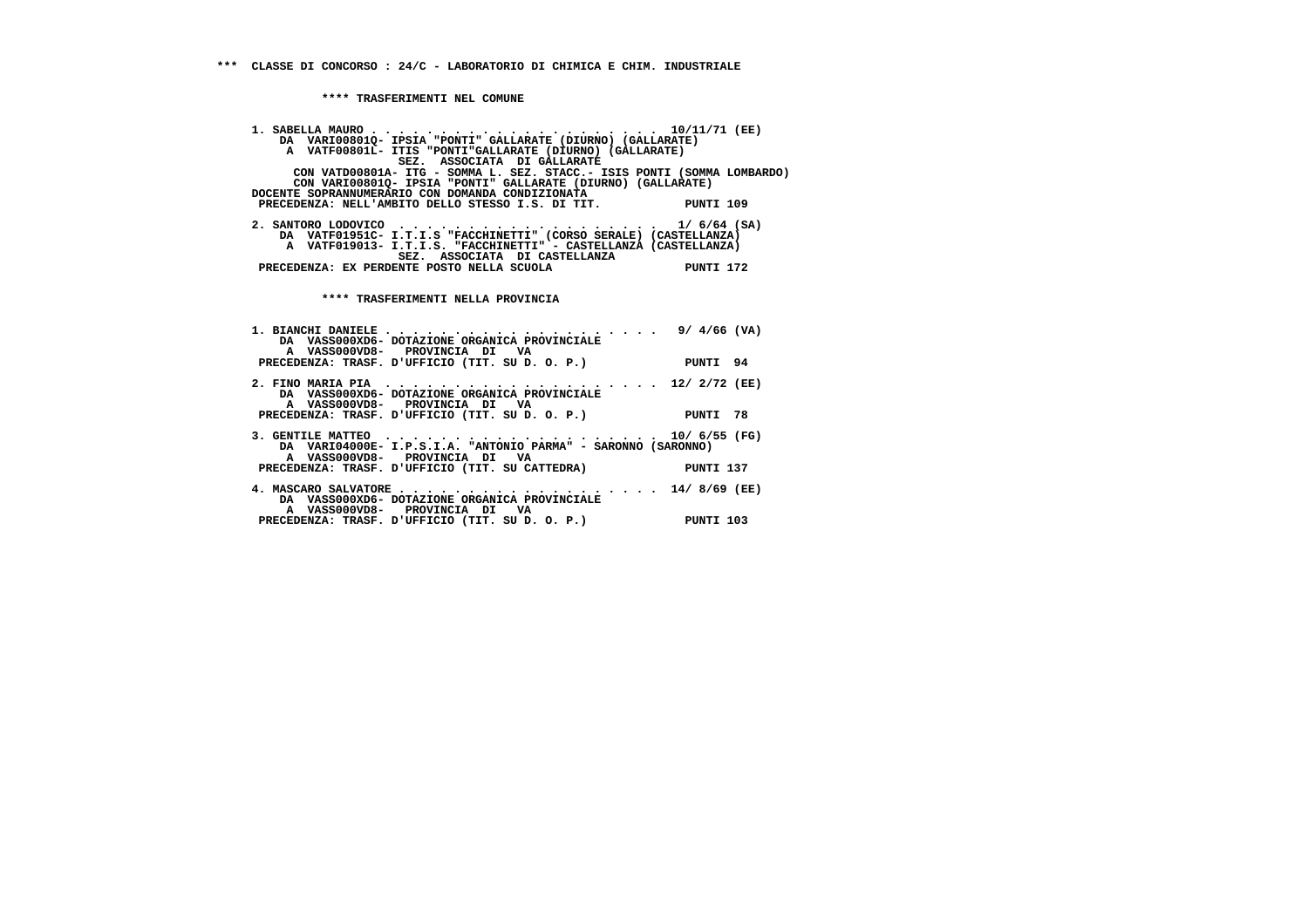**CL. CONC.: 24/C - LABORATORIO DI CHIMICA E CHIM. INDUSTRIALE**

 **\*\*\* TRASFERIMENTI \*\*\***

| DA VASS000XD6- DOTAZIONE ORGANICA PROVINCIALE                                                                |           |  |
|--------------------------------------------------------------------------------------------------------------|-----------|--|
| A VASS000VD8- PROVINCIA DI VA<br>PRECEDENZA: TRASF. D'UFFICIO (TIT. SU D. O. P.)                             | PUNTI 96  |  |
| 6. ROTOLO LUIGI $\ldots \ldots \ldots \ldots \ldots \ldots \ldots \ldots \ldots \ldots \ldots$ 13/ 2/55 (PA) |           |  |
| DA VASS000XD6- DOTAZIONE ORGANICA PROVINCIALE<br>A VARC023015- " GIOVANNI FALCONE" (GALLARATE)               |           |  |
| SEZ. ASSOCIATA DI GALLARATE<br>CON VATF02301P- I.T.I.S " GIOVANNI FALCONE" (GALLARATE)                       |           |  |
| CON VARI008010- IPSIA "PONTI" GALLARATE (DIURNO) (GALLARATE)<br>PRECEDENZA: EX PERDENTE POSTO NELLA SCUOLA   | PUNTI 164 |  |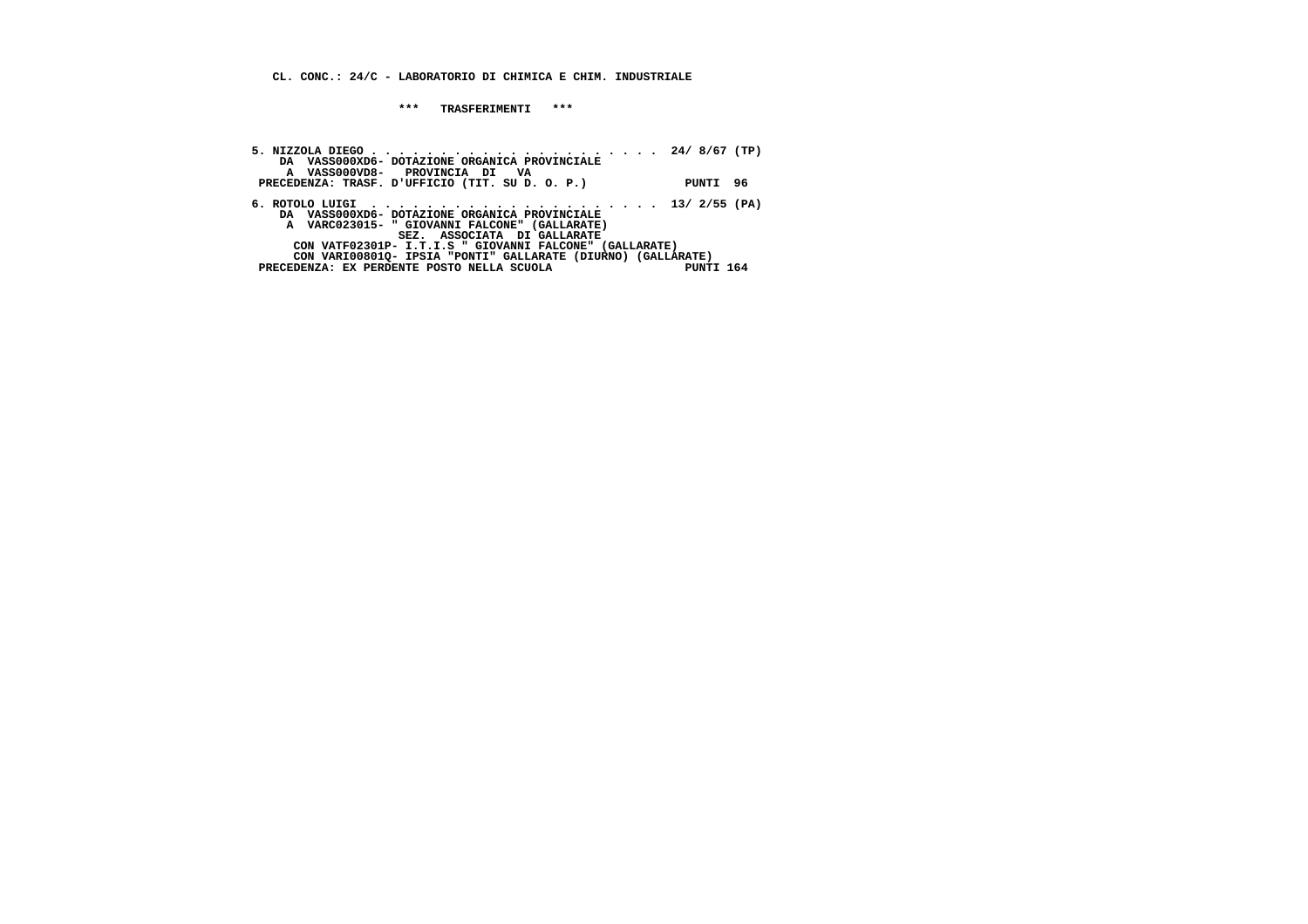**\*\*\*\* TRASFERIMENTI NELLA PROVINCIA**

 **1. CALISTO MARIANO . . . . . . . . . . . . . . . . . . . . 8/ 1/64 (ME) DA VARI01701E- I.P.S.I.A. ISIS "NEWTON" - VARESE (VARESE) A VATF026016- I.T.I.S. ISIS "L.GEYMONAT" - TRADATE (TRADATE) SEZ. ASSOCIATA DI TRADATE PRECEDENZA: TRASF. D'UFFICIO (TIT. SU CATTEDRA) PUNTI 236 2. D'ARNESE MICHELE ANTONIO . . . . . . . . . . . . . . . 8/ 5/66 (FG) DA VASS000XD6- DOTAZIONE ORGANICA PROVINCIALE A VARI00901G- IPSIA "DALLA CHIESA" SESTO CALENDE (SESTO CALENDE) SEZ. ASSOCIATA DI SESTO CALENDE CON VATF00901C- IST.TECNICO TECNOLOGICO "DALLA CHIESA" (SESTO CALENDE)**PRECEDENZA: TRASF. D'UFFICIO (TIT. SU D. O. P.) PUNTI 75  **3. MORGANTE SALVATORE . . . . . . . . . . . . . . . . . . 13/ 1/58 (AG) DA VASS000XD6- DOTAZIONE ORGANICA PROVINCIALE A VARI04000E- I.P.S.I.A. "ANTONIO PARMA" - SARONNO (SARONNO) CON VATF020006- I.T.I.S "RIVA" - SARONNO (SARONNO) PRECEDENZA: EX PERDENTE POSTO NELLA SCUOLA PUNTI 172 4. SARDO NICOLO' . . . . . . . . . . . . . . . . . . . . . 30/ 6/63 (AG) DA VASS000XD6- DOTAZIONE ORGANICA PROVINCIALE A VATF00801L- ITIS "PONTI"GALLARATE (DIURNO) (GALLARATE) SEZ. ASSOCIATA DI GALLARATE CON VATF018017- ITIS - ISIS "KEYNES" - GAZZADA SCHIANNO (GAZZADA SCHIANNO) PRECEDENZA: EX PERDENTE POSTO NEL COMUNE PUNTI 215 5. TOSTO GIUSEPPE MARIA . . . . . . . . . . . . . . . . . 24/ 2/61 (CT) DA VASS000XD6- DOTAZIONE ORGANICA PROVINCIALE A VATF00901C- IST.TECNICO TECNOLOGICO "DALLA CHIESA" (SESTO CALENDE) SEZ. ASSOCIATA DI SESTO CALENDE PRECEDENZA: TRASF. D'UFFICIO (TIT. SU D. O. P.) PUNTI 120**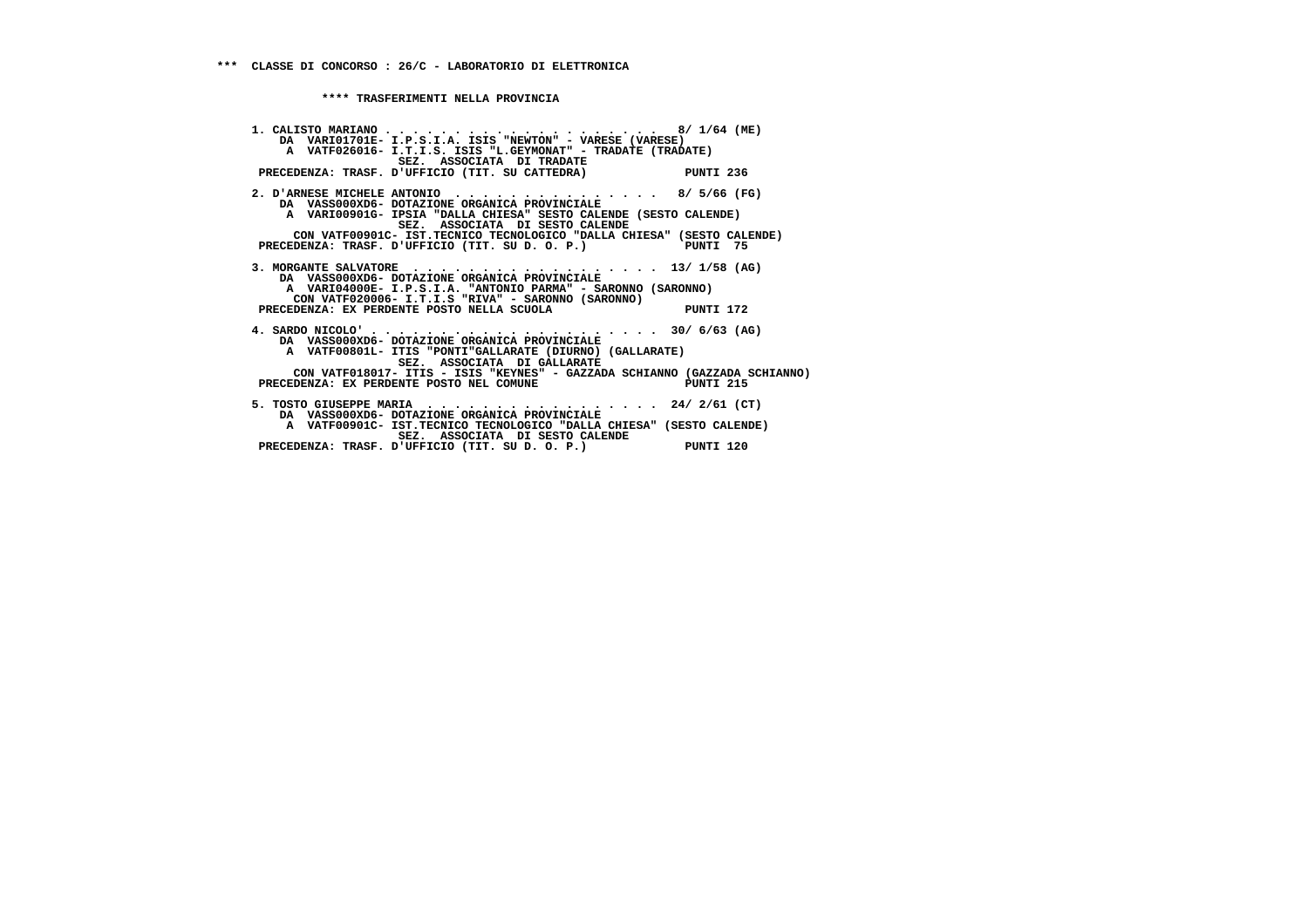**\*\*\*\* TRASFERIMENTI NELLA PROVINCIA**

| DA VASS000XD6- DOTAZIONE ORGANICA PROVINCIALE<br>A VASS000VD8- PROVINCIA DI VA                                                                   |           |
|--------------------------------------------------------------------------------------------------------------------------------------------------|-----------|
| PRECEDENZA: TRASF. D'UFFICIO (TIT. SU D. O. P.)                                                                                                  | PUNTI 171 |
| 2. TRUGLIO GIUSEPPE $\cdots$ , 7/ 2/63 (CT)<br>DA VASS000XD6- DOTAZIONE ORGANICA PROVINCIALE<br>A VATF020006- I.T.I.S "RIVA" - SARONNO (SARONNO) |           |
| PRECEDENZA: EX PERDENTE POSTO NELLA SCUOLA                                                                                                       | PUNTI 173 |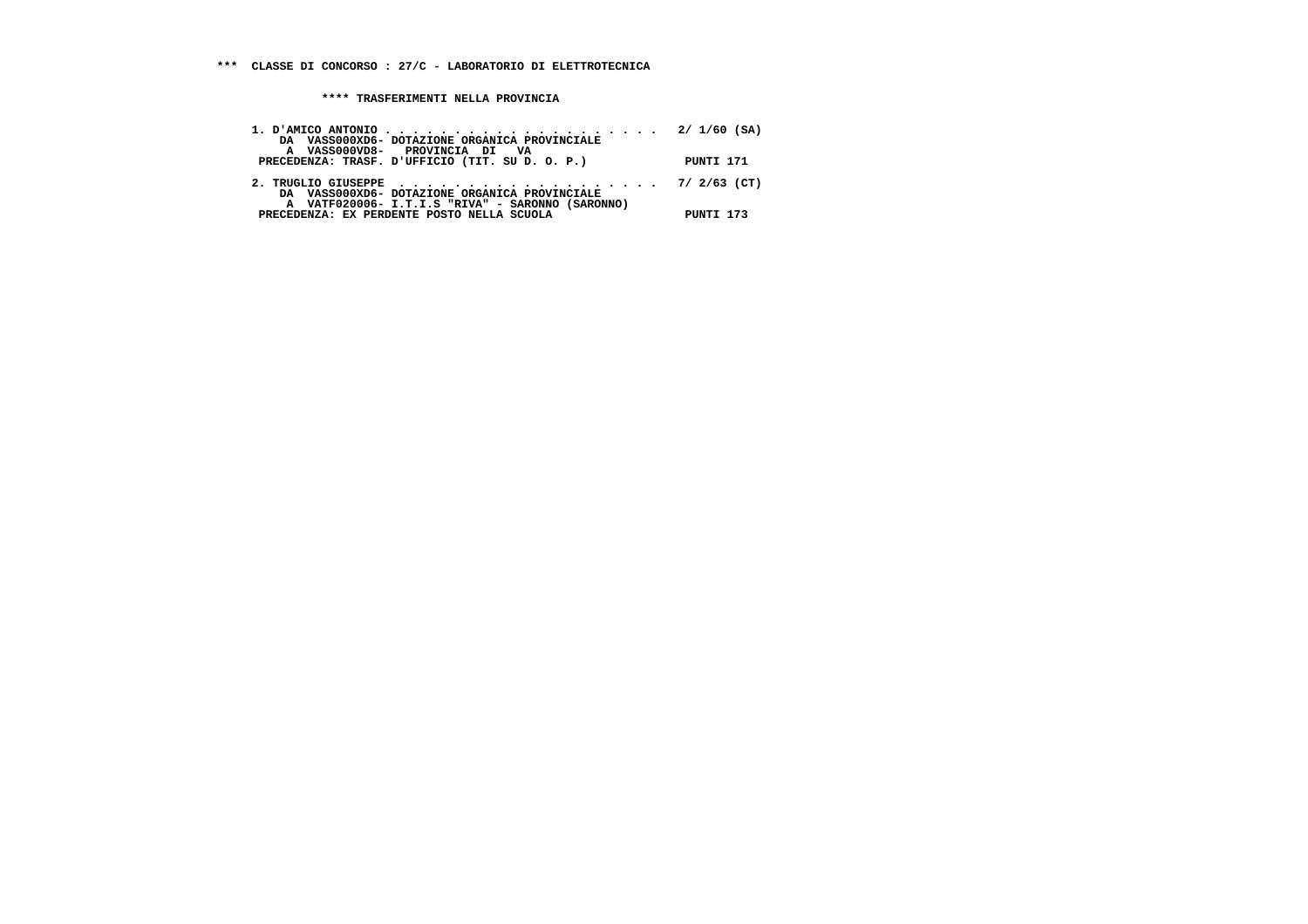**\*\*\*\* TRASFERIMENTI NELLA PROVINCIA**

| DA VASS000XD6- DOTAZIONE ORGANICA PROVINCIALE<br>A VASS000VD8- PROVINCIA DI VA                                                     |           |
|------------------------------------------------------------------------------------------------------------------------------------|-----------|
| PRECEDENZA: TRASF. D'UFFICIO (TIT. SU D. O. P.)                                                                                    | PUNTI 69  |
| 2. PERNICI MARIA CRISTINA $\cdots$ , 7/8/65 (MS)<br>DA VASS000XD6- DOTAZIONE ORGANICA PROVINCIALE<br>A VASS000VD8- PROVINCIA DI VA |           |
| PRECEDENZA: TRASF. D'UFFICIO (TIT. SU D. O. P.)                                                                                    | PUNTI 160 |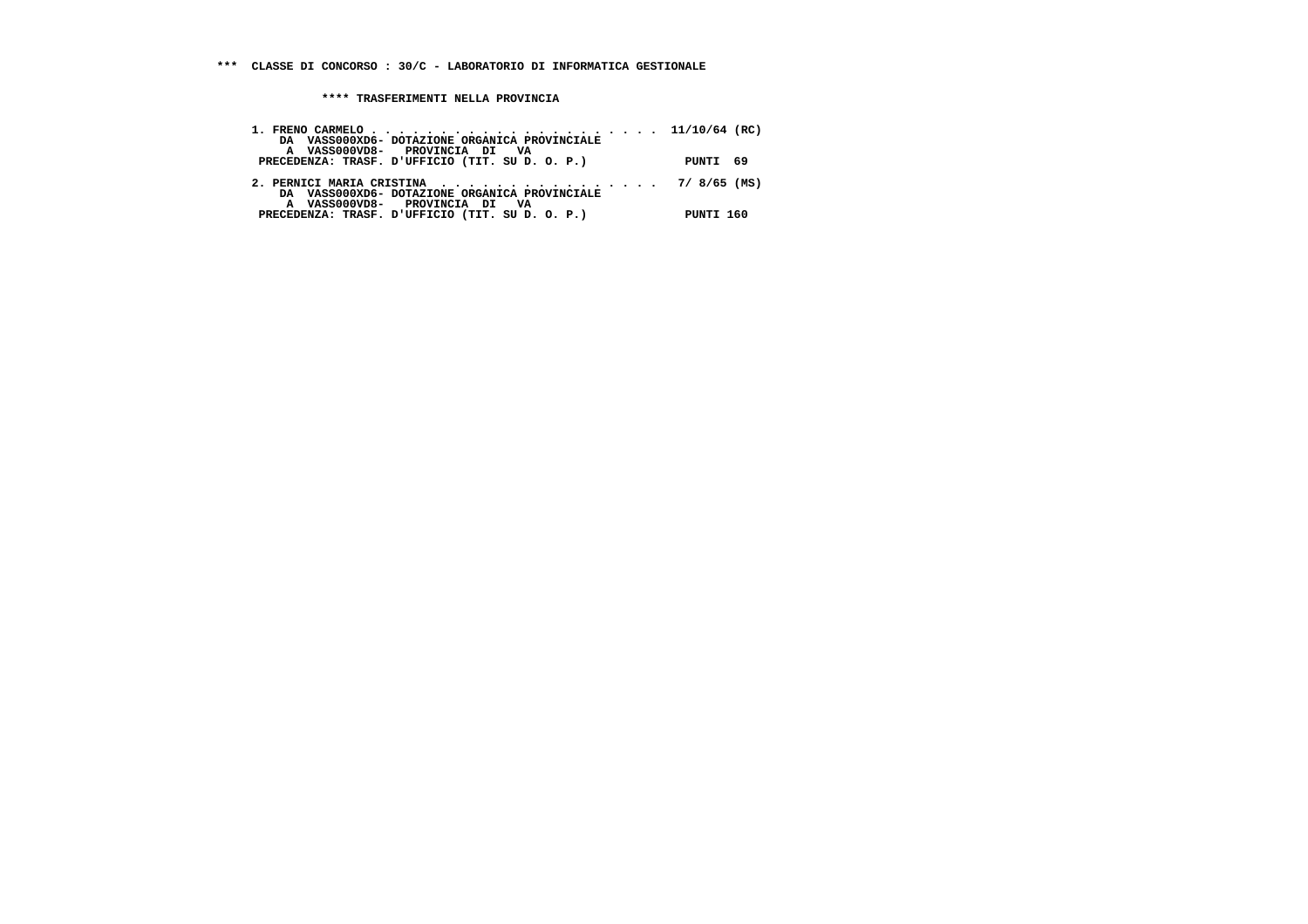**\*\*\*\* PASSAGGI DI CATTEDRA**

 **1. BRALIA SIMONETTA . . . . . . . . . . . . . . . . . . . 2/ 4/68 (VA) DA VASS000XD6- DOTAZIONE ORGANICA PROVINCIALE A VATF00801L- ITIS "PONTI"GALLARATE (DIURNO) (GALLARATE) SEZ. ASSOCIATA DI GALLARATE CON VATF02301P- I.T.I.S " GIOVANNI FALCONE" (GALLARATE) DA 30/C - LABORATORIO DI INFORMATICA GESTIONALE PRECEDENZA: PASS.CATT.PROV.DA CDC ESUB. PUNTI 144 2. PINOTTI FRANCO . . . . . . . . . . . . . . . . . . . . 28/ 9/65 (VA) DA VASS000XD6- DOTAZIONE ORGANICA PROVINCIALE A VATF00801L- ITIS "PONTI"GALLARATE (DIURNO) (GALLARATE) SEZ. ASSOCIATA DI GALLARATE DA 30/C - LABORATORIO DI INFORMATICA GESTIONALE PRECEDENZA: PASS.CATT.PROV.DA CDC ESUB. PUNTI 178**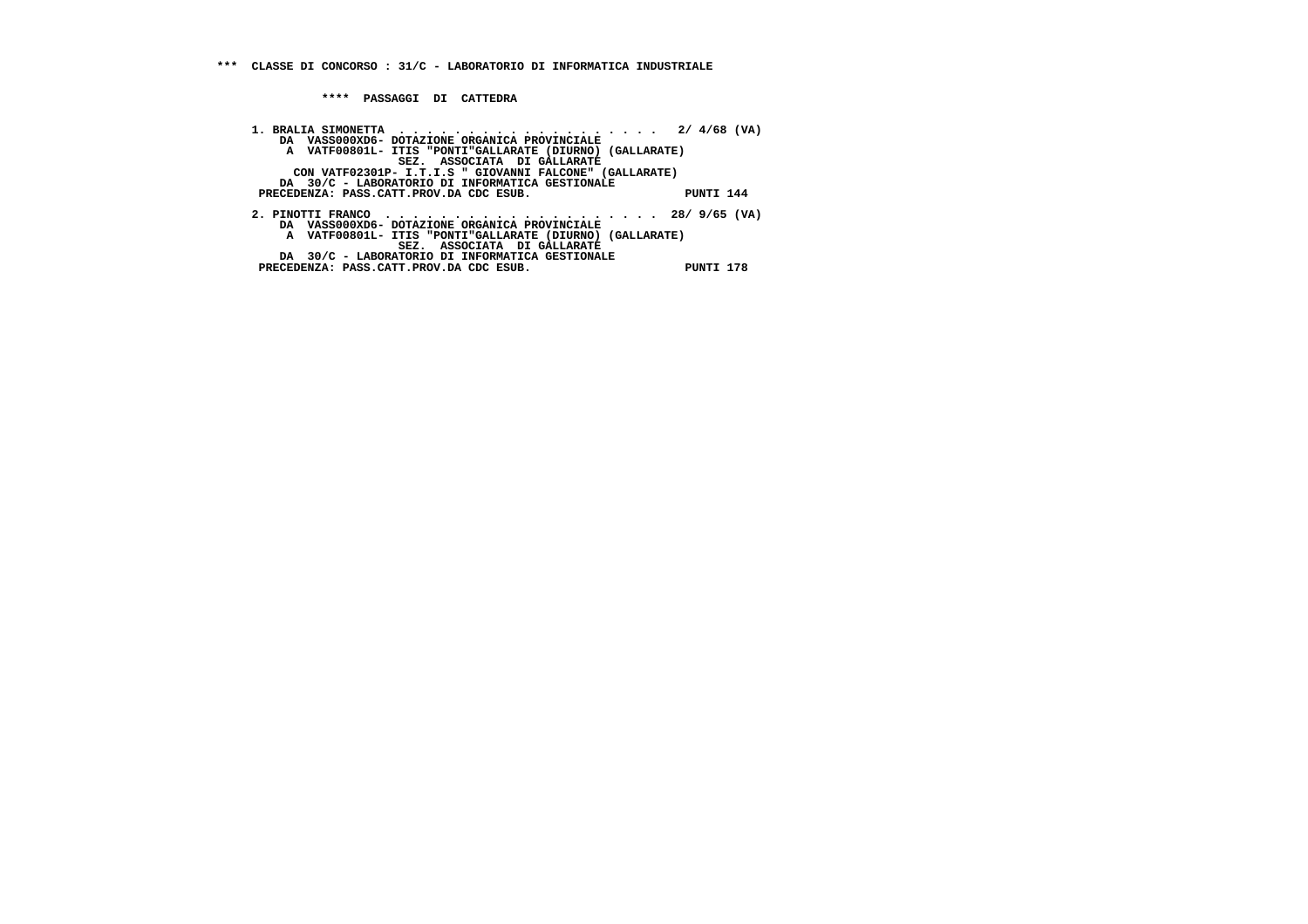**\*\*\* CLASSE DI CONCORSO : 32/C - LABORATORIO MECCANICO-TECNOLOGICO**

 **\*\*\*\* TRASFERIMENTI NELLA PROVINCIA**

| 1. TORNESE FRANCESCO COSIMO $\cdots$ , 2/11/57 (RC)              |          |  |
|------------------------------------------------------------------|----------|--|
| DA VATF00801L- ITIS "PONTI"GALLARATE (DIURNO) (GALLARATE)        |          |  |
| A VATF019013- I.T.I.S. "FACCHINETTI" - CASTELLANZA (CASTELLANZA) |          |  |
| SEZ. ASSOCIATA DI CASTELLANZA                                    |          |  |
| DOCENTE SOPRANNUMERARIO CON DOMANDA CONDIZIONATA                 |          |  |
|                                                                  | PUNTI 45 |  |
| DA VATF01701B- I.T.I.S ISIS "NEWTON" - VARESE (VARESE)           |          |  |
| A VATF020006- I.T.I.S "RIVA" - SARONNO (SARONNO)                 | PINTT 39 |  |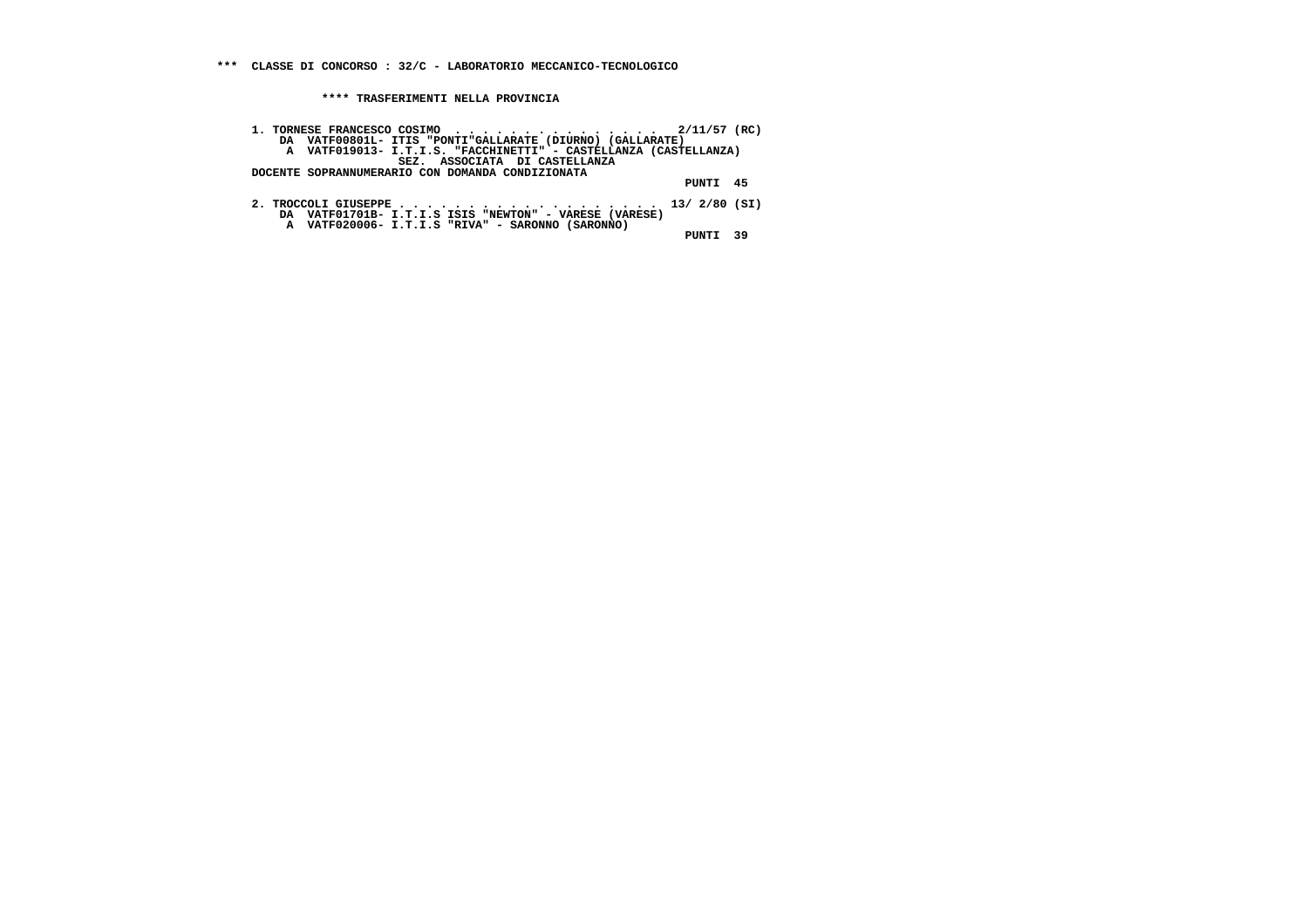**\*\*\* CLASSE DI CONCORSO : 35/C - LABORATORIO DI TECNICA MICROBIOLOGICA**

 **\*\*\*\* TRASFERIMENTI NELLA PROVINCIA**

1. DENZA MARIA RITA<br>DA VARIO0801Q- IPSIA "PONTI" GALLARATE (DIURNO) (GALLARATE)<br>A VASSOOOVD8- PROVINCIA DI VA<br>PRECEDENZA: TRASF. D'UFFICIO (TIT. SU CATTEDRA) PUNTI 289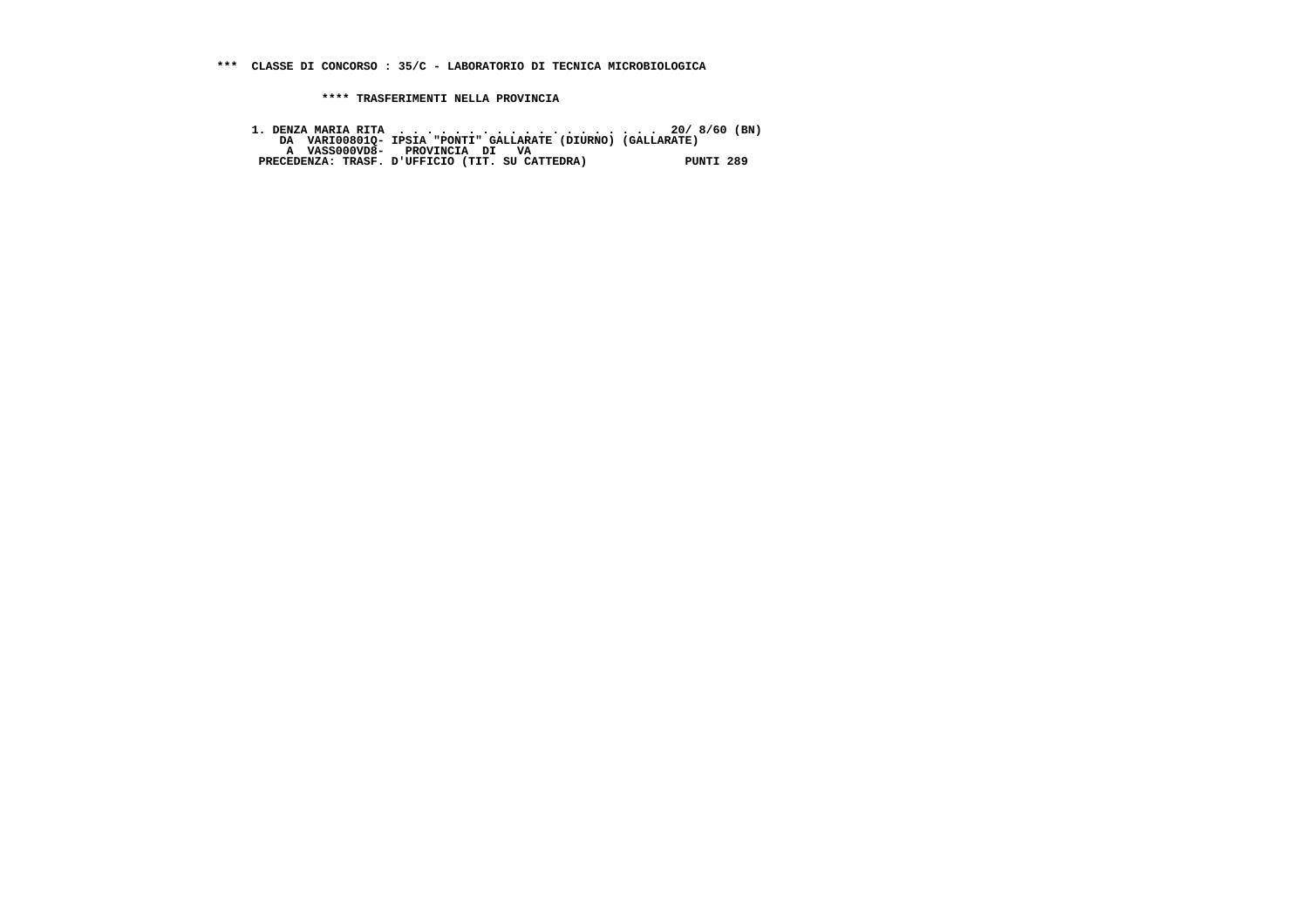**\*\*\* CLASSE DI CONCORSO : 43/C - LAB. PER L'EDILIZIA, ESERCIT. DI TOPOGRAF.**

 **\*\*\*\* TRASFERIMENTI NELLA PROVINCIA**

 **1. MONACO FRANCESCO . . . . . . . . . . . . . . . . . . . 10/10/84 (TP) DA VATD08000G- I.T.C. "GINO ZAPPA" - SARONNO (SARONNO) A VATL019017- I.T.G. ISIS "FACCHINETTI" CASTELLANZA (CASTELLANZA) SEZ. ASSOCIATA DI CASTELLANZA PUNTI 18**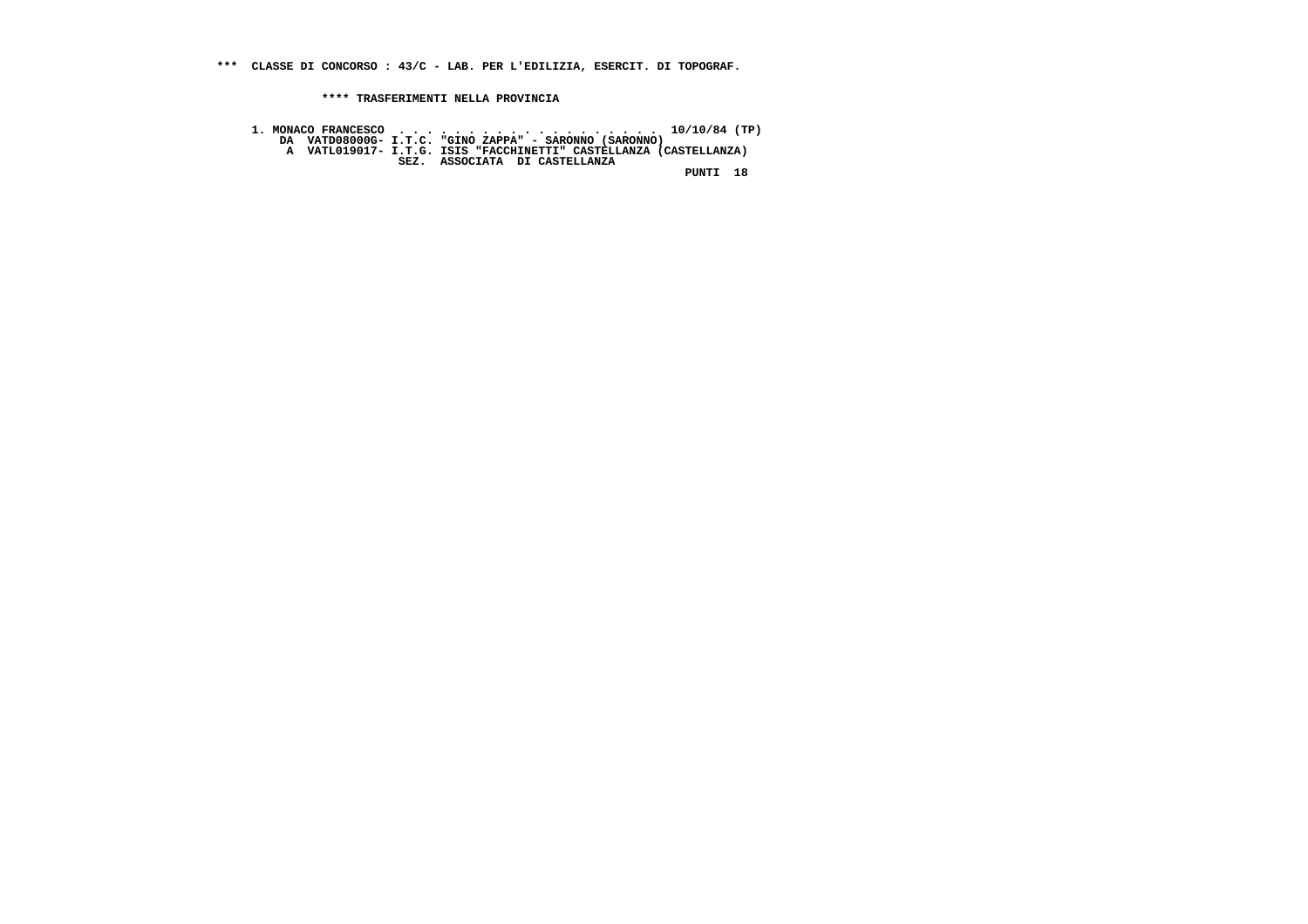**\*\*\* CLASSE DI CONCORSO : 45/C - METODOLOGIE OPERATIVE NEI SERVIZI SOCIALI**

 **\*\*\*\* TRASFERIMENTI NELLA PROVINCIA**

 **1. LICCIARDELLO GIOVANNA . . . . . . . . . . . . . . . . . 4/ 2/66 (BG) DA VASS000XD6- DOTAZIONE ORGANICA PROVINCIALE A VARC02000L- I.P.S.S.C.T. "L.EINAUDI" - VARESE (VARESE) CON VARC01201P- IPSSCT-I.S.I.S "STEIN" - GAVIRATE (GAVIRATE)** $PUNTI$  42 PRECEDENZA: TRASF. D'UFFICIO (TIT. SU D. O. P.)  **2. PIRODDI SILVIA . . . . . . . . . . . . . . . . . . . . 1/12/73 (VA) DA VASS000XD6- DOTAZIONE ORGANICA PROVINCIALE A VARC01201P- IPSSCT-I.S.I.S "STEIN" - GAVIRATE (GAVIRATE) SEZ. ASSOCIATA DI GAVIRATE PUNTI 91**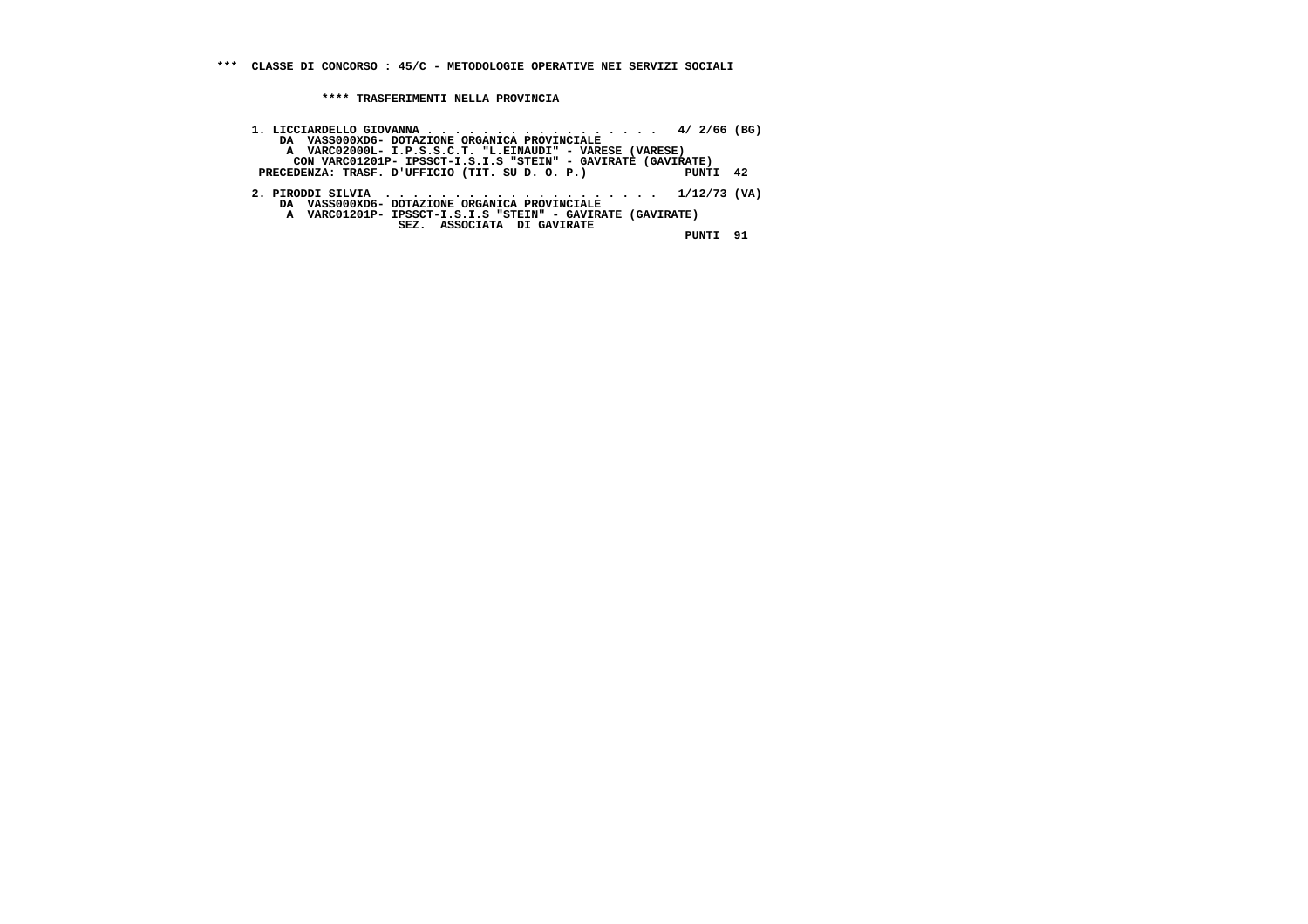| 7/A - ARTE DELLA FOTOGR. E DELLA GRAFICA PUBBLIC.   | PAG. | 2  |
|-----------------------------------------------------|------|----|
| 13/A - CHIMICA E TECNOLOGIE CHIMICHE                | PAG. | 3  |
| 16/A - COSTRUZ., TECNOL. DELLE COSTRUZ. E DIS.TEC.  | PAG. | 5  |
| 17/A - DISCIPLINE ECONOMICO-AZIENDALI               | PAG. | 6  |
| 18/A - DISCIPL. GEOM., ARCHITETT., ARRED. E SCENOT. | PAG. | 7  |
| 19/A - DISCIPLINE GIURIDICHE ED ECONOMICHE          | PAG. | 8  |
| 20/A - DISCIPLINE MECCANICHE E TECNOLOGIA           | PAG. | 10 |
| 21/A - DISCILINE PITTORICHE                         | PAG. | 11 |
| 22/A - DISCIPLINE PLASTICHE                         | PAG. | 12 |
| 25/A - DISEGNO E STORIA DELL'ARTE                   | PAG. | 13 |
| 29/A - ED.FIS. NEGLI IST. E SC. DI ISTR. II GR.     | PAG. | 14 |
| 31/A - ED. MUS. NEGLI IST. E SC. ISTR. II GR.       | PAG. | 18 |
| 34/A - ELETTRONICA                                  | PAG. | 19 |
| 35/A - ELETTROTECNICA ED APPLICAZIONI               | PAG. | 20 |
| 36/A - FILOSOFIA, PSICOLOGIA E SCIENZE EDUCAZ.      | PAG. | 21 |
| 37/A - FILOSOFIA E STORIA                           | PAG. | 22 |
| $38/A$ - FISICA                                     | PAG. | 23 |
| $39/A - GEOGRAFIA$                                  | PAG. | 24 |
| 42/A - INFORMATICA                                  | PAG. | 25 |
| 47/A - MATEMATICA                                   | PAG. | 26 |
| 48/A - MATEMATICA APPLICATA                         | PAG. | 29 |
| 49/A - MATEMATICA E FISICA                          | PAG. | 30 |
| 50/A - MAT. LETTER. NEGLI IST. DI ISTR. II GR.      | PAG. | 33 |
| 51/A - MAT. LETTER. E LAT.NEI LICEI E IST. MAGIS.   | PAG. | 41 |